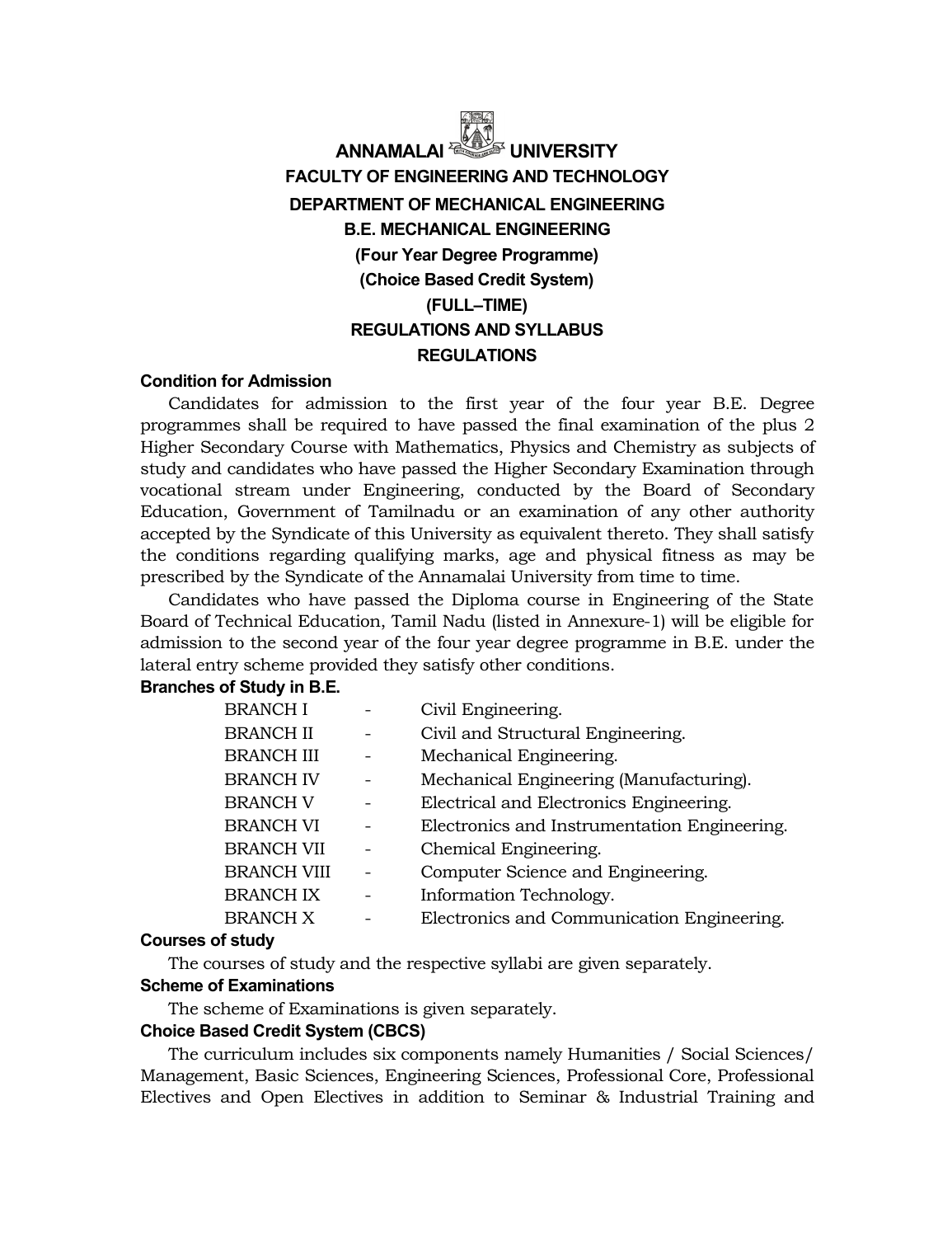Project. Each semester curriculum shall normally have a blend of theory and practical courses. The total credits for the entire degree Programme is 176 (135 for lateral entry students).

#### **Eligibility for the Degree**

A candidate shall be eligible for the degree of Bachelor of Engineering if the candidate has satisfactorily undergone the prescribed courses of study for a period of four academic years and has passed the prescribed examinations in all the four academic years. For the award of the degree, a student has to

- 1. Earn a minimum of 176 credits (135 for lateral entry students).
- 2. Serve in any one of the Co-curricular activities such as
- National Cadet Corps (NCC)
- National Service Scheme (NSS)
- National Sports Organization (NSO) and
- Youth Red Cross (YRC)

for at least one year. The students enrolled in any one of the co-curricular activities (NCC / NSS / NSO / YRC) will undergo training for about 80 hours and attend a camp of about seven days. The training shall include classes on hygiene and health awareness and also training in first-aid. While the training activities will normally be during weekends, the camp will normally be during vacation period.

(or)

Enroll as a student member of a recognized professional society such as

- Student Chapters of Institution of Engineers (India)
- Student Chapters of other Professional bodies like ICI, ISA, IIChE

#### **Assignment of Credits for Courses**

Each course is normally assigned one credit per hour of lecture/tutorial per week and one credit for two hours or part thereof for laboratory or practical or drawing per week.

#### **Duration of the programme**

A student is normally expected to complete the B.E. programme in four years but in any case not more than eight years from the time of admission.

#### **Registration for courses**

A newly admitted student will automatically be registered for all the courses prescribed for the first, second and third semesters without any option.

Every other student shall enroll for the courses intended to be credited in the succeeding semester in the current semester itself by completing the registration form indicating the list of courses. This registration will be done a week before the last working day of the current semester.

A student is required to earn 176 (135 for lateral entry students) credits in order to be eligible for obtaining the degree. However the student is entitled to enjoy an option to earn either more or less than the total number of credits prescribed in the curriculum of a particular semester on the following guidelines:

The slow learners may be allowed to withdraw certain courses with the approval by Head of the Department and those courses may be completed by them in the fifth year of study and still they are eligible to be awarded with I Class.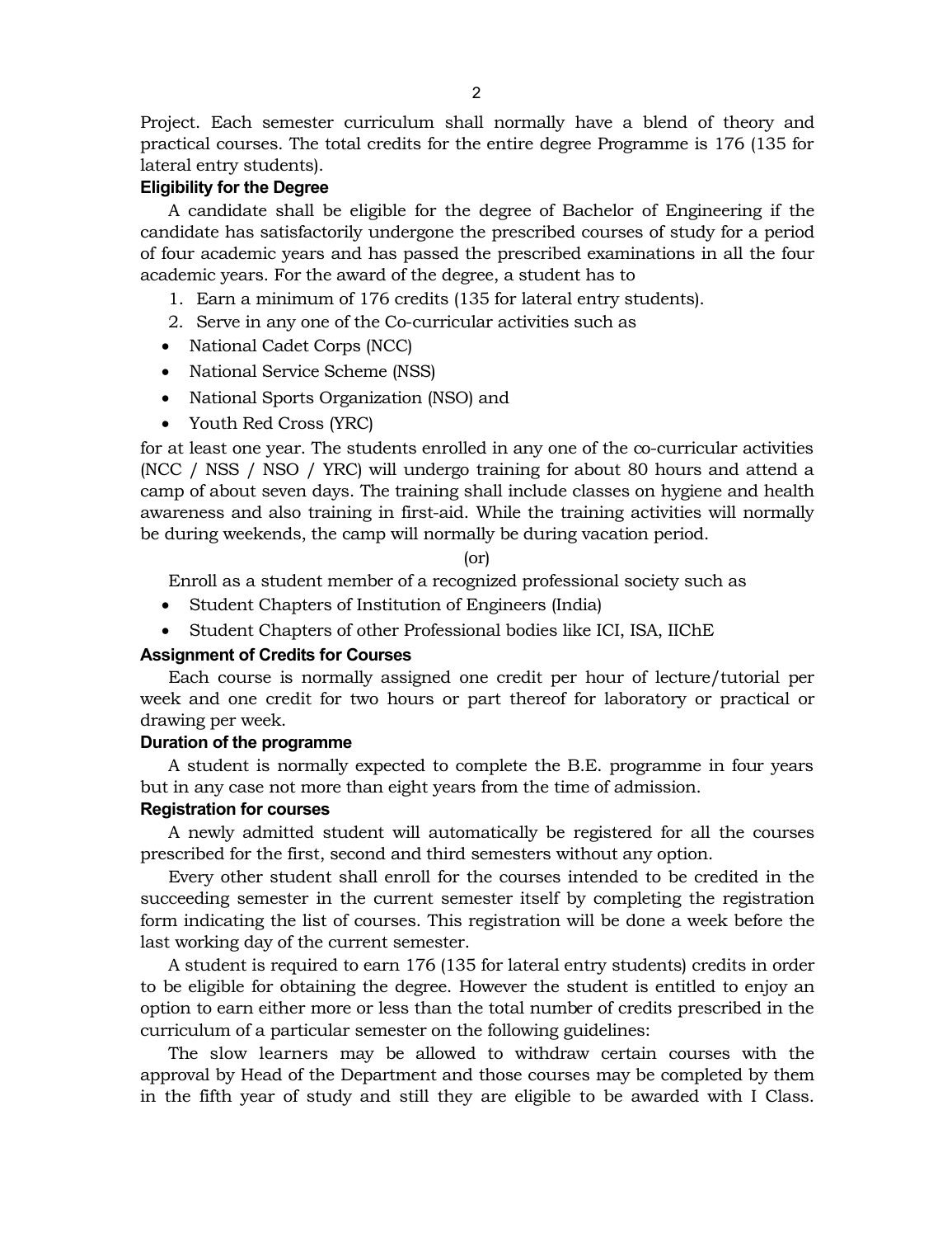A student can withdraw a maximum of 2 courses per semester from IV semester to VII semester and take up those courses in the fifth year of study. However, courses withdrawn during odd semesters (V and VII) must be registered in the odd semester of fifth year and courses withdrawn during even semesters (IV and VI) must be registered in the even semester of fifth year.

The advance learners may be allowed to take up the open elective subjects of eighth semester in sixth and seventh semesters one in each to enable them to pursue industrial training/project work in the entire eighth semester period provided they should register those courses in the fifth semester itself. Such students should meet the teachers offering those elective courses themselves for clarifications. No specific slots will be allotted in the time table for such courses.

#### **Seminar / Industrial Training**

The student has to present a seminar on the chosen topic. However, the student can select a topic duly approved by the Seminar Coordinator and the Head of the Department concerned. The student who has presented the seminar has to submit a report and appear for viva-voce examination at the end of the semester.

#### **Project Work**

The student typically registers for project at the end of seventh semester and completes it at the end of the eighth semester along with the courses prescribed for study in the eighth semester. However a student who has registered and successfully completed the courses of eighth semester by acquiring additional credits in the earlier semesters can attempt to spend his / her period of study in an industry and complete his / her project work, submit the project report and appear for viva-voce examination at the end of eighth semester.

#### **Industrial Training (Value added courses)**

One credit courses shall be offered by a Department with the prior approval from the Dean, Faculty of Engineering and Technology. For one credit course, a relevant potential topic may be selected by a committee consisting of Head of the department concerned and the Board of Studies member from the Department and a senior faculty member from the department concerned. An expert from industry familiar with the topic chosen may be accordingly invited to handle classes for the students. The details of the syllabus, time table and the name of the industrial expert may be sent by the above committee to the Dean for approval. The credits earned through the one credit courses shall be over and above the total credit requirement prescribed in the curriculum for the award of the degree. Students can take a maximum of two one credit courses (one each in VI and VII semesters). They shall be allowed to take one credit courses offered in other Departments with the permission of Head of the Department offering the course. A separate mark sheet shall be issued for one credit courses.

#### **Electives**

The elective courses fall under two categories: Professional Electives and Open Electives. The Professional Elective courses are offered in the concerned branch of specialization and a student can choose the Professional Elective courses with the approval of the Head of the Department concerned. Apart from the various Professional elective courses, a student can choose the open electives from any specialization offered in any Department in the Faculty of Engineering &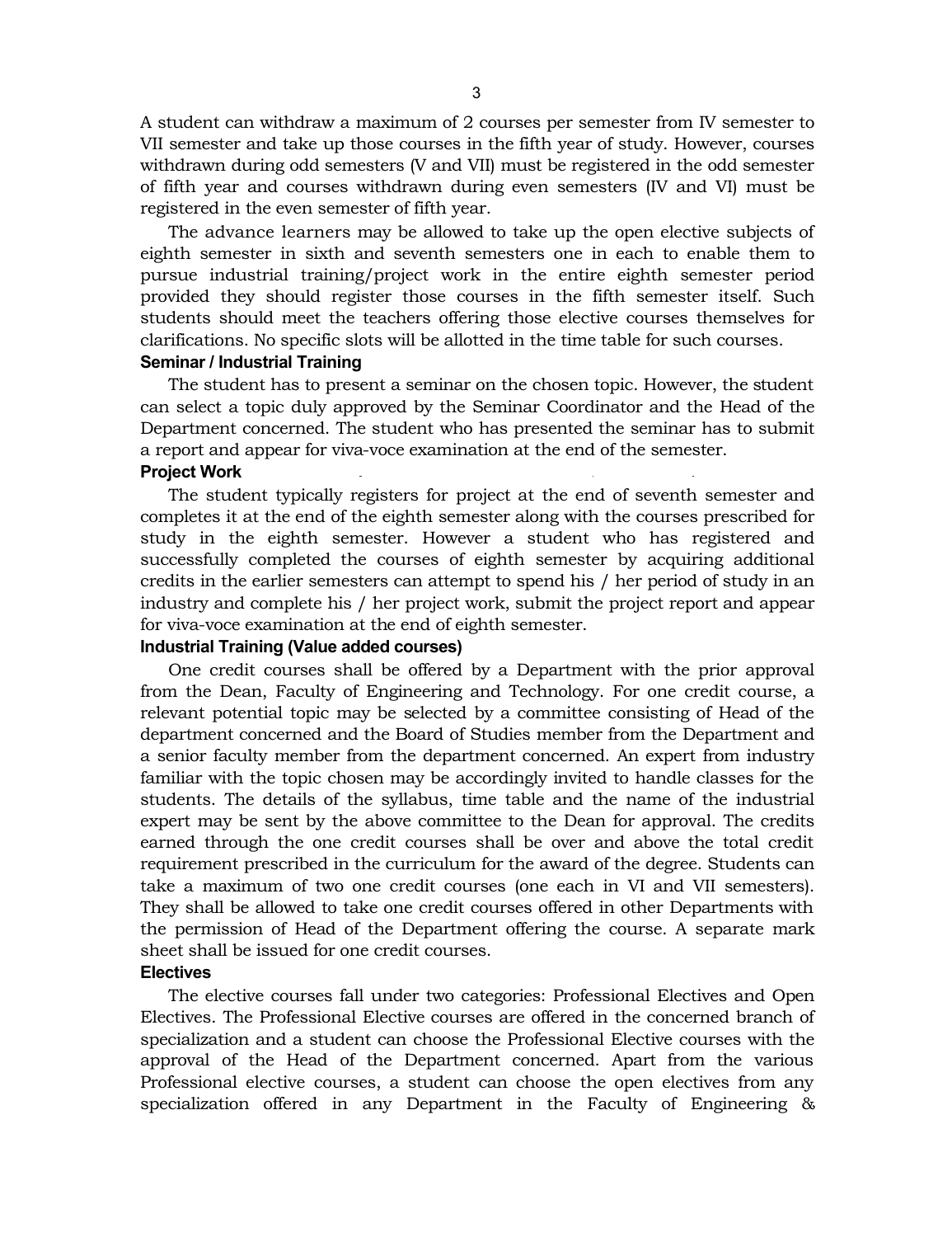Technology during the entire period of study, with the approval of the Head of the Department and the Head of the Department offering the course.

Further, the student can also credit not more than two courses offered through the SWAYAM Portal of UGC with the approval of the Head of the Department concerned. These courses will be considered as equivalent of open electives.

#### **Assessment**

The break-up of continuous assessment and examination marks for theory courses is as follows:

| First assessment (Mid-Semester Test-I)     | 10 marks |
|--------------------------------------------|----------|
| Second assessment (Mid-Semester Test-II) : | 10 marks |
| Third Assessment                           | 5 marks  |
| <b>End Semester Examination</b>            | 75 marks |

The break-up of continuous assessment and examination marks for Practical courses is as follows:

| First assessment (Test-I)       |        | 15 marks |
|---------------------------------|--------|----------|
| Second assessment (Test-II)     | $\sim$ | 15 marks |
| Maintenance of record book      |        | 10 marks |
| <b>End Semester Examination</b> |        | 60 marks |

The continuous assessment marks for the seminar / industrial training will be 40 and to be assessed by a seminar committee consisting of the Seminar Coordinator and a minimum of two members nominated by the Head of the Department. The continuous assessment marks will be awarded at the end of seminar session. 60 marks are allotted for the seminar / industrial training and viva voce examination conducted based on the seminar / industrial training report at the end of the semester.

The continuous assessment marks for the project work will be 40 and to be assessed by a review committee consisting of the project guide and a minimum of two members nominated by the Head of the Department. One of the committee members will be nominated as the Chairman by the Head of the Department. The Head of the Department may be a member or the Chairman. At least two reviews should be conducted during the semester by the review committee. The student shall make presentation on the progress made before the committee. 60 marks are allotted for the project work and viva voce examination at the end of the semester.

#### **Substitute Assessment**

A student, who has missed, for genuine reasons accepted by the Head of the Department, one or more of the assessments of a course other than the final examination, may take a substitute assessment for any one of the missed assessments. The substitute assessment must be completed before the date of the third meeting of the respective class committees.

A student who wishes to have a substitute assessment for a missed assessment must apply to the Dean / Head of the Department within a week from the date of the missed assessment.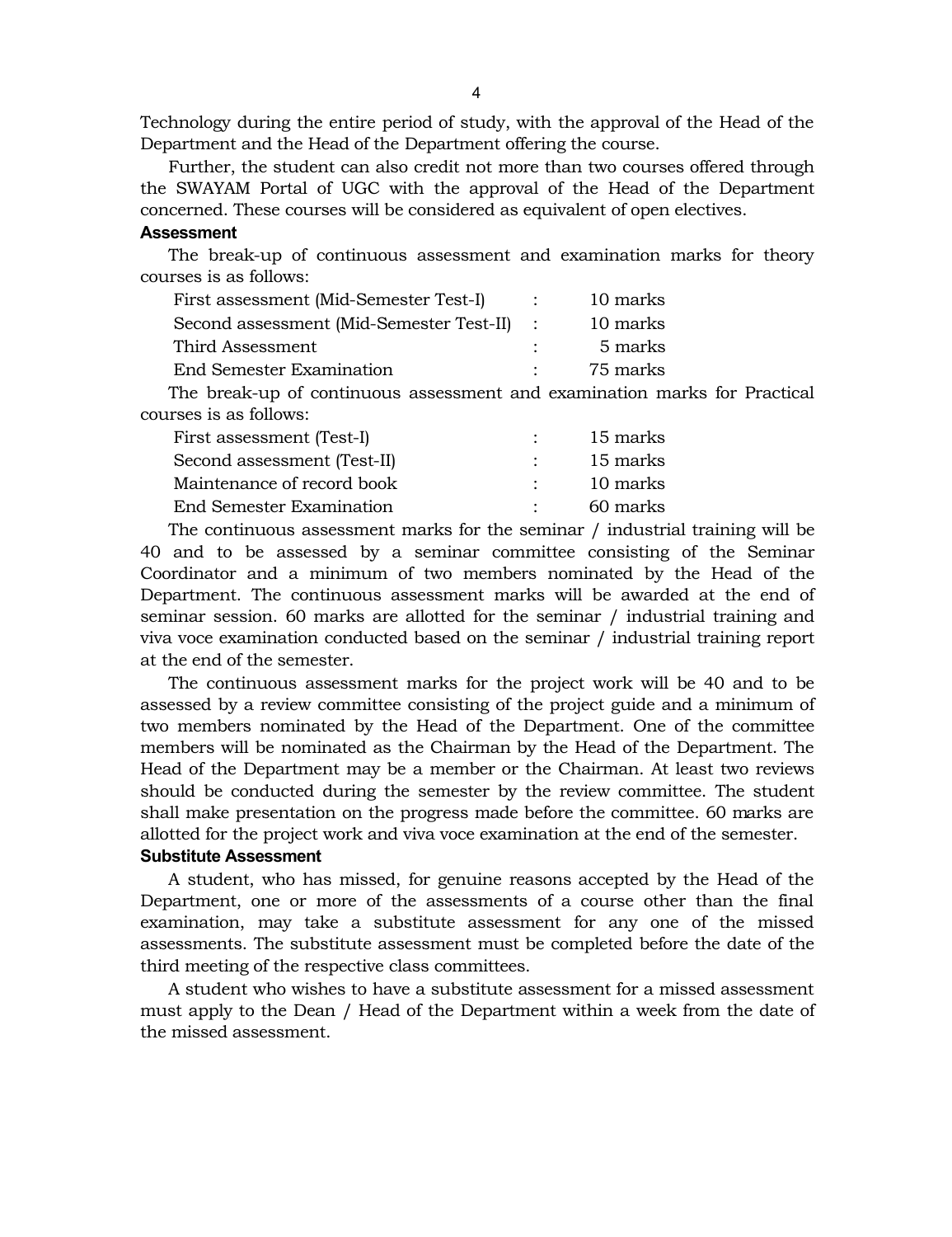#### 5

#### **Student Counsellors (Mentors)**

To help the students in planning their course of study and for general advice on the academic programme, the Dean / Head of the Department will attach a certain number of students to a member of the faculty who shall function as student counsellor for those students throughout their period of study. Such student counsellors shall advise the students, give preliminary approval for the courses to be taken by the students during each semester and obtain the final approval of the Dean / Head of the Department.

#### **Class Committee**

For all the branches of study during the first two semesters, a common class committee will be constituted by the Dean of the faculty. From among the various teachers teaching the same common course to different classes during each semester of the first year, the Dean shall appoint one of them as course coordinator. The composition of the class committee during first and second semesters will be as follows:

- Course coordinators of all courses.
- All Heads of the Sections, among whom one may be nominated as Chairman by the Dean.
- The Dean may opt to be a member or the Chairman.

For each of the higher semesters, separate class committees will be constituted by the respective Head of the Departments. The composition of the class committees from third to eighth semester will be as follows:

- Teachers of the individual courses.
- A seminar coordinator (for seventh semester only) shall be appointed by the Head of the Department
- A project coordinator (for eighth semester only) shall be appointed by the Head of the Department from among the project supervisors.
- One Professor or Associate Professor, preferably not teaching the concerned class, appointed as Chairman by the Head of the Department.
- The Head of the Department may opt to be a member or the Chairman.

The class committee shall meet three times during the semester. The first meeting will be held within two weeks from the date of class commencement in which the type of assessment like test, assignment etc. for the third assessment and the dates of completion of the assessments will be decided.

The second meeting will be held within a week after the completion of the first assessment to review the performance and for follow-up action.

The third meeting will be held after all the assessments but before the University semester examinations are completed for all the courses, and at least one week before the commencement of the examinations. During this meeting the assessment on a maximum of 25 marks for theory / 40 marks for seminar / industrial training, practical and project work will be finalized for every student and tabulated and submitted to the Head of the Department (to the Dean in the case of I & II Semester) for approval and transmission to the Controller of Examinations.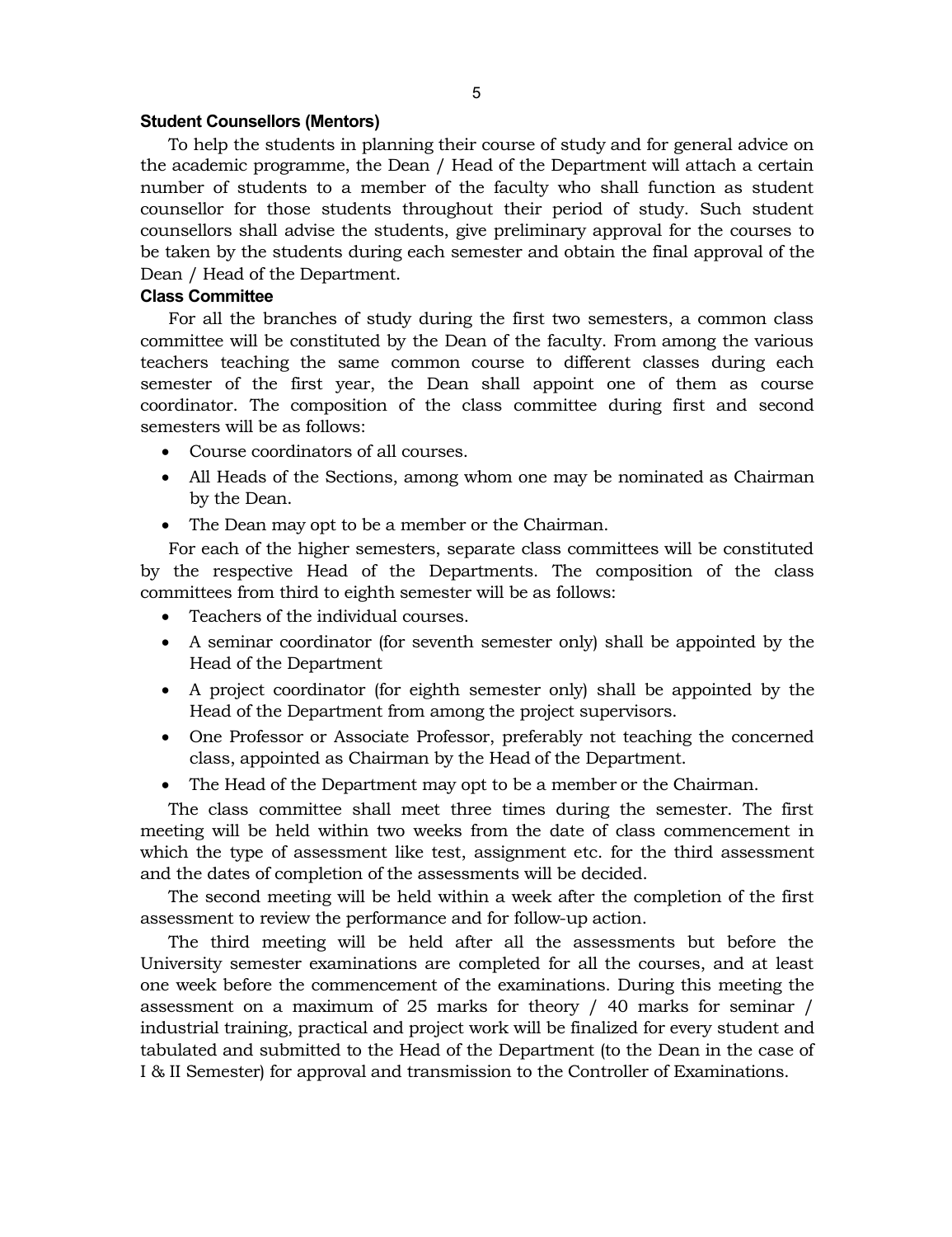#### **Attendance requirements**

The students with 75% attendance and above are permitted to appear for the University examinations. However, the Vice Chancellor may give a rebate / concession not exceeding 10% in attendance for exceptional cases only on Medical Grounds.

#### **Temporary Break of Study**

A student is permitted to go on break of study for a maximum period of one year either as two breaks of one semester each or a single break of one year.

The student applies for break of study, the student shall apply to the Dean in advance, in any case, not later than the last date of the first assessment period. The application duly filled by the student shall be submitted through the Head of the Department. In the case of short term employment/ training/ internship, the application for break of study shall be approved and forwarded by the Head of the department concerned to the Dean.

However, the student must complete the entire programme within the maximum period of eight years.

# **Procedure for Withdrawing from the Examinations**

A student can withdraw from all the examinations of the semester only once during the entire programme on valid grounds accepted by the University. Such withdrawal from the examinations of a semester will be permitted only if the candidate applies for withdrawal at least 24 hours before the commencement of the last examination. The letter grade 'W' appears in the mark sheet for such candidates.

#### **Passing and Declaration of Examination Results**

All assessments of all the courses on an absolute marks basis will be considered and passed by the respective results passing boards in accordance with the rules of the University. Thereafter, the Controller of examinations shall convert the marks for each course to the corresponding letter grade as follows, compute the Grade Point Average (GPA) and Cumulative Grade Point Average (CGPA), and prepare the mark sheets.

| 90 to 100 marks                 | Grade 'S'  |
|---------------------------------|------------|
| 80 to 89 marks                  | Grade 'A'  |
| 70 to 79 marks                  | Grade 'B'  |
| 60 to 69 marks                  | Grade 'C'  |
| 55 to 59 marks                  | Grade 'D'  |
| 50 to 54 marks                  | Grade 'E'  |
| Less than 50 marks              | Grade 'RA' |
| Withdrawn from the examination: | Grade 'W'  |

A student who obtains less than 30 / 24 marks out of 75 / 60 in the theory / practical examinations respectively or is absent for the examination will be awarded grade RA.

A student who earns a grade of S, A, B, C, D or E for a course, is declared to have successfully completed that course. Such a course cannot be repeated by the student.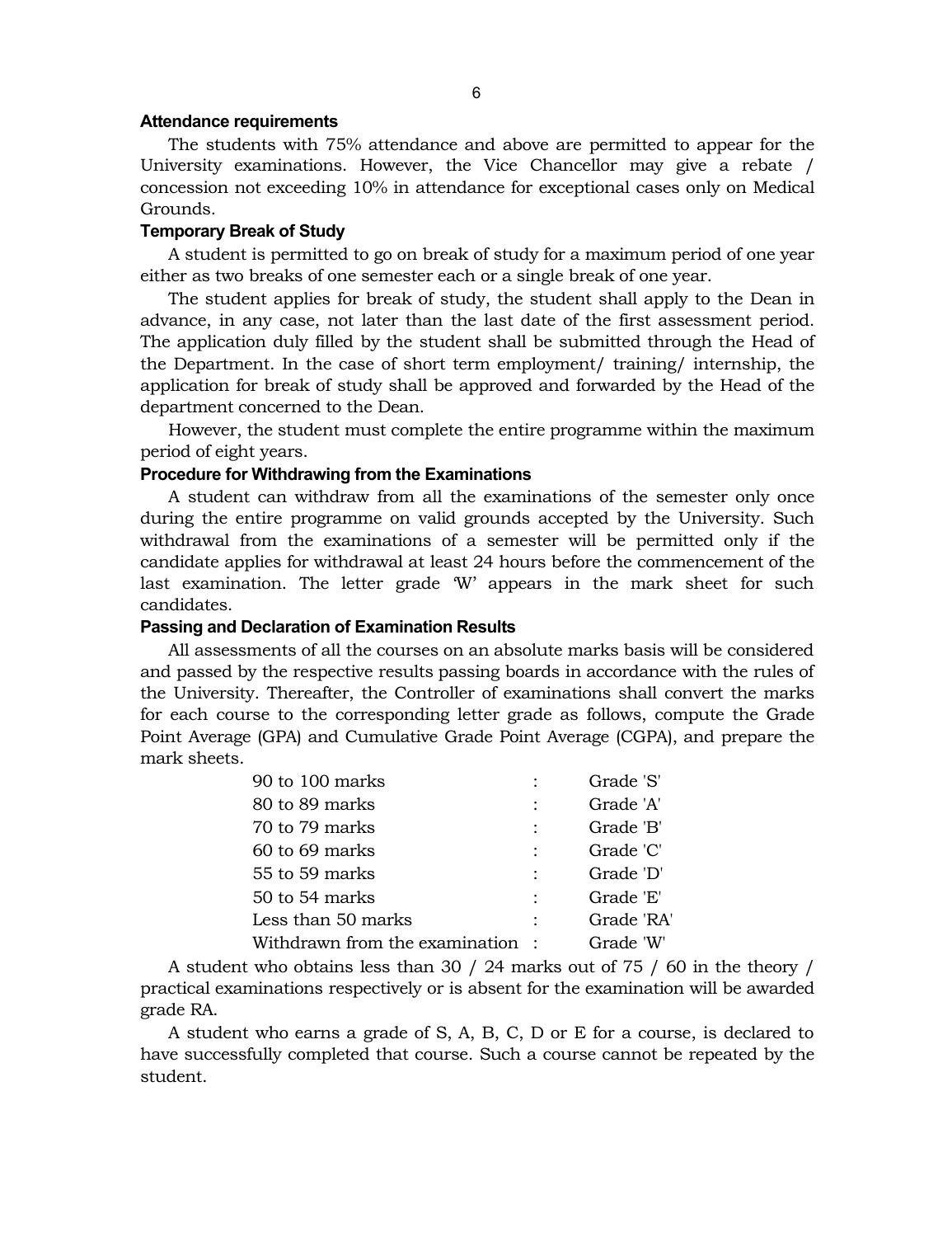A student who is detained for lack of attendance must re-register for and repeat the courses in the respective semester.

A student who obtains letter grade RA / W in the mark sheet must reappear for the examination of the courses.

The following grade points are associated with each letter grade for calculating the grade point average and cumulative grade point average.

S - 10; A - 9; B - 8; C - 7; D - 6; E - 5; RA - 0

Courses with grade RA / W are not considered for calculation of grade point average or cumulative grade point average.

A student can apply for re-totalling of one or more of his examination answer papers within a week from the date of issue of mark sheet to the student on payment of the prescribed fee per paper. The application must be made to the Controller of Examinations with the recommendation of the Head of the Department.

After the results are declared, mark sheets will be issued to the students. The mark sheet will contain the list of courses registered during the semester, the grades scored and the grade point average for the semester.

GPA is the sum of the products of the number of credits of a course with the grade point scored in that course, taken over all the courses for the semester, divided by the sum of the number of credits for all courses taken in that semester.

CGPA is similarly calculated considering all the courses taken from the time of admission.

#### **Awarding Degree**

After successful completion of the programme, the degree will be awarded with the following classification based on CGPA.

- For First Class with Distinction, the student must earn a minimum of 176 credits within four years (135 credits within three years for lateral entry students) for from the time of admission , pass all the courses in the first attempt and obtain a CGPA of 8.25 or above for all the subjects from I Semester to VIII Semester (III Semester to VIII Semester for lateral entry students).
- For First Class, the student must earn a minimum of 176 credits within five years (135 credits within four years for lateral entry students) from the time of admission and obtain a CGPA of 6.75 or above for all the subjects from I Semester to VIII Semester (III Semester to VIII Semester for lateral entry students).
- For Second Class, the student must earn a minimum of 176 credits within eight years (135 credits within seven years for lateral entry students) from the time of admission.

#### **Ranking of Candidates**

The candidates who are eligible to get the B.E. degree in the First Class with Distinction will be ranked together on the basis of CGPA for all the subjects of study from I Semester to VIII Semester (III Semester to VIII Semester for lateral entry students).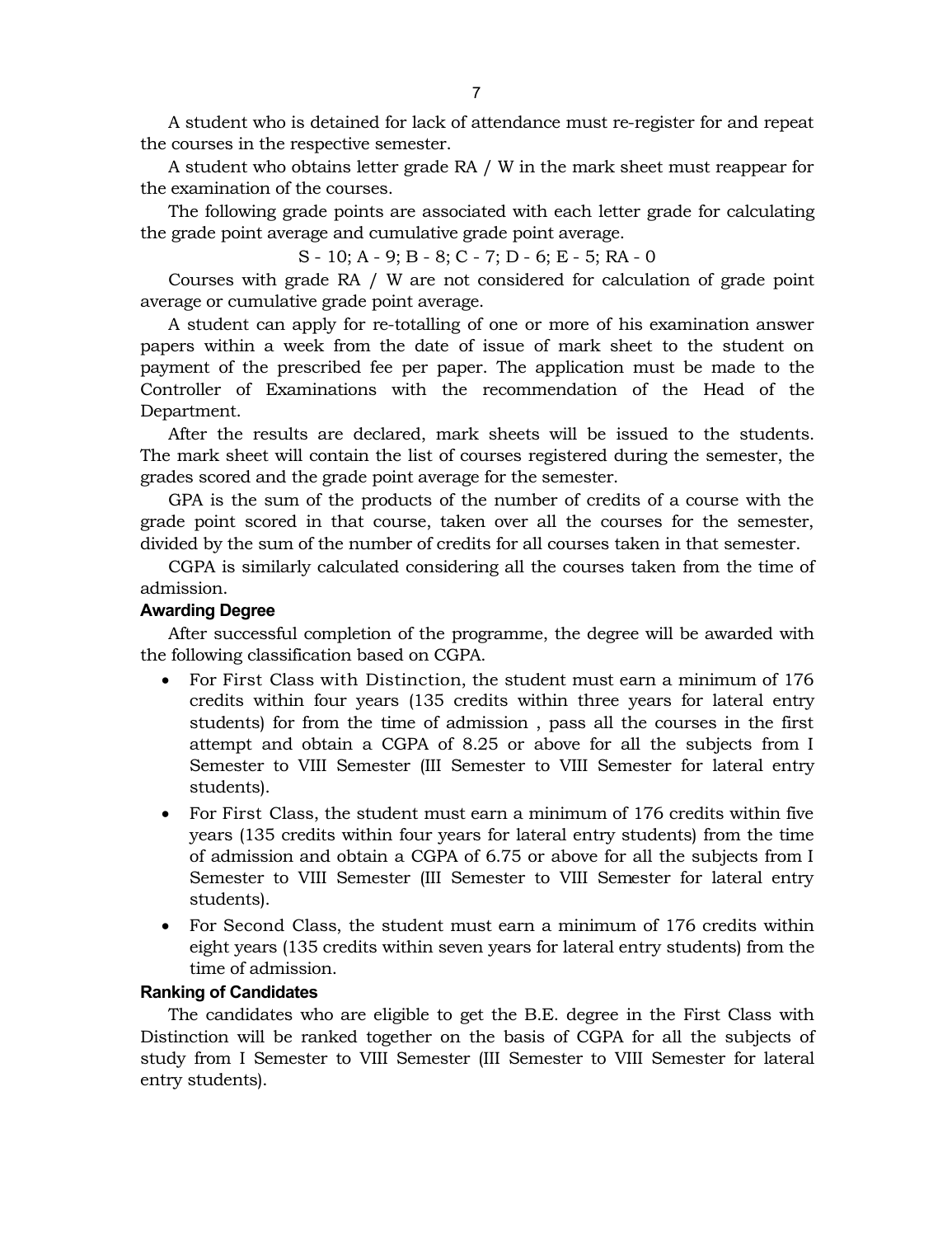The Candidates passing with First Class will be ranked next after those with distinction on the basis of CGPA for all the subjects of study from I Semester to VIII Semester (III Semester to VIII Semester for lateral entry students).

The ranking of candidates will be done separately for each branch of study.

#### **Transitory Regulations**

The University shall have powers to revise or change or amend the regulations, the scheme of examinations, the courses of study and the syllabi from time to time.

Wherever there had been change of syllabi, examinations based on the existing syllabi will be conducted for three consecutive times after implementation of the new syllabi in order to enable the students to clear the arrears. Beyond that the students will have to take up their examinations in equivalent courses, as per the new syllabi, on the recommendations of the Head of the Department concerned.

| SI.No. | <b>Branches of Study</b>                 |        | Eligible Diploma Programme (FT / PT / SW)      |
|--------|------------------------------------------|--------|------------------------------------------------|
| 1.     | <b>Civil Engineering</b>                 | i.     | <b>Civil Engineering</b>                       |
| 2.     | <b>Civil and Structural Engineering.</b> | ii.    | Civil Engineering (Architecture)               |
|        |                                          | iii.   | <b>Environmental Engineering and Pollution</b> |
|        |                                          |        | Control (Full Time)                            |
|        |                                          | iv.    | Architectural Assistantship                    |
|        |                                          | V.     | Civil Engineering (Rural Tech.)                |
|        |                                          | vi.    | Civil and Rural Engineering                    |
| 3.     | <b>Mechanical Engineering</b>            | i.     | <b>Mechanical Engineering</b>                  |
|        |                                          | ii.    | Mechanical and Rural Engineering               |
|        |                                          | iii.   | Mechanical Design and Drafting                 |
|        |                                          | iv.    | <b>Production Engineering</b>                  |
|        |                                          | V.     | <b>Production Technology</b>                   |
|        |                                          | vi.    | Automobile Engineering                         |
|        |                                          | vii.   | Automobile Technology                          |
|        |                                          | viii.  | Metallurgy                                     |
|        |                                          | ix.    | <b>Mechatronics Engineering</b>                |
| 4.     | <b>Mechanical Engineering</b>            | X.     | Machine Tool Maintenance and Repairs           |
|        | (Manufacturing Engineering)              | xi.    | Tool and Die making                            |
|        |                                          | xii.   | <b>Tool Engineering</b>                        |
|        |                                          | xiii.  | <b>Tool Design</b>                             |
|        |                                          | xiv.   | <b>Foundry Technology</b>                      |
|        |                                          | XV.    | Refrigeration and Air Conditioning             |
|        |                                          | xvi.   | <b>Agricultural Engineering</b>                |
|        |                                          | xvii.  | <b>Agricultural Technology</b>                 |
|        |                                          | xviii. | <b>Marine Engineering</b>                      |
|        |                                          | xix.   | Mechanical Engineering(Production)             |
|        |                                          | XX.    | Mechanical Engineering (Tool & Die)            |
|        |                                          | xxi.   | Mechanical Engineering (Foundry)               |
|        |                                          | xxii.  | Mechanical Engineering (R & A.C.)              |
|        |                                          | xxiii. | Electronics(Robotics)                          |
|        |                                          | xxiv.  | <b>Mining Engineering</b>                      |
|        |                                          | XXV.   | Agricultural Engineering and Farm              |
|        |                                          | xxvi.  | <b>Equipment Technology</b>                    |
|        |                                          |        |                                                |

**Diploma Programmes Eligible for the B.E (Lateral Entry) Programmes offered in FEAT (from 2017-2018)**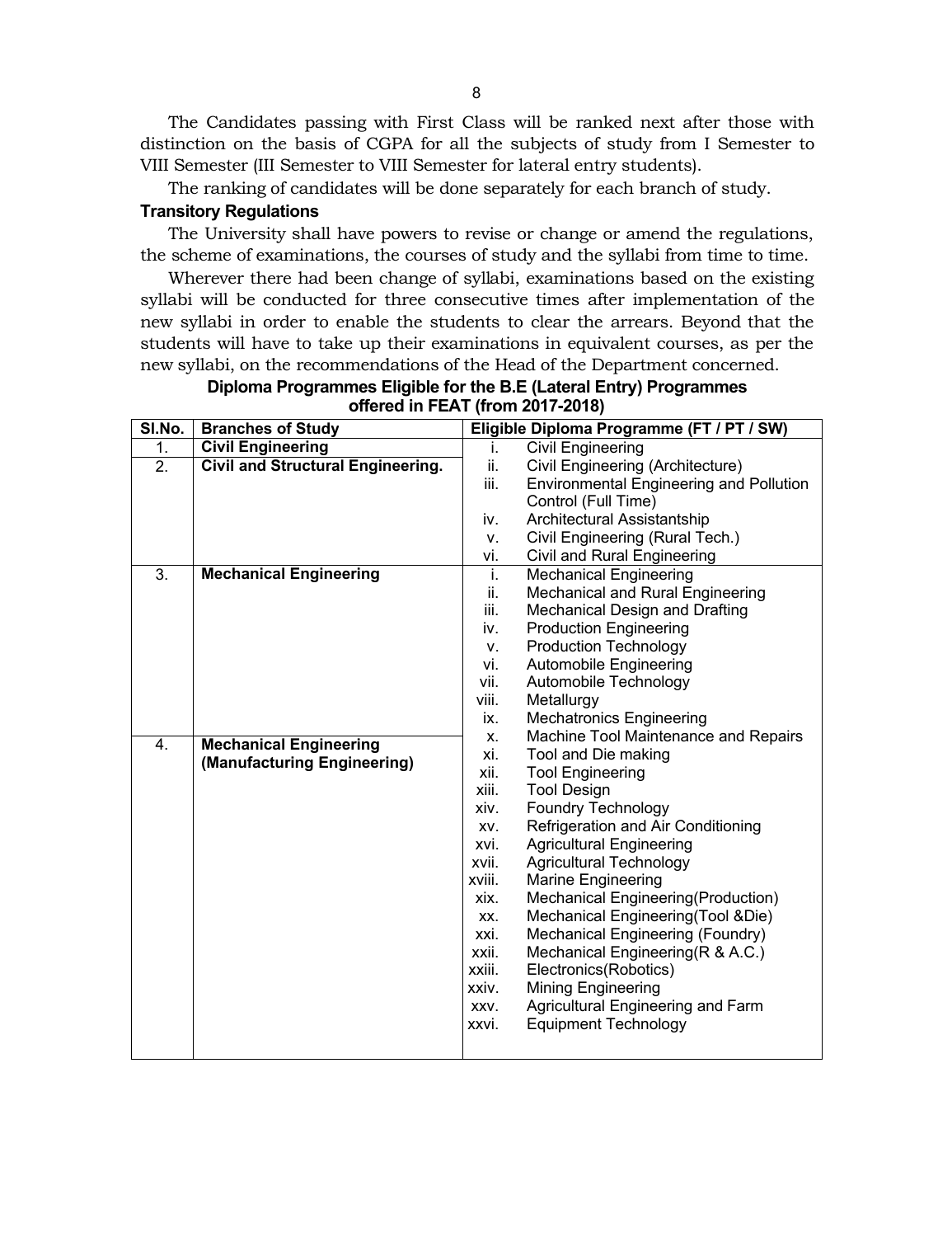| SI.No.           | <b>Branches of Study</b>               |       | Eligible Diploma Programme (FT / PT / SW)      |
|------------------|----------------------------------------|-------|------------------------------------------------|
| $\overline{5}$ . | <b>Electrical and Electronics</b>      | i.    | <b>Electrical and Electronics Engineering</b>  |
|                  | <b>Engineering</b>                     | ii.   | Electronics and Communication Engg.            |
|                  |                                        | iii.  | Electronics and Instrumentation Engg           |
|                  |                                        | iv.   | Electronics Engineering(Instrumentation)       |
|                  |                                        | V.    | Instrument Technology                          |
|                  |                                        | vi.   | Instrumentation and Control Engineering        |
|                  |                                        | vii.  | <b>Electrical Engineering</b>                  |
|                  |                                        |       | (Instruments and Control)                      |
| $\overline{6}$ . | <b>Electronics and Instrumentation</b> | viii. | <b>Electrical Engineering</b>                  |
|                  | <b>Engineering</b>                     | ix.   | Instrumentation Technology                     |
|                  |                                        | Χ.    | Electronics (Robotics)                         |
|                  |                                        | xi.   | <b>Mechatronics Engineering</b>                |
|                  |                                        |       |                                                |
| 7.               | <b>Chemical Engineering</b>            | i.    | <b>Petrochemical Engineering</b>               |
|                  |                                        | ii.   | <b>Chemical Engineering</b>                    |
|                  |                                        | iii.  | <b>Environmental Engineering and Pollution</b> |
|                  |                                        |       | Control                                        |
|                  |                                        | iv.   | Leather Technology (Footwear)                  |
|                  |                                        | v.    | Leather Technology                             |
|                  |                                        | vi.   | Plastic Technology                             |
|                  |                                        | vii.  | Polymer Technology                             |
|                  |                                        | viii. | Sugar Technology                               |
|                  |                                        | ix.   | <b>Textile Technology</b>                      |
|                  |                                        | х.    | <b>Chemical Technology</b>                     |
|                  |                                        | xi.   | Ceramic Technology                             |
|                  |                                        | xii.  | Petro Chemical Technology                      |
|                  |                                        | xiii. | Pulp & Paper Technology                        |
|                  |                                        | xiv.  | Petroleum Engineering                          |
| $\overline{8}$ . | <b>Computer Science and</b>            | i.    | <b>Electronics and Communication</b>           |
|                  | <b>Engineering</b>                     |       | Engineering                                    |
|                  |                                        | ii.   | <b>Computer Technology</b>                     |
|                  |                                        | iii.  | <b>Computer Science and Engineering</b>        |
| 9.               | <b>Information Technology</b>          | iv.   | <b>Information Technology</b>                  |
|                  |                                        | v.    | <b>Computer Engineering</b>                    |
|                  |                                        | vi.   | <b>Computer Networking</b>                     |
|                  |                                        | vii.  | Electronics(Robotics)                          |
| 10.              | <b>Electronics and Communication</b>   | viii. | <b>Mechatronics Engineering</b>                |
|                  | <b>Engineering</b>                     |       |                                                |
|                  | PT-Part Time;<br>FT- Full Time:        |       | SW-Sandwich.                                   |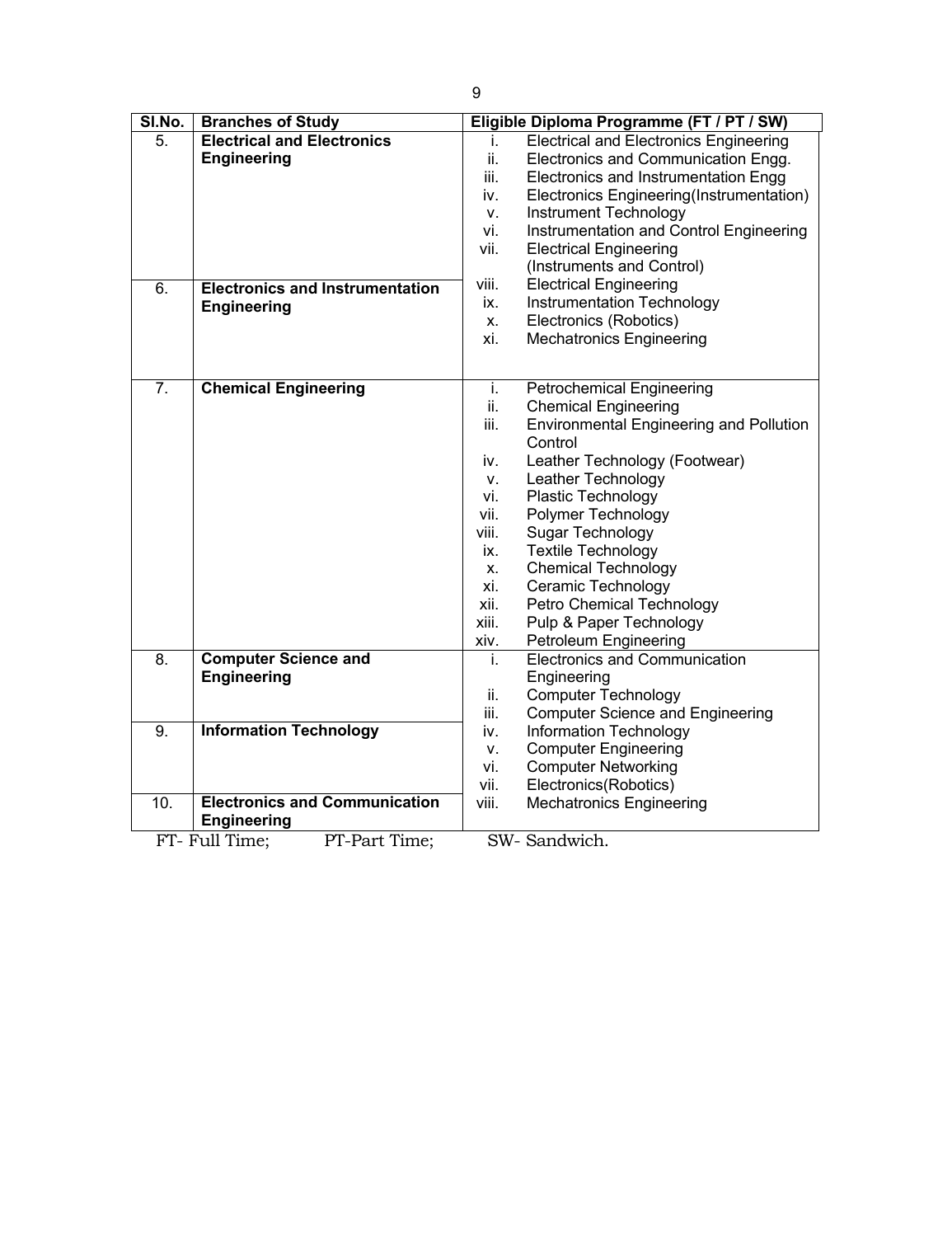# **COURSES AND CREDITS - SUMMARY**

| <b>Semester</b>                | <b>No. of Courses</b><br>T+P | <b>Total</b>    | <b>HS</b>           | <b>BS</b>                        | <b>ES</b>                        | <b>PC</b>            | <b>PE</b>            | <b>OE</b>               | S&IT                             | Proj.                | <b>Total</b><br><b>Credits</b> |
|--------------------------------|------------------------------|-----------------|---------------------|----------------------------------|----------------------------------|----------------------|----------------------|-------------------------|----------------------------------|----------------------|--------------------------------|
| I                              | $4 + 2$                      | $6\phantom{1}6$ | $3^*$<br>$1***$     | 9<br>$\overline{3}$              | 7<br>$\overline{2}$              | -                    |                      | -                       | $\blacksquare$                   | ۰                    | 19                             |
| $\mathbf{I}$                   | $4 + 4$                      | 8               | 4<br>1              | 13<br>5                          | $\overline{5}$<br>$\overline{2}$ |                      |                      |                         | -                                |                      | 22                             |
| III                            | $6 + 2$                      | 8               | 3<br>1              | 4<br>$\overline{1}$              | $\overline{8}$<br>$\overline{3}$ | 8<br>$\overline{3}$  |                      | -                       | $\blacksquare$                   | ۰                    | 23                             |
| IV                             | $6 + 2$                      | 8               | -                   | $\overline{4}$<br>$\overline{1}$ | 3<br>$\overline{1}$              | 16<br>6              |                      |                         | $\blacksquare$                   | -                    | 23                             |
| $\vee$                         | $6 + 3$                      | 9               | -                   |                                  |                                  | 17<br>6              | 8<br>3               | ۰                       | -                                | ۰                    | 25                             |
| VI                             | $6 + 3$                      | 9               | -                   |                                  |                                  | 10<br>$\overline{4}$ | 11<br>$\overline{4}$ | 3<br>1                  | -                                | ۰                    | 24                             |
| VII                            | $5 + 3$                      | 8               | 3<br>$\overline{1}$ |                                  |                                  | 5<br>$\overline{2}$  | 8<br>$\overline{3}$  | 3<br>1                  | 1<br>1                           | -                    | 20                             |
| VIII                           | $2 + 1$                      | $\overline{3}$  | -                   |                                  |                                  | ۰                    |                      | 6<br>$\overline{2}$     | $\blacksquare$<br>$\blacksquare$ | 14<br>$\overline{1}$ | 20                             |
| <b>Total</b><br><b>Courses</b> | $39 + 20$                    | 59              | 4                   | 10                               | 8                                | 21                   | 10                   | $\overline{\mathbf{4}}$ | 1                                | $\mathbf{1}$         |                                |
| <b>Total Credits</b>           |                              | $\blacksquare$  | 13                  | 30                               | 23                               | 56                   | 27                   | 12                      | 1                                | 14                   | 176                            |

\* - No of Credits ; \*\* - No of Courses.

# **DETAILS OF COURSE CODE**

| Code (First<br>Two digits) | <b>Details</b>                                       | Code $(3ra$<br>and $\dot{4}^{\text{th}}$<br>Digits) | <b>Details</b>                      |
|----------------------------|------------------------------------------------------|-----------------------------------------------------|-------------------------------------|
| 00                         | Common course for the faculty                        | HS                                                  | <b>Humanities Theory</b>            |
| 01                         | Civil Engg. Course                                   | HP.                                                 | <b>Humanities Practical</b>         |
| 02                         | Civil and Structural Engg. course                    | BS.                                                 | <b>Basic Science Theory</b>         |
| 03                         | Mechanical Engg. Course                              | BP.                                                 | <b>Basic Science Practical</b>      |
| 04                         | Mechanical Engg (Manufacturing).<br>Course           | ES                                                  | <b>Engineering Science Theor</b>    |
| 05                         | Electrical and Electronics Engg.<br>Course           | <b>SP</b>                                           | <b>Engineering Science Practi</b>   |
| 06                         | Electronics and Instrumentation<br>Engg. course      | PC                                                  | Professional Core Theory            |
| 07                         | Chemical Engg. course                                | CP.                                                 | <b>Professional Core Practical</b>  |
| 08                         | Computer Science and Engg.<br>course                 | PE.                                                 | <b>Professional Elective Theor</b>  |
| 09                         | Information Technology course                        | EP                                                  | <b>Professional Elective Practi</b> |
| 10                         | <b>Electronics and Communication</b><br>Engg. course | <b>ST</b>                                           | Seminar / Industrial Trainin        |
| XX                         | Code of the programme<br>concerned (01 to 10)        | <b>OE</b>                                           | Open Elective Theory                |
|                            |                                                      | PV                                                  | Project and Viva-voce               |

| e (First<br>digits) | <b>Details</b>                                       |  | Code $(3rd$<br>and $\mathbf{4}^{\text{th}}$<br>Digits) | <b>Details</b>                         |
|---------------------|------------------------------------------------------|--|--------------------------------------------------------|----------------------------------------|
| $00\,$              | Common course for the faculty                        |  | <b>HS</b>                                              | Humanities Theory                      |
| 01                  | Civil Engg. Course                                   |  | HP                                                     | <b>Humanities Practical</b>            |
| 02                  | Civil and Structural Engg. course                    |  | BS                                                     | <b>Basic Science Theory</b>            |
| $\overline{03}$     | Mechanical Engg. Course                              |  | <b>BP</b>                                              | <b>Basic Science Practical</b>         |
| 04                  | Mechanical Engg (Manufacturing).<br>Course           |  | ES                                                     | <b>Engineering Science Theory</b>      |
| 05                  | Electrical and Electronics Engg.<br>Course           |  | <b>SP</b>                                              | <b>Engineering Science Practical</b>   |
| 06                  | Electronics and Instrumentation<br>Engg. course      |  | <b>PC</b>                                              | Professional Core Theory               |
| 07                  | Chemical Engg. course                                |  | CP                                                     | <b>Professional Core Practical</b>     |
| 80                  | Computer Science and Engg.<br>course                 |  | <b>PE</b>                                              | Professional Elective Theory           |
| 09                  | Information Technology course                        |  | EP                                                     | <b>Professional Elective Practical</b> |
| 10                  | <b>Electronics and Communication</b><br>Engg. course |  | <b>ST</b>                                              | Seminar / Industrial Training          |
| XX.                 | Code of the programme<br>concerned (01 to 10)        |  | <b>OE</b>                                              | Open Elective Theory                   |
|                     |                                                      |  | PV                                                     | Project and Viva-voce                  |

5<sup>th</sup> digit represents the semester and 6<sup>th</sup> and 7<sup>th</sup> digits represent the serial number of courses.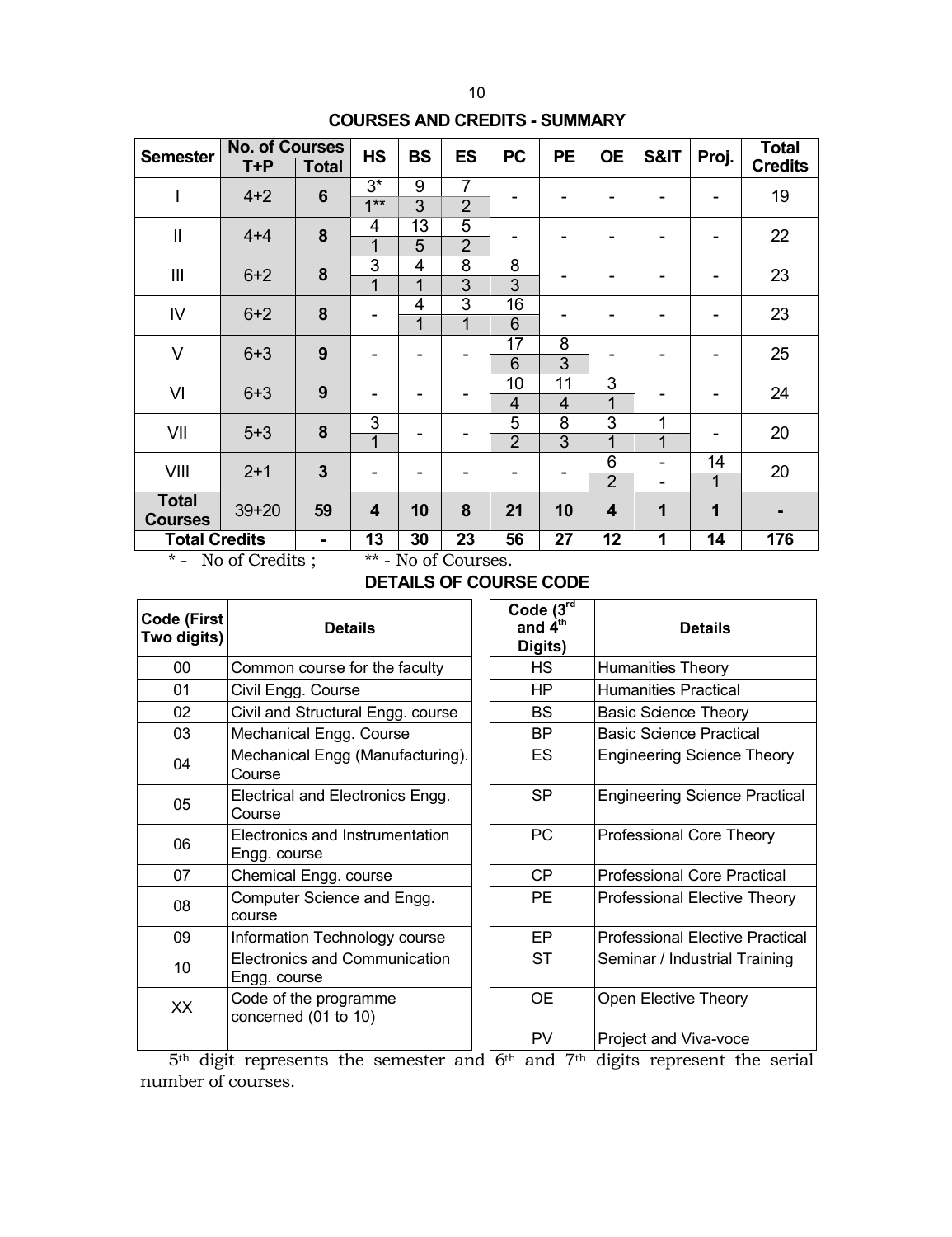# **COURSES OF STUDY AND SCHEME OF EXAMINATIONS FIRST SEMESTER**

| SI.          | Category      | <b>Course</b> | <b>Course</b>                             |    |   | P | Exa | CA  | <b>Tota</b> | <b>Credit</b> |
|--------------|---------------|---------------|-------------------------------------------|----|---|---|-----|-----|-------------|---------------|
| No.          |               | Code          |                                           |    |   |   | m   |     |             | s             |
| 1.           | $HS-I$        | 00HS101       | <b>Technical English</b>                  | 4  | - |   | 75  | 25  | 100         | 3             |
| 2.           | <b>BS-I</b>   | 00BS102       | <b>Engineering Mathematics</b>            | 4  | - |   | 75  | 25  | 100         | 3             |
| 3.           | <b>BS-II</b>  | 00BS103       | <b>Applied Physics I</b>                  | 4  | - |   | 75  | 25  | 100         | 3             |
| $\mathbf{4}$ | <b>BS-III</b> | 00BS104       | Applied<br>Chemistry I                    | 4  | - | - | 75  | 25  | 100         | 3             |
| 5.           | ES-I Lab      | 00SP105       | <b>Computer Programming</b><br>Laboratory |    |   | 3 | 60  | 40  | 100         | 3             |
| 6.           | ES-II Lab     | 00SP106       | <b>Engineering Graphics</b>               | -  | 2 | 3 | 60  | 40  | 100         | 4             |
|              |               |               | Total                                     | 16 | 3 | 6 | 420 | 180 | 600         | 19            |

### **SECOND SEMESTER**

| SI.<br>No. | Category           | <b>Course</b><br>Code | Course                                                    | L  | т              | P              |     |     |     | Exam CA   Total   Credits |
|------------|--------------------|-----------------------|-----------------------------------------------------------|----|----------------|----------------|-----|-----|-----|---------------------------|
| 1.         | <b>BS-IV</b>       | 00BS201               | Engineering<br>Mathematics-II                             | 4  |                | -              | 75  | 25  | 100 | 3                         |
| 2.         | <b>BS-V</b>        | 00BS202               | <b>Applied Physics-II</b>                                 | 4  |                | -              | 75  | 25  | 100 | 3                         |
| 3.         | <b>BS-VI</b>       | 00BS203               | Applied<br>Chemistry II                                   | 4  |                | $\blacksquare$ | 75  | 25  | 100 | 3                         |
| 4.         | ES-I               | 00ES204               | Basic Engineering*                                        | 4  |                | -              | 75  | 25  | 100 | 3                         |
| 5.         | $HS$ -II           | 00HP205               | <b>Communication Skills</b><br>and Language<br>Laboratory |    | 2              | 3              | 60  | 40  | 100 | 4                         |
| 6.         | <b>BS-I Lab</b>    | 00BP206               | <b>Applied Physics</b><br>Laboratory                      |    | $\blacksquare$ | 3              | 60  | 40  | 100 | 2                         |
| 7.         | <b>BS-II Lab</b>   | 00BP207               | <b>Applied Chemistry</b><br>Laboratory                    |    |                | 3              | 60  | 40  | 100 | $\overline{2}$            |
| 8.         | ES-III Lab 00SP208 |                       | <b>Engineering Workshop</b>                               | -  | ۰              | 3              | 60  | 40  | 100 | $\overline{2}$            |
|            |                    |                       | <b>Total</b>                                              | 16 | $\overline{2}$ | 12             | 540 | 260 | 800 | 22                        |

\* Basic Civil Engg. Course for Mech., Manuf., EEE, EIE, ECE, CSE & IT.

Basic Electrical Engg. Course for Civil, Civil and Structural, Mech., Manuf.,& Chem. Engg.

Basic Mechanical Engg. Course for Civil, Civil and Structural, EEE, EIE, ECE, CSE, IT & Chem. Engg.

L - Lecture; T-Tutorial; P-Practical.

Exam - End Semester Examination; CA-Continuous Assessment.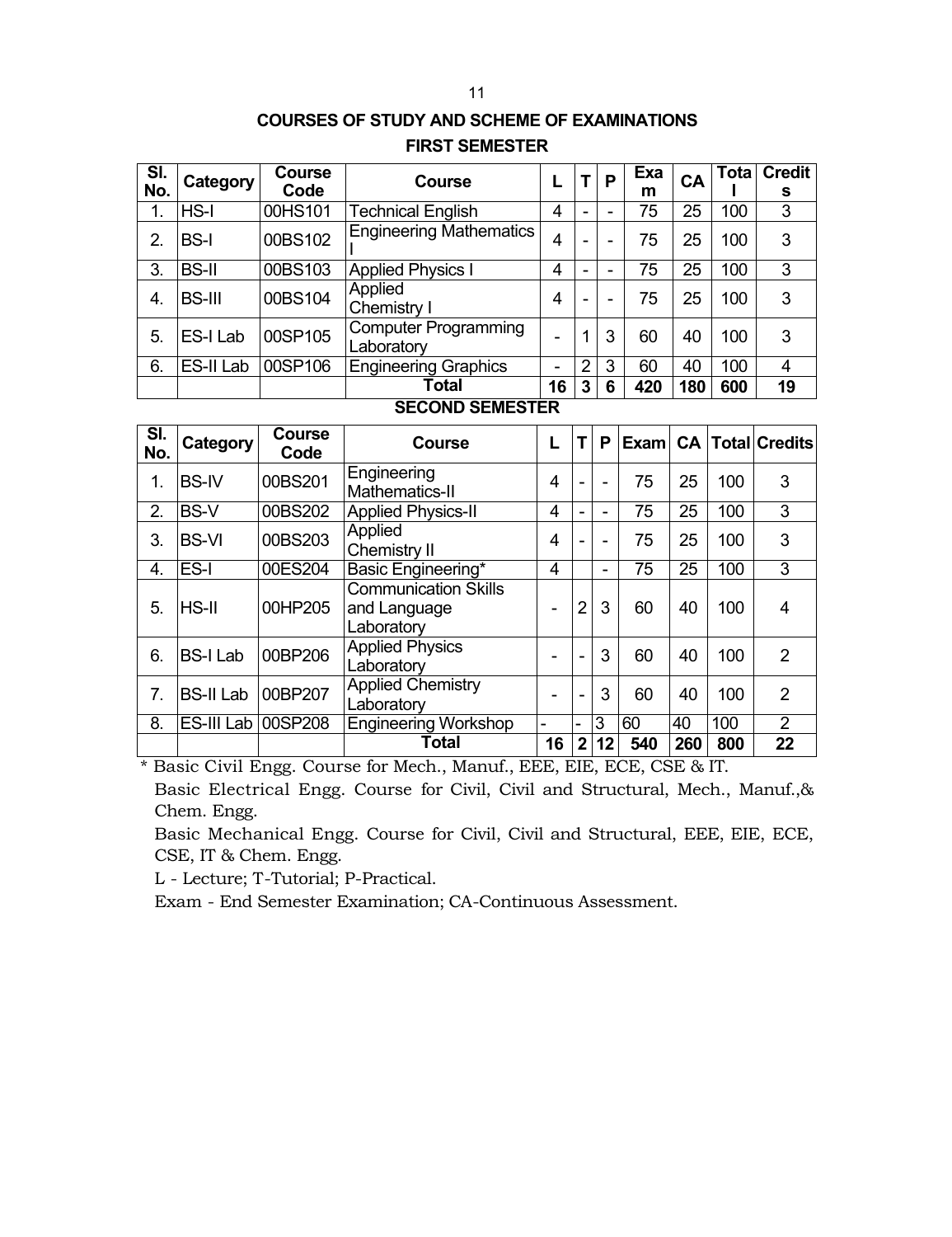# **THIRD SEMESTER**

| SI.<br>No. | Category                  | <b>Course</b><br>Code | <b>Subject</b>                                    |    | Т | P | <b>Exam</b> | <b>CA</b> | Total | <b>Credits</b> |
|------------|---------------------------|-----------------------|---------------------------------------------------|----|---|---|-------------|-----------|-------|----------------|
| 1.         | HS-III                    | 00HS301               | <b>Environmental Studies</b>                      | 4  |   |   | 75          | 25        | 100   | 3              |
| 2.         | <b>BS-VII</b>             | 00BS302               | Engineering<br><b>Mathematics III</b>             | 4  | 1 |   | 75          | 25        | 100   | 4              |
| 3.         | <b>ES-II</b>              | 00ES303               | <b>Engineering Mechanics</b>                      | 4  |   |   | 75          | 25        | 100   | 3              |
| 4.         | $ES-III^*$                | 00ES304               | Thermodynamics                                    | 4  | ۰ | - | 75          | 25        | 100   | 3              |
| 5.         | PC-I                      |                       | 03PC305 Mechanical<br>Measurements and<br>Control |    |   |   | 75          | 25        | 100   | 3              |
| 6.         | PC-II                     | 03PC306               | Electrical and<br><b>Electronics Engineering</b>  | 4  |   | - | 75          | 25        | 100   | 3              |
| 7.         | ES-IV<br>Lab <sup>#</sup> | 03SP307               | <b>Machine Drawing</b>                            | ۰  |   | 3 | 60          | 40        | 100   | $\overline{2}$ |
| 8.         | PC-I Lab                  | 03CP308               | <b>Mechanical Lab-I</b>                           | -  |   | 3 | 60          | 40        | 100   | $\overline{2}$ |
|            |                           |                       | Total                                             | 24 | 1 | 6 | 570         | 230       | 800   | 23             |

#### **FOURTH SEMESTER**

| SI.<br>No.     | Category                 | <b>Course</b><br>Code | <b>Subject</b>                                                              | L  | т | Ρ | <b>Exam</b> |     |     | <b>CA   Total   Credits  </b> |
|----------------|--------------------------|-----------------------|-----------------------------------------------------------------------------|----|---|---|-------------|-----|-----|-------------------------------|
| 1.             | BS-VIII <sup>&amp;</sup> | 03BS401               | <b>Probability Random</b><br><b>Process and Numerical</b><br><b>Methods</b> | 4  | 1 | - | 75          | 25  | 100 | 4                             |
| 2.             | $ES-IV^{\#}$             | 03ES402               | <b>Material Science</b>                                                     | 4  |   |   | 75          | 25  | 100 | 3                             |
| 3.             | $PC-III$                 | 03PC403               | <b>Strength of Materials</b>                                                | 4  |   |   | 75          | 25  | 100 | 3                             |
| 4.             | PC-IV                    | 03PC404               | <b>Thermal Engineering</b>                                                  | 4  |   |   | 75          | 25  | 100 | 3                             |
| 5.             | PC-V                     | 03PC405               | <b>Fluid Mechanics</b>                                                      | 4  |   |   | 75          | 25  | 100 | 3                             |
| 6.             | PC-VI                    | 03PC406               | Machine Design                                                              | 4  |   | - | 75          | 25  | 100 | 3                             |
| 7 <sub>1</sub> | PC-II Lab                | 03CP407               | <b>Strength of Materials</b><br>Lab                                         | ۰  |   | 3 | 60          | 40  | 100 | 2                             |
| 8.             | PC-III<br>Lab            | 03CP408               | Electrical and<br><b>Electronics Laboratory</b>                             |    |   | 3 | 60          | 40  | 100 | 2                             |
|                |                          |                       | <b>Total</b>                                                                | 24 | 1 | 6 | 570         | 230 | 800 | 23                            |

& Mathematics related subject to be handled by Mathematics section (FEAT). Department concerned may frame the syllabus by incorporating their field of specialization.

# Department concerned may frame the syllabus incorporating their field of specialization.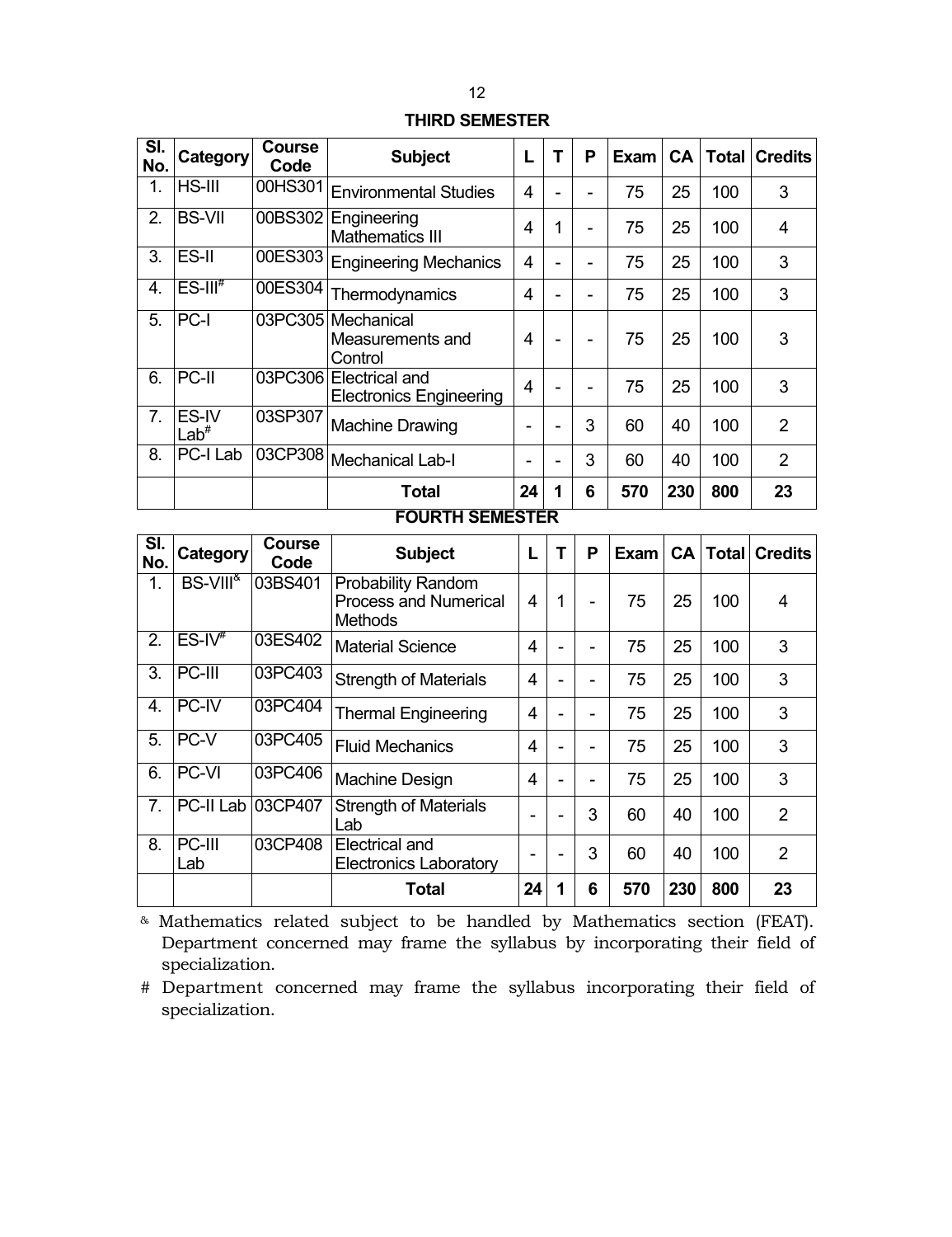# **FIFTH SEMESTER**

| SI.<br>No.       | Categor<br>v | <b>Course</b><br>Code | Course                                     | L              | T | P | <b>Exam</b> | <b>CA</b> | Tota | <b>Credits</b> |
|------------------|--------------|-----------------------|--------------------------------------------|----------------|---|---|-------------|-----------|------|----------------|
| 1.               | PC-VII       | 03PC501               | <b>Mechanics of Machines</b>               | 4              | 1 | - | 75          | 25        | 100  | 4              |
| $\overline{2}$ . | PC-VIII      | 03PC502               | Manufacturing<br>Technology                | 4              |   | - | 75          | 25        | 100  | 3              |
| 3.               | PC-IX        | 03PC503               | <b>Hydraulics and</b><br><b>Pneumatics</b> | 4              |   | ۰ | 75          | 25        | 100  | 3              |
| $\overline{4}$ . | PC-X         | 03PC504               | Design of Transmission<br>systems          | $\overline{4}$ |   |   | 75          | 25        | 100  | 3              |
| 5.               | PE-I         | 03PE505               | To be chosen                               | 4              |   | - | 75          | 25        | 100  | 3              |
| 6.               | PE-II        | 03PE506               | To be chosen                               | 4              |   | - | 75          | 25        | 100  | 3              |
| 7.               | PC-IV<br>Lab | 03CP507               | <b>Workshop Practice-I</b>                 | ۰              | ۰ | 3 | 60          | 40        | 100  | 2              |
| 8.               | PC-V<br>Lab  | 03CP508               | Hydraulics laboratory                      |                |   | 3 | 60          | 40        | 100  | $\overline{2}$ |
| 9.               | PE-I Lab     | 03EP509               | <b>Programming Laboratory</b>              | $\blacksquare$ | ۰ | 3 | 60          | 40        | 100  | 2              |
|                  |              |                       | Total                                      | 24             | 1 | 9 | 630         | 270       | 900  | 25             |

# **SIXTH SEMESTER**

| SI.<br>No.     | Categor              | <b>Course</b><br>Code | Course                                | L  | Ρ              | Exam |     |     | <b>CA   Total   Credits</b> |
|----------------|----------------------|-----------------------|---------------------------------------|----|----------------|------|-----|-----|-----------------------------|
| 1.             | PC-XI                | 03PC601               | <b>Power Plant Engineering</b>        | 4  |                | 75   | 25  | 100 | 3                           |
| 2.             | <b>PC-XII</b>        | 03PC602               | Refrigeration and Air<br>Conditioning | 4  |                | 75   | 25  | 100 | 3                           |
| 3.             | PE-III               | 03PE603               | To be chosen                          | 4  | $\blacksquare$ | 75   | 25  | 100 | 3                           |
| 4.             | PE-IV                | 03PE604               | To be chosen                          | 4  | -              | 75   | 25  | 100 | 3                           |
| 5.             | PE-V                 | 03PE605               | To be chosen                          | 4  | -              | 75   | 25  | 100 | 3                           |
| 6.             | OE-I                 | 03OE606               | To be chosen                          | 4  |                | 75   | 25  | 100 | 3                           |
| 7 <sub>1</sub> | <b>PC-VI</b><br>Lab  | 03CP607               | <b>Workshop Practice-II</b>           |    | 3              | 60   | 40  | 100 | $\mathcal{P}$               |
| 8.             | <b>PC-VII</b><br>Lab | 03CP608               | Mechanical Laboratory-II              |    | 3              | 60   | 40  | 100 | 2                           |
| 9.             | PE-II Lab 03EP609    |                       | Mechanical<br>Laboratory-III          |    | 3              | 60   | 40  | 100 | $\overline{2}$              |
|                |                      |                       | <b>Total</b>                          | 24 | 9              | 630  | 270 | 900 | 24                          |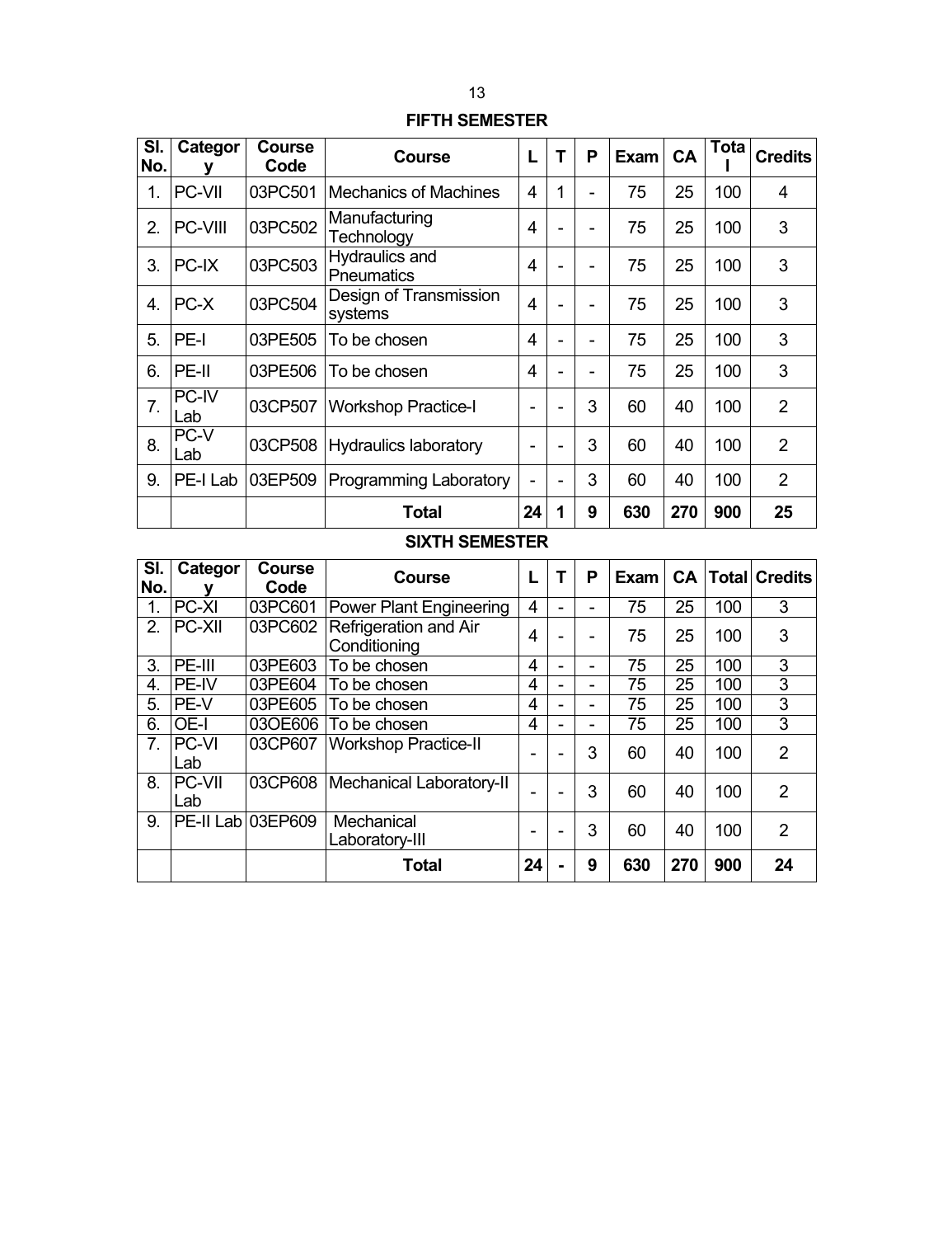# **SEVENTH SEMESTER**

| SI.<br>No.     | <b>Category</b> | <b>Course</b><br>Code | <b>Course</b>                            |                | Ρ | S |     |     |     | Exam CA Total Credits |
|----------------|-----------------|-----------------------|------------------------------------------|----------------|---|---|-----|-----|-----|-----------------------|
| 1.             | <b>HS-IV</b>    |                       | 00HS701 Engineering Ethics               | 4              |   |   | 75  | 25  | 100 | 3                     |
| $\mathcal{P}$  | PC-XIII         |                       | 03PC702 Heat and Mass<br>Transfer        | 4              |   |   | 75  | 25  | 100 | 3                     |
| 3.             | PE-VI           |                       | 03PE703 To be chosen                     | 4              |   | - | 75  | 25  | 100 | 3                     |
| 4.             | PE-VII          |                       | 03PE704 To be chosen                     | 4              |   |   | 75  | 25  | 100 | 3                     |
| 5.             | OE-II           |                       | 03OE705 To be chosen                     | 4              | - | - | 75  | 25  | 100 | 3                     |
| 6.             | PC-VIII<br>Lab  |                       | 03CP706 Mechanical<br>Laboratory-IV      | -              | 3 | - | 60  | 40  | 100 | 2                     |
| 7 <sub>1</sub> | PE-III<br>Lab   | 03EP707               | Mechanical<br>Laboratory-V               | $\blacksquare$ | 3 | - | 60  | 40  | 100 | 2                     |
| 8.             | S&IT            | 03ST708               | Seminar /<br><b>Industrial Training*</b> | -              |   | 1 | 60  | 40  | 100 | 1                     |
|                |                 |                       | <b>Total</b>                             | 20             | 6 |   | 570 | 230 | 800 | 20                    |

# **EIGHTH SEMESTER**

| I SI.<br>No. | Categor | <b>Course</b><br>Code | <b>Course</b>               |   |   |    | Exa<br>m | CA |     | Tota   Credit<br>s |
|--------------|---------|-----------------------|-----------------------------|---|---|----|----------|----|-----|--------------------|
| 1.           | OE-III  |                       | 03OE801   To be chosen      | 4 | - |    | 75       | 25 | 100 | 3                  |
| 2.           | OE-IV   |                       | 03OE802 To be chosen        | 4 | - |    | 75       | 25 | 100 | 3                  |
| 3.           | Project | 03PV803               | Project Work &<br>Viva voce |   |   | 15 | 60       | 40 | 100 | 14                 |
|              |         |                       | <b>Total</b>                | 8 |   | 15 | 210      | 90 | 300 | 20                 |

# **SYLLABUS FIRST SEMSTER**

| 00HS101 | <b>TECHNICAL ENGLISH</b> |  |  |
|---------|--------------------------|--|--|
|         |                          |  |  |

# **COURSE OBJECTIVES**

- English technical communication focuses on developing the proficiency of Engineering students in communicative skills, ensuring them to face the demand of their profession with high command in English.
- At the end of the course, the learners will be able to use English for all purposes of technical communication and come out in "flying colours".

# **Unit–I : Listening Strategies**

This unit makes the students to get exposed to the listening exercises and get registered in their minds the nuances of listening and its importance.

- 1. Listening process.
- 2. Types of listening.
- 3. Barriers to listening.
- 4. Characteristics of good listeners.
- 5. Team listening and note making.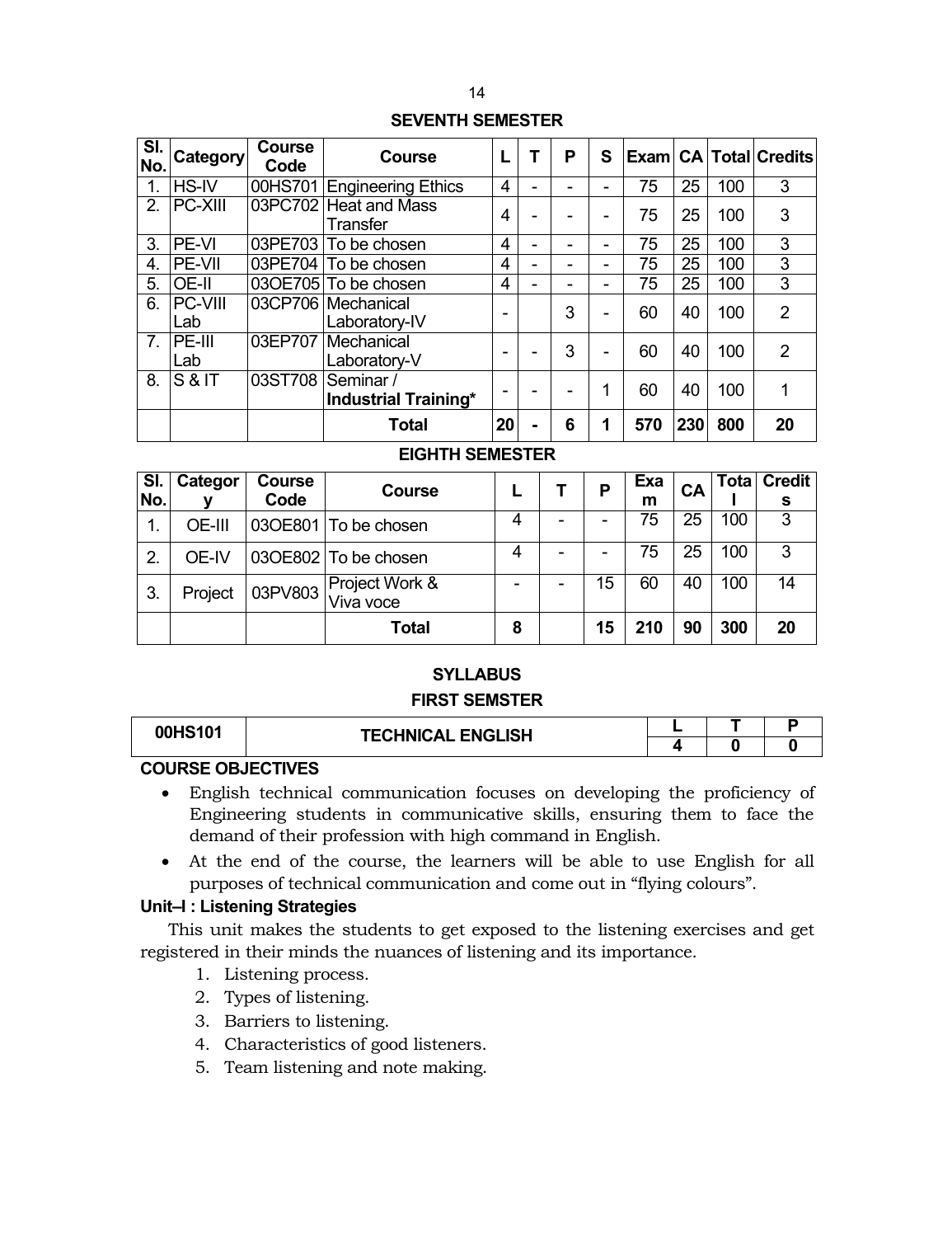15

# **Unit–II : Critical Reading and Creative Writing Skills**

This unit introduces communication model like courtesy, body language, role play and good presentation in an effective manner, where the students are given an opportunity to observe, analyze, interpret, imagine and implement their ideas too.

- Poem : Road not taken Robert Frost Ulysses – Alfred Lord Tennyson.
- Prose : Of Studies Francis Bacon
	- Science Destroyer or creator J. Bronowski
- Play : Pygmalion Bernardshaw.

# **Unit–III : Speaking Skill**

Students shall be motivated to speak in English on familiar or unfamiliar topics. It is a platform to train the students to achieve competency in oral expression.

- 1. Interview Techniques
- 2. Group discussion
- 3. Making presentation and Discussing on the presentation.
- 4. Sample interviews
- 5. Dialogue writing

# **Unit–IV : Professional Writing**

Students shall be trained to create their own proficiency in writing like - calling for quotation, asking clarification, placing orders and so on.

- 1. Poster making
- 2. Letter writing (formal and E-mail)
- 3. Analytical writing
- 4. Format of memos
- 5. Report Writing

# **Unit–V : Theoretical Writing**

The nuances of English grammar may be taught to the students so as to present flawless English both in their oral and written communication

- 1. Vocabulary Homonyms, Homophones, Acronyms & Abbreviations, Idioms & Phrases.
- 2. Single word substitution
- 3. Concord
- 4. Tag Questions
- 5. Active voice and passive voice

# **TEXT BOOK**

1) Rizvi, Ashraf. 2006. *"Effective Technical Communication"*. New Delhi. Tata McGraw Hill Publication Company Ltd.

# **REFERENCE BOOKS**

- 1) Raman, Meenakshi and Sangeetha Sharma. 2004. *"Technical Communication: Principles and Practice"*. New Delhi: OUP.
- 2) Bailey, Stephen. "*Academic Writing: A practical guide for students*". New York: Rutledge.2011.
- 3) Gerson, Sharon J and Steven M. Gerson. 2007. "*Technical writing: Process and Product*". Delhi: Pearson prentice Hallan, 1980.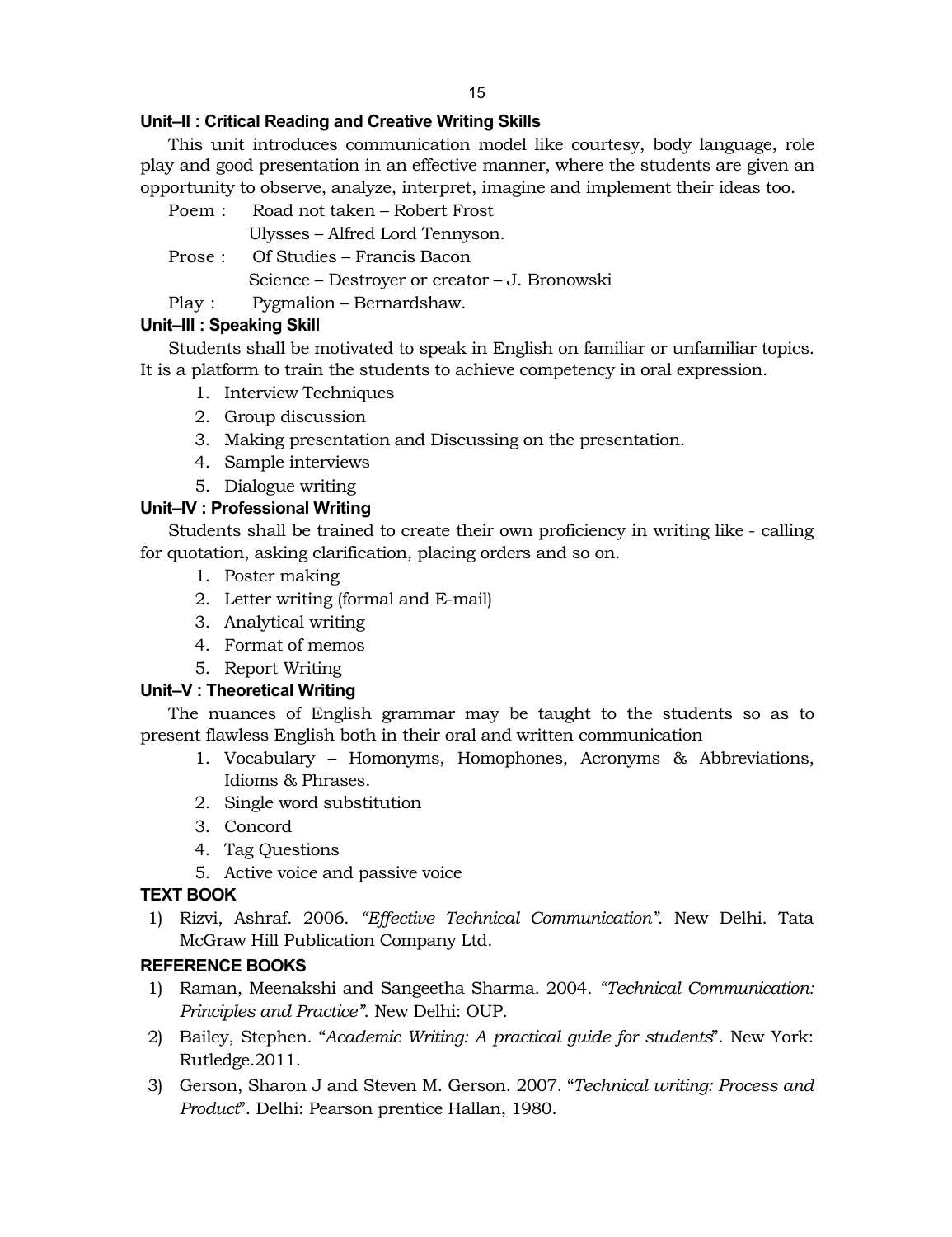#### **COURSE OUTCOMES**

- 1) Understand the role of speaking in English and its contribution to their success.
- 2) Help the students increase the lingual power and word power, and frame suitable structures to use appropriately in different contexts.
- 3) Initiate the students to adopt different strategies for personal and professional writing.
- 4) Train the students use diversified rhetorical functions of technical English.

| 00BS102                  | <b>ENGINEERING MATHEMATICS - I</b> |  |  |  |
|--------------------------|------------------------------------|--|--|--|
|                          |                                    |  |  |  |
| <b>COURSE OBJECTIVES</b> |                                    |  |  |  |

To acquaint the student with the concepts in

- matrices,
- differential calculus,
- multiple integrals,
- Vector calculus, which are most important in connection with practical engineering problems.

#### **Unit–I : Matrices**

Characteristic equation – Eigen values and eigen vectors of a real matrix – Properties – Cayley-Hamilton theorem – Orthogonal transformation of a real symmetric matrix to diagonal form – Quadratic form – Reduction of quadratic form to canonical form by orthogonal transformation.

#### **Unit–II : Differential Calculus**

Curvature in Cartesian and parametric co-ordinates – Centre and radius of curvature – Circle of curvature – Evolutes – Envelopes.

#### **Unit–III : Differential Calculus: Functions of Several Variables**

Jacobians – Taylor's and Maclaurin's series expansions of functions of two variables – Maxima and Minima of functions of two variables – Constrained Maxima and Minima by Lagrange Method.

#### **Unit–IV : Multiple Integrals**

Double integration – Cartesian and polar co-ordinates – change of order of integration – area as a double integral – triple integration – Volume as a triple integral.

#### **Unit–V : Laplace Transform**

Definition, Transform of elementary functions, Properties, Derivatives and integrals of transforms, Transforms of derivatives, Convolution theorem, Transforms of periodic functions, Inverse Laplace transform, Application to solution of linear ordinary differential equations of second order with constant coefficients.

(In all units, proof of theorems are not included)

#### **TEXT BOOKS**

- 1) Venkataraman, M.K., Engineering Mathematics, Volumes I (2008) and II (2009), The National Publishing Company, Chennai.
- 2) Veerarajan, T., Engineering Mathematics, Second Edition, Tata McGraw Hill Education Private Limited, New Delhi, 2011.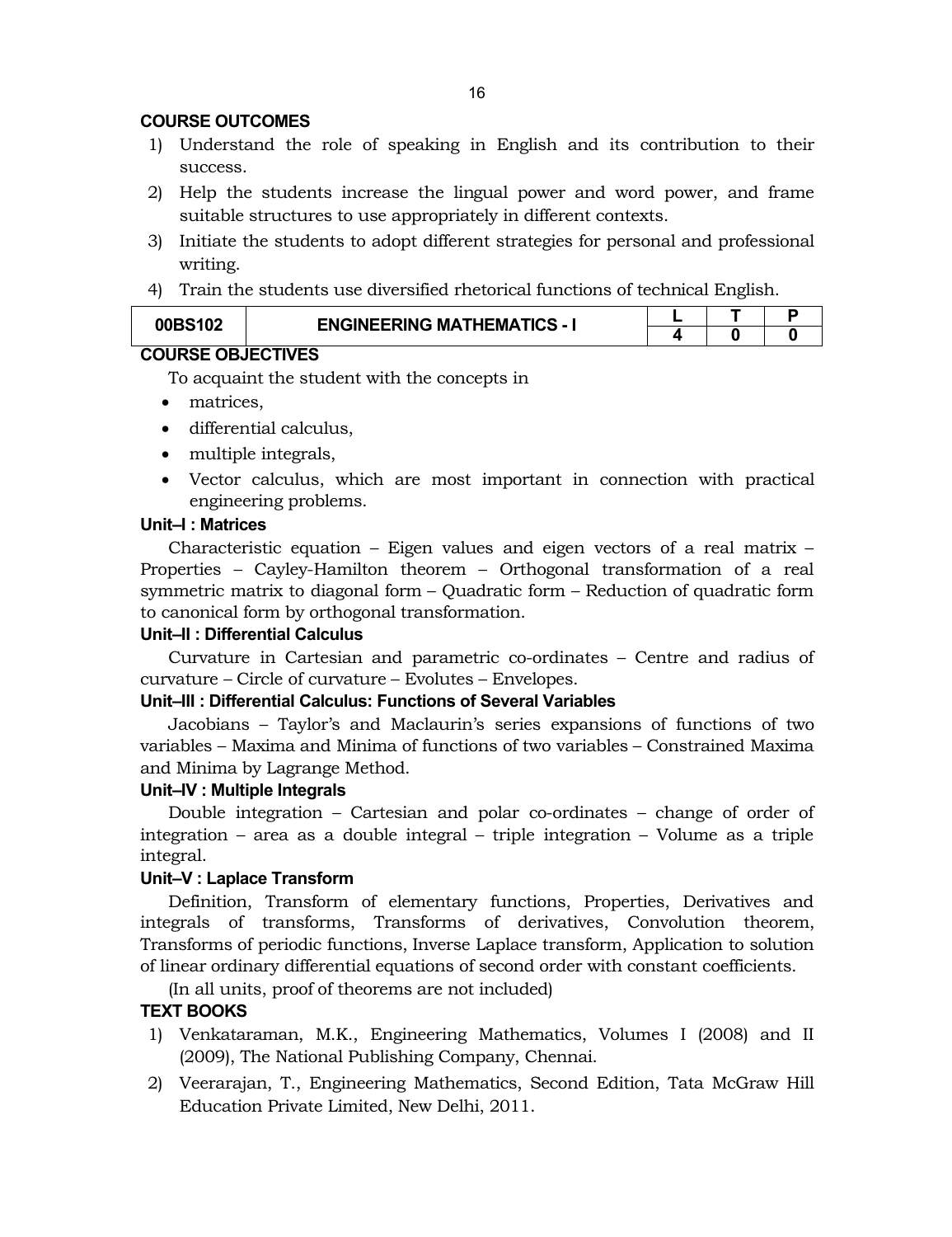#### **REFERENCE BOOKS**

- 1) Grewal, B.S., Higher Engineering Mathematics, Khanna Publishers, Delhi, 40th Edition, 2007.
- 2) Erwin Kreysig, Advanced Engineering Mathematics, John Wiley & Sons, 8th Edition, 2002.

#### **COURSE OUTCOMES**

- 1) This course equips students to have knowledge and understanding in matrices, differential calculus, multiple integrals and Laplace transforms.
- 2) Students will be able to solve problems related to above fields in engineering applications.

| 00BS103 | <b>APPLIED PHYSICS - I</b> |  |  |  |  |  |  |  |
|---------|----------------------------|--|--|--|--|--|--|--|
|         |                            |  |  |  |  |  |  |  |
|         |                            |  |  |  |  |  |  |  |

# **COURSE OBJECTIVES**

At the end of the course the students would be exposed to fundamental knowledge in various engineering subjects and applications

- Determine the different modulus of elasticity and viscosity of the less and highly viscous liquids.
- Design of acoustically good buildings.
- Interferometric techniques in metrology, communication and civil engineering.
- Application of quantum physics to optical and electrical phenomena.
- Application of ultrasonics and acoustics.
- Structure identification of engineering materials.
- Applications of Radio isotopes and power reactor systems.

#### **Unit–I : Properties of Matter**

Introduction to elasticity - Hook's law - Different modulii of elasticity - Bending of beams – Determination of Young's modulus by Uniform and Nonuniform bending – I-shapegirder – Torsional pendulum - Theory – Experiment and its applications. Introduction to Viscosity – streamline and turbulent flow – Poiseuille's equationcapillary flow method – Stoke's law – terminal velocity – determination of viscosity by Stoke's method.

#### **Unit–II : Sound**

Introduction to Acoustics - factors affecting acoustics of buildings and their remedies– absorption coefficient– Sabine's formula for reverberation time.

Introduction to Ultrasonics – production – magnetostriction and piezo electric methods – Detection of Ultrasonic waves (Acoustics grating) – Applications.

# **Unit–III : Optics**

Interference – Air wedge – Michelson's interferometer – Diffraction - Dispersive power of prism and grating – Polarisation – Types of Polarisation - theory of plane, Circularly and elliptically polarized light – photo elasticity -Stress optic law – Effect of a stressed model in plane polariscope – Isoclinic and Isochromatic fringes – photo elastic bench – uses.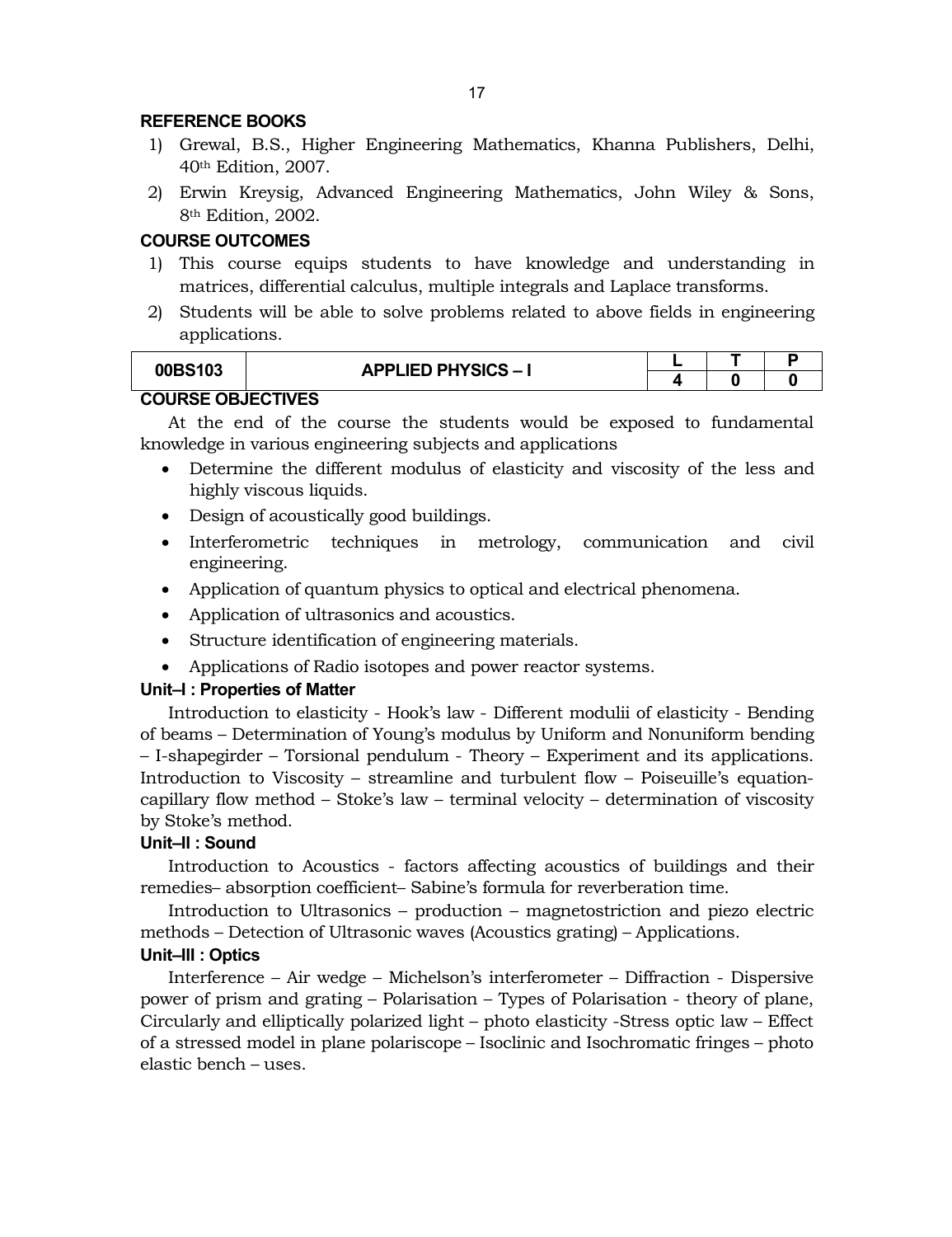#### **Unit–IV : Crystal Physics**

Lattice - Unit cell - Bravais lattice - Atomic radius, co-ordination number, Packing factor and their calculations of SC,BCC,FCC and HCP crystal structures - Miller indices - Crystal imperfections (Point defect, Line defect, surface defect and volume defect).

# **Unit–V : Nuclear Physics**

Introduction - General properties of Nucleus – Mass defect, Binding energy, Nuclear models – Liquid drop model and Nuclear shell model - Nuclear detector – G.M counter – Scintillation Counter – Ionisation Chamber – Fission, Fusion, Thermonuclear reaction and Stellar energy – Nuclear reactor – General nuclear reactor – Breeder nuclear reactor.

### **TEXT BOOKS**

- 1) Arumugam, M., "Engineering Phyisics", Anuradha Agencies, Kumbakonam, 2000.
- 2) Gaur, R.K. and Gupta, S.L., "Engineering Physics", DhanpatRai Publishers, New Delhi, 2003.

### **REFERENCE BOOKS**

- 1) Pillai, S.O., "Solid State Physics", New Age International Publication, New Delhi, Seventh Edition, 2015.
- 2) Palanisamy, P.K., "Physics for Engineers", Scitech Publication (India) Pvt. Ltd., Chennai, Second Edition, 2005.
- 3) Mani, P. "Engineering Phyisics", Dhanam Publication, Chennai, 2011.
- 4) Rajendran, V. and Marikani, A., "Applied Physics for engineers", Tata McGraw Hill Publishing Company Ltd., New Delhi, 2004.
- 5) Theraja, B.L., "Modern Physics", Chand & Company Ltd., Edition 1990.

# **COURSE OUTCOMES**

Upon completion of the course, students will be able to

- 1) Gain basic knowledge in the field of optics, sound, nuclear physics and crystalline materials etc.
- 2) Provide the foundation for solving engineering problems.

| 00BS104 | <b>APPLIED CHEMISTRY-I</b> |  |  |
|---------|----------------------------|--|--|
|         |                            |  |  |

# **COURSE OBJECTIVES**

To make the student conversant with the

- Water treatment techniques and disinfection methods.
- Working principle of electrochemical cells.
- Sources, refining and various types of fuels.
- Mechanism, classification, applications of lubricants and introduction adhesives.
- Surface chemistry, principle and applications of chromatography.

#### **Unit–I : Water Treatment**

Water – Hardness of water – softening of water by ion-exchange process and zeolite process – boiler feed water – specifications – boiler troubles (Sludge and scale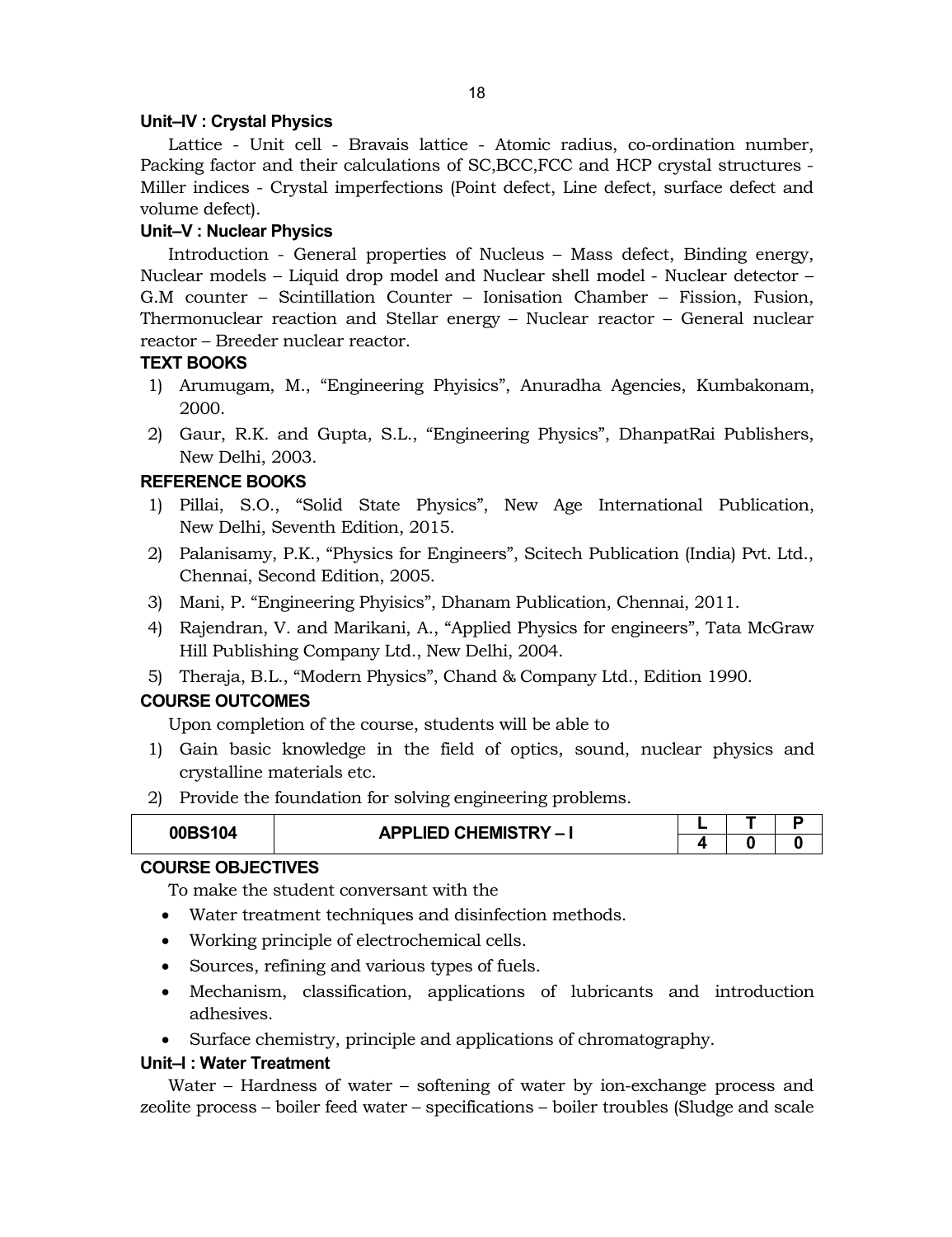formation, priming and foaming, caustic embrittlement and boiler corrosion) – removal of dissolved  $CO<sub>2</sub>$ ,  $O<sub>2</sub>$  and acids – internal treatment of boiler feed water (colloidal, carbonate, phosphate, calgon and EDTA conditioning) – disinfection of water – break point chlorination – desalination of brackish water by reverse osmosis method - Determination of total hardness by EDTA method.

#### **Unit–II : Electro Chemistry**

Electrochemical cell – EMF – determination of EMF of electrochemical cell – single electrode potential – standard electrode potential – Nernst equation – reference electrodes – standard hydrogen electrode, calomel electrode, glass electrode – electrochemical series – concentration cell.

#### **Unit–III : Fuels and Combustion**

Classification of fuels – calorific value – HCV and LCV – Analysis of coal – proximate and ultimate analysis – carbonization of coal (HTC and LTC) – Manufacture of coke – properties of coke – flue gas analysis by Orsat's apparatus. Petroleum – Refining – Synthetic petrol – Fischer – Tropsch and Bergius process – cracking – polymerization process – knocking in petrol and diesel engines – octane number and cetane number – properties of straight run, cracked and polymer gasoline.

### **Unit–IV : Engineering Materials – I**

Lubricants and their functions – Mechanisms of lubrication – classification of lubricants with example – lubricating oils – properties of lubricating oils (viscosity index, flash and fire points, cloud and pour points, oiliness, carbon residue and aniline point) – Solid lubricants – Greases – emulsion lubricants. Adhesives – Definition – adhesive action – development of adhesives strength – physical and chemical factors influencing adhesive action – bonding process of adhesives – adhesives for building and constructions – animal glues, casein glues.

### **Unit–V : Analytical Technique and Surface Chemistry**

Chromatography – Definition – classifications – partition chromatography and adsorption chromatography.

Surface chemistry – Definition – types of adsorption – characteristics of adsorption – adsorption isotherms – Freundlich's adsorption isotherms and Langmuir's adsorption isotherms – applications of adsorption.

# **TEXT BOOKS**

- 1) Sivasankar, B., (2012). 'Engineering Chemistry', Tata McGraw Hill Publishing Company Limited, NewDelhi.
- 2) Sivakumar, R. and Sivakumar, N. (2013). 'Engineering Chemistry', Tata McGraw Hill Company Limited, New Delhi.

#### **REFERENCE BOOKS**

- 1) Jain, P.C. and Monica Jain, (2010). 'Engineering Chemistry', DhanpatRai & Sons, New Delhi.
- 2) Dara, S.S. and Umare, S.S. (2014). 'Text Book of Engineering Chemistry,' S. Chand & Co. Ltd., New Delhi.
- 3) Gopalan, R., Venkappayya, D. and Nagarajan, S. (2008). 'Engineering Chemistry', Tata McGraw Hill Publishing Company Limited, New Delhi.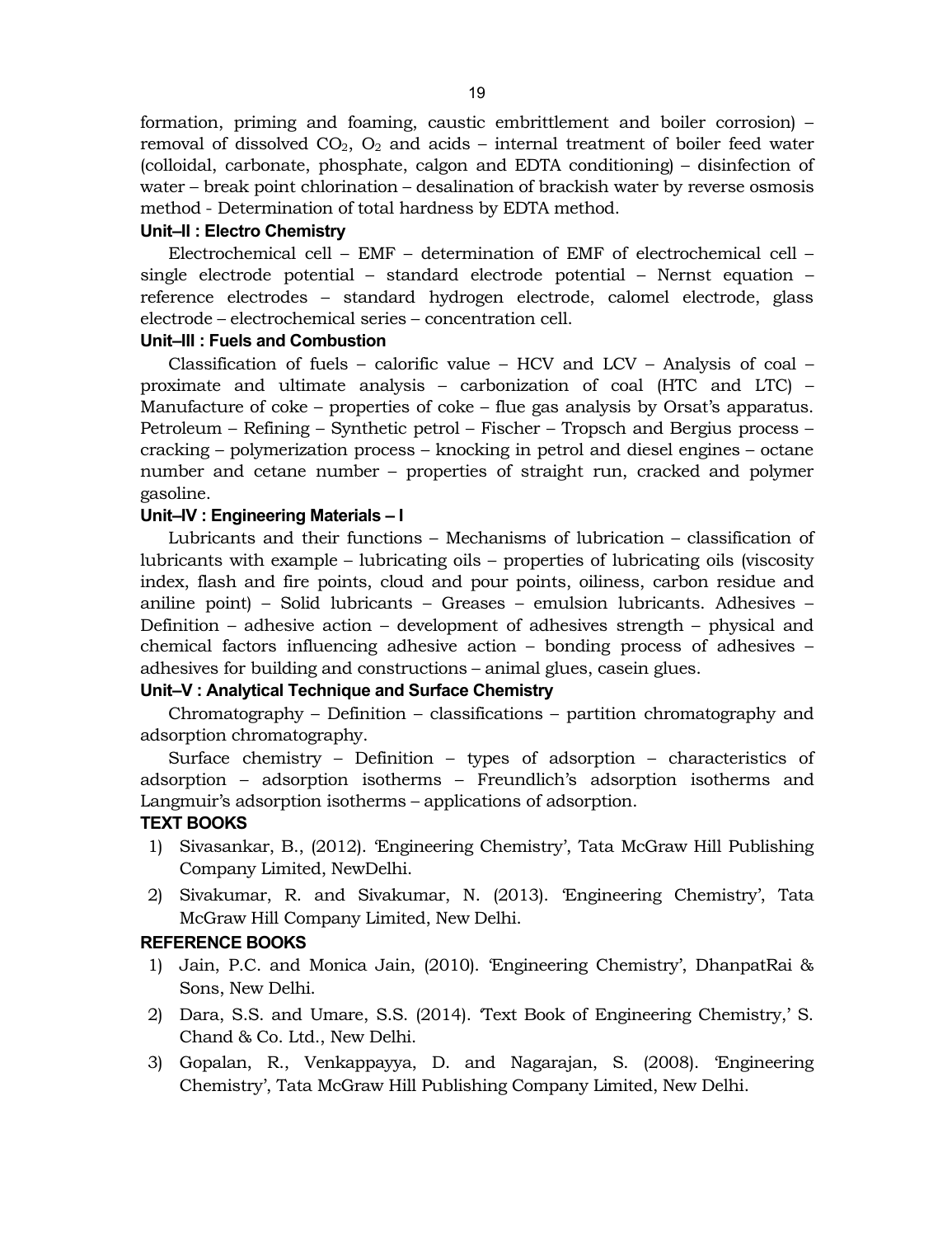# **COURSE OUTCOMES**

At the end of the course, the student will be able to

- 1) Understand and develop innovative methods to produce soft water for industrial use and potable water at cheaper cost.
- 2) Understand and apply the concepts of electrochemistry including electroplating.
- 3) Understand the properties, sources of fuel and the concept of combustion
- 4) Gain the knowledge about types of lubricants, uses & their mechanisms and to understand the binding process of adhesives, and its application in building and construction.
- 5) Separate and purify various organic and inorganic compounds using different chromatographic techniques.
- 6) Understand the concept of surface chemistry and its applications.

| 00SP105 | <b>COMPUTER PROGRAMMING LABORATORY</b> |  |  |
|---------|----------------------------------------|--|--|
|         |                                        |  |  |

### **COURSE OBJECTIVES**

- To enable the students to have a good understanding about the concepts of "C" programming.
- To provide the hands on experience in basic concepts of AUTOCAD to students.

#### **C Programs Based on the Following Concepts**

Basic structure of C Programs – Constants – Variables - Data Types - – Keywords – Identifiers - Operators - Expressions – IF, IF-ELSE, Nested IF-ELSE, Switch, WHILE, DO, FOR and GOTO statements - Arrays: one dimensional and two dimensional – Strings - Functions.

#### **AutoCAD**

Introduction – Terminology – Coordinates - Operations – Control keys – Commands – Utility Commands –File Commands – Edit and Inquiry Commands – Display Control Commands – Modes – Layers – Colors – Blocks.

Special Features – Dimensioning – Angular, Diameter and Radius – Hatching – Patterns – Slides – Attributes – Configuring – Plotting– Exercises in AUTOCAD (2D Drawings only)

# **TEXT BOOKS**

- 1) E. Balagurusamy, Programming in Ansi C, Tata McGraw Hill Education, (2012) 6th Edition.
- 2) Cheryl R. Shrock, AutoCAD Pocket Reference, BPB Publications, (2015).

# **REFERENCE BOOKS**

- 1) Yashavant P. Kanetkar, Let us C, BPB Publications, 14th Edition, (2016).
- 2) David Byrnes, AutoCAD 2010 FOR DUMMIES, Wiley Publishing Inc., (2010).

# **COURSE OUTCOMES**

At the end of the course, the student will be able to

- 1) Understand the concepts of C programming.
- 2) Apply the syntax of conditional and looping statements for writing C programs
- 3) Use the features of AUTOCAD for 2D drawing.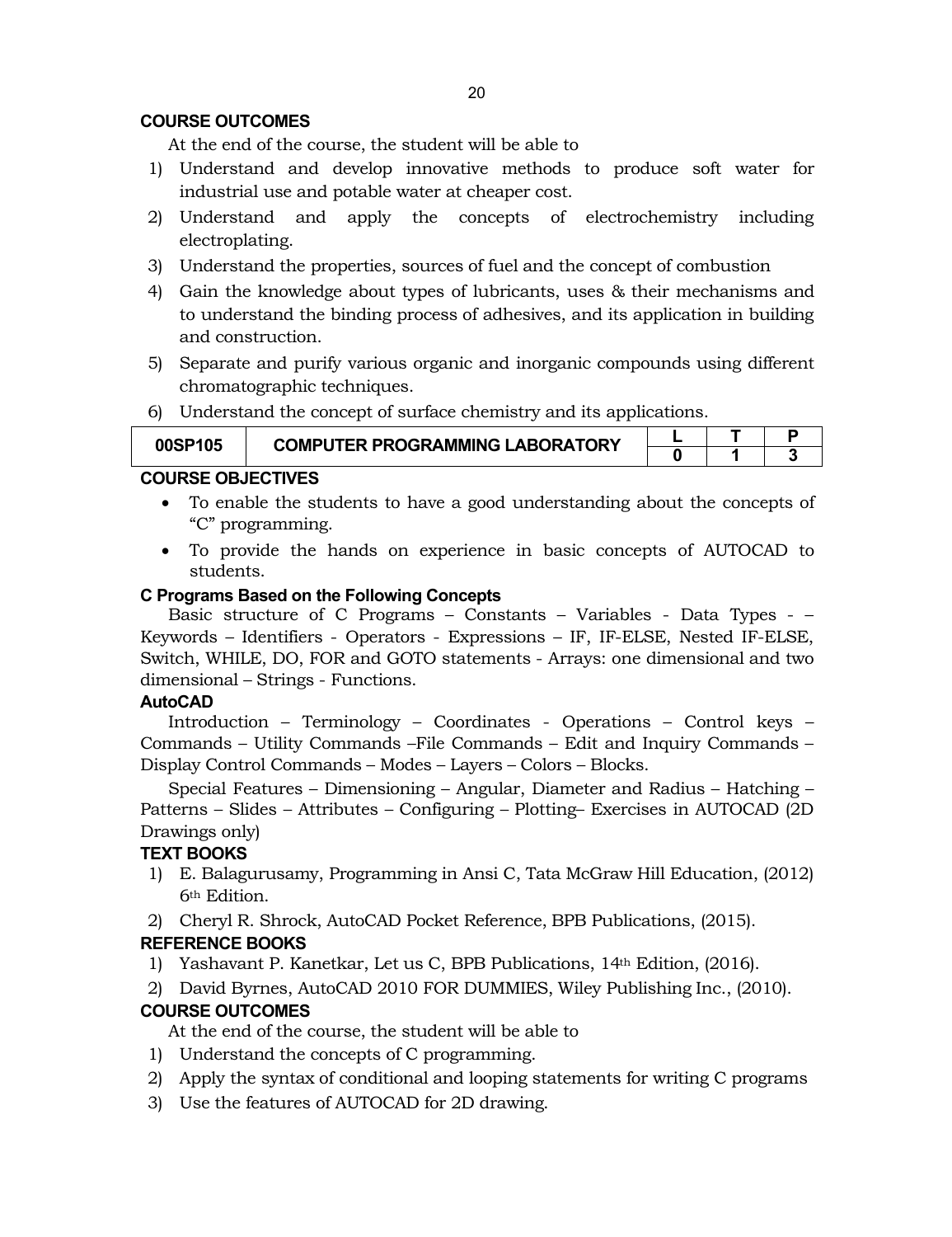# **00SP106**  $|$  **ENGINEERING GRAPHICS**

# **COURSE OBJECTIVES**

- To develop the ability to produce simple engineering drawing and sketches based on current practice.
- To develop the means for communication of ideas, thoughts and design of objects, related to engineering applications, to others though drawing.
- To develop the skills to read manufacturing and construction drawings used in industry.
- To develop a working knowledge of the layout of plant and equipment.
- To develop skills in abstracting information from calculation sheets and schematic diagrams to produce working drawings for manufacturers, installers and fabricators.
- To expose the international standards of technical drawing

### **Unit–I**

Introduction to Engineering Drawing, Use of drafting instruments– Lettering and dimensioning. Construction of conic sections -Ellipse, Parabola & Hyperbola (Eccentricity Method, Rectangle method, Intersecting arcs method) - Special curves-Simple cycloids and involutes– Tangent and normal at points on the curves only. **Unit-II**

Orthographic projections - Projections of Points- Projections of Straight lines (given the projections, to determine the true length and true inclinations).

# **Unit-III**

Projections of Solids like prism, pyramid, cylinder, cone, tetrahedron and octahedron in simple positions.

Auxiliary Projections of prism, pyramid, cylinder, cone when the axis is inclined to one plane only.

# **Unit–IV**

Sections of prism, pyramid, cylinder, cone in simple position – true shape of sections.Intersection of surfaces - cylinder to cylinder and cylinder to cone with axis intersecting at right angles. Development of lateral surfaces of prism, pyramid, cylinder, cone and cut solids.

# **Unit–V**

Isometric Projections of simple solids and combinations. Perspective Projections of simple solids. Conversion of Pictorial view of simple objects into Orthographic views.

# **TEXT BOOKS**

- 1) Bhatt, N.D., Engineering Drawing Charotar Bookstall, Anand 388001.
- 2) Venugopal, K., Engineering Drawing and Graphics New Age International (P) Ltd., Publishers, Chennai.

# **REFERENCE BOOKS**

- 1) Gopalakrishna, K.R. Engineering Drawing Vol.I and Vol. II Subhas Stores, Avenue Road, Bangalore – 560002.
- 2) Kumar, M.S., Engineering Graphics, DD Publications, Chennai 6400048.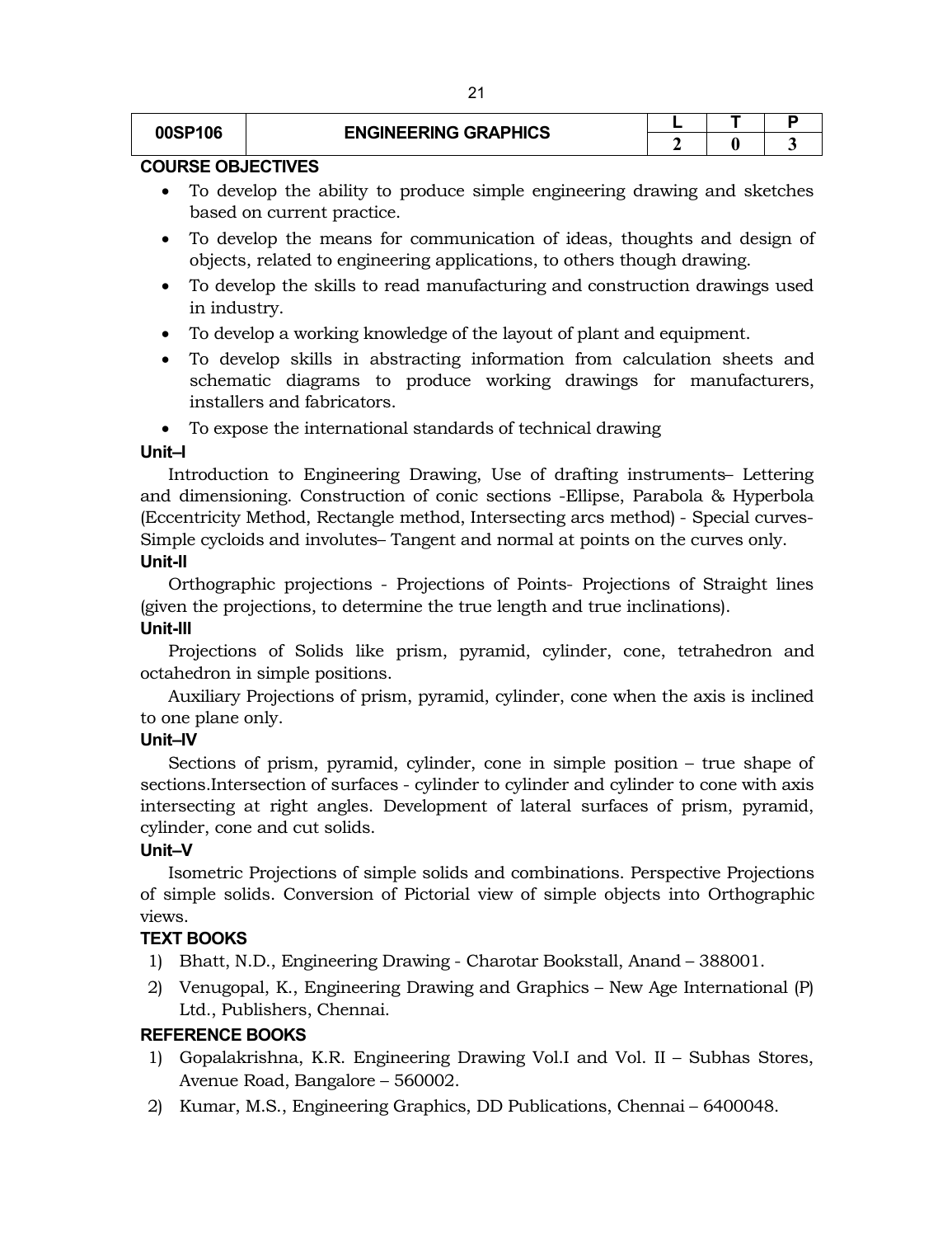#### **COURSE OUTCOMES**

Upon completion of this course, the students will be able to:

- 1) Construct, read, and understand the Title and Revision Block
- 2) Enhance the usage of common drafting tools to construct engineering drawings
- 3) Apply dimensions on engineering drawing.
- 4) Convert sketches to engineered drawings.
- 5) Develop cognitive and psychomotor skills, visualize images and their dimensions
- 6) Develop good communication skills and team work.

### **SECOND SEMESTER**

| 00BS201 | <b>ENGINEERING MATHEMATICS II</b> |  |  |
|---------|-----------------------------------|--|--|
|         |                                   |  |  |

#### **COURSE OBJECTIVES**

- To acquaint the student with the concepts in ordinary differential equations and vector calculus.
- To acquaint the student with the techniques in the theory of analytic functions and complex integration.

#### **Unit–I : Ordinary Differential Equations**

Second order linear differential equations with constant coefficients, Second order linear differential equations with variable coefficients (Euler and Legendre's linear equations), Simultaneous first order linear equations with constant coefficients, method of variation of parameters.

#### **Unit–II : Vector Differentiation**

Gradient, divergence and curl, directional derivative, unit normal vector, irrotational and solenoidal vector fields, expansion formulae for operators involving ∇.

#### **Unit–III : Vector Integration**

Line, surface and volume integrals, Green's theorem in a plane, Gauss divergence theorem, Stoke's theorem – Verification of the above theorems and evaluation of integrals using them.

# **Unit–IV : Analytic Functions**

Functions of a complex variable, Analytic function, the necessary conditions (Cauchy-Riemann equations), sufficient conditions, Properties of analytic functions, harmonic functions, construction of Analytic function by Milne-Thomson method, Conformal mapping:  $w = z^2$ ,  $1/z$ ,  $e^z$ ,  $\sin z$ ,  $\cos z$ .

#### **Unit–V : Complex Integration**

Statement and application of Cauchy theorem, Cauchy integral formulas, Taylor and Laurent expansion, Singularities – Classification; Residues – Statement and application of Cauchy residue theorem, Contour integration round the unit circle.

(In all units, proof of theorems are not included).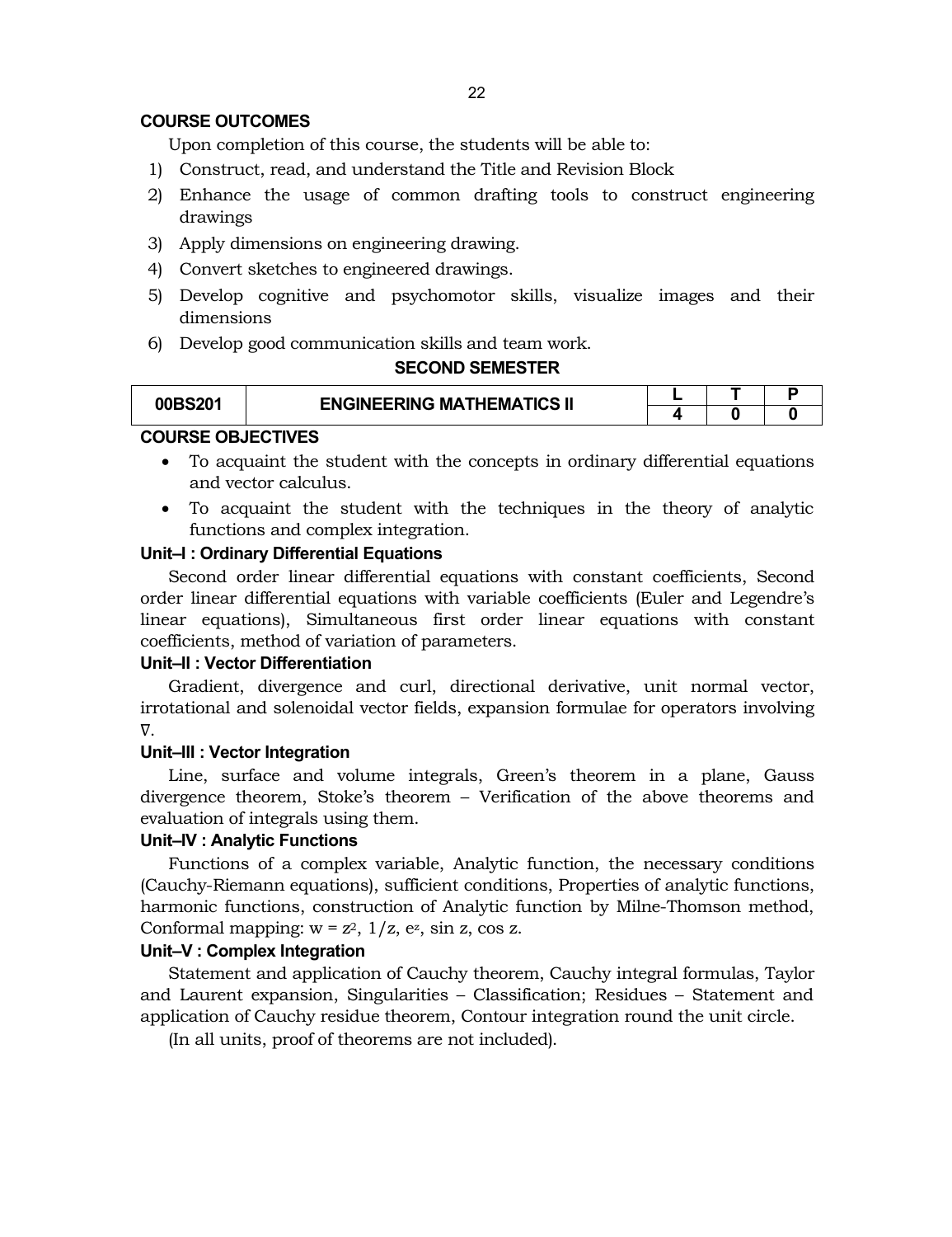## **TEXT BOOKS**

- 1) Venkataraman, M.K., Engineering Mathematics, Volumes I (2008) and II (2009), The National Publishing Company, Chennai.
- 2) Veerarajan, T., Engineering Mathematics, Second Edition, Tata McGraw Hill Education Private Limited, New Delhi, 2011.

# **REFERENCE BOOKS**

- 1) Grewal, B.S., Higher Engineering Mathematics, Khanna Publishers, Delhi, 40th Edition, 2007.
- 2) Erwin Kreysig, Advanced Engineering Mathematics, John Wiley & Sons, 8th Edition, 2002.

### **COURSE OUTCOMES**

Upon completion of the course, students

- 1) Equip have knowledge and understanding in ordinary differential equations, vector calculus and complex variables.
- 2) Able to solve problems related to above fields in engineering applications.

| 00BS202 | <b>APPLIED PHYSICS - II</b> |  |  |
|---------|-----------------------------|--|--|
|         |                             |  |  |

## **COURSE OBJECTIVES**

At the end of the course the students would be exposed to fundamental knowledge in various materials and applications

- Application of lasers and fiber optics in engineering and technology.
- Astrophysics is the study of physics of the universe. In various objects, such as stars, planets and galaxies.
- To measure positions, brightness, spectra structure of gas clouds, planets, starts, galaxies, globular clusters, quasars etc.
- Physics of modern engineering materials.
- Electromagnetic phenomena and wave propagation
- Applications of nano materials, nano electronics and optoelectronic devices.
- Design of energy sources and applications of solar energy.

#### **Unit–I : Laser and Fiber Optics**

Introduction to laser - Einstein co-efficients (A&B) – properties of Laser- Types of laser –  $CO<sub>2</sub>$ , Nd: YAG and Semiconductor lasers - Applications – Holography -Construction and reconstruction of hologram - Applications.

Fiber optics - Principle and propagation of light in optical fibers - Numerical aperture and acceptance angle - Types of optical fibers (Material, Mode and refractive index) - Applications - Fiber Optic communication system.

### **Unit–II : Dielectrics and Superconductors**

Introduction to Dielectrics – Types of Dielectric materials - Dielectric constant – Determination of Dielectric constant  $(\Sigma r)$  by Schering Bridge method – Different types of polarization – Local or Internal field – Clausius-Mosotti Equation – Dielectric Loss – Dielectric breakdown – Dielectric Properties and applications – Superconductivity – Properties – Meissner effect – Type I and Type II superconductors – BCS theory- High temperature Superconductors – Applications.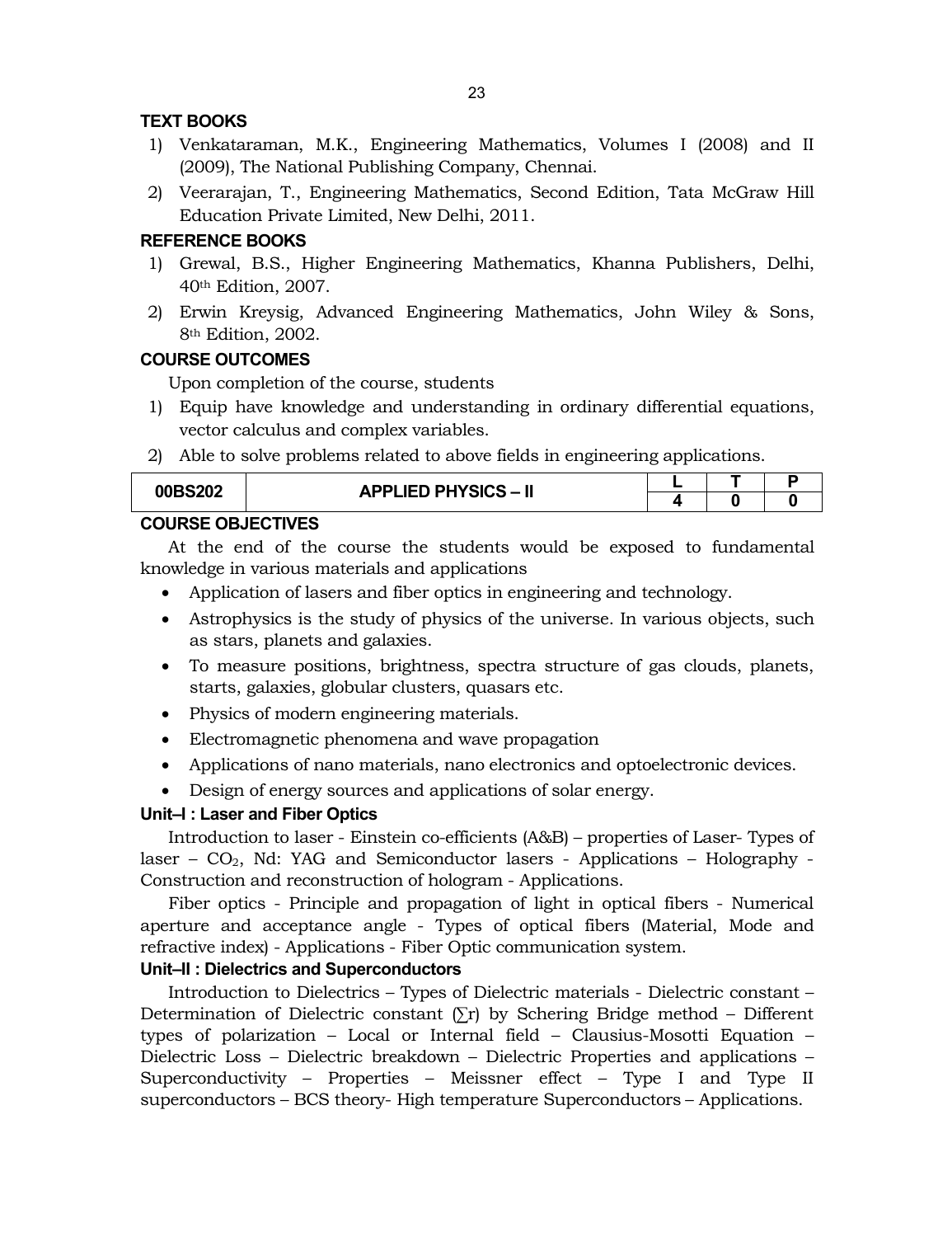#### **Unit–III : Nano Materials**

Introduction to Nanomaterials – properties – Types of nanomaterials – synthesis of nanomaterials - Top-down approaches – Mechanical grinding, Lithiography – Types of Lithiography - Bottomup approaches – physical vapour deposition method, Sol-gel method. Applications of nanomaterial. Carbon Nanotubes (CNT) – Introduction – Types of Carbon Nanotubes – Synthesis of Carbon Nanotubes – Properties and its application.

#### **Unit–IV : Quantum Mechanics**

Heisenberg uncertainty Principle - Wave particle dual nature – De Broglie's matter Waves – wave Velocity and group velocity.

The wave Equation, Schrödinger's Time dependent wave equation, Schrödinger's time independent wave equation - The Wave function and its physical significance - The particle in a box – energy quantization – Eigen values and Eigen functions.

### **Unit–V : Energy Physics**

Introduction to energy source - Energy sources and their availability (Conventional &non-conventional energy sources) – Solar energy – Introduction – Methods of Harvesting Solar energy (Solar cells, Solar battery, Solar heat collectors and Solar water heater) - Wind energy – basic components of a WECS (Wind Energy Conversion System) – Classification of WEC Systems – Advantages and disadvantages of WECS - Biomass – Biomass conversion - Biogas Generation - Classification of Biogas plants.

### **TEXT BOOKS**

- 1) Arumugam, M., "Engineering Physics", Anuradha agencies, 2nd Edition, 1997.
- 2) Gaur, R.K. and Gupta, S.L., "Engineering Physics", DhanpatRai Publishers, New Delhi, 2003.

#### **REFERENCE BOOKS**

- 1) Rajendran, V., "Engineering Physics", Tata McGraw Hill publishers, 2009.
- 2) Rai, G.D., "Non-conventional Energy Sources", Khauna Publications, 1993.
- 3) Martin Harwit, "Astrophysical Concepts", Springer, 4th Edition, 2006.
- 4) Dimitri Mihalas. "Stellar Atmospheres", San Francisco, W.H, Freeman & Company, 1978.
- 5) Wilson, M., Kannangara, K., Smitt, G., Simmons, M. & Boguse, B., "Nanotechnology", Basic Science and Emergine Technology, Raguse Chapman Hall Publications, 2002.

# **COURSE OUTCOMES**

At the end of the course, the students

- 1) Possesses the theoretical knowledge in the field of laser, dielectrics, Nano technique, energy physics etc.
- 2) Able to solve problems in their respective fields of engineering.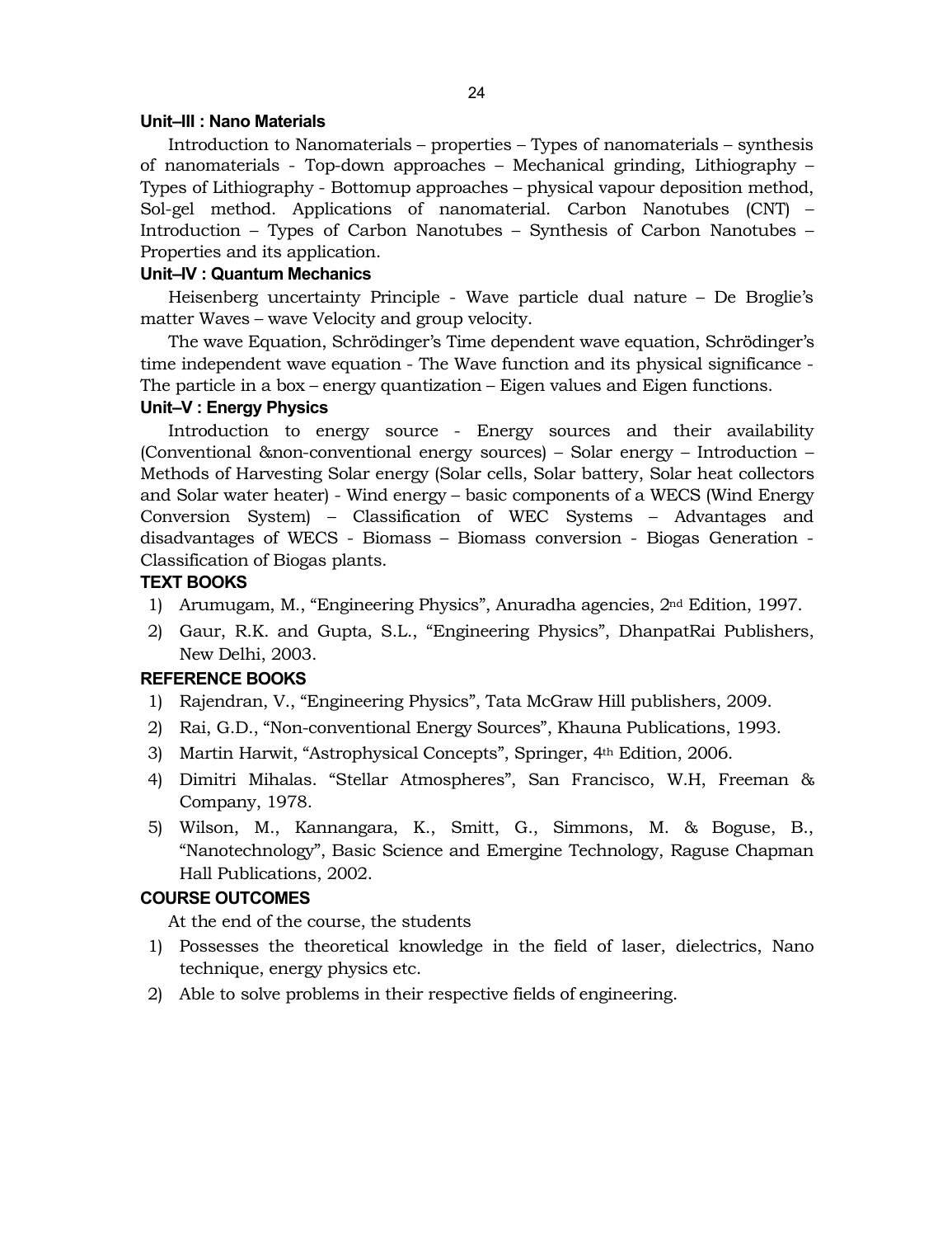# **00BS203 APPLIED CHEMISTRY - II**  $\begin{array}{|c|c|c|c|c|}\hline \textbf{L} & \textbf{T} & \textbf{P} \\ \hline \textbf{4} & \textbf{0} & \textbf{0} \\\hline \end{array}$

# **4 0 0**

# **COURSE OBJECTIVES**

To make the students to understand the

- Types of polymers and polymerization processes.
- Phase rule with different kinds of systems.
- Different types of corrosion and their mechanism.
- Working principle and applications of primary and secondary batteries.
- Engineering materials such as refractories and abrasives.

#### **Unit–I : Polymers**

High polymers: plastics – Thermoplastics and thermosetting resins. Addition polymerization and condensation polymerization – compounding of plastics – Moulding methods – Compression, injection and blow moulding – Important engineering plastics – polyethylene, PVC, Teflon, Polystyrenes, Nylon 6,6, Bakelite, Polyurethane – Rubber – natural rubber – vulcanization of rubber – Synthetic rubber – buna-S, butyl rubber, neoprene and polyurethane foams.

#### **Unit–II : Phase Rule**

Phase rule – statements and explanation of the terms involved – condensed phase rule – construction of phase diagram – water system – sulphur system – phase rule for two component alloy systems – thermal analysis – eutectic system – Lead-Silver system – simple eutectic formation – Zinc – Magnesium alloy system.

#### **Unit–III : Corrosion And Prevention**

Corrosion: Dry and wet corrosion – Pilling-Bedworth rule – mechanism of wet corrosion – types of wet corrosion – galvanic corrosion – differential aeration corrosion – factors affecting corrosions. Corrosion control methods – design and material selection – cathodic protections – sacrificial anode and impressed current method – corrosion inhibitors – protective coatings – surface preparations – Galvanizations, Tinning – electroplating – anodizing, phosphate coating, hot dipping.

#### **Unit–IV : Energy Storage Devices**

Types of battery – commercial voltaic cell – primary battery – secondary storage cell – lead – acid cell, nickel-cadmium cell, lithium battery – fuel cells – hydrogenoxygen fuel cell – photovoltaic cell – principle, working and applications.

#### **Unit–V : Engineering Materials II**

Refractories – classification (acidic, basic and neutral refractories) – properties (refractoriness, refractoriness under load, dimensional stability, porosity, thermal spalling) – fire clay bricks, alumina bricks and zirconia bricks. Abrasives – Moh's scale of hardness – natural abrasive (diamond, corundum, emery, garnets and quartz) – synthetic abrasives – silicon carbide, boron carbide and their uses.

#### **TEXT BOOKS**

- 1) Sivasankar, B., (2012). 'Engineering Chemistry', Tata McGraw Hill Publishing Company Limited, New Delhi.
- 2) Sivakumar, R. and Sivakumar, N. (2013). 'Engineering Chemistry', Tata McGraw Hill Company Limited, New Delhi.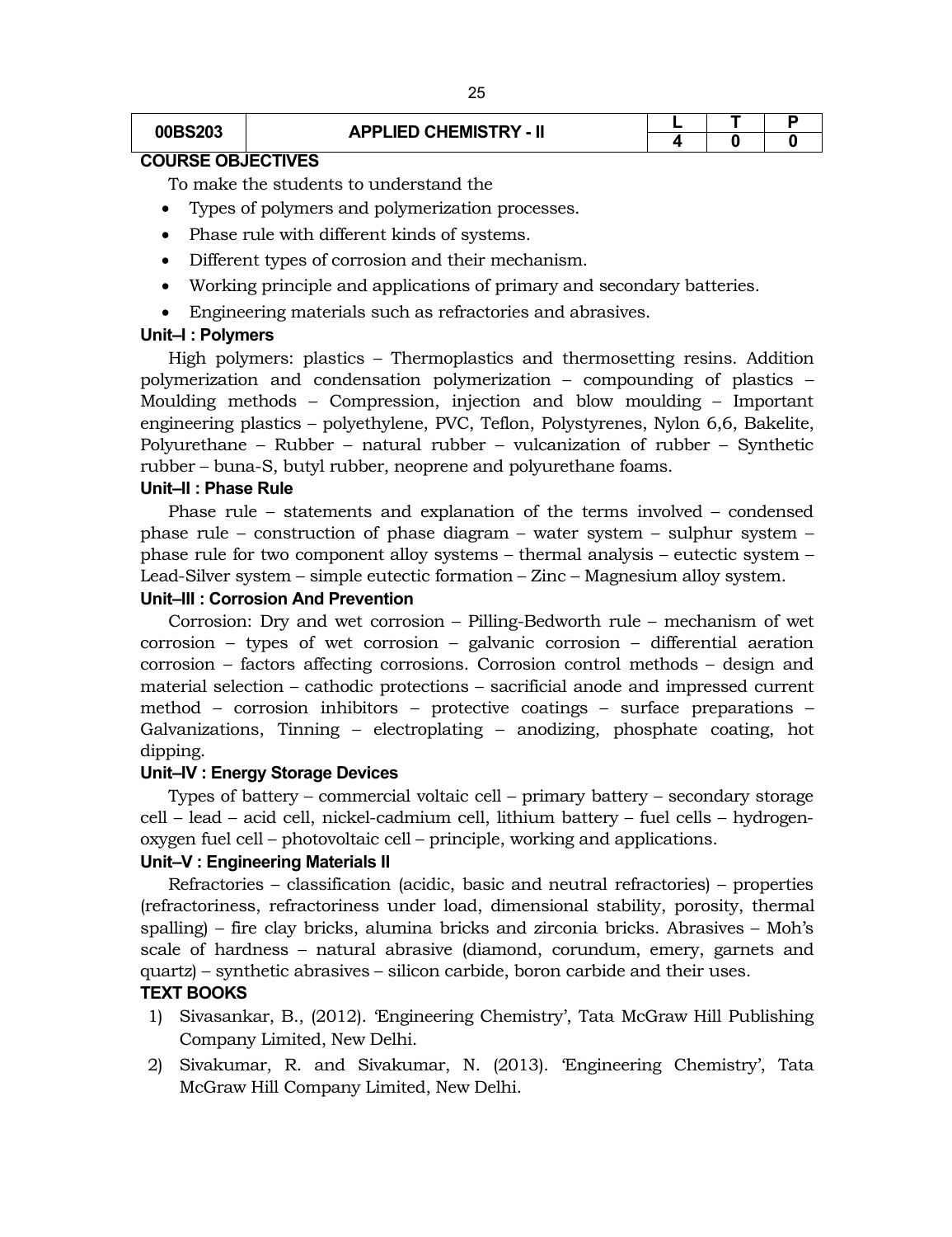## **REFERENCE BOOKS**

- 1) Jain, P.C. and Monica Jain (2010). 'Engineering Chemistry', DhanpatRai & Sons, New Delhi.
- 2) Dara, S.S. and Umare, S.S., (2014). 'Text Book of Engineering Chemistry', S. Chand& Co. Ltd., New Delhi.
- 3) Gopalan, R., Venkappayya, D. and Nagarajan, S., (2008). 'Engineering Chemistry', Tata McGraw Hill Publishing Company Limited, New Delhi.
- 4) Gowariker, V.R., Viswanathan, N.V. and Jayadev Sreedhar, (2006). 'Polymer Science', New Age International P (Ltd.,), Chennai. (Unit I).
- 5) Puri, B.R., Sharma, L.R. & Pathania, M.S., (2013). 'Principles of Physical Chemistry', Vishal Publishing Company, New Delhi. (Unit II).

# **COURSE OUTCOMES**

At the end of the course, the student will be able to

- 1) Understand the synthesis and applications of various types of polymers and moulding processes.
- 2) Understand the concept of phase rule and its applications, which is applicable in alloy preparation.
- 3) Understand the concept of corrosion and to apply the knowledge in the protection of different metals from corrosion.
- 4) Gain the knowledge about various energy storage devices, especially solar energy.
- 5) Have the knowledge of converting solar energy into most needy electrical energy efficiently and economically to reduce the environmental pollution.
- 6) Gain knowledge on classification, synthesis and applications of abrasives and refractories.

| <b>00ES204</b>       | <b>BASIC ENGINEERING (CIVIL)</b> |  |  |  |  |
|----------------------|----------------------------------|--|--|--|--|
|                      |                                  |  |  |  |  |
| COUDER OR IF ATILIES |                                  |  |  |  |  |

# **COURSE OBJECTIVES**

- To inculcate a knowledge on essentials of Civil Engineering
- To expose the students on the role, significance and contributions of Civil Engineering in satisfying societal needs
- To illustrate the concepts of various construction techniques

#### **Unit–I**

Introduction to Civil Engineering - various disciplines of Civil Engineering, relevance of Civil Engineering in the overall infrastructural development of the country. Introduction to various building materials – Stone, Bricks, Steel, Cement, Concrete, Timber – its characteristics, types and uses. Various types of buildings as per nbc; Selection of suitable site for buildings, Components of a residential building – its functions, Orientation of a building, simple definitions - plinth area / built up area, floor area / carpet area – floor space index.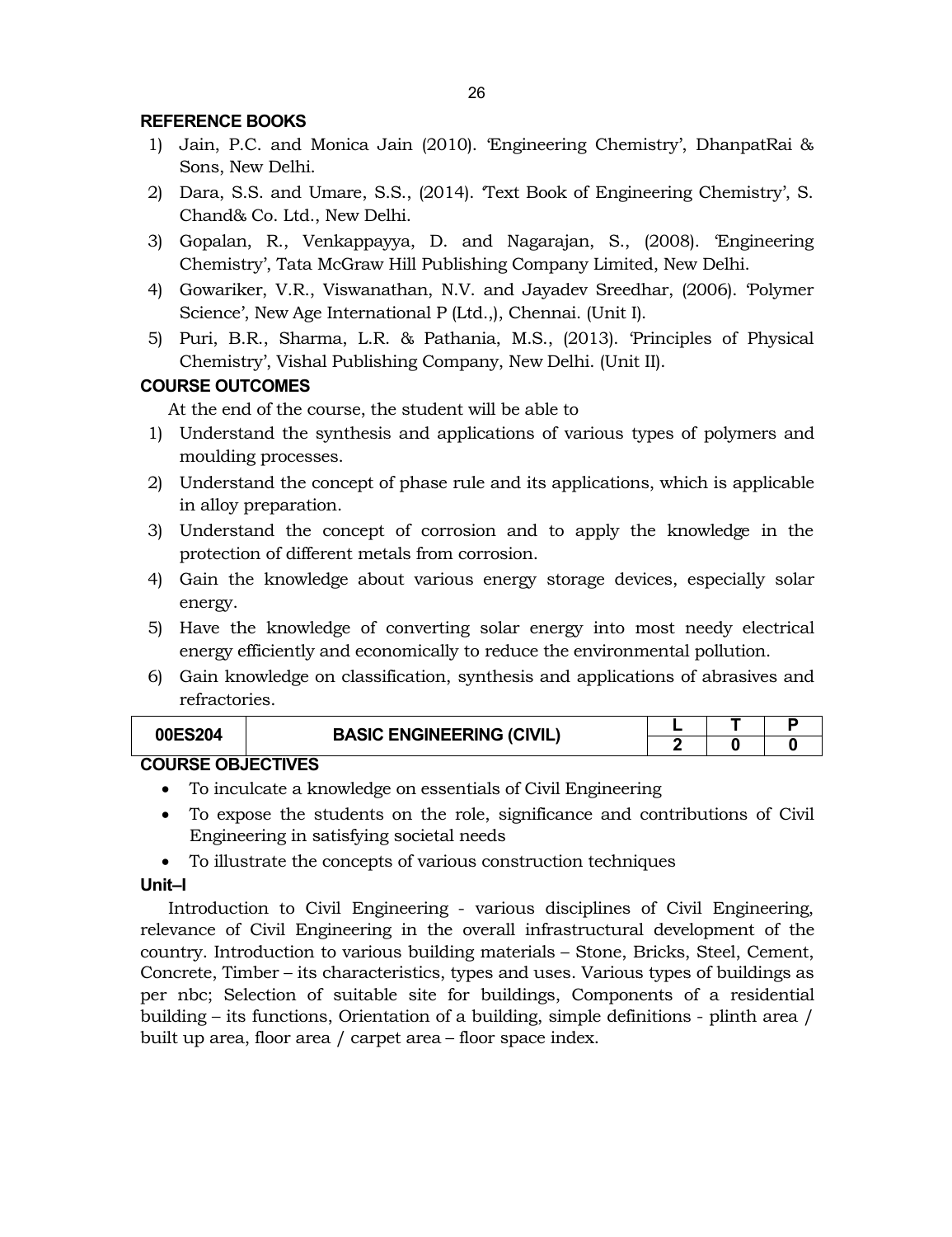#### **Unit–II**

Surveying - Principles and objectives of surveying; Types, Classifications of surveying, measurement of areas and distances – chain – compass: Introduction to Leveling, Total station, Remote sensing - fundamental principles and applications.

Building construction – foundations; Bearing capacity of soil, functions of foundations, Types - Shallow and Deep. Brick masonry – Header, Stretcher, Flemish and English Bond. Columns, Lintels, Roofs – functions, types, roofing materials, Floors – functions, types, flooring materials. Decorative finishes – plastering, interior design

#### **Unit–III**

Bridges – necessity - selection of site – components of a bridge: Dams – types – selection site - forces acting on a dam – Roads – uses - classification of roads – components of a road; Railways – basic components of permanent way – water supply – per capita requirement – sources – need for conservation of water – rain water harvesting - basic water treatment – Sewage and its disposal – basic definitions – Septic tank - components and functions.

#### **TEXT BOOKS**

- 1) Ramesh Babu, V., A Text Book of Basic Civil Engineering, Anuradha Agencies, Kumbakonam, 1995.
- 2) Palanichamy, M.S., Basic Civil Engineering, Tata McGraw Hill Publishing Company Ltd, 2000.

#### **REFERENCE BOOKS**

- 1) Ramamrutham, V., Basic Civil Engineering, DhanpatRai Publishing Co. (P) Ltd., 1999.
- 2) Natarajan, K.V., Basic Civil Engineering, Dhanalakshmi Publications, Chennai, 2005.
- 3) Satheesh Gopi, Basic Civil Engineering, Pearson Publications, 2010.

#### **COURSE OUTCOMES**

Upon completion of the course students will be able to

- 1) Understand the basic knowledge on civil engineering materials
- 2) Develop the skill to satisfy the social needs
- 3) Describe the suitable construction technique

| 00ES204                  | <b>BASIC ENGINEERING (ELECTRICAL)</b> |  |  |
|--------------------------|---------------------------------------|--|--|
|                          |                                       |  |  |
| <b>COURSE OBJECTIVES</b> |                                       |  |  |

#### To impart the basic principles of generation of electrical energy.

- To explain the operation of electrical machines and various measuring instruments.
- To understand the basic concepts of circuit analysis.
- To provide an overview of the principles, operation and application of semiconductor devices like diodes, BJT, FET and a basic knowledge of fundamentals of Communication Systems.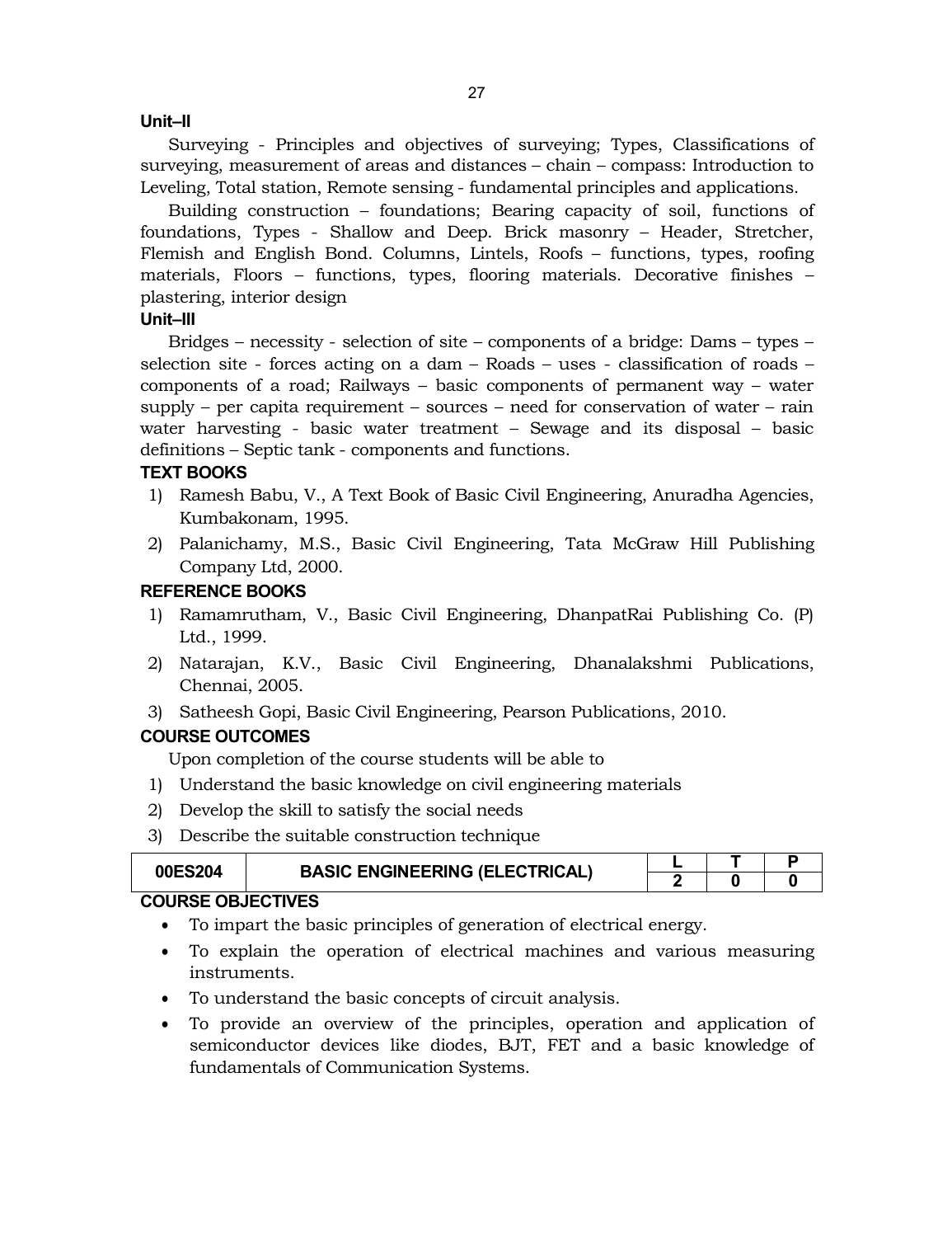#### **Unit–I**

Sources of Electrical energy–Generation of electrical energy – working principles of DC generators and alternators– Advantages of electrical energy over other forms of Energy.

Operating principle of DC motors– Types of DC motors– Characteristics and uses of DC motors. Working principles of Single and Three phase transformers. Operating Principle of three phase and single phase induction motors– types and uses of induction motors.

Working principles of MC and MI voltmeters and Ammeters, Dynamo meter type wattmeter, Induction type energy meter and Multimeter–types of wiring– requirements for house wiring–typical layout for a small house– earthing. **Unit–II**

DC Circuits: Definition of current, voltage, power and energy– DC voltage and current sources– resistance, types of resistors, series and parallel connections of resistors, current and voltage division–loop method of analysis of simple circuits.

AC Circuits: Sinusoidal signals – average, r.m.s values –inductance, capacitance and their V–I relationships. Analysis of simple single phase series circuits– power and power factor–phasor diagrams– Introductions to three phase AC circuits.

#### **Unit–III**

Basic Electronics: Principle and characteristics, uses of PN junction Diode, Zenerdiode, BJT, FET, UJT, Thyristors,- Operating principle of Half wave, Full wave and Bridge rectifiers.

Digital Electronics and Principles of Communication Systems: Symbol, truth table and functions of basic logic gates, universal gates, Half adder, Full adder. Communication systems–Microwave, Satellite, Fibreoptic and ISDN (block diagram description only).

#### **TEXT BOOKS**

1) Nagrath, I.J., 2007. Elements of Electrical Engineering, 2nd Edition, 14th reprint, Tata McGraw Hill Publishing Co. Limited, New Delhi.

#### **REFERENCE BOOKS**

- 1) Gupta, B.R., 2002. Principles of Electrical Engineering, S. Chand &Co, New Delhi.
- 2) Theraja, B.L. & Theraja, A.K., 2000. Electrical Technology, Vol. I, II, and IV, S. Chand and Co., New Delhi.
- 3) Floyd & Jain, 2009. Digital Fundamentals,  $8<sup>th</sup>$  Edition, Pearson Education.
- 4) Anok Singh, 2006. Principles of Communication Engineering, 6th reprint, S. Chand & Company Ltd., Ram Nagar, New Delhi.

# **COURSE OUTCOMES**

After the completion of the course, the student should be able to

- 1) Provide comprehensive idea about simple circuit analysis, working principles of machines and common measuring instruments
- 2) Analyze the behavior of any DC and AC circuits
- 3) Characterize semiconductor devices like diodes, BJT and digital functions.
- 4) Understand the fundamental principles of communication systems.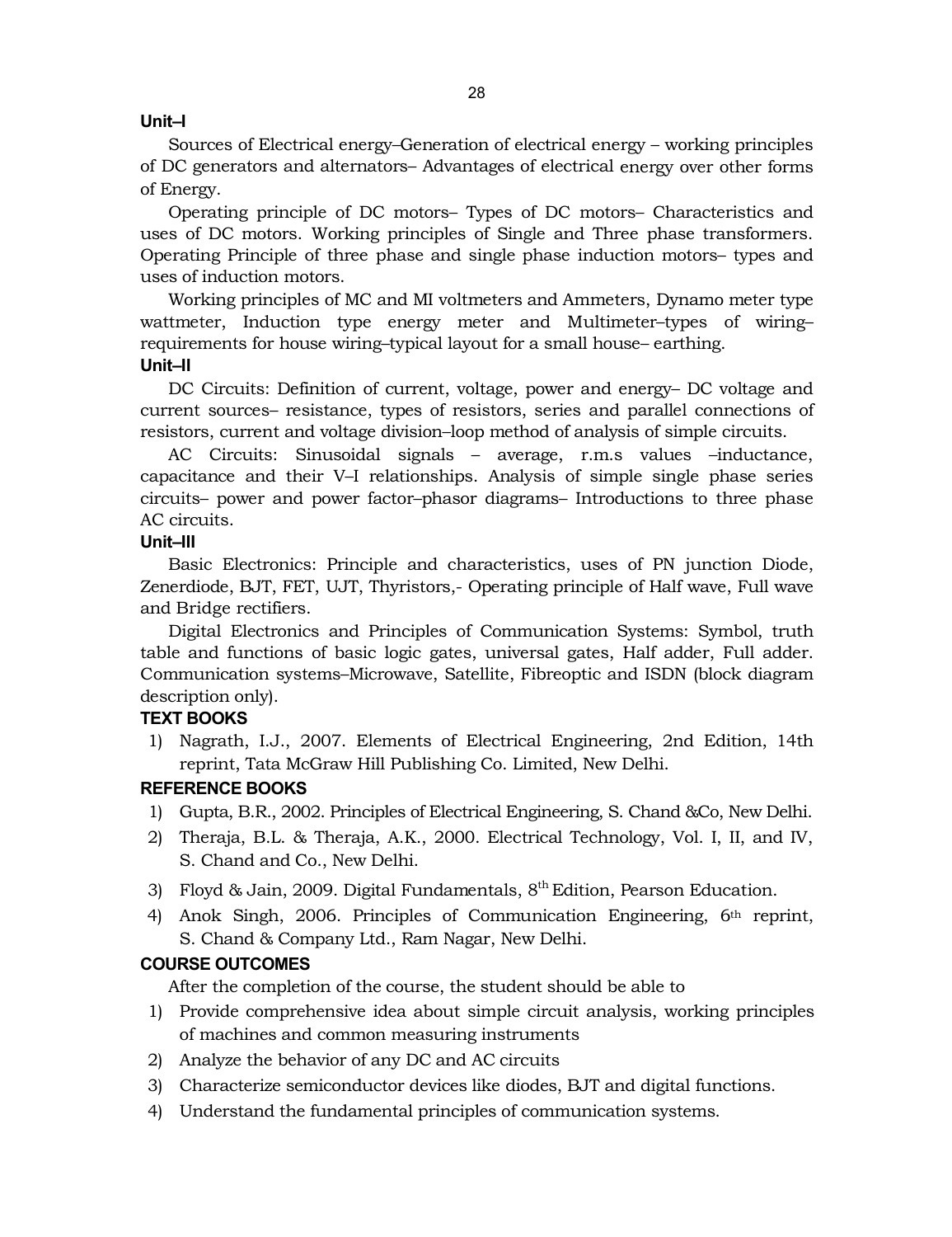| 00ES204 | <b>BASIC ENGINEERING (MECHANICAL)</b> |  |  |
|---------|---------------------------------------|--|--|
|         |                                       |  |  |

### **COURSE OBJECTIVES**

- To familiarize the functioning of different types of Boilers, the mountings and accessories.
- To provide basic knowledge about the use of various machine tools and the basic principles of welding, brazing and soldering.
- To illustrate the concepts of various metal forming operations and metal joining techniques.

### **Unit–I**

Boilers: Classification – Description and working of Simple vertical boiler, Cochran boiler, Babcock and Wilcox boiler - Description and working of boiler mountings: water level indicator, Pressure gauge, Dead weight and Spring loaded Safety value, Fusible plug, Feed check value, Steam stop value and Blow–off cock - Description and working of boiler accessories: Economiser and Super heater.

# **Unit–II**

Prime Movers: Steam turbines: Principles and working of Impulse and Reaction turbines – Comparison. Gas turbines: Principles and working of Open cycle and Closed cycle gas turbines. Internal Combustion Engines: Classification – principal parts – comparison of two strike and four stroke engines – working principle of petrol and diesel engines.

# **Unit–III**

Machine Tools: Description of parts and operations performed – Lathe, Shaper and Drilling machine.

Metal Forming: Hot working versus cold working; Hand forging – Principle and operations; Rolling – Principle, rolling mill configurations; Extrusion – Direct versus indirect extrusion.

Metal Joining: Gas welding – principle, Oxy-acetylene welding – equipment, types of flames, advantages and disadvantages – Arc welding - principle, advantages and disadvantages – Brazing – Torch brazing, dip brazing, furnace brazing, resistance brazing – Soldering – Comparison of brazing and soldering.

# **TEXT BOOKS**

- 1) Prabhu, T.J., Jaiganesh V. and Jebaraj, S., Basic Mechanical Engineering, Scitech Publications Pvt. Ltd., Chennai, 2000.
- 2) Venugopal and Prabhuraj, T.J., Basic Mechanical Engineering, ARS Publishers, Sirkali, 1996.

# **REFERENCE BOOKS**

- 1) Hajra Choudhury, S.K., Nirjhar Roy, Hajra Choudhury, A.K., Elements of Workshop Technology, (Vol 1 and Vol II,) , Media Promoters Pvt. Ltd. (2008).
- 2) Rao, P.N., Manufacturing Technology: Foundry, Forming and Welding Vol 1, McGraw Hill Education, (2013).
- 3) Steven R. Schmid, Serope Kalpakjian, Manufacturing Processes for Engineering Materials (English) 5th Edition, Pearson India, ( 2009)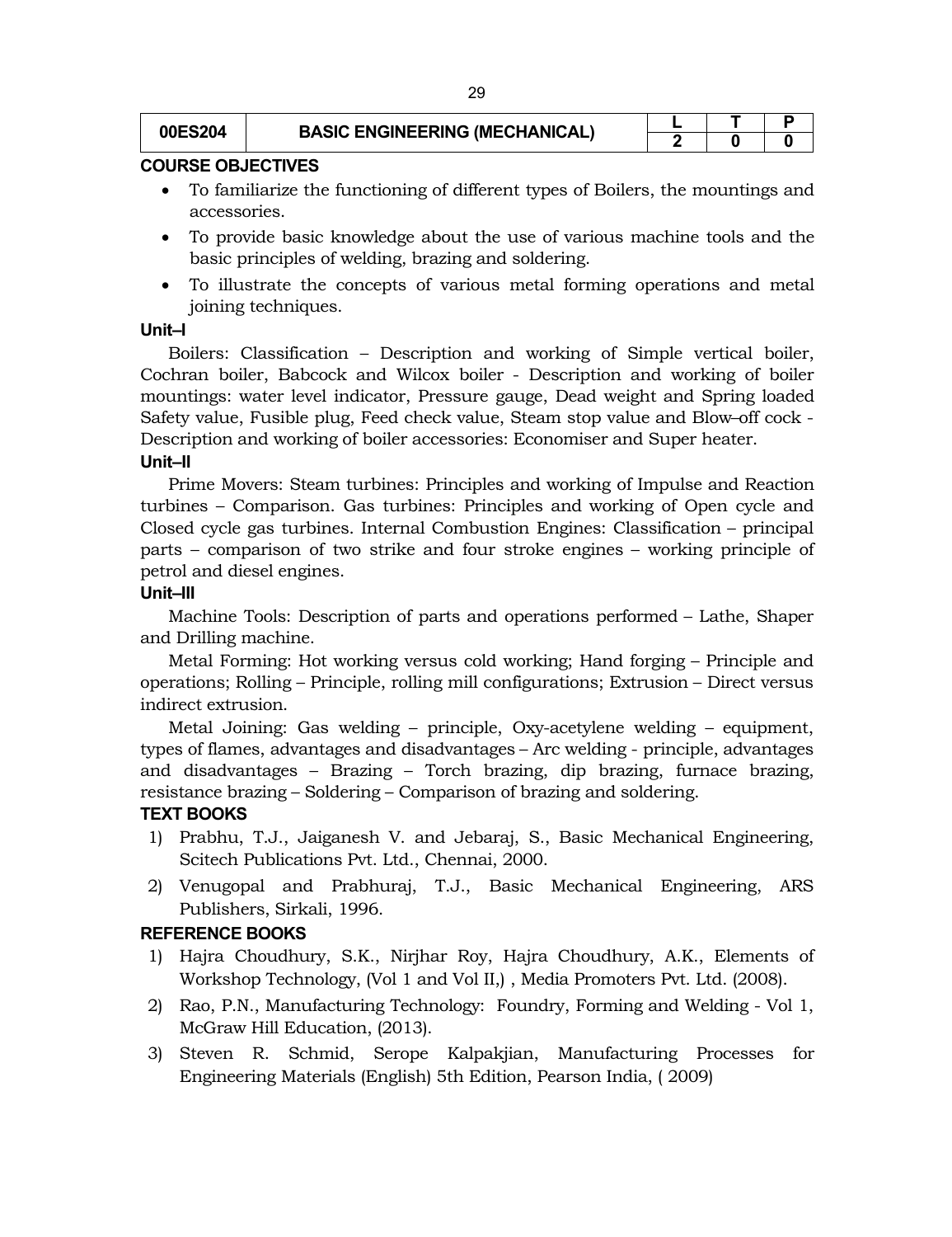# **COURSE OUTCOMES**

Upon completion of the course, students will be able to

- 1) Understand the construction and working principles of boilers.
- 2) Distinguish steam and gas turbines.
- 3) Select suitable manufacturing methods to produce a new component.

| 00HS205 | <b>COMMUNICATION SKILLS AND LANGUAGE</b> |  |         |
|---------|------------------------------------------|--|---------|
|         | LABORATORY                               |  | . .<br> |

# **COURSE OBJECTIVES**

- The Language Lab focuses on the production and practices of sounds of language
- The Language Lab familiarizes the students with the use of English in everyday situations and contexts.

# **Theoretical Session (Internal Assessment Only)**

- 1) English sound pattern
- 2) Sounds of English
- 3) Pronunciation
- 4) Stress and Intonation
- 5) Situational Dialogues/ Role play
- 6) Oral presentations- Prepared or Extempore
- 7) 'Just a Minute' sessions (JAM)
- 8) Describing Objects /situations/ people
- 9) Debate
- 10) Giving Directions

# **Practical Session**

- To make the students recognize the sounds of English through Audio Visual Aids
- To enable the students speak fluently without fear
- To develop their communicative skill with individual practice through the prescribed package
- The Globarena Package consists of the following exercises
	- 1. Reading comprehension
	- 2. Listening comprehension
	- 3. Vocabulary exercises
	- 4. Phonetics
	- 5. Role Play in dialogues
	- 6. Auto Speak

# **REFERENCE BOOKS**

- 1) Globarena Package for communicative English
- 2) Cambridge Advanced Learner's English Dictionary
- 3) Spoken English (CIEFL) in 3 volumes with 6 cassettes, OUP.
- 4) English Pronouncing Dictionary Daniel Jones Current Edition with CD.
- 5) Spoken English- R. K. Bansal and J. B. Harrison, Orient Longman 2006 Edn.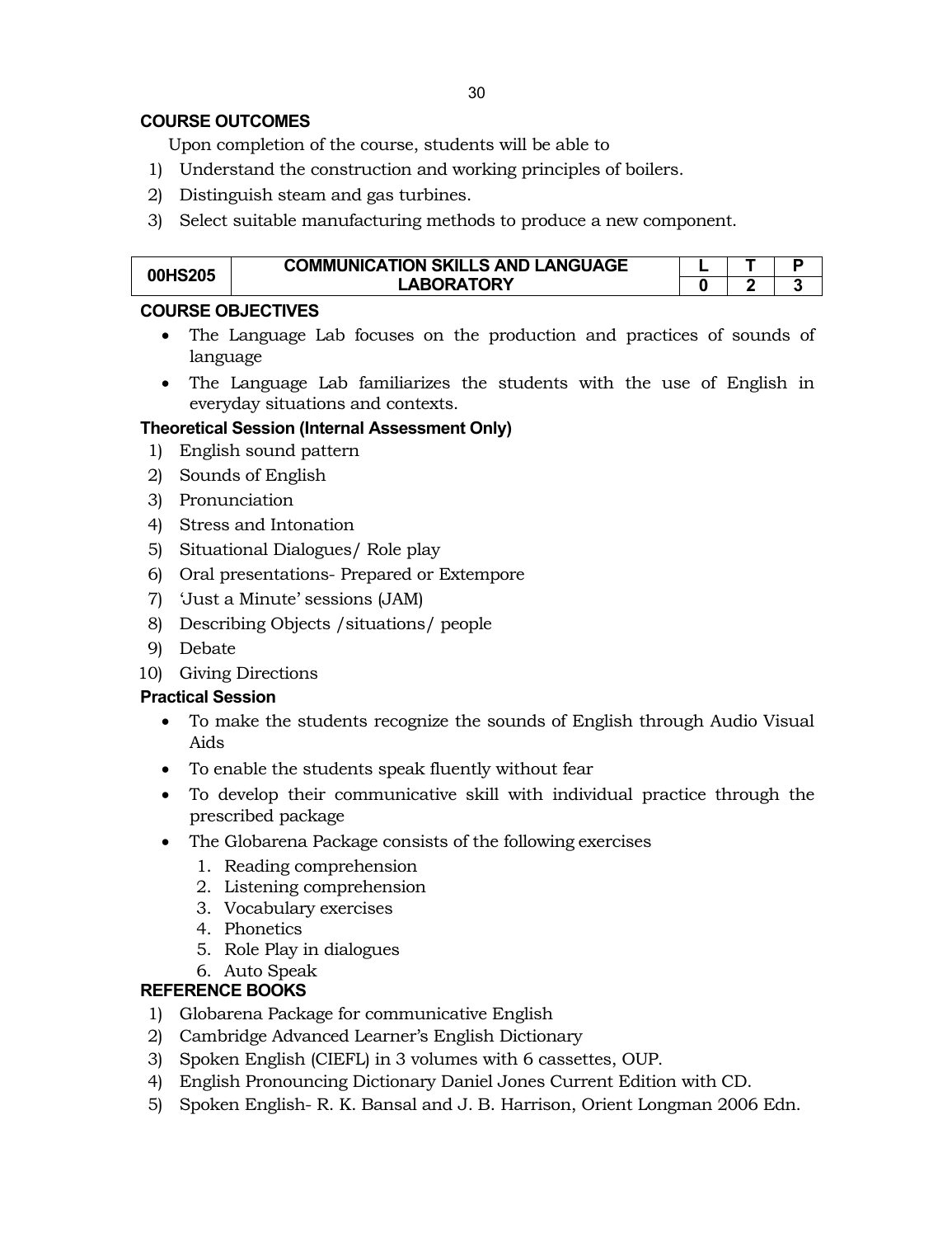#### **Distribution and Weightage of Marks**

English Language Laboratory Practical Paper:

- 1) The practical examinations for the English Language Laboratory shall be conducted as per the University norms prescribed for the core engineering practical sessions.
- 2) For the Language lab sessions, there shall be a continuous evaluation during the year for 40 sessional marks and 60 year-end Examination marks. The year- end Examination shall be conducted by the teacher concerned with the help of another member of the staff of the same department of the same institution.

# **COURSE OUTCOMES**

- 1) Help the students cultivate the habit of reading passages from the computer monitor, thus providing them with the required facility to face computer-based competitive exams such as GRE, TOEFL, GMAT, etc.
- 2) Train the students to use language effectively to face interviews, group discussions, and public speaking.
- 3) Initiate the students into greater use of the computer in resume preparation, report writing, format-making, etc

| <b>BP206</b><br>MKP | <b>APPLIED PHYSICS LABORATORY</b> |  |  |  |  |
|---------------------|-----------------------------------|--|--|--|--|
|                     |                                   |  |  |  |  |
|                     |                                   |  |  |  |  |

### **COURSE OBJECTIVES**

The ability to offer students a variety of research opportunities

- To determine the radius of curvature of the plano convex lens and the wavelength of the sodium light by measuring the diameter of Newton's rings.
- We can use a spectrometer to measure this angle of deviation.
- To measure the modulus of elastic material by torsional pendulum and bending of a beam.
- To determine the resistivity of a given steel and brass wire.
- To find the velocity of ultrasonic waves in a liquid.
- Less viscosity of the liquid by poiseuille's method.

# **List of Experiments (Any Ten)**

- 1) Non-Uniform Bending Determination of Young's modulus of the given scale or beam.
- 2) Newton's rings- Determination of Radius of curvature of the given Plano convex lens.
- 3) Viscosity –Determination of co-efficient of Viscosity of a highly viscous liquid by Stoke's method.
- 4) Spectrometer Dispersive power of a given prism.
- 5) Torsional Pendulum Determination of Moment of Inertia of the metallic disc and
- 6) Rigidity Modulus of the material of a wire.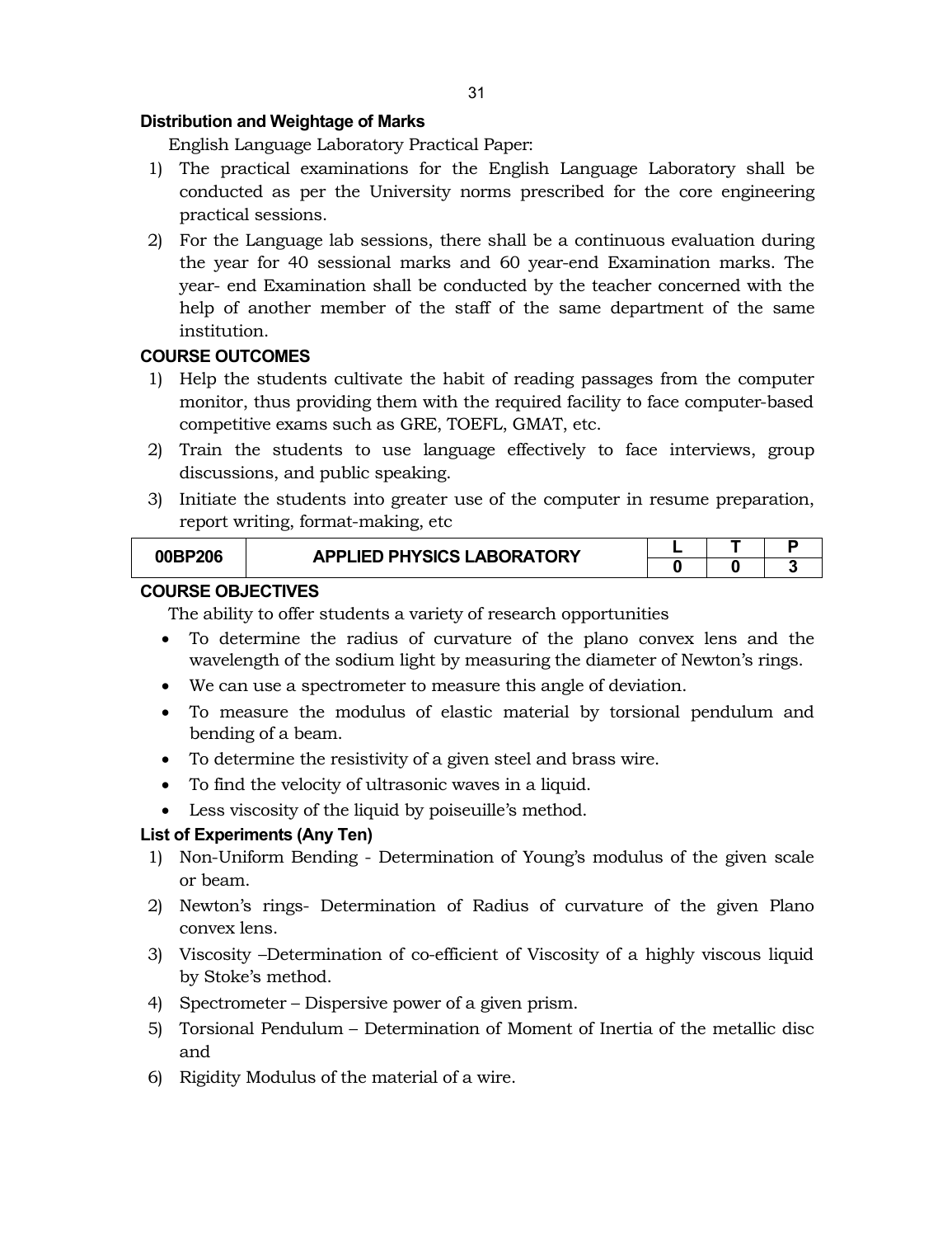- 7) Field along the axis of a coil- Determination of horizontal earth magnetic flux density.
- 8) Air wedge Determination of thickness of a given thin wire and paper.
- 9) Viscosity Determination of co-efficient of Viscosity of a less viscous liquid by Capillary flow method
- 10) Uniform bending- Determination of Young's modulus of the given scale or beam.
- 11) Spectrometer Determination of wavelength of the prominent spectral lines using Grating.
- 12) Semiconductor diode laser Determination of wavelength of Laser source using Grating.
- 13) Band gap determination of a Semiconductor.

### **COURSE OUTCOMES**

Upon completion of the course, students will be able to

- 1) Determine resistivity of a given steel and brass wire.
- 2) Find the velocity of ultrasonic waves in a liquid.
- 3) Measure the thickness of thin materials.
- 4) Determine the band gap of a given semiconductor.
- 5) Understand the applications of opto electronic devices.

| 00BP207 | <b>APPLIED CHEMISTRY LABORATORY</b> |  |  |
|---------|-------------------------------------|--|--|
|         |                                     |  |  |

# **COURSE OBJECTIVES**

- To appreciate the practical significance of acidimetry, alkalimetry and permanganometry
- To analyse quantitatively the amount of a substance present in a given sample.
- To assess the composition of an alloy
- To test the water quality standards.

#### **List of Experiments**

- 1) Estimation of Potassium hydroxide
- 2) Estimation of Acetic acid in vinegar
- 3) Estimation of Temporary hardness of water sample
- 4) Estimation of Total hardness of water sample
- 5) Estimate separate amount of sodium carbonate and sodium hydroxide in a mixture.
- 6) Estimation of Ferrous sulphate
- 7) Estimation of Mohr's salt
- 8) Estimation of ferrous iron
- 9) Estimation of Oxalic acid
- 10) Determination of available free chlorine in a water sample.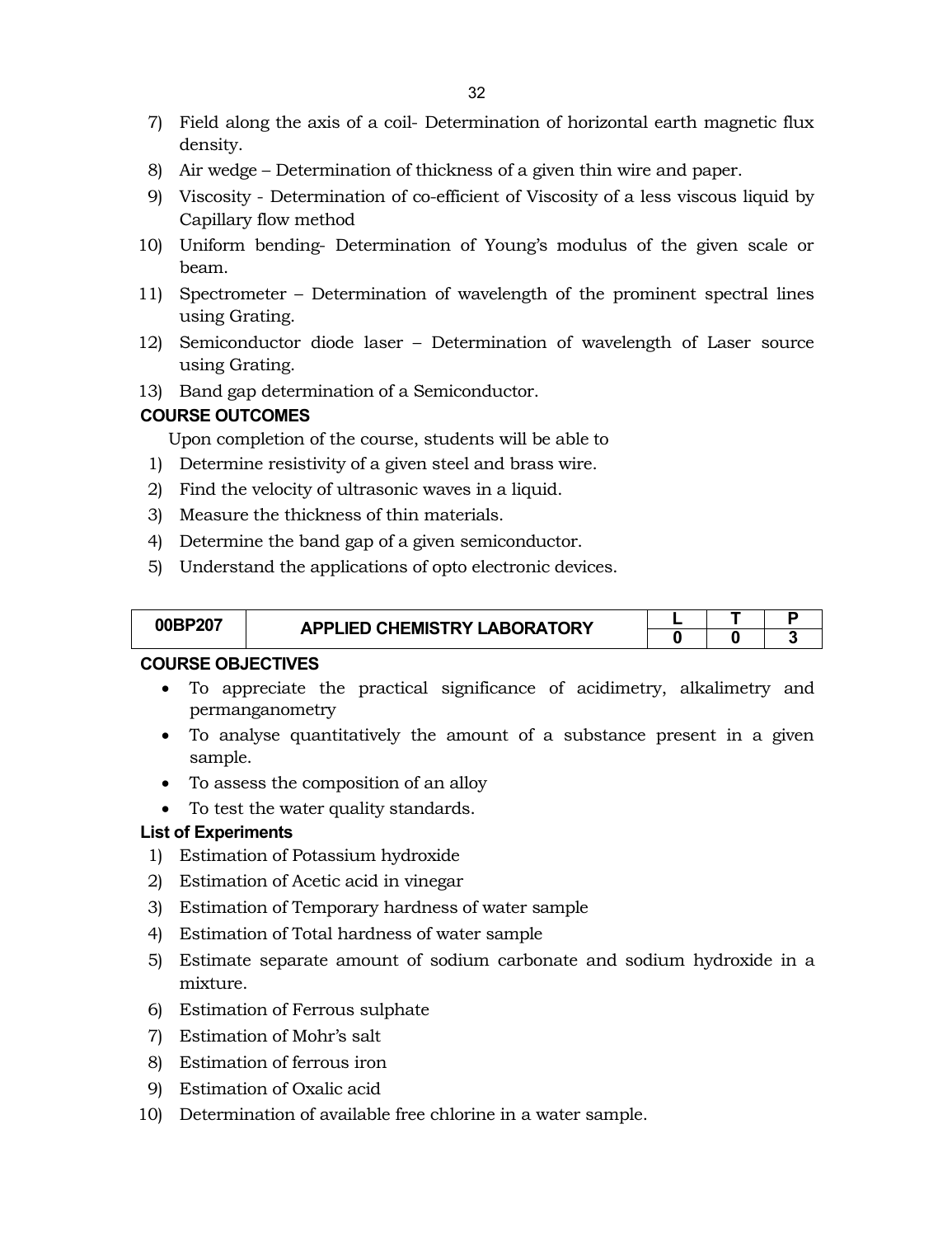- 11) Estimation of copper in brass by iodometry
- 12) Estimation of iron by dichrometry
- 13) Estimation of nickel in an alloy

# **COURSE OUTCOMES**

At the end of the course, the student will be able to

1) Gain knowledge in the quantitative chemical analysis of water quality related parameters, acid-base, red-ox and iodometry titrations.

| 00SP 208 | <b>ENGINEERING WORKSHOP</b> |  |  |
|----------|-----------------------------|--|--|
|          |                             |  |  |

# **COURSE OBJECTIVES**

 To provide the students simple hands-on-experience in the basic aspects of production engineering in fitting, carpentry and sheet metal.

# **Workshop Practice in the Shops**

Carpentry: Use of hand tools – exercises in planning and making joints namely, half lap joint, dovetail joint, mortising and tenoning.

Fitting: Use of bench tools, vice, hammers, chisels, files, hacksaw, centre punch, twist drill, taps and dies – Simple exercises in making T joint and dovetail joints.

Sheet Metal Work: Use of hand tools – Simple exercises in making objects like cone, funnel, tray, cylinder.

Smithy: Demonstration of hand forging and drop forging.

# **COURSE OUTCOMES**

Upon completion of this course, students will be able to

- 1. Use basic tools of fitting, carpentry and sheet metal fabrication.
- 2. Fabricate simple carpentry joints.
- 3. Develop skill to make simple fitting joints.
- 4. Create simple shapes of sheet material.
- 5. Distinguish hand forging and drop forging operation.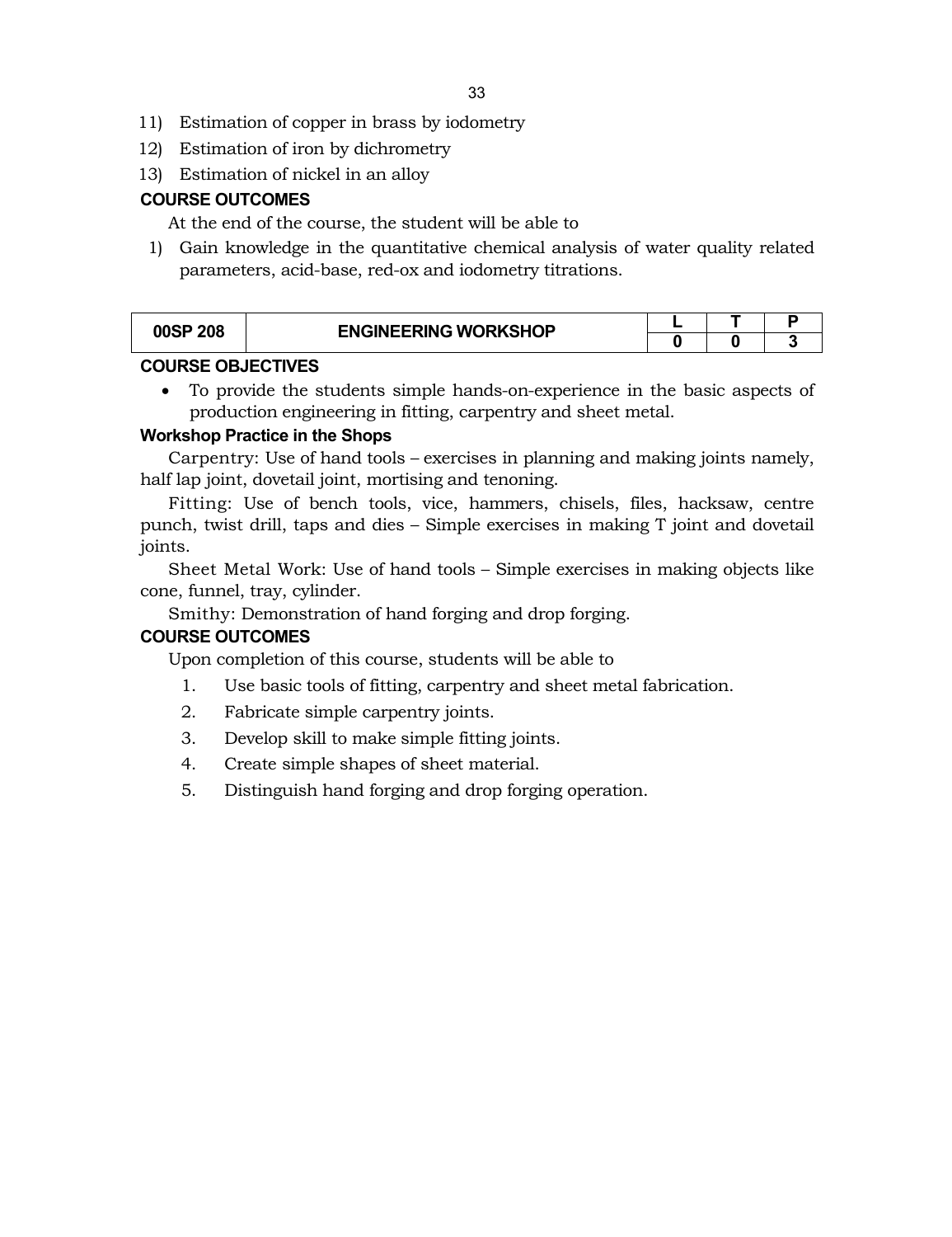#### **DEPARTMENT OF MECHANICAL ENGINEERING**

#### **VISION**

The Mechanical Engineering Department endeavors to be recognized globally for outstanding education and research leading to well qualified engineers, who are innovative, entrepreneurial and successful in advanced fields of mechanical engineering to cater the ever changing industrial demands and social needs.

#### **MISSION**

The Mechanical Engineering program makes available a high quality, relevant engineering education. The Program dedicates itself to providing students with a set of skills, knowledge and attitudes that will permit its graduates to succeed and thrive as engineers and leaders. The Program strives to:

- Prepare its graduates to pursue life-long learning, serve the profession and meet intellectual, ethical and career challenges.
- Maintain a vital, state-of-the-art research enterprise to provide its students and faculty with opportunities to create, interpret, apply and disseminate knowledge.

#### **PROGRAM EDUCATIONAL OBJECTIVES**

- 1) To prepare the graduates with a solid foundation in Engineering, Science and Technology for a successful career in Mechanical Engineering.
- 2) To train the students to solve problems in Mechanical Engineering and related areas by thorough training in methods of engineering analysis, computation and experimentation, including understanding basic mathematical and scientific principles.
- 3) To inculcate students with professional and ethical attitude, effective communication skills, team work skills and multidisciplinary approach.
- 4) To train the students to adapt to the rapidly changing environment in the areas of mechanical engineering and scale new heights in their profession through lifelong learning.

#### **PROGRAMME OUTCOMES**

PO 1: Graduates will be able to apply knowledge of mathematics, science and engineering for the solution of mechanical engineering problems.

PO 2: Graduates will be able to formulate and analyze complex mechanical engineering problems.

PO 3: Graduates will be able to design a system, component, or process to meet desired needs within realistic constraints such as economic, environmental, social, and public health.

PO 4: Graduates will be able to design and conduct experiments, and to analyze and interpret data.

PO 5: Graduates will be able to use the techniques, skills, and modern engineering tools necessary for mechanical engineering practice.

PO 6: Graduates will be able to include social, cultural, ethical issues with engineering solutions.

PO 7: Graduates will be able to function effectively on multidisciplinary teams.

PO 8: Graduates will be able to communicate effectively.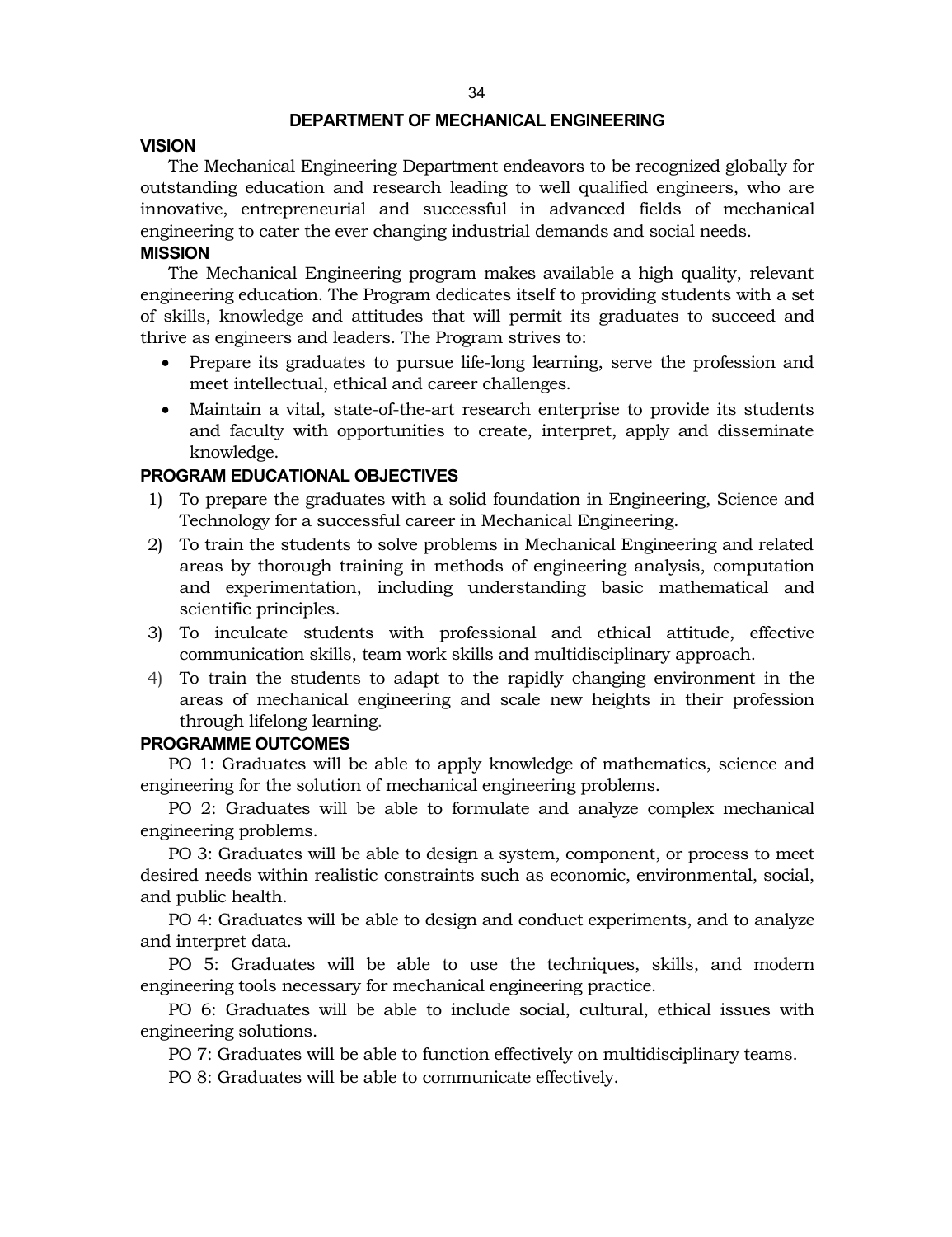PO 9: Graduates will be able to adopt technological changes and promotes lifelong learning.

| <b>Mapping PO with PEO</b> |                  |           |  |                  |  |  |
|----------------------------|------------------|-----------|--|------------------|--|--|
| <b>POs</b>                 | PEO <sub>1</sub> | PEO2 PEO3 |  | PEO <sub>4</sub> |  |  |
| PO <sub>1</sub>            |                  |           |  |                  |  |  |
| PO <sub>2</sub>            |                  |           |  |                  |  |  |
| PO <sub>3</sub>            |                  |           |  |                  |  |  |
| PO <sub>4</sub>            |                  |           |  |                  |  |  |
| PO <sub>5</sub>            |                  |           |  |                  |  |  |
| PO <sub>6</sub>            |                  |           |  |                  |  |  |
| PO <sub>7</sub>            |                  |           |  |                  |  |  |
| PO <sub>8</sub>            |                  |           |  |                  |  |  |
| PO <sub>9</sub>            |                  |           |  |                  |  |  |

# **LIST OF PROFESSIONAL ELECTIVES (PE)**

- 1. Applied Thermal Engineering
- 2. Automotive Engineering
- 3. Applied Mechanics of Machines
- 4. Industrial Relations and Organizational Development
- 5. Industrial Engineering and Management
- 6. Plant layout and Materials Handling
- 7. Renewable Energy Sources
- 8. Fuels and Combustion
- 9. Engine Pollution and Control
- 10. Operations Research
- 11.Computer oriented numerical analysis
- 12.Finite Element Methods
- 13.Applied Manufacturing Technologies
- 14.Computational Fluid Dynamics

# **LIST OF PROFESSIONAL ELECTIVE LABS (PE-LAB).**

- 1. Programming Laboratory
- 2. Mechanical Laboratory III (Dynamics)
- 3. Mechanical Laboratory-V (R & A/C and energy)

# **LIST OF OPEN ELECTIVES (OE)**

- 1. Biology For Engineers
- 2. Human Rights
- 3. Entrepreneurship
- 4. National Service Scheme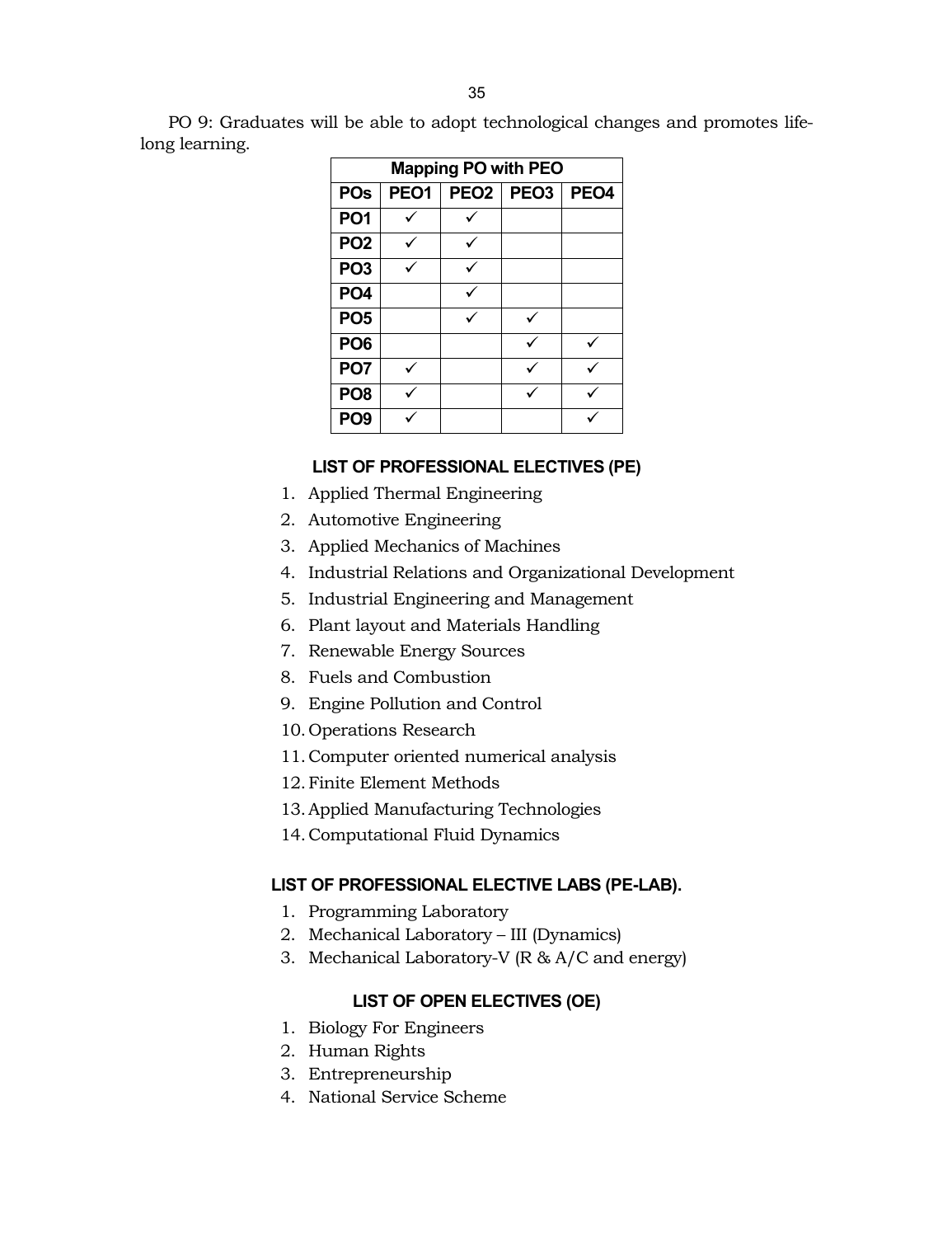- 5. Disaster Management
- 6. Turbo Machinery
- 7. Vibration and Noise Control
- 8. Total Quality Management
- 9. Mechatronics
- 10.Microprocessor Technology
- 11. Organizational Behavior
- 12. Quality Assurance and Reliability
- 13.CAD/CAM/CIM
- 14.Computer Integrated Manufacturing System
- 15.Artificial Intelligence and Robotics
- 16.Maintenance and Safety Engineering
- 17.Production and Operation Management

#### **THIRD SEMESTER**

| 00HS301                  | <b>ENVIRONMENTAL STUDIES</b> |  |  |
|--------------------------|------------------------------|--|--|
|                          |                              |  |  |
| <b>COURSE OBJECTIVES</b> |                              |  |  |

- To study the nature and the facts about environment.
- To find and implement scientific, technological, economic and political solutions to environmental problems.
- To Study the dynamic processes and understand the features of the earth interior and surface.

#### **Unit–I**

Introduction - Multidisciplinary nature of environmental studies - Definition, scope and importance - Need for public awareness.

Natural resources - Forest resources: use and over-exploitation, deforestation, case studies. Timber extraction, mining, dams and their effects on forest and tribal people. Water resources: Use and over-utilization of surface and ground water, floods, drought, conflicts over water, dams-benefits and problems. Mineral resources: Use and exploitation, environmental effects of extracting and using mineral resources, Food resources: World food problems, changes caused by agriculture and overgrazing, effects of modern agriculture, fertilizer-pesticide problems, Energy resources: Growing energy needs, renewable and non-renewable energy sources, use of alternate energy sources. Land resources: Land as a resource, land degradation, man induced landslides, soil erosion and desertification. Role of an individual in conservation of natural resources.- Equitable use of resources for sustainable lifestyles.

#### **Unit–II**

Concept of an ecosystem - Structure and function of an ecosystem - Producers, consumers and decomposers - Energy flow in the ecosystem - Ecological succession - Food chains, food webs and ecological - pyramids - Introduction, types, characteristic features, structure and function of the following ecosystem - Forest ecosystem, Grassland ecosystem, Desert ecosystem, Aquatic ecosystems (ponds, streams, lakes, rivers, oceans, estuaries)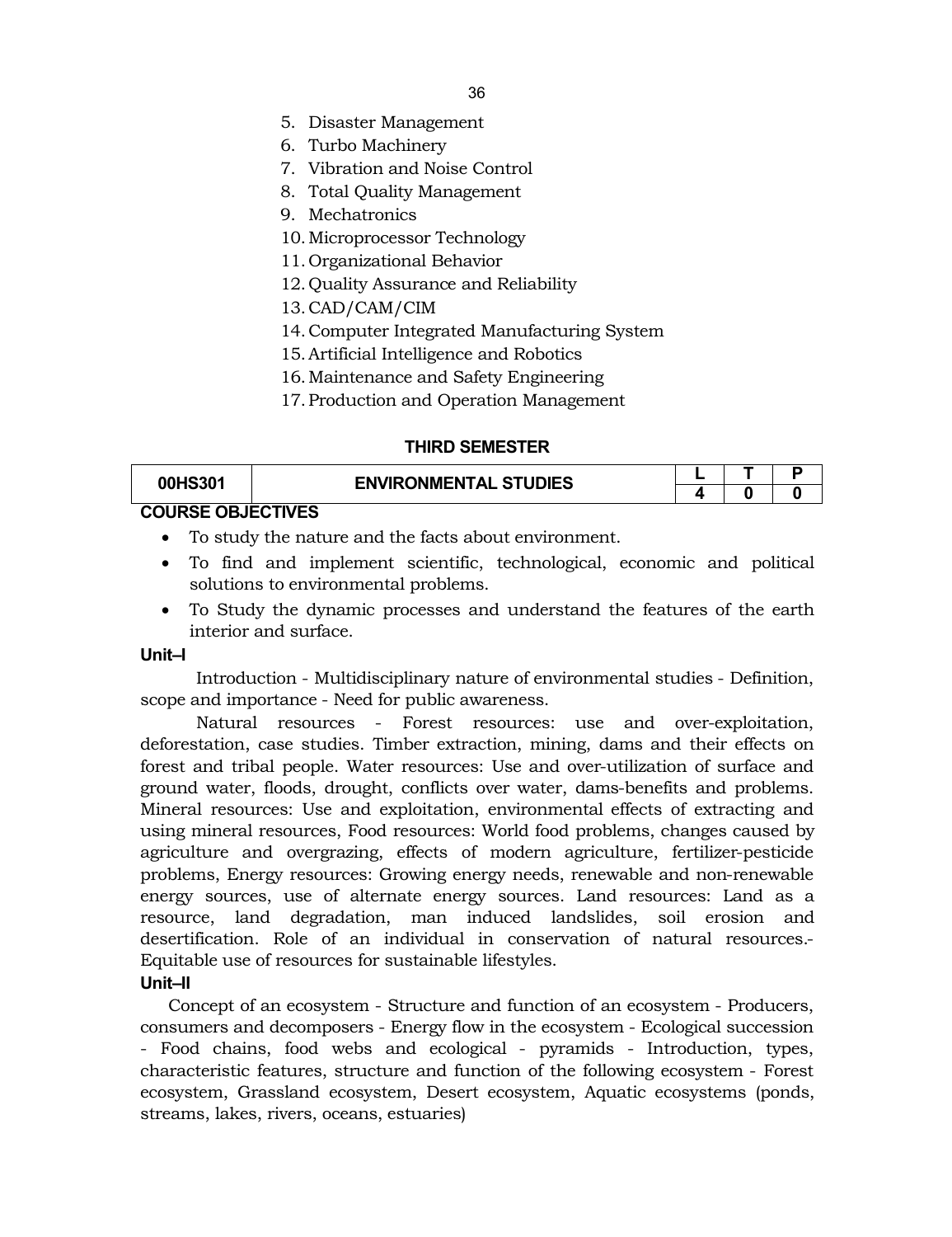#### **Unit–III**

Introduction – Definition: genetic, species and ecosystem diversity - Bio geographical classification of India - Value of biodiversity : consumptive use, productive use, social, ethical, aesthetic and option values - Biodiversity at global, National and local levels - India as a mega-diversity nation - Hot-spots of biodiversity - Threats to biodiversity: habitat loss, poaching of wildlife, man-wildlife conflicts - Endangered and endemic species of India - Conservation of biodiversity: In-situ and Ex-situ conservation of biodiversity.

# **Unit–IV**

Definition - Cause, effects and control measures of Air pollution - Water pollution - Soil pollution - Marine pollution- Noise pollution - Thermal pollution - Nuclear hazards- Solid waste Management: Causes, effects and control measures of urban and industrial wastes - Role of an individual in prevention of pollution - Disaster management: floods, earthquake, cyclone and landslides. Sustainable development - Urban problems related to energy - Water conservation, rain water harvesting, and watershed management - Resettlement and rehabilitation of people; its problems and concerns. - Environmental ethics: Issues and possible solutions - Climate change, global warming, acid rain, ozone layer depletion, nuclear accidents and holocaust.

Wasteland reclamation - Consumerism and waste products - Environment Protection Act - Air (Prevention and Control of Pollution) Act - Water (Prevention and control of Pollution) Act - Wildlife Protection Act - Forest Conservation Act - Issues involved in enforcement of environmental legislation.

#### **Unit–V**

Population growth, variation among nations - Population explosion – Family Welfare Programme - Environment and human health - Human Rights - Value Education - HIV/AIDS - Women and Child Welfare - Role of Information Technology in Environment and human health -Case Studies.

#### **Field Work**

Visit to a local area to document environmental assets-river / forest / grassland / hill / mountain - Visit to a local polluted site-Urban/Rural/ Industrial/ Agricultural - Study of common plants, insects, birds - Study of simple ecosystemspond, river, hill slopes, etc. (Field work Equal to 5 lecture hours)

#### **TEXT BOOKS**

- 1) Agarwal, K.C., 2001. Environmental Biology, Nidi Publ. Ltd. Bikaner.
- 2) Bharucha Erach, The Biodiversity of India, Mapin Publishing Pvt. Ltd., Ahmedabad – 380 013, India, Email:mapin@icenet.net (R)

#### **REFERENCE BOOKS**

- 1) Brunner R.C., 1989. Hazardous Waste Incineration, McGraw Hill Inc. 480p.
- 2) Clark R.S., Marine Pollution, Clanderson Press Oxford (TB)
- 3) Cunningham, W.P. Cooper, T.H. Gorhani, E & Hepworth, M.T. 2001. Environmental Encyclopedia, Jaico Publ. House, Mumbai, 1196p.
- 4) De A.K., Environmental Chemistry, Wiley Eastern Ltd.
- 5) Down to Earth, Centre for Science and Environment (R)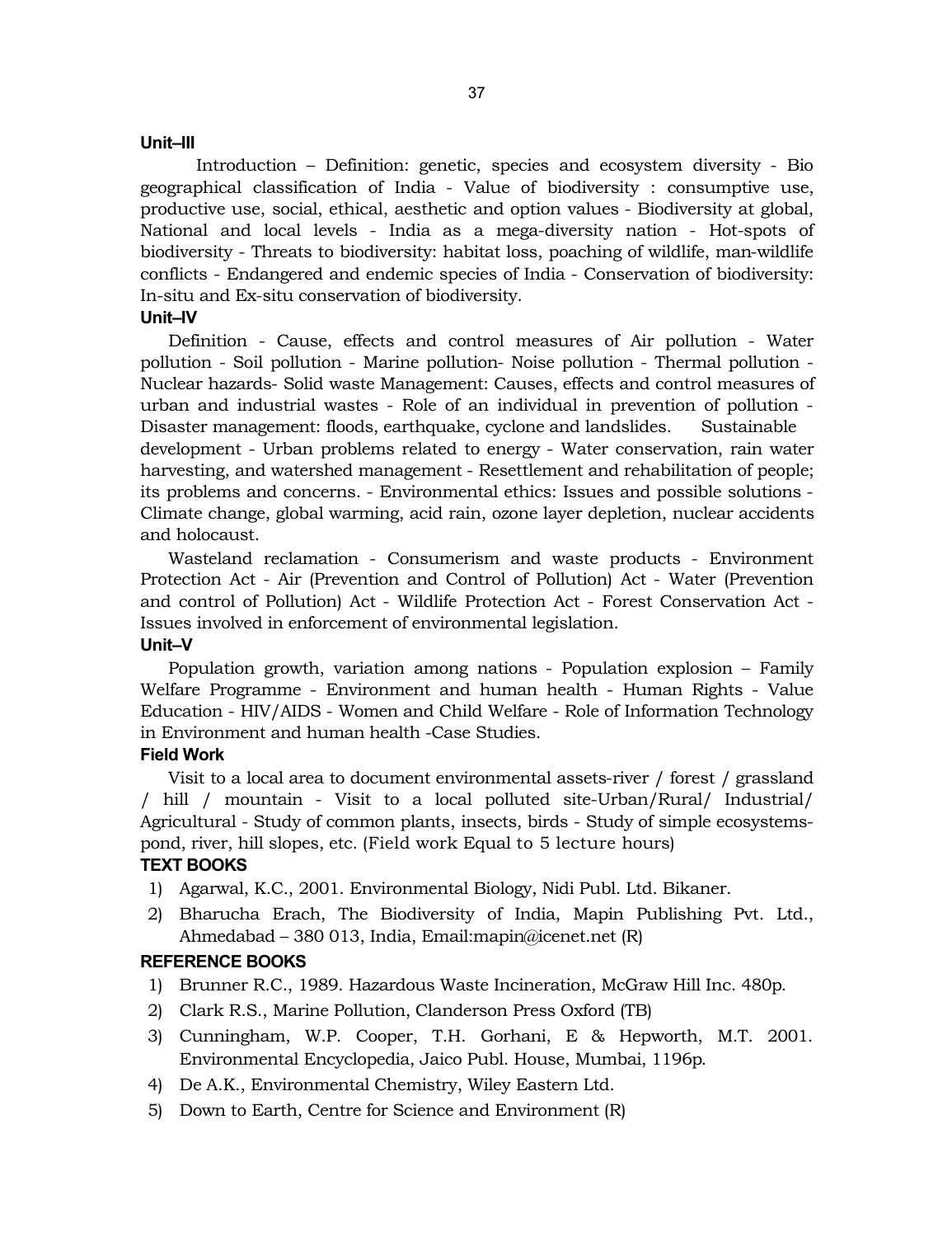# **(M) Magazine (R) Reference (TB) Textbook**

# **COURSE OUTCOMES**

Upon completion of this course, the students will be able to understand:

- 1) Public awareness of environment at infant stage.
- 2) Ignorance and incomplete knowledge has lead to misconception
- 3) Development and improvement in standard of living has lead to serious environmental disasters.

|                 | <b>Mapping with Programme Outcomes</b> |                 |                 |                 |                 |                 |                 |                 |                 |  |  |
|-----------------|----------------------------------------|-----------------|-----------------|-----------------|-----------------|-----------------|-----------------|-----------------|-----------------|--|--|
| COs             | PO <sub>1</sub>                        | PO <sub>2</sub> | PO <sub>3</sub> | PO <sub>4</sub> | PO <sub>6</sub> | PO <sub>6</sub> | PO <sub>7</sub> | PO <sub>8</sub> | PO <sub>9</sub> |  |  |
| CO1             |                                        |                 |                 |                 |                 |                 |                 |                 |                 |  |  |
| CO <sub>2</sub> |                                        |                 |                 |                 |                 |                 |                 |                 |                 |  |  |
| CO <sub>3</sub> |                                        |                 |                 |                 |                 |                 |                 |                 |                 |  |  |

|  | <b>00BS302</b> | <b>ENGINEERING MATHEMATICS - III</b> |  |  |
|--|----------------|--------------------------------------|--|--|
|  |                |                                      |  |  |

# **COURSE OBJECTIVES**

 The students will be trained on the basics of chosen topics of mathematics, namely, partial differential equations, Fourier series, Boundary value problems, Fourier transform and Z-transform. The above topics introduced in this course will serve as basic tools for specialized studies in engineering.

# **Unit–I : Partial Differential Equations**

Formation of partial differential equations by eliminating arbitrary constants and arbitrary functions - Solution of standard type of first order partial differential equations - Lagrange's linear equation - Linear partial differential equations of second order with constant coefficients.

# **Unit–II : Fourier Series**

Dirichle's conditions - General Fourier series - Odd and Even functions - Half range sine series - Half range cosine series - Complex form of Fourier series – Parseval's identity.

# **Unit–III : Boundary Value Problems**

Solutions of one dimensional wave equation – One dimensional heat equation (without derivation) – Fourier series solutions in Cartesian co-ordinates.

# **Unit–IV : Fourier Transform**

Fourier integral theorem (without proof) – Fourier transform pair – Sine and Cosine transforms – Properties – Transforms of simple functions – Convolution theorem - Parseval's identity

# **Unit–V : Z – Transform And Difference Equations**

 $Z$  – transform – Elementary properties – Inverse  $Z$  – transform - Convolution theorem  $-$  Solution of difference equations using  $Z$  – transform. **TEXT BOOKS**

- 1) Kandasamy, P., Tilagavathy, K. and Gunavathy, K., Engineering Mathematics, 6th ed., (Vol-I & II), S. Chand & Co Ltd. 2006, New Delhi.
- 2) Ventakataraman, M.K., 2003. Engineering Mathematics The National Publishing Co., Chennai.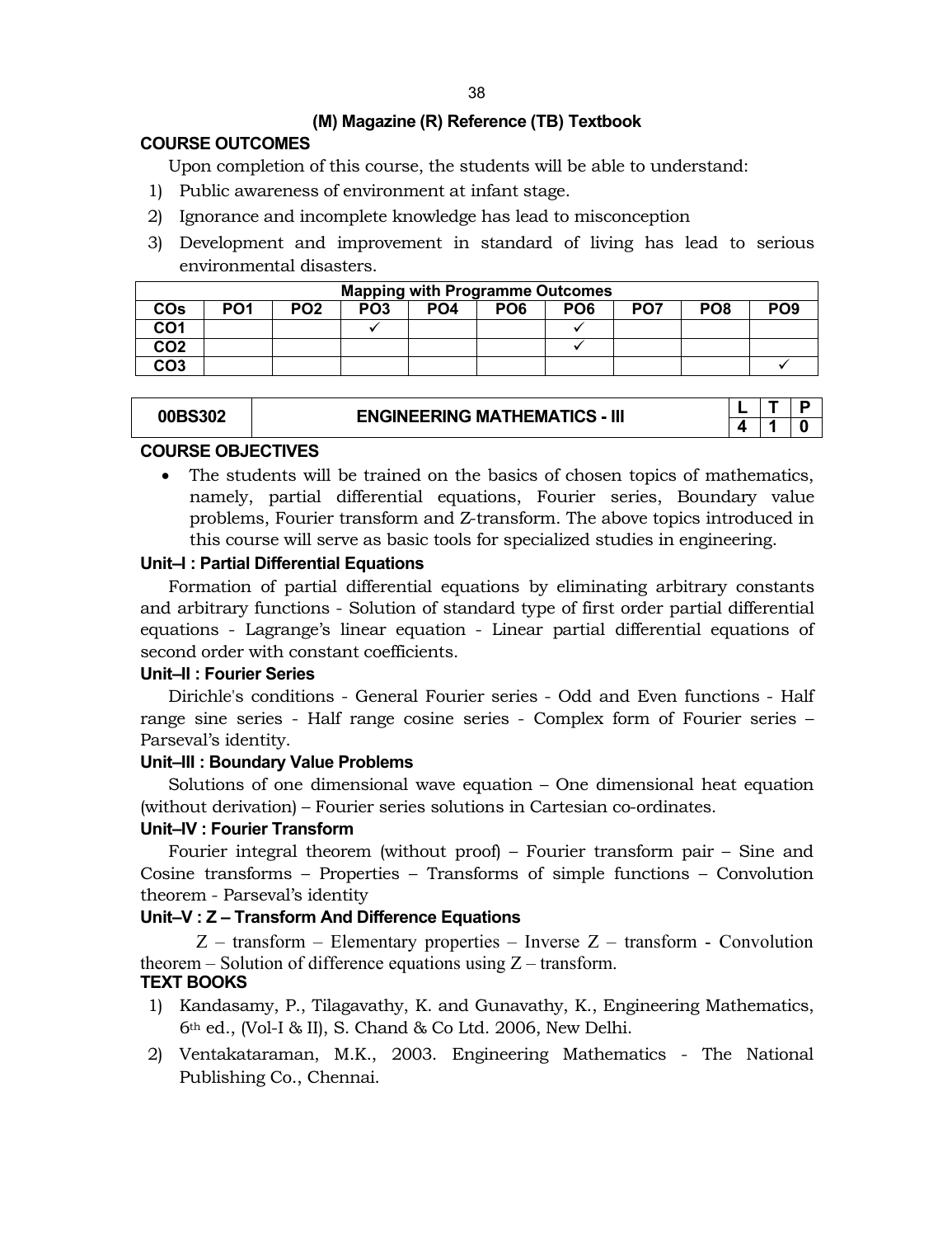#### **REFERENCE BOOKS**

- 1) Veerarajan, T., Engineering Mathematics, 3rd Edition, 2005, Tata McGraw Hill Pub.,
- 2) Singaravelu, A., Engineering Mathematics, Meenakshi Publications, Chennai, 2004.

# **COURSE OUTCOMES**

Students acquire basic understanding of the most common partial differential equations, Fourier series, Fourier transform and Z-transform and to learn some methods of solving them. The students should be able to solve some boundary value problems.

| <b>Mapping with Programme Outcomes</b> |                  |                 |                 |                 |                 |                 |                 |                 |                 |  |
|----------------------------------------|------------------|-----------------|-----------------|-----------------|-----------------|-----------------|-----------------|-----------------|-----------------|--|
| <b>CO<sub>s</sub></b>                  | D <sub>0</sub> 1 | PO <sub>2</sub> | PO <sub>3</sub> | PO <sub>4</sub> | PO <sub>6</sub> | PO <sub>6</sub> | PO <sub>7</sub> | PO <sub>8</sub> | PO <sub>9</sub> |  |
| CO <sub>1</sub>                        |                  |                 |                 |                 |                 |                 |                 |                 |                 |  |

#### **00ES303 ENGINEERING MECHANICS <sup>L</sup> <sup>T</sup> <sup>P</sup>**

# **COURSE OBJECTIVES**

- To introduce the fundamentals of forces and their effects with their governing laws.
- To understand the definitions of particle, body forces and their equilibrium conditions.
- To understand and predict the forces and its related motions.

# **Unit–I : Statics of Particles**

Introduction-Units and Dimensions-Laws of Mechanics-Lami's Theorem-Parallelogram, Triangular and Polygon Law of Forces-Classification of Forces-Vectorial Representation of Forces-Coplanar Forces-Resolution of Forces.

Equilibrium of Particle-Vector representation of Space Force-Equilibrium of Particle in Space-Equivalent System of Forces-Principle of Transmissibility.

# **Unit–II : Equilibrium of Rigid Bodies**

Free Body Diagram-Types of Supports- Types of loads- Types of beams-Action and Reaction of Forces- -Moments and Couples-Moment of a Force-Vectorial Representation of Moments and Couples.

Varignon's Theorem- Stable Equilibrium-Single Equivalent Force-Equilibrium of Rigid Bodies in Two Dimensions and Three Dimensions.

# **Unit–III : Geometrical Properties of Surfaces and Solids**

Centroid and Centre of Gravity-Determination of Centroid of Sections of Different Geometry- Centre of Gravity of a Body-Area Moment of Inertia-Parallel Axis Theorem-Perpendicular Axis Theorem-Determination of Moment of Inertia of Rectangular, Triangular, Circular and Semi-circular- Moment of Inertia of structural Steel Sections of Standard and Composite Sections.

Polar Moment of Inertia-Radius of Gyration-Principal Moment of Inertia-Mass Moment of Inertia- Determination of Mass Moment of Inertia of a Thin Rectangular Plate, Thin Circular Disc, Solid Cylinder, Prism, Sphere and Cone from first principles.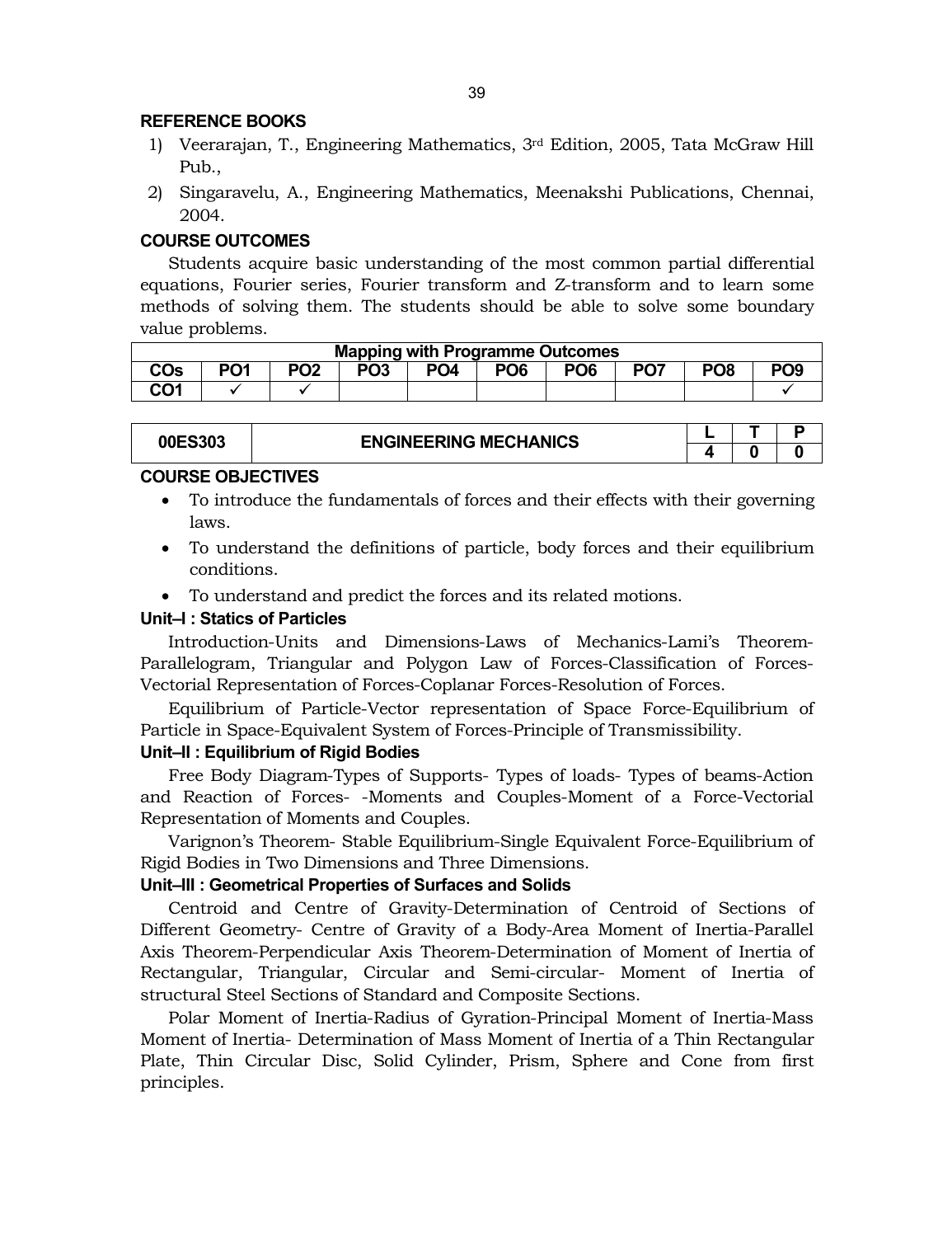# **Unit–IV : Dynamics of Particles**

Introduction-Kinematics and Kinetics-Displacements, Velocity and Acceleration-Equations of Motion-Types of Motion-Rectilinear Motion-Relative Motion-Curvilinear Motion-Projectiles.

Newton's Laws of Motion-Linear Momentum-Impulse and Momentum-D'Alembert's Principle-Dynamic Equilibrium- Work Energy Equations-Law of Conservation of Energy-Principle of Work and Energy.

# **Unit–V : Friction and Elements of Rigid Body Dynamics**

Friction Force-Laws of Sliding Friction-Equilibrium Analysis of simple systems with Sliding Friction-Wedge Friction.

Rolling Resistance-Translation and Rotation of Rigid Bodies-Velocity and Acceleration-General Plane Motion of Simple Rigid Bodies such as Cylinder, Disc/Wheel and Sphere.

# **TEXT BOOKS**

- 1) Palanichamy, M.S. and Nagan, S., (2010). Engineering Mechanics ( Statics and Dynamics), Tata McGraw Hill Publishing Company, Ltd., New Delhi.
- 2) Beer, F.P. and Johnson, R., (2004). Vector Mechanics for Engineers ( Statics), McGraw Hill Book company, New Delhi.

# **REFERENCE BOOKS**

- 1) Bhavikatti, S.S. and K.G. Rajasekarappa, (1999). Engineering Mechanics, New Agent International (P) Ltd.
- 2) Sadhu Singh, (2000). Engineering Mechanics, Oxford & IBH Publishing Co., New Delhi.
- 3) Irving H. Shames, (2006). Engineering Mechanics, prentice Hall of India ltd., New Delhi.
- 4) Hibbeller, R.C and Ashok Gupta, (2010) Engineering Mechanics: Statics and Dynamics, Edition, Pearson Education.
- 5) Vela Murali, Engineering mechanics

# **WEBSITES**

- 1) [http://www.vssut.ac.in/lecture\\_notes/lecture1423904717.pdf](http://www.vssut.ac.in/lecture_notes/lecture1423904717.pdf)
- 2) [https://www.civil.iitb.ac.in/~nares](https://www.civil.iitb.ac.in/~nar)h/teaching/ce221/Emech\_equilibrium\_revi ew\_v1.pdf
- 3) [http://nptel.ac.in/courses/Webcourse-co](http://nptel.ac.in/courses/Webcourse)ntents/IIT KANPUR/engg\_mechanics/ui/TableofContents.html
- 4) [www.btechguru.com/Mobile-S](www.btechguru.com/Mobile)D-Cards
- 5) <www.solidmechanics.org/contents.htm>

# **COURSE OUTCOMES**

Students can able

- 1) Understand the forces and its related laws of mechanics in static and dynamic conditions.
- 2) Analyse the forces and its motions on particles, rigid bodies and structures.
- 3) Solve the moment of inertia of any sections and masses for the structural members.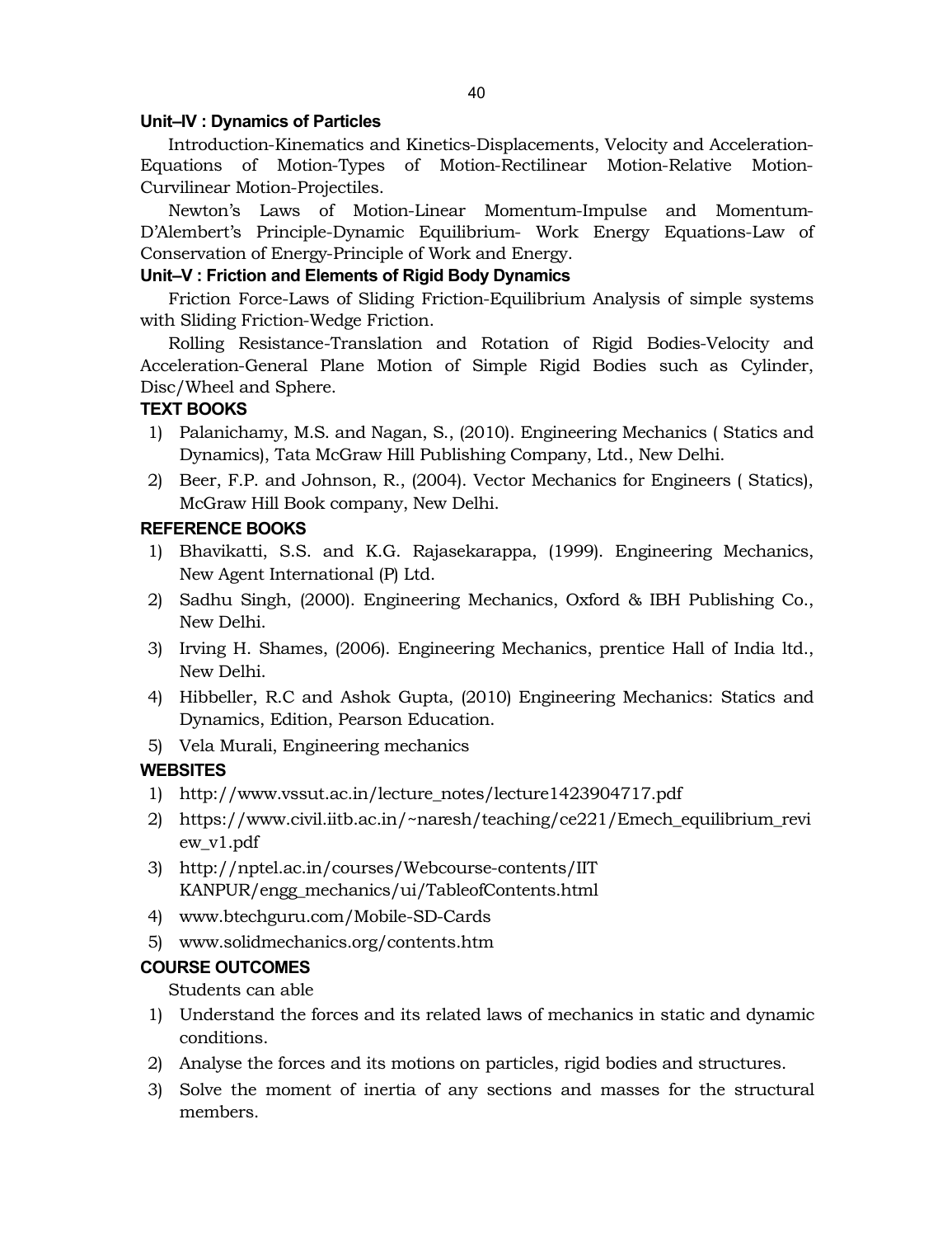|                       | <b>Mapping with Programme Outcomes</b> |                 |                 |     |                 |                 |                 |                 |            |  |  |
|-----------------------|----------------------------------------|-----------------|-----------------|-----|-----------------|-----------------|-----------------|-----------------|------------|--|--|
| <b>CO<sub>s</sub></b> | PO <sub>1</sub>                        | PO <sub>2</sub> | PO <sub>3</sub> | PO4 | PO <sub>6</sub> | PO <sub>6</sub> | PO <sub>7</sub> | PO <sub>8</sub> | <b>PO9</b> |  |  |
| CO <sub>1</sub>       |                                        |                 |                 |     |                 |                 |                 |                 |            |  |  |
| CO <sub>2</sub>       |                                        |                 |                 |     |                 |                 |                 |                 |            |  |  |
| CO <sub>3</sub>       |                                        |                 |                 |     |                 |                 |                 |                 |            |  |  |

| 00ES304 | <b>THERMODYNAMICS</b> |  |  |
|---------|-----------------------|--|--|
|         |                       |  |  |

#### **COURSE OBJECTIVES**

 To understand the principles of Thermodynamics and analysis of energy systems in Mechanical Engineering

# **Unit–I : Basic Concepts and First Law**

Fundamental concepts and definitions- continuum, Microscopic and Macroscopic approaches. Path and point functions. Intensive and extensive properties, total and specific quantities. System, surrounding, boundary and their types. Thermodynamic Equilibrium. State, path and process. Quasi-static, reversible and irreversible processes. Heat and work transfer - definition and comparison, sign convention. Displacement work, P-V diagram and other modes of work. Zeroth law - concept of temperature and thermal equilibrium. First law (concept of energy)- application to closed and open systems - steady and unsteady flow processes.

#### **Unit–II : Second Law of Thermodynamics**

Heat Reservoir - source and sink. Heat Engine, Refrigerator, Heat pump. Statements of second law and its corollaries. Carnot cycle, Reversed Carnot cycle, Performance. Clausius inequality. Concept of entropy, T-s diagram, Tds Equations entropy change for a pure substance, ideal gases undergoing different processes, principle of increase in entropy. Applications of II Law. High and low grade energy. Availability and Irreversibility analysis for open and closed systems, I and II law Efficiency.

# **Unit–III : Pure Substances and Steam Power Cycle**

Properties of pure substance- formation of Steam and its thermodynamic properties - p-v, p-T, T-v, T-s, h-s diagrams. PVT surface. Determination of dryness fraction. Calculation of work done and heat transfer in non-flow and flow processes using Steam Table and Mollier Chart. Rankine cycles- cycle efficiency-reheat cycleregenerative cycle (concept only)

#### **Unit–IV : Ideal and Real Gases Thermodynamic Relations**

Properties of Ideal gas, real gas, and their comparison. Equations of state for ideal and real gases. Van der Waal's relation, Reduced properties, Compressibility factor, Principle of Corresponding states. Generalised Compressibility Chart and its use. Maxwell relations, Tds Equations, heat capacities relations, Energy equation, Joule-Thomson experiment, Phase Change Processes, Clausius-Clapeyron equation. Simple Calculations.

#### **Unit–V : Gas Mixtures and Psychrometry**

Gas and gas-vapour mixtures - Dalton's and Amagat's laws, properties of ideal gas mixtures. Psychrometric properties - Property calculations using Psychrometric chart and expressions. Psychrometric processes - adiabatic saturation, sensible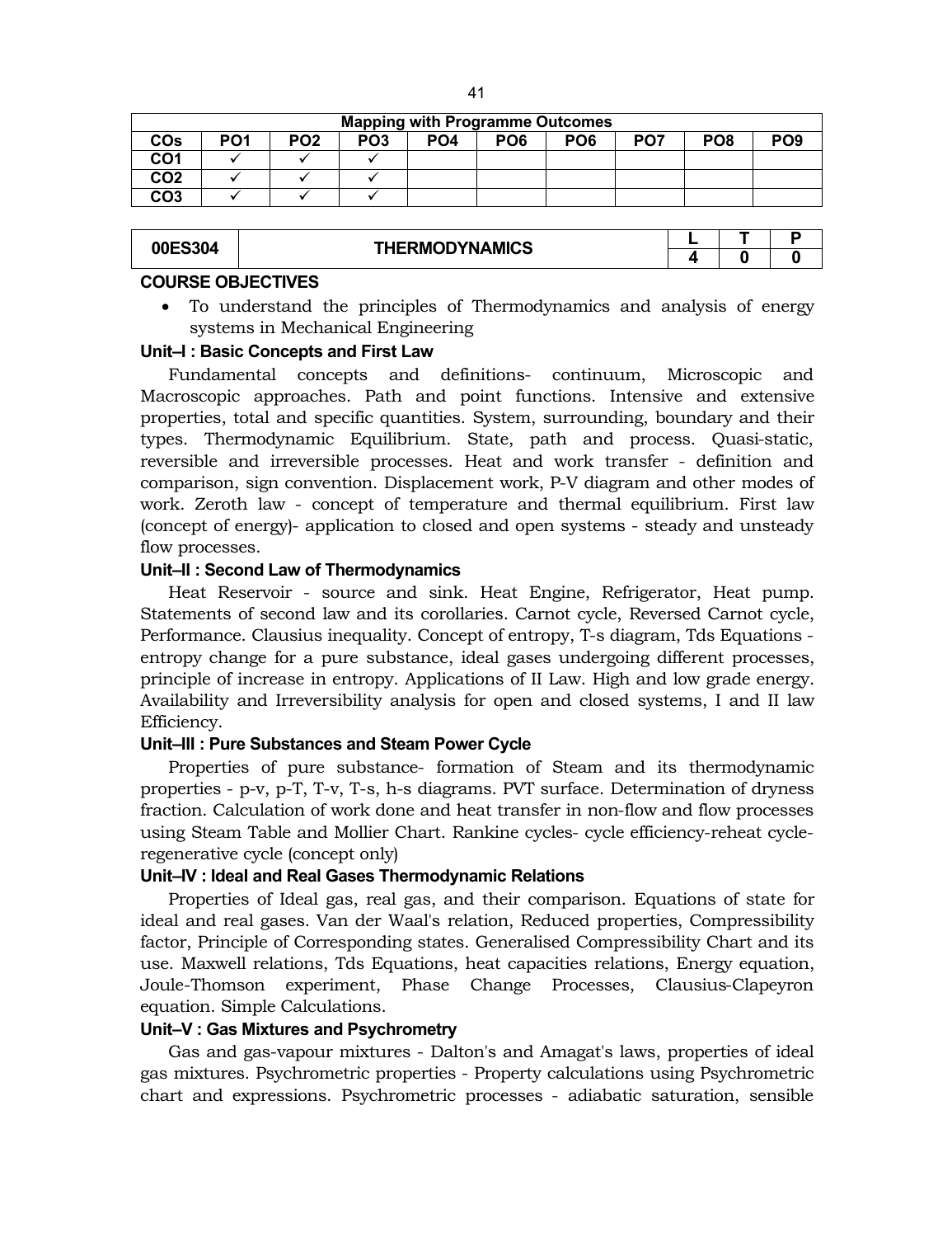heating and cooling, humidification, dehumidification, evaporative cooling and adiabatic mixing.

(Use of Steam tables, Mollier chart and Psychrometric chart are permitted) **TEXT BOOKS**

- 1) Nag, P.K., "Engineering Thermodynamics", 5th Edition, Tata McGraw Hill (2013), New Delhi
- 2) Ballaney, P.L., Thermal Engineering, Khanna Publishers, New Delhi, 24th ed., 2003.

# **REFERENCE BOOKS**

- 1) Natarajan, E., "Engineering Thermodynamics: Fundamentals and Applications", 2nd Edition (2014). Anuragam Publications, Chennai.
- 2) Dr. C.G. Saravanan & M.P. Ashok, Thermodynamics, Scitech Publications, 2008.
- 3) Cengel, Y. and M. Boles, Thermodynamics An Engineering Approach, Tata McGraw Hill, 7th Edition, 2011.
- 4) Chattopadhyay, P., "Engineering Thermodynamics", 2nd Ed. Oxford University Press, 2014.
- 5) E. Rathakrishnan, "Fundamentals of Engineering Thermodynamics", 2nd Edition, Prentice Hall of India Pvt. Ltd., 2006.

# **COURSE OUTCOMES**

Upon completion of this course, the students will be able to understand:

- 1) Fundamental concepts and definitions, Thermodynamic principles to Engineering applications.
- 2) The fundamentals properties of steam, gas and gas mixtures.

|                 | <b>Mapping with Programme Outcomes</b> |                 |                 |     |                 |                 |                 |                 |                 |  |  |
|-----------------|----------------------------------------|-----------------|-----------------|-----|-----------------|-----------------|-----------------|-----------------|-----------------|--|--|
| COs             | PO <sub>1</sub>                        | PO <sub>2</sub> | PO <sub>3</sub> | PO4 | PO <sub>6</sub> | PO <sub>6</sub> | PO <sub>7</sub> | PO <sub>8</sub> | PO <sub>9</sub> |  |  |
| CO1             |                                        |                 |                 |     |                 |                 |                 |                 |                 |  |  |
| CO <sub>2</sub> |                                        |                 |                 |     |                 |                 |                 |                 |                 |  |  |

| 03PC305 | <b>MECHANICAL MEASUREMENTS AND CONTROL</b> |  |  |
|---------|--------------------------------------------|--|--|
|         |                                            |  |  |

# **COURSE OBJECTIVES**

- To educate students on different measurement systems and on common types of errors.
- To introduce different types of sensors, transducers, strain gauges, thermocouples, thermometers and flow meters used for measurement.

To introduce control equipments and combined modes of control systems.

# **Unit–I**

Generalised measurement system - Basic standards of measurement - Errors - Classification. Measurements of displacement, force and torque. Dynamometers: Hydraulic, Absorption and Eddy current.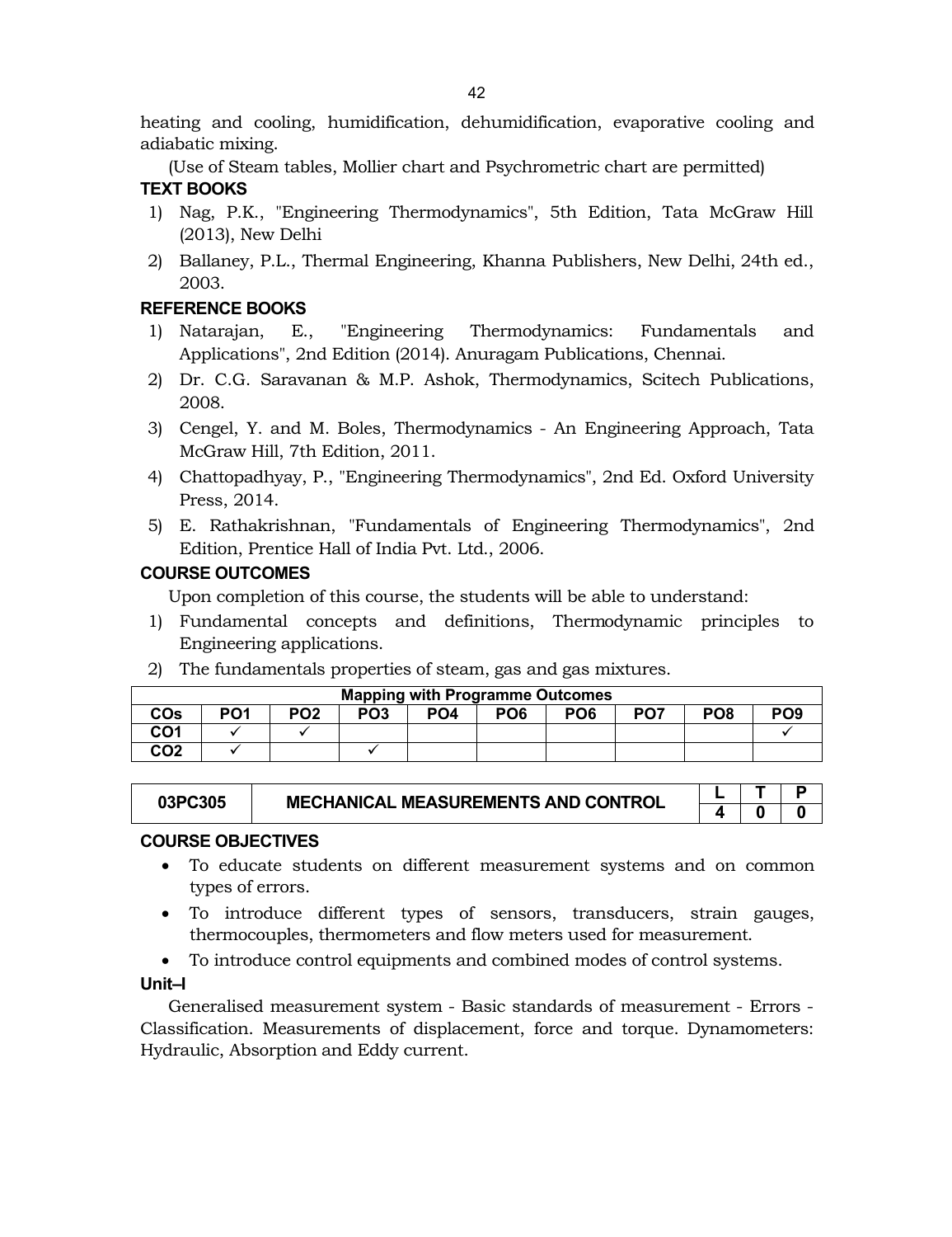#### **Unit–II**

Measurement of strain - Bonded and unbounded strain gauges - Requirements of materials. Mechanical - Electrical - Opto mechanical strain gauges. Measurement of temperature - electrical and non-electrical methods - Bimetallic and pressure thermometer, thermocouples - requirements - Resistance thermometers - Pyrometry - Calibration methods.

#### **Unit–III**

Measurements of Pressure and flow - Measurements of high pressure and low pressure - Measurements of flow by obstruction meters - Velocity probes - Hot wire anemometer - Calibration of pressure gauges and flow meters - Time constant of pressure gauges.

#### **Unit–IV**

Elementary ideas of automatic control - Open and closed systems, on-off, proportional, and floating modes, reset and rate actions. Basic combined modes for pneumatic, hydraulic and electrical systems.

# **Unit–V**

Transfer function - Stability - Routh's criterion - Analysis of second order systems – System response to step – step, pulse - ramp inputs. Introduction to computerized measurement and control systems (Description only)

# **TEXT BOOKS**

- 1) Hollman, J.P., Experimental Methods for Engineers, Tata McGraw Hill.
- 2) Benjamin Kuo, Automotive Control Engineering, EEE Publications.

# **REFERENCE BOOKS**

- 1) D.S. Kumar, 'Mechanical Measurement & Control', Metropolitan Book Company.
- 2) Beckwith, T.C & Buck, N.L., Mechanical Measurements, Addison Wesley.
- 3) Nagarth and Gopal, Control Engineering, Wiley Eastern Ltd.
- 4) Control System by Nagoor Kani, RBA Publications.
- 5) Erenest O. Doebeling, 'Measurement Systems', McGraw Hill.

# **COURSE OUTCOMES**

Upon completion of this course, the students will be able to

- 1) Work in Quality control and quality assurances divisions in industries
- 2) Design a sensors and transducers used for stress analysis.
- 3) Design and maintain measuring equipments for the measurement of temperature and flow.

|                 | <b>Mapping with Programme Outcomes</b> |                 |                 |                 |                 |                 |                 |                 |                 |  |  |  |
|-----------------|----------------------------------------|-----------------|-----------------|-----------------|-----------------|-----------------|-----------------|-----------------|-----------------|--|--|--|
| <b>COs</b>      | PO <sub>1</sub>                        | PO <sub>2</sub> | PO <sub>3</sub> | PO <sub>4</sub> | PO <sub>5</sub> | PO <sub>6</sub> | PO <sub>7</sub> | PO <sub>8</sub> | PO <sub>9</sub> |  |  |  |
| CO1             |                                        |                 |                 |                 |                 |                 |                 |                 |                 |  |  |  |
| CO <sub>2</sub> |                                        |                 |                 |                 |                 |                 |                 |                 |                 |  |  |  |
| CO <sub>3</sub> |                                        |                 |                 |                 |                 |                 |                 |                 |                 |  |  |  |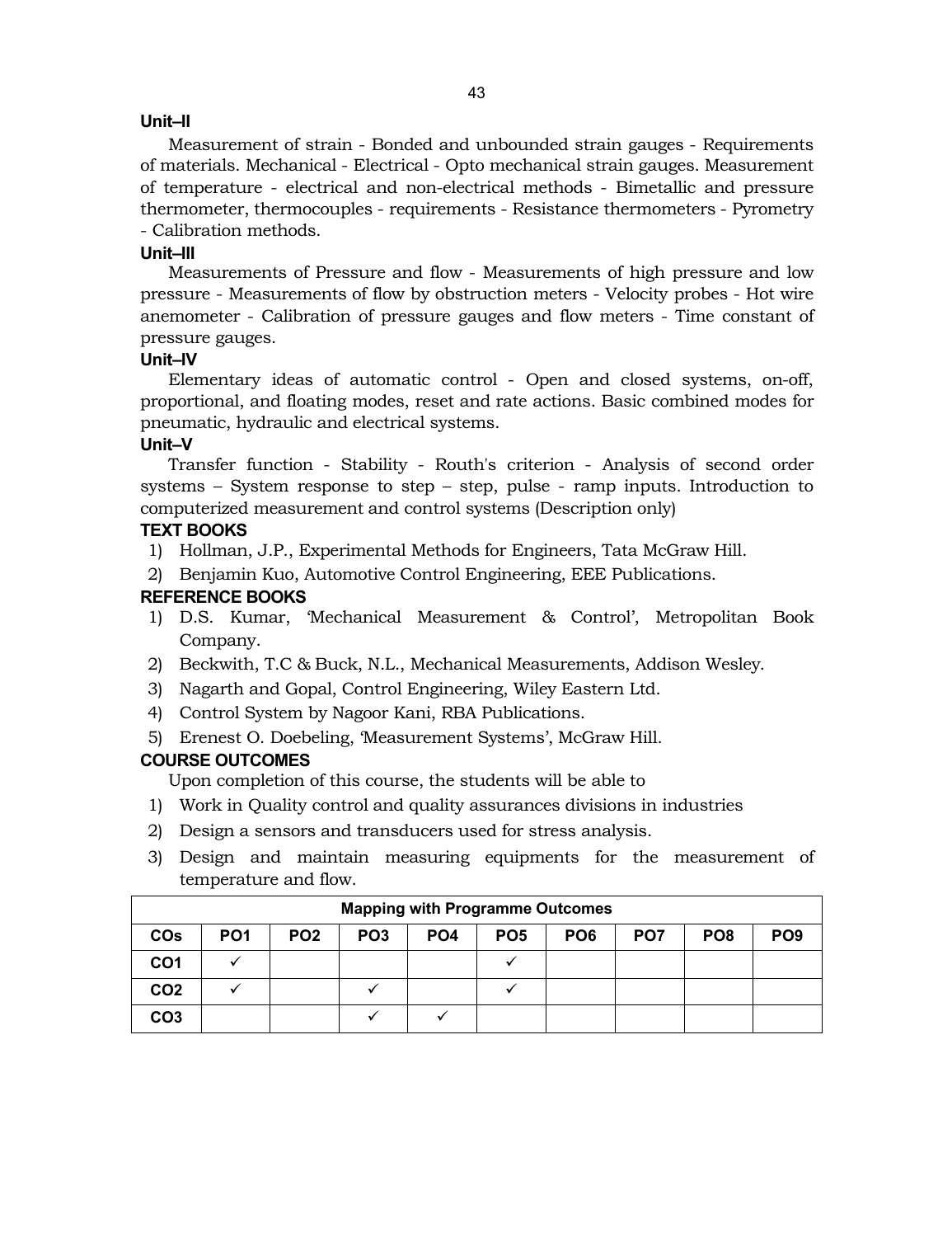| 03PC306 | <b>ELECTRICAL AND ELECTRONICS ENGINEERING</b> |  |  |
|---------|-----------------------------------------------|--|--|
|         |                                               |  |  |

#### **COURSE OBJECTIVES**

- To explain the operating principle of DC motors, Transformers, AC induction and synchronous motors.
- To introduce the basic theory of various semiconductor devices and their applications.
- To illustrate the usage of transistorized circuits in different applications including amplifiers and oscillators.

# **Unit–I : DC Motors**

DC motors – principle of operation – back emf – lap and wave windings – commentator – speed and torque equations – method of speed control – speedtorque characteristics of series, shunt and compound motors – efficiency – swinburne's test – applications of DC motors – starters – necessity and use – types of starters and connections.

#### **Unit–II : Transformers**

Transformer – working principle – phasor diagram for no load and loaded conditions – equivalent circuit – OC and SC tests – efficiency and voltage regulation –auto transformer – three phase transformers – constructional features – connections – line voltage and current relations.

#### **Unit–III : Induction and Synchronous Motors**

Three phase induction motors – types – principle of operation – rotating magnetic field – synchronous speed and slip – equivalent circuit – torque-slip characteristics – starters – single phase induction motors – principle of operation – types – starting methods – applications.

Alternators – principle of operation and constructional features – salient and non-salient pole machines – voltage regulation – emf method – synchronous motors – phasor diagram – power factor control – applications.

# **Unit–IV : Electronic Devices**

P-N junction – characteristics and uses of semi conductor devices: diode, photo diode, zener diode, BJT, FET, UJT and SCR – half wave, full wave and bridge rectifier circuits – filters – zener voltage regulators.

#### **Unit–V : Amplifiers and Oscillators**

Transistorized amplifiers and oscillators: classification and characteristics – voltage, current and power gain – frequency response – audio amplifier – principle of negative feedback – emitter follower – power amplifier – class A, B, C – applications – oscillators – RC phase shift – Hartley and UJT oscillators.

# **TEXT BOOKS**

- 1) Theraja, B.L., "A Text Book of Electrical Technology", S. Chand & Co., New Delhi, 2005.
- 2) Premkumar, N., "Basic Electrical and Electronics Engineering", 4th Edition, Anuradha Publications, Kumbakonam, 2008.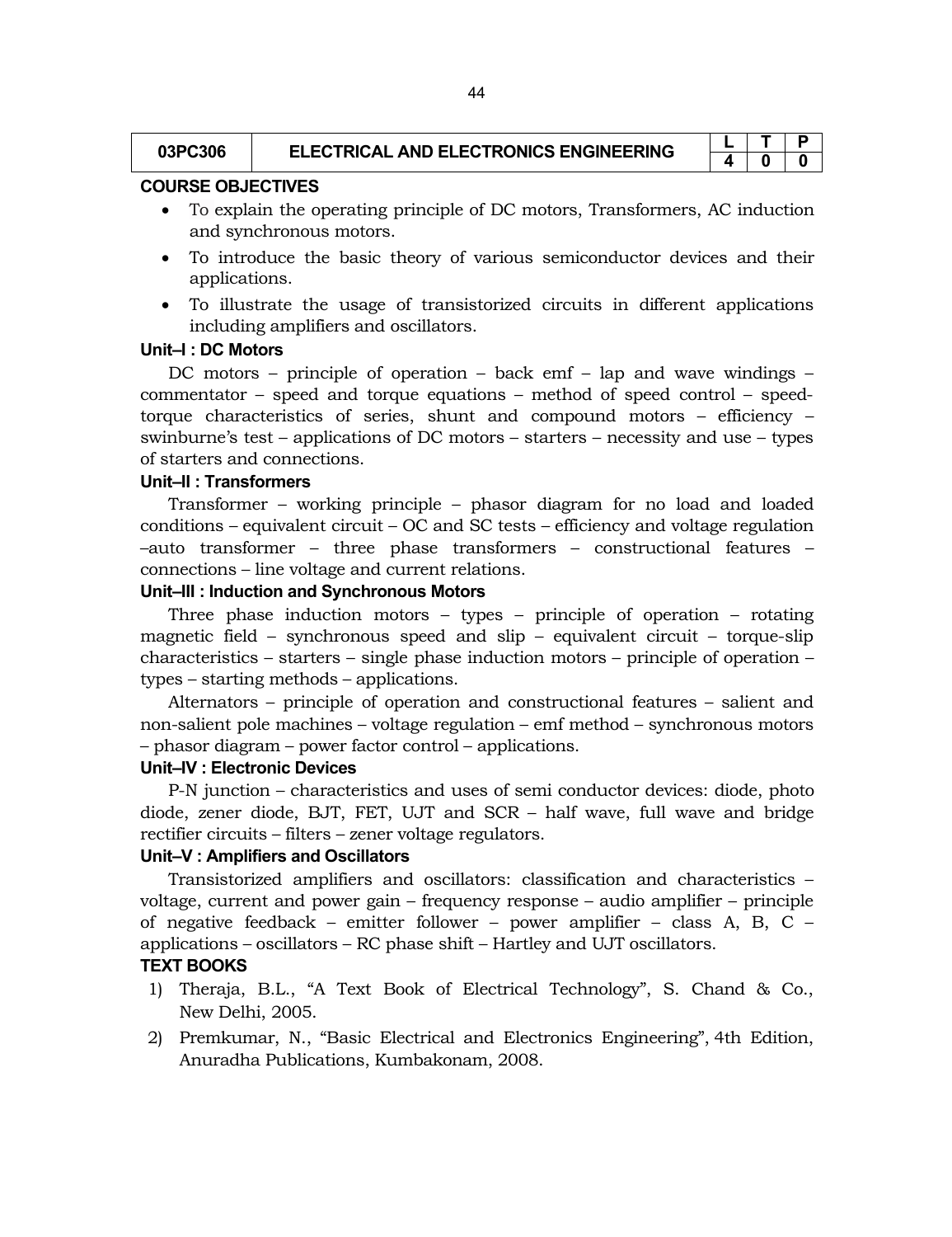# **REFERENCE BOOKS**

- 1) Rajput, R.K., "A text book of Electrical Machines", Lakshmi Publications, 2006.
- 2) Metha, V.K., "Principles of Electronics", S. Chand & Co., New Delhi, 2014.

# **COURSE OUTCOMES:**

Upon completing this course, students should be able to:

- 1) Understand the DC and AC motor operation.
- 2) Explore the operation and application transformers.
- 3) Establish the working of semiconductor devices.
- 4) Suggest the applicability of transistors for amplifiers and oscillators.

|                 | <b>Mapping with Programme Outcomes</b> |                 |                 |                 |                 |                 |     |                 |                 |  |  |
|-----------------|----------------------------------------|-----------------|-----------------|-----------------|-----------------|-----------------|-----|-----------------|-----------------|--|--|
| <b>COs</b>      | PO <sub>1</sub>                        | PO <sub>2</sub> | PO <sub>3</sub> | PO <sub>4</sub> | PO <sub>5</sub> | PO <sub>6</sub> | PO7 | PO <sub>8</sub> | PO <sub>9</sub> |  |  |
| CO <sub>1</sub> |                                        |                 |                 |                 |                 |                 |     |                 |                 |  |  |
| CO <sub>2</sub> |                                        |                 |                 |                 |                 |                 |     |                 |                 |  |  |
| CO <sub>3</sub> |                                        |                 |                 |                 |                 |                 |     |                 |                 |  |  |
| CO <sub>4</sub> |                                        |                 |                 |                 |                 |                 |     |                 |                 |  |  |

|       | <b>MACHINE DRAWING</b> |                                                                 |  |      |  |  |  |  |  |  |  |
|-------|------------------------|-----------------------------------------------------------------|--|------|--|--|--|--|--|--|--|
| ו טכי |                        |                                                                 |  | - 12 |  |  |  |  |  |  |  |
|       |                        | $A$ $A$ $B$ $A$ $B$ $A$ $B$ $B$ $B$ $A$ $F$ $A$ $F$ $A$ $F$ $A$ |  |      |  |  |  |  |  |  |  |

# **COURSE OBJECTIVES**

- Students have an ability to apply knowledge of modeling, science & engineering.
- Student can modeled this drawing even in CAD/CAM software by applying the basic knowledge of machine drawing.
- Students will able to demonstrate an ability to design and conduct experiments, analyze and interpret data, assembly and disassembly drawings knowledge will be provided.

# **Unit–I : Free Hand Sketches**

Fasteners: Different form of rivet heads – Single, double riveted lap and butt joints - Foundation bolts - Locking arrangements for nuts - lock nut, split pin, locking plate and spring washer - Stud Set screws – Different forms of machine screws - pan, countersunk, slotted and philip headed screws - Keys - sunk taper key, gib headed taper key, feather key, woodruff key, saddle key.

# **Unit–II : Orthographic and Assembly Drawings**

To draw orthographic views from the given isometric views of simple objects. Detailed assembly drawing and additional views from the given drawing.

- (a) Shaft coupling Protected type and Pin type flexible coupling
- (b) Bearings and Supports Bushed bearing, Foot step bearing and Plummer Block
- (c) Eccentric
- (d) Steam engine stuffing box
- (e) Screw jack.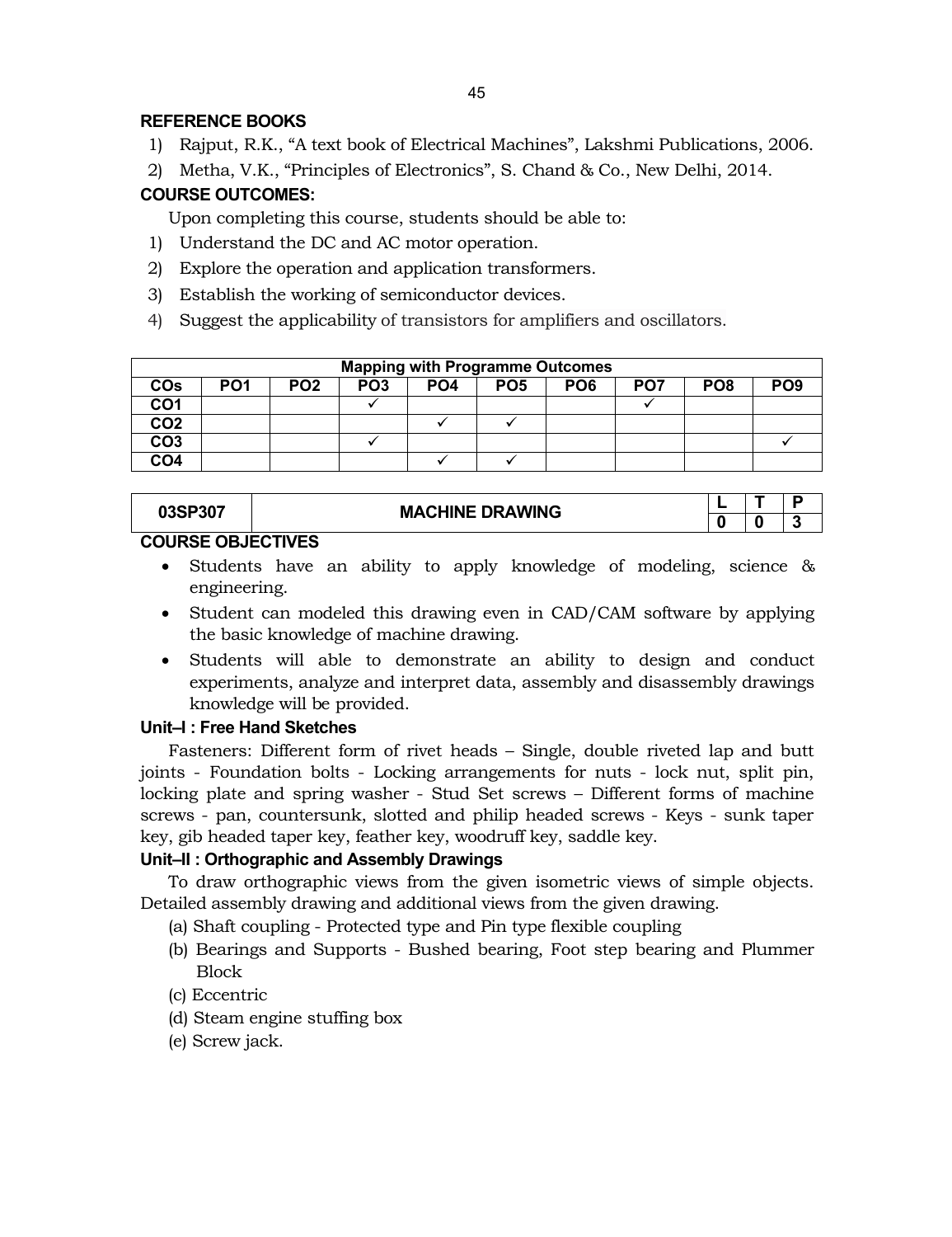# **TEXT BOOKS**

- 1) Gopalakrishna, K.R., Machine Drawing, Subhas stores, Bangalore.
- 2) Bhatt, N.D., Machine Drawing, Charotar Publishing House.

# **REFERENCE BOOKS**

- 1) Parkinson, A.C. (Sinha), A First Year Engineering Drawing, Wheeler Publishers, New Delhi.
- 2) Parkinson, A.C., Intermediate Engineering Drawing.
- 3) Narayana, K.L., Kanniah, P. & Venkata Reddy, K., A Text Book on Production Drawing, Premier Publishing House, Hydrabad.
- 4) Narayana, K.L., Kanniah, P. & Venkata Reddy, K., Machine Drawing, New Age International (P) Limited, Publishers.
- 5) Lakshmi Narayanan, V. & Mathur, M.L., A Text Book of Machine Drawing, Jain Brothers Publishers.

# **COURSE OUTCOMES**

Upon completing this course, students should be able to:

- 1) Understand and apply the knowledge of machine drawing as a system of communication in which ideas are expressed clearly and all information fully conveyed.
- 2) Understand the design of a system, component or process to meet desired needs within realistic constraints such as manufacturability, economic, environmental, safety & sustainability etc.., to represent a part drawing and assembly drawings.
- 3) Recognize the need and an ability to engage in self education and life-long learning.

|                 | <b>Mapping with Programme Outcomes</b> |                 |                 |                 |                 |                 |                 |                 |                 |  |  |  |
|-----------------|----------------------------------------|-----------------|-----------------|-----------------|-----------------|-----------------|-----------------|-----------------|-----------------|--|--|--|
| Cos             | PO <sub>1</sub>                        | PO <sub>2</sub> | PO <sub>3</sub> | PO <sub>4</sub> | PO <sub>5</sub> | PO <sub>6</sub> | PO <sub>7</sub> | PO <sub>8</sub> | PO <sub>9</sub> |  |  |  |
| CO1             |                                        |                 |                 |                 |                 |                 |                 |                 |                 |  |  |  |
| CO <sub>2</sub> |                                        |                 |                 |                 |                 |                 |                 |                 |                 |  |  |  |
| CO <sub>3</sub> |                                        |                 |                 |                 |                 |                 |                 |                 |                 |  |  |  |

# **03CP308 MECHANICAL LABORATORY-1**

**L T P 0 0 3**

# **COURSE OBJECTIVES**

To inculcate the knowledge about the working of I.C engines and different types of dynamometers.

- To study the valve timing and port timing of an IC engine
- To make the students understand the working principle of various flow and pressure measuring devices.

# **LIST OF EXPERIMENTS**

- 1. Study and valve timing on four stroke diesel engine.
- 2. Study and port-timing on two stroke petrol engine.
- 3. Dismantling and assembling of four stroke diesel engine.
- 4. Study of Carburettor
- 5. Study of fuel injection pump
- 6. Study of cooling system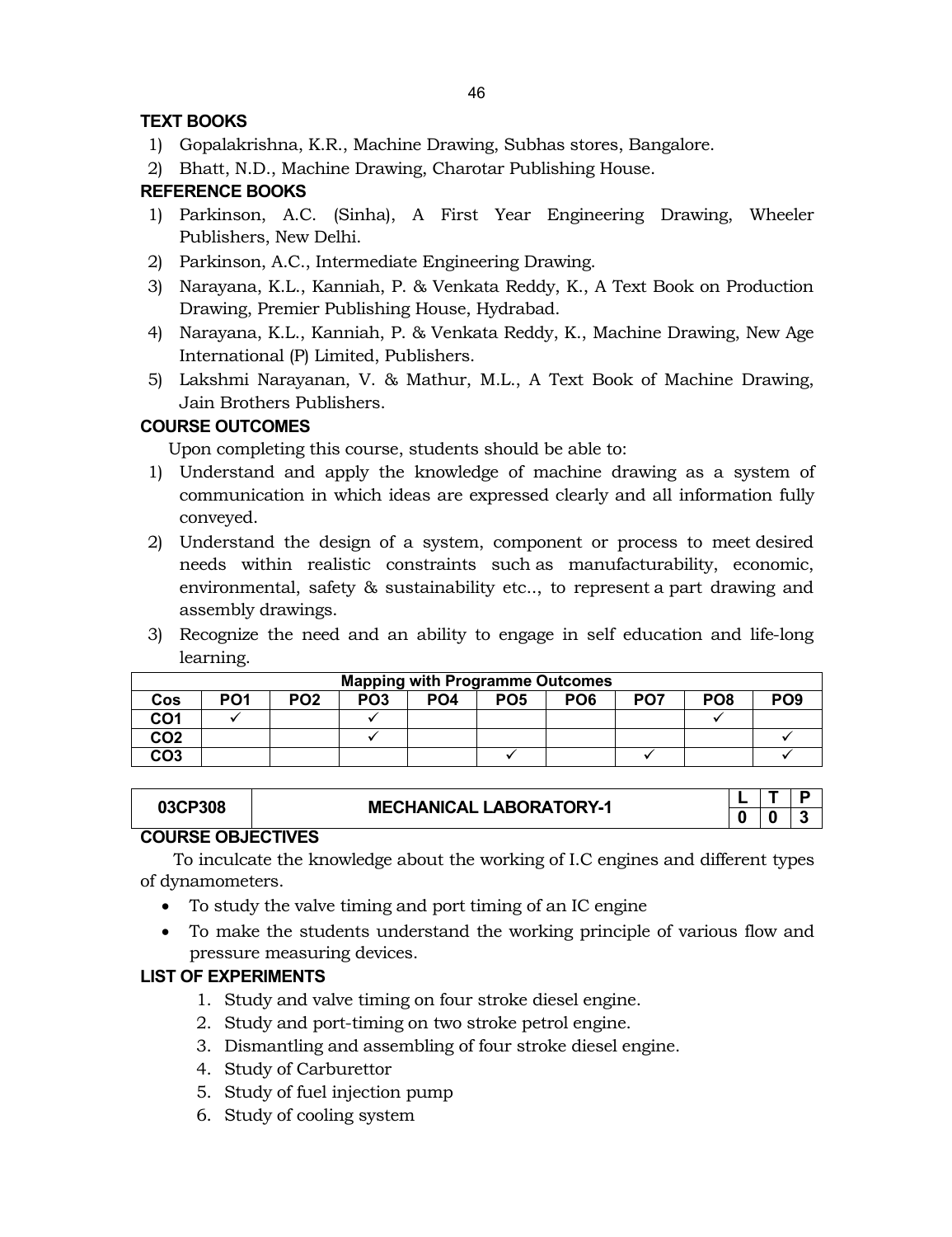- 7. Study of lubrication system
- 8. Study of air compressor
- 9. Measurement of temperature using resistance temperature detector
- 10. Determination of coefficient of discharge of orifice /Venturimeter
- 11.Measurement of displacement using LVDT
- 12.Experiments on DC Servo motor controller
- 13.Experiment on DC motor position control system

# **COURSE OUTCOMES**

Upon completion of course, the students will be able to:

- 1) Understand the various types of engines and working principles of dynamometers.
- 2) Know the dismantling and assembling procedure of a four stroke CI engines.
- 3) Determine the coefficient of discharge of various flow measuring devices.
- 4) Understand the concept of proportional control action, integral control action and derivative control action in a control system.

|                       | <b>Mapping with Programme Outcomes</b> |                 |                 |                 |                 |                 |     |                 |                 |  |  |  |
|-----------------------|----------------------------------------|-----------------|-----------------|-----------------|-----------------|-----------------|-----|-----------------|-----------------|--|--|--|
| <b>CO<sub>s</sub></b> | PO <sub>1</sub>                        | PO <sub>2</sub> | PO <sub>3</sub> | PO <sub>4</sub> | PO <sub>5</sub> | PO <sub>6</sub> | PO7 | PO <sub>8</sub> | PO <sub>9</sub> |  |  |  |
| CO <sub>1</sub>       |                                        |                 |                 |                 |                 |                 |     |                 |                 |  |  |  |
| CO <sub>2</sub>       |                                        |                 |                 |                 |                 |                 |     |                 |                 |  |  |  |
| CO <sub>3</sub>       |                                        |                 |                 |                 |                 |                 |     |                 |                 |  |  |  |
| CO <sub>4</sub>       |                                        |                 |                 |                 |                 |                 |     |                 |                 |  |  |  |

# **FOURTH SEMESTER**

| 03BS401 | PROBABILITY RANDOM PROCESS AND NUMERICAL |  |  |
|---------|------------------------------------------|--|--|
|         | <b>METHODS</b>                           |  |  |
|         | _________                                |  |  |

# **COURSE OBJECTIVES**

- Be exposed to probability, random processes, and statistical methods designed to contribute to the process of making scientific judgments in the face of uncertainty and variation.
- To develop the skills of the students in numerical mathematics using method of finite difference interpolation, finding numerical solution of algebraic and transcendental equations, and finding numerical solution of ordinary and partial differential equations.

# **Unit–I : Probability and Random Variables**

Definition – Types of random variables - probability distribution function probability density function – expectation and moments – moment generating functions –joint probability distribution -marginal probability distribution function – joint probability density function – marginal probability density function – conditional probability density function.

# **Unit–II : Random Processes**

Classification of random processes – methods of description of a random process – special classes of random processes – Average values of random process stationarity –Autocorrelation function and its properties - cross correlation function and its properties.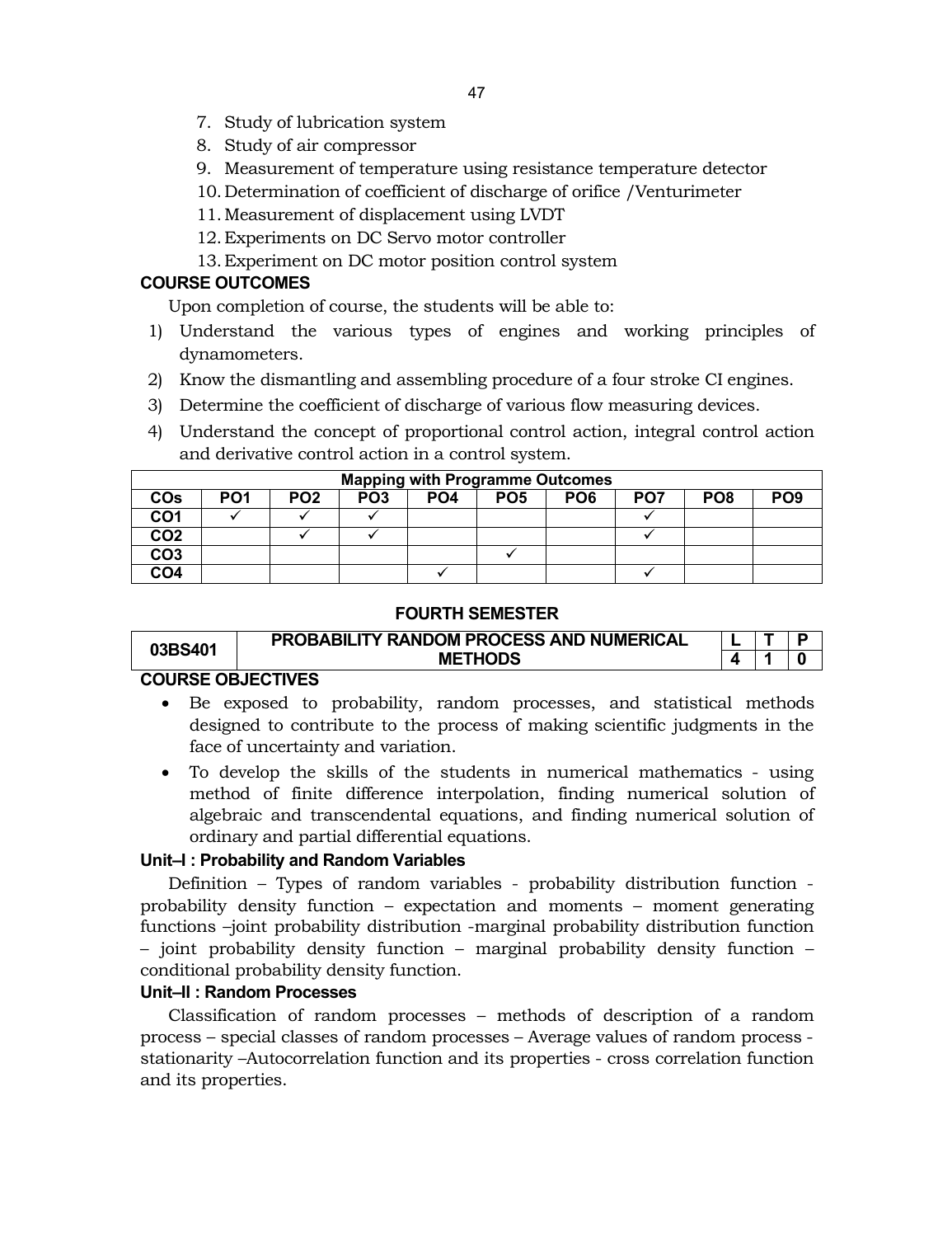# **Unit–III : Test of Significance**

Hypothesis, testing – Large sampling tests – small sampling test based on t, F and chi-square distributions – interval estimates of mean, standard deviation and proportion.

# **Unit–IV : Interpolation, Numerical Differentiation and Integration**

Interpolation: Gregory Newton forward and backward interpolation formula; Stirling's central difference formula; Lagrange's interpolation formula for unequal interval.

Numerical differentiation: Using Newton's forward and backward interpolation formula.

Numerical integration: Trapezoidal rule, Simpson's one-third and three-eight rule.

# **Unit–V : Solution of Algebraic, Transcendental and ordinary Differential Equations**

Solution of algebraic and transcendental equations: Bolzano's bisection method, Regula-falsi method, Newton–Raphson method.

Solution of simultaneous algebraic equation: Gauss elimination method, Crout's method, Gauss – Seidel iteration method.

Solution of ordinary differential equations: Taylor series method, Runge–Kutta fourth order method, Milne's - Predictor corrector method.

# **TEXT BOOKS**

- 1) Kandasamy, P., Thilagavathy, K., and Gunavathy, K., Probability and Random Processes, S.Chand & Co. Ltd.
- 2) Veerarajan, T., Probability Theory and Random Process, Tata McGraw Hill Co., Ltd. New Delhi 2005.

# **REFERENCE BOOKS**

- 1) Venkataraman, M.K., Numerical Method in Science and Engineering, National Publishing Co., Chennai - 2003.
- 2) Lipschutz, S. and Schiller. J., Schaums' Outlines Introduction to Probability and Statistics, McGraw Hill, New Delhi, 1998.
- 3) Kandasamy, P., Thilagavathy, K., and Gunavathy, K., Numerical Methods, S. Chand & Co. Ltd., New Delhi. 2004.

# **COURSE OUTCOMES**

1) Acquire skills in handling situations involving random variables, random processes and to solve problems for engineers in using numerical methods.

|     | <b>Mapping with Programme Outcomes</b> |                 |                 |     |                 |                 |                 |                 |                 |  |  |  |
|-----|----------------------------------------|-----------------|-----------------|-----|-----------------|-----------------|-----------------|-----------------|-----------------|--|--|--|
| Cos | PO <sub>1</sub>                        | PO <sub>2</sub> | PO <sub>3</sub> | PO4 | PO <sub>5</sub> | PO <sub>6</sub> | PO <sub>7</sub> | PO <sub>8</sub> | PO <sub>9</sub> |  |  |  |
| CO1 |                                        |                 |                 |     |                 |                 |                 |                 |                 |  |  |  |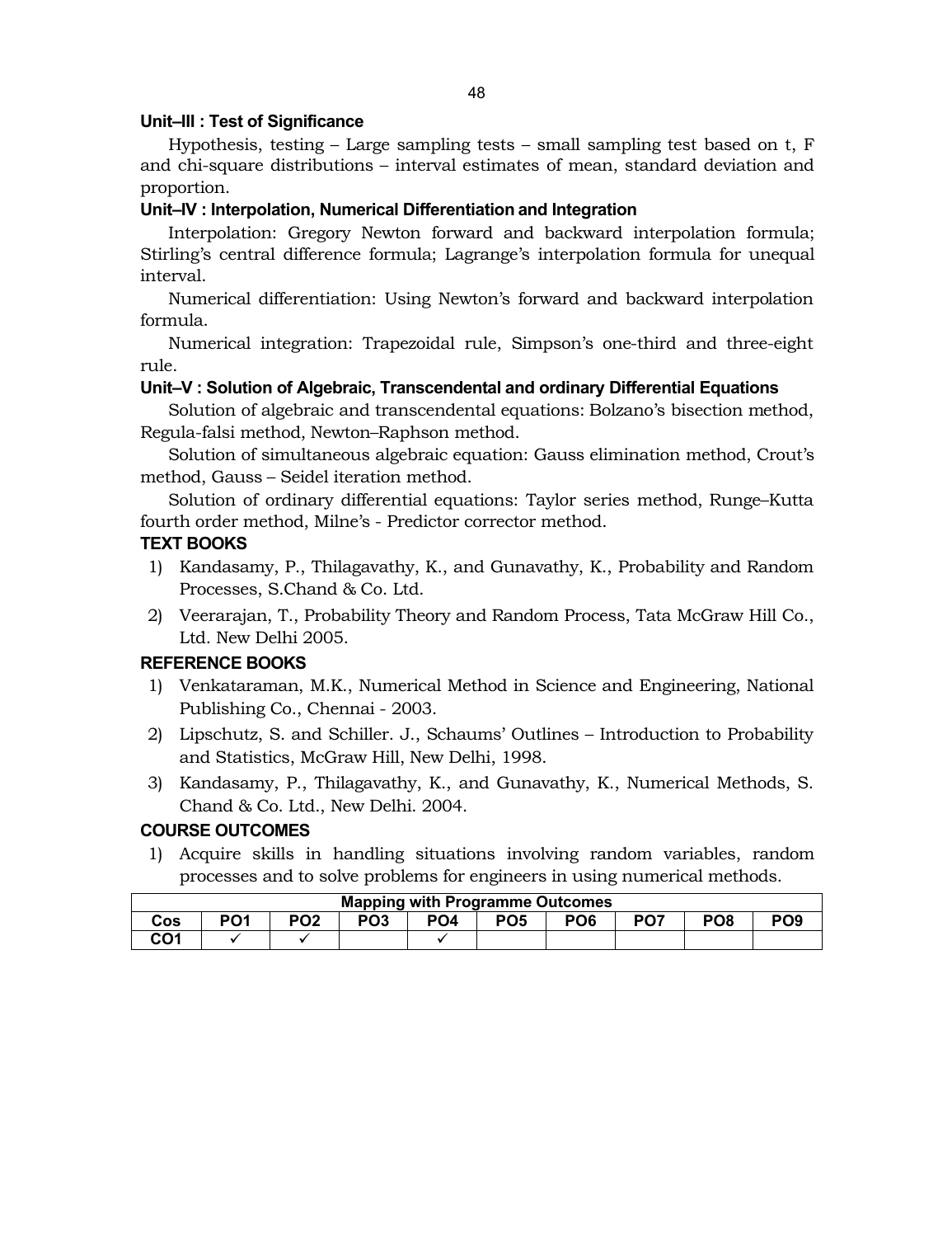**03ES402 MATERIAL SCIENCE <sup>L</sup> <sup>T</sup> <sup>P</sup> 4 0 0**

# **COURSE OBJECTIVES**

 To impart fundamental knowledge on the structure, properties, heat treatment, testing and applications of metals and alloys.

# **Unit–I**

Unit cell, Crystal systems, BCC, FCC & HCP structures, Crystallographic planes & direction, Miller indices, Crystal imperfections - point, line & area defects. Constitution of alloys, compounds & solid solutions. Metallography - metallurgical microscope - preparation of specimen, micro & macro examination. Grain size ASTM grain size number, grain size measurement.

#### **Unit–II**

Iron - Carbon equilibrium diagram - Classification of steel - Plain carbon steels effect of C, Mn, Si, P & S. Purpose of alloying, effect of important alloying elements. - Important low alloy steels, stainless steel, tool steels - types, compositions and applications ; Cast iron - types, composition and applications.

# **Unit–III**

Heat treatment of steel: Isothermal transformation diagram - Time Temperature Transformation Diagram, Continuous cooling transformation diagrams, full annealing, stress relief annealing, spheroidzing, normalizing, Hardenability and Jominy end quench test- Austempering and martempering - case hardening, carburising, nitriding, cyaniding, and carbon nitriding, flame hardening, induction hardening, vacuum hardening and cryogenic treatment.

#### **Unit–IV**

Non ferrous metals: Physical, Mechanical and Metallurgical Properties of Aluminum alloys, Magnesium alloys, Copper alloys, Nickel alloys, Titanium alloys – Classification of these alloys and applications; Powder metallurgy : Process fundamentals, production of metal powders, characteristics, powder blending, compacting, Sintering, applications; Corrosion - Factors influencing corrosion, types of corrosion - corrosion prevention.

#### **Unit–V**

Mechanical behaviour of materials: Tensile behaviour: engineering stress, engineering strain, true stress, true strain, Stress – strain curve. Impact behaviour: Charpy and Izod impact testing, DBT curve. Hardness: Brinell hardness, Rockwell hardness, micro hardness testing; Fatigue beaviour: Stress cycles, S-N curves; Creep behaviour: creep curve, creep mechanisms.

# **TEXT BOOKS**

- 1) Sydney, H. Avner, S.H., Introduction to Physical Metallurgy, McGraw Hill Book Co., 2008.
- 2) Raghavan, V., Materials Science & Engg", Prentice Hall of India Pvt. Ltd., 2015.

# **REFERENCE BOOKS**

- 1) Higgins, R.A., Engineering Metallurgy Part I, Applied Physical Metallurgy, ELBS. 1993.
- 2) George E. Dieter, Mechanical Metallurgy, McGraw Hill Book Company, New York, 1988.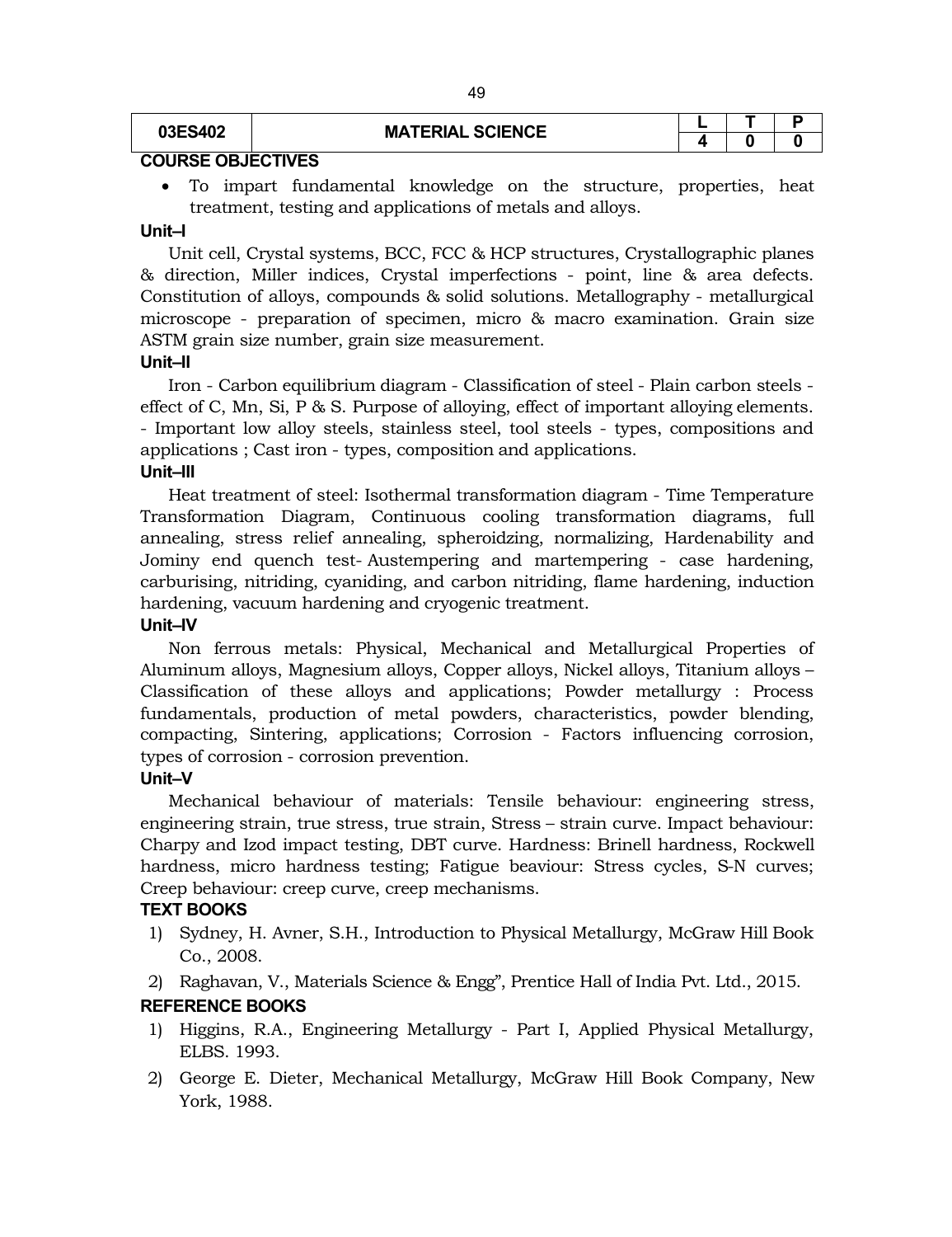- 3) Engineering Metalllurgy, Nayak, S.P., Charotar Pub. House, 1982.
- 4) Williams D. Callister, Material Science and Engineering, Wiley India Pvt. Ltd, Revised Indian Edition, 2007.
- 5) Sinha, A.K., Powder Metallurgy, Dhanpat Rai & Son, New Delhi, 1995.

# **COURSE OUTCOMES**

Upon completing this course, students should be able to:

- 1) Understand the correlation between structure and properties of metals and alloys;
- 2) Select the appropriate alloy for specific applications;
- 3) Design heat treatment methods for specific applications;
- 4) Protect the metals and alloys from environmental degradation;
- 5) Evaluate the mechanical properties of materials by modern tools and equipments.

|                 | <b>Mapping with Programme Outcomes</b> |                 |                 |                 |                 |                 |                 |                 |                 |  |  |  |
|-----------------|----------------------------------------|-----------------|-----------------|-----------------|-----------------|-----------------|-----------------|-----------------|-----------------|--|--|--|
| <b>COs</b>      | PO <sub>1</sub>                        | PO <sub>2</sub> | PO <sub>3</sub> | PO <sub>4</sub> | PO <sub>5</sub> | PO <sub>6</sub> | PO <sub>7</sub> | PO <sub>8</sub> | PO <sub>9</sub> |  |  |  |
| CO <sub>1</sub> |                                        |                 |                 |                 |                 |                 |                 |                 |                 |  |  |  |
| CO <sub>2</sub> |                                        |                 |                 |                 |                 |                 |                 |                 |                 |  |  |  |
| CO <sub>3</sub> |                                        |                 |                 |                 |                 |                 |                 |                 |                 |  |  |  |
| CO <sub>4</sub> |                                        |                 |                 |                 |                 |                 |                 |                 |                 |  |  |  |
| CO <sub>5</sub> |                                        |                 |                 |                 |                 |                 |                 |                 |                 |  |  |  |

# **03PC403 STRENGTH OF MATERIALS L T P**<br>**4 0 0 4 0 0**

# **COURSE OBJECTIVES**

- To gain knowledge of simple stresses, strains and deformation in components due to external loads.
- To assess stresses and deformations through mathematical models of beams, twisting bars or combinations of both.
- Effect of component dimensions and shape on stresses and deformations are to be understood.
- The study would provide knowledge for use in the design courses

# **Unit–I**

Elementary ideas about stress and strain - Mechanical properties of Engineering materials - Hardness and impact tests - Classification of loads - static, dynamic and impact loading - Concepts of stress and strain - stress-strain diagrams for brittle and ductile materials - Luders lines - Hookes law – true stress- true strain shear stress - shear strain – Poisson's ratio and elastic constants.

# **Unit–II**

Principal stress and principal strain - triaxial stresses - strain energy and work done in tension and compression - stress in compound bars - temperature stresses - stress concentration.

# **Unit–III**

Bending moments and shearing forces under dead loads - cantilevers - simply supported and overhanging beams with different types of loading - bending moment and shear force diagrams - maximum bending moment - maximum shear force -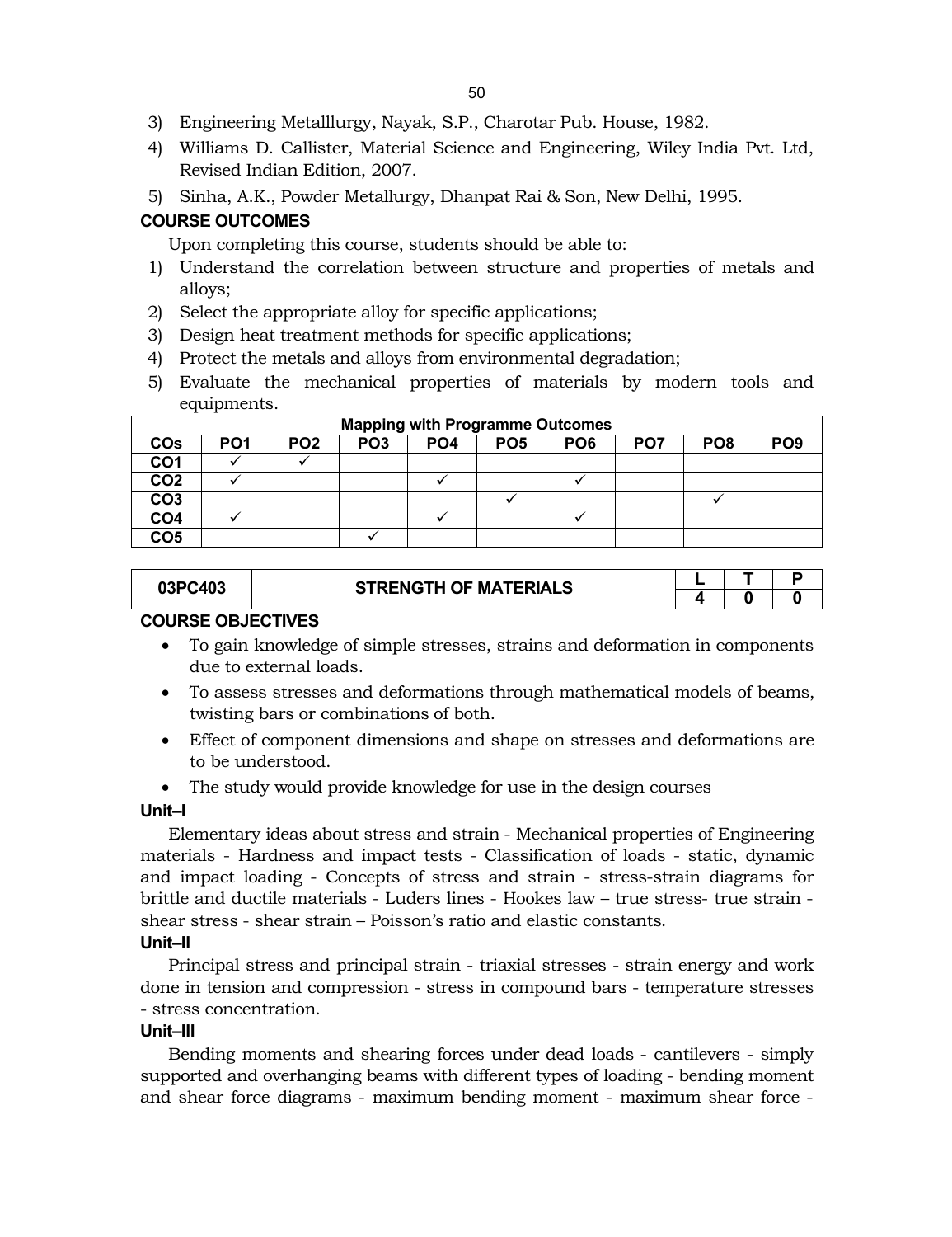Point of inflexion - Bending stress in beams - simple theory of bending stress in beams of varying sections - stresses in composite sections - moment of resistance beams of uniform strength.

# **Unit–IV**

Deflection of Determinate beams - Determination of elastic curve - Double integration method, Macaulay's method - Area moment methods - strain energy - The theorem of Castingliano.

# **Unit–V**

Theory of columns- Eulers theory for long columns – Rankine's formula – Johnson's formula – Columns subjected to eccentric loading –Thin cylinders – Stresses in thin cylindrical shell due to internal pressure – circumferential and longitudinal stresses and deformation in thin cylinders - Threaded fasteners – Bolted joints – simple and eccentrically loaded bolted joints -

# **TEXT BOOKS**

- 1) Junarkar, S.B. & Shah, H.J., Applied Mechanics, Charotar Pub. House, Anand, 1994.
- 2) Ramamirutham, S., Strength of Materials, Dhanpat Rai & Sons, New Delhi, 1995.

# **REFERENCE BOOKS**

- 1) Khurmi, R.S., Strength of Materials, S.Chand & Co., New Delhi, 23rd ed., 2005.
- 2) Timoshenko, S. & Young, D.H., Strength of Materials, East West Press, New Delhi, 1968.
- 3) Papov, Mechanics of Materials.
- 4) Etan, Mechanics of Materials

# **COURSE OUTCOMES**

Upon completing this course, students should be able to:

- 1) Critically analyses components like beams and twisting bars
- 2) Understand theories on columns and springs
- 3) Employ the knowledge gained in designing machine components.

|                 | <b>Mapping with Programme Outcomes</b> |                 |                 |                 |                 |                 |                 |                 |                 |  |  |  |
|-----------------|----------------------------------------|-----------------|-----------------|-----------------|-----------------|-----------------|-----------------|-----------------|-----------------|--|--|--|
| Cos             | PO <sub>1</sub>                        | PO <sub>2</sub> | PO <sub>3</sub> | PO <sub>4</sub> | PO <sub>5</sub> | PO <sub>6</sub> | PO <sub>7</sub> | PO <sub>8</sub> | PO <sub>9</sub> |  |  |  |
| CO <sub>1</sub> |                                        |                 |                 |                 |                 |                 |                 |                 |                 |  |  |  |
| CO <sub>2</sub> |                                        |                 |                 |                 |                 |                 |                 |                 |                 |  |  |  |
| CO3             |                                        |                 |                 |                 |                 |                 |                 |                 |                 |  |  |  |

| 03PC404 | <b>THERMAL ENGINEERING</b> |  |  |
|---------|----------------------------|--|--|
|         |                            |  |  |

# **COURSE OBJECTIVES**

- To apply the thermodynamic concepts into various thermal application like internal combustion engines, Steam engines and Compressors.
- To get an insight on the working and performance of air compressors
- To understand the working of various auxiliary systems present in internal combustion engines.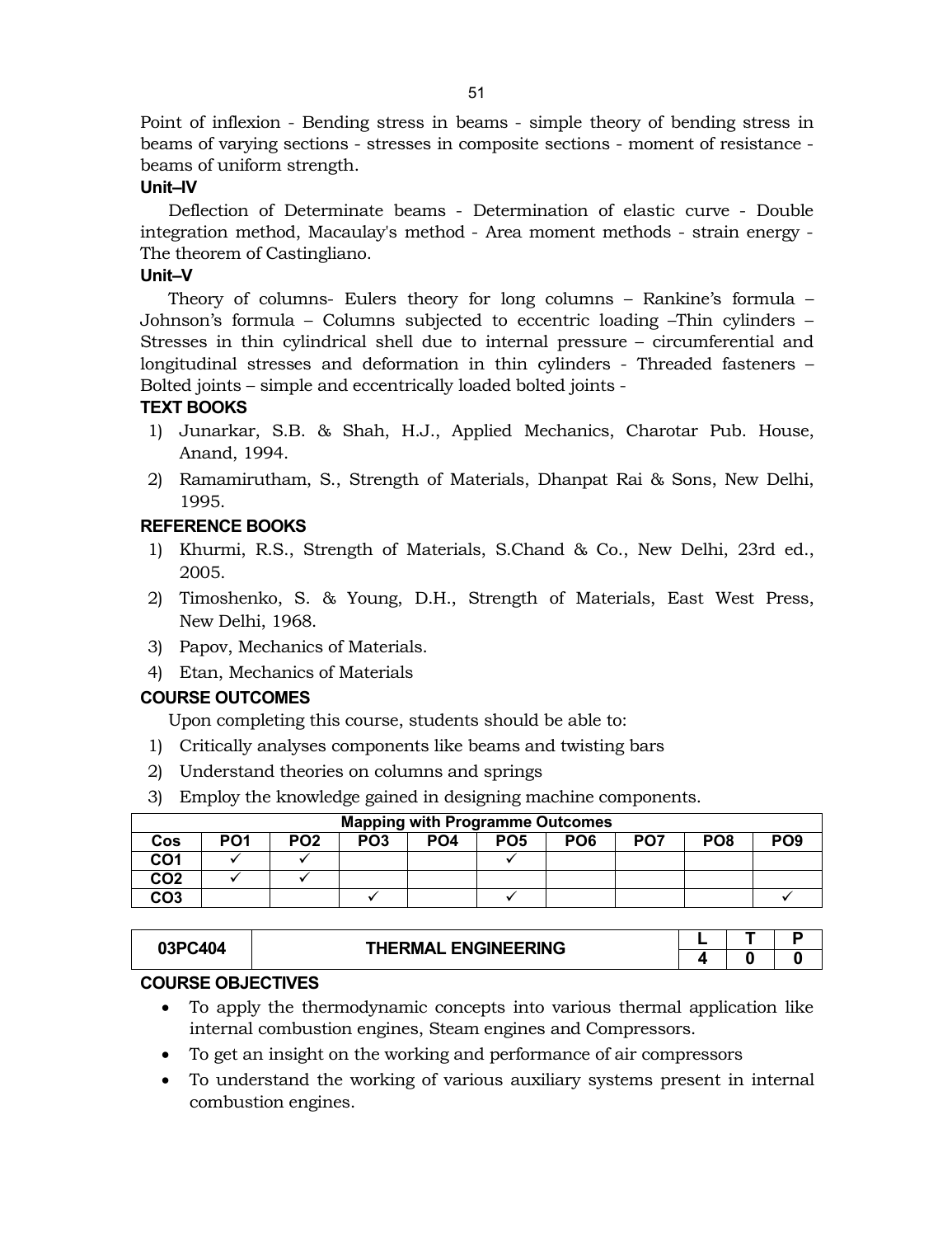# **Unit–I : Gas Power Cycles**

Air Standard Cycles - Otto, Diesel, Dual, Brayton - Cycle Analysis, Performance and Comparison - Problems.

# **Unit–II : Reciprocating Air Compressor**

Classification and comparison, working principle, work of compression - with and without clearance, Volumetric efficiency, Isothermal efficiency and Isentropic efficiency. Multistage air compressor with Intercooling. Working principle and comparison of Rotary compressors with reciprocating air compressors.

# **Unit–III : Internal Combustion Engines**

Reciprocating internal combustion engines - Classification, working, components and their functions. Ideal and actual: Valve and port timing diagrams, p-v diagrams- two stroke & four stroke, and SI & CI engines - comparison. Geometric, operating, and performance comparison of SI and CI engines. Desirable properties and qualities of fuels. Air-fuel ratio calculation - lean and rich mixtures. Combustion in SI & CI Engines - Knocking - phenomena and control.

# **Unit–IV : Internal Combustion Engine Performance and Systems**

Performance parameters and calculations. Morse and Heat Balance tests. Multipoint Fuel Injection system and Common Rail Direct Injection systems. Ignition systems - Magneto, Battery and Electronic. Lubrication and Cooling systems. Concepts of Supercharging and Turbocharging - Emission Norms.

# **Unit–V : Steam Engines**

Steam engines - cycle of operation - Piston valve and Mayer expansion valve mechanical, thermal, Rankine and overall efficiencies - missing quantity - Willan's line - method of compounding – advantages.

# **TEXT BOOKS**

- 1) Ballaney, P.L., "Thermal Engineering", Khanna Publishers, New Delhi, 24 th ed.2003.
- 2) Ganesan, V., "Internal Combustion Engines", 4th Edition, Tata McGraw Hill, 2012.

# **REFERENCE BOOKS**

- 1) Mahesh M. Rathore, "Thermal Engineering", 1st Edition, Tata McGraw Hill, 2010.
- 2) Mathur & Sharma, A Text Book on Internal Combustion Engine.
- 3) Khurmi, R.S., Thermal Engineering, S.Chand & Co., 14th ed., New Delhi, 2005.
- 4) Holman, J.P., "Thermodynamics", McGraw Hill, 1985.
- 5) Rajput, R.K., "Thermal Engineering", Laxmi, 8th Edition, 2013.

# **COURSE OUTCOMES**

Upon completion of this course, the students will be able to:

- 1) Understand Basics of internal combustion engines and reciprocating compressors
- 2) Analyse the theory and performance of air-standard cycles
- 3) Understand functioning and performance of IC engines and its sub systems
- 4) Understand the working of steam engine their performance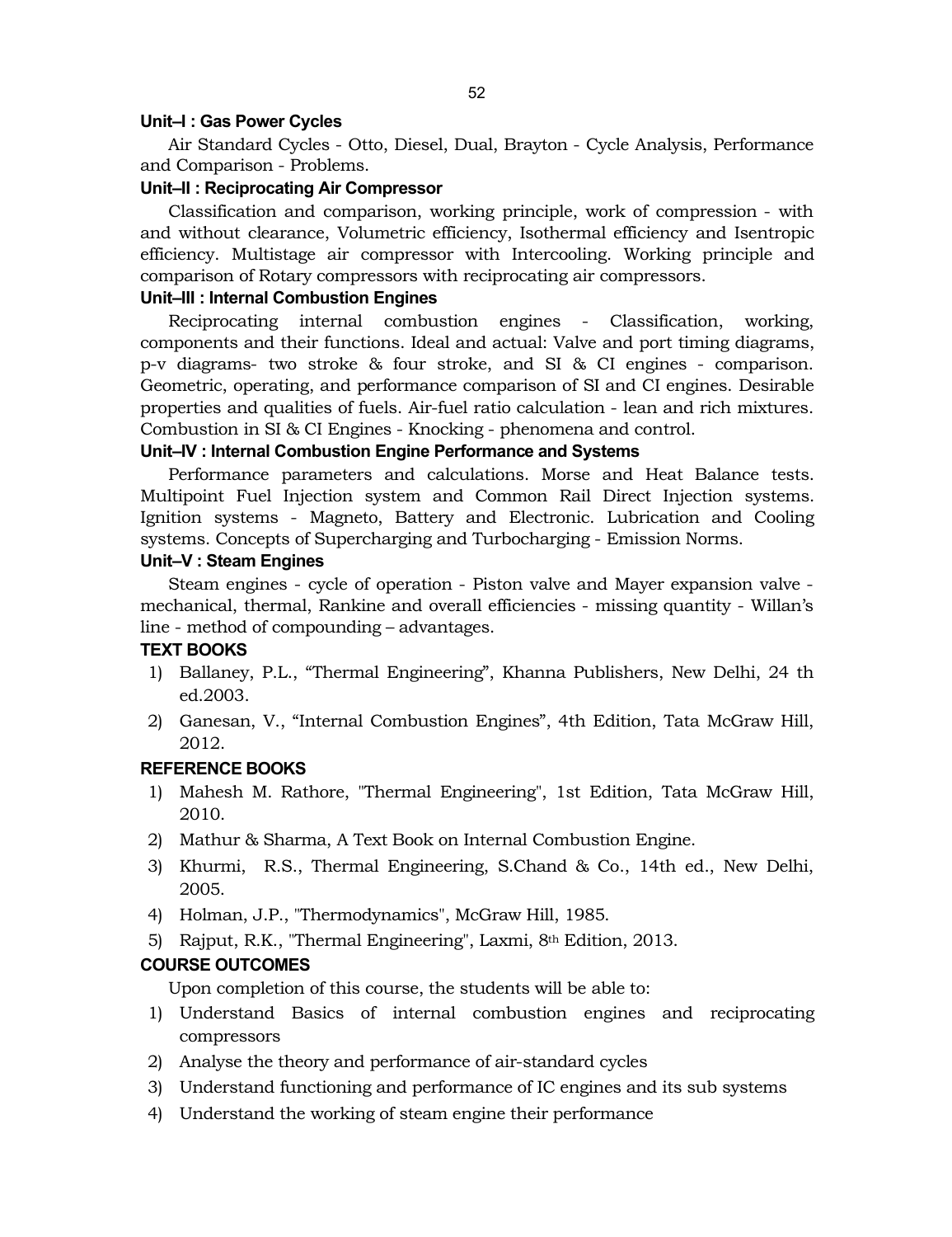| <b>Mapping with Programme Outcomes</b> |                 |                 |                 |                 |                 |                 |                 |                 |  |  |  |
|----------------------------------------|-----------------|-----------------|-----------------|-----------------|-----------------|-----------------|-----------------|-----------------|--|--|--|
| PO <sub>1</sub>                        | PO <sub>2</sub> | PO <sub>3</sub> | PO <sub>4</sub> | PO <sub>5</sub> | PO <sub>6</sub> | PO <sub>7</sub> | PO <sub>8</sub> | PO <sub>9</sub> |  |  |  |
|                                        |                 |                 |                 |                 |                 |                 |                 |                 |  |  |  |
|                                        |                 |                 |                 |                 |                 |                 |                 |                 |  |  |  |
|                                        |                 |                 |                 |                 |                 |                 |                 |                 |  |  |  |
|                                        |                 |                 |                 |                 |                 |                 |                 |                 |  |  |  |
|                                        |                 |                 |                 |                 |                 |                 |                 |                 |  |  |  |

| 03PC405 | <b>FLUID MECHANICS</b> |  |  |
|---------|------------------------|--|--|
|         |                        |  |  |

#### **COURSE OBJECTIVES**

- To understand the structure and the properties of the fluid.
- To analyze and appreciate the complexities involved in solving the fluid flow problems.
- To study the mathematical techniques already in vogue and apply them to the solutions of practical flow problems.
- To understand the energy exchange process in fluid mechanics handling incompressible fluids
- To understand the phenomenon of shock waves and its effect on compressible fluid flow.

# **Unit–I : Properties of Fluids**

Ideal and Real fluid- Fluid properties -Pressure in a fluid - Static fluid in a gravitational field - Pressure-height relation for incompressible fluid – Manometers-Hydrostatic forces on surfaces- Total pressure and Centre of pressure on different surfaces – Buoyancy and static stability – Determination of Metacentric height – Experimental and theoretical method-Pressure-height relation in compressible fluids.

# **Unit–II : Kinematics of Fluid Flow**

Types of fluid flow and flow pattern(Stream lines, Stream tube, Path line and streak line)- One dimensional flow analysis - equation of continuity – steady flow equation of continuity - unsteady flow - velocity distribution - Euler's equation for frictionless fluid - Bernoulli's equation and its applications (Orifice meter, Venturimeter and Pitot tube).

# **Unit–III : Boundary Layer Concept and Flow Through Pipes**

Boundary layer -.Laminar - Turbulent flow - separation - Transition between laminar and turbulent flow- types of boundary layer thickness - Free and forced vortex flow (Theory only) - Flow through pipes- - Frictional loss in circular and noncircular pipes – Darcy Weisbach and chezy's equation for friction loss in pipe-Major and minor losses -smooth and rough pipes.

# **Unit–IV : Dimensional Analysis**

Buckingham's π theorem - Physical significance of dimensionless numbers - Mach number, Reynold's number, Froude number and Weber number.

# **Unit–V : Flow of Compressible Fluids**

Velocity of sound, physical difference between subsonic and supersonic flow - Mach cone and Mach angle - Stagnation properties - One dimensional compressible flow - Isentropic flow elementary ideas of Rayleigh and Fanno lines - normal and oblique shocks (Description only).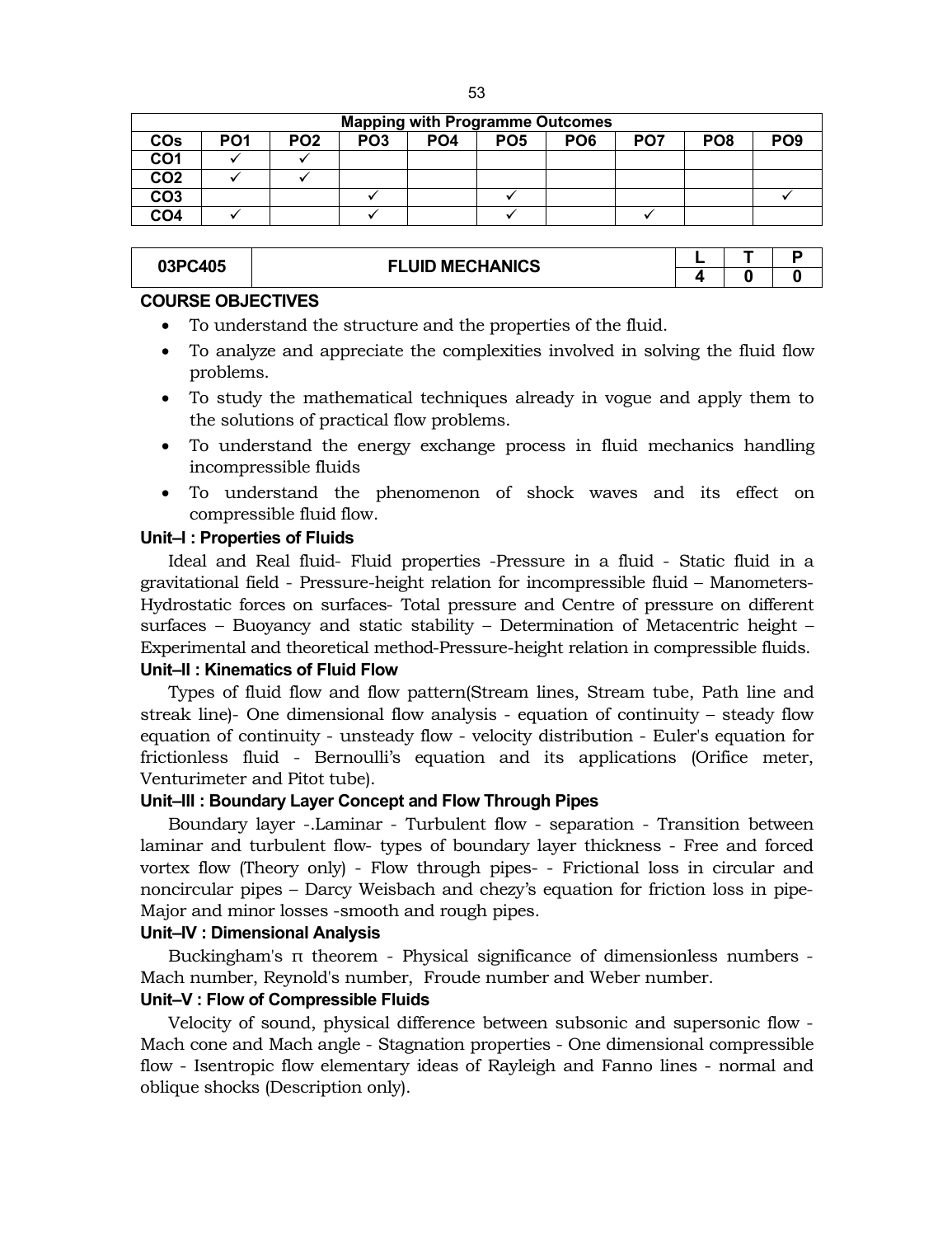# **TEXT BOOKS**

- 1) Bansal, R.K., A Text Book of Fluid Mechanics and Hydraulic Machinery, 9th ed., Laxmi Publication, New Delhi, 2005.
- 2) Modi P.N. and Seth, S.M., Hydraulics and Fluid Mechanics, Standard Book House, New Delhi, 1992.

# **REFERENCE BOOKS**

- 1) Zuab and Husain, Gas Dynamics.
- 2) Kumar, K.L., Engineering Fluid Mechanics, Eurasia Publishing House (P) Ltd. New Delhi, (2004).
- 3) Dr. Jagdish Lal, Fluid Mechanics and Hydraulic Machines, Metropolitan Book Co. Pvt. Ltd., New Delhi, 1998.
- 4) Frank M. White, Fluid Mechanics, McGraw Hill, 6th ed., 2007.

# **COURSE OUTCOMES**

Upon completion of this course, the students will be able to:

- 1) Apply mathematical knowledge to predict the properties and characteristics of a fluid
- 2) Know the basics of gas dynamic principles and its applications

|            | <b>Mapping with Programme Outcomes</b> |                 |                 |                 |                 |                 |                 |                 |                 |  |  |  |
|------------|----------------------------------------|-----------------|-----------------|-----------------|-----------------|-----------------|-----------------|-----------------|-----------------|--|--|--|
| <b>COs</b> | PO <sub>1</sub>                        | PO <sub>2</sub> | PO <sub>3</sub> | PO <sub>4</sub> | PO <sub>5</sub> | PO <sub>6</sub> | PO <sub>7</sub> | PO <sub>8</sub> | PO <sub>9</sub> |  |  |  |
| CO1        |                                        |                 |                 |                 |                 |                 |                 |                 |                 |  |  |  |
| CO2        |                                        |                 |                 |                 |                 |                 |                 |                 |                 |  |  |  |

| 03PC406 | <b>MACHINE DESIGN</b> |  |  |
|---------|-----------------------|--|--|
|         |                       |  |  |

# **COURSE OBJECTIVES**

- To familiarize the various steps involved in the Design Process.
- To understand the principles involved in evaluating the shape and dimensions of Component to satisfy functional and strength requirements.
- To learn to use standard practices and standard data To learn to use catalogues and standard machine components.

# **Unit–I**

Introduction: Types of Design factors. Factor of safety, Theories of failure - Curved beam, Crane hook and C frames.

Design for fatigue strength: S-N diagram - Endurance limit modifying factors - Stress concentration - Fluctuation stress –Soderberg & Good Man equations. **Unit–II**

Shafts - Material and design stresses - Calculation of equivalent bending moment and twisting moment - Design of shafts subjected to combined bending moment and twisting moment.

# **Unit–III**

Theory of columns: Design of push rod, piston rod and I.C. Engine connecting rods sections.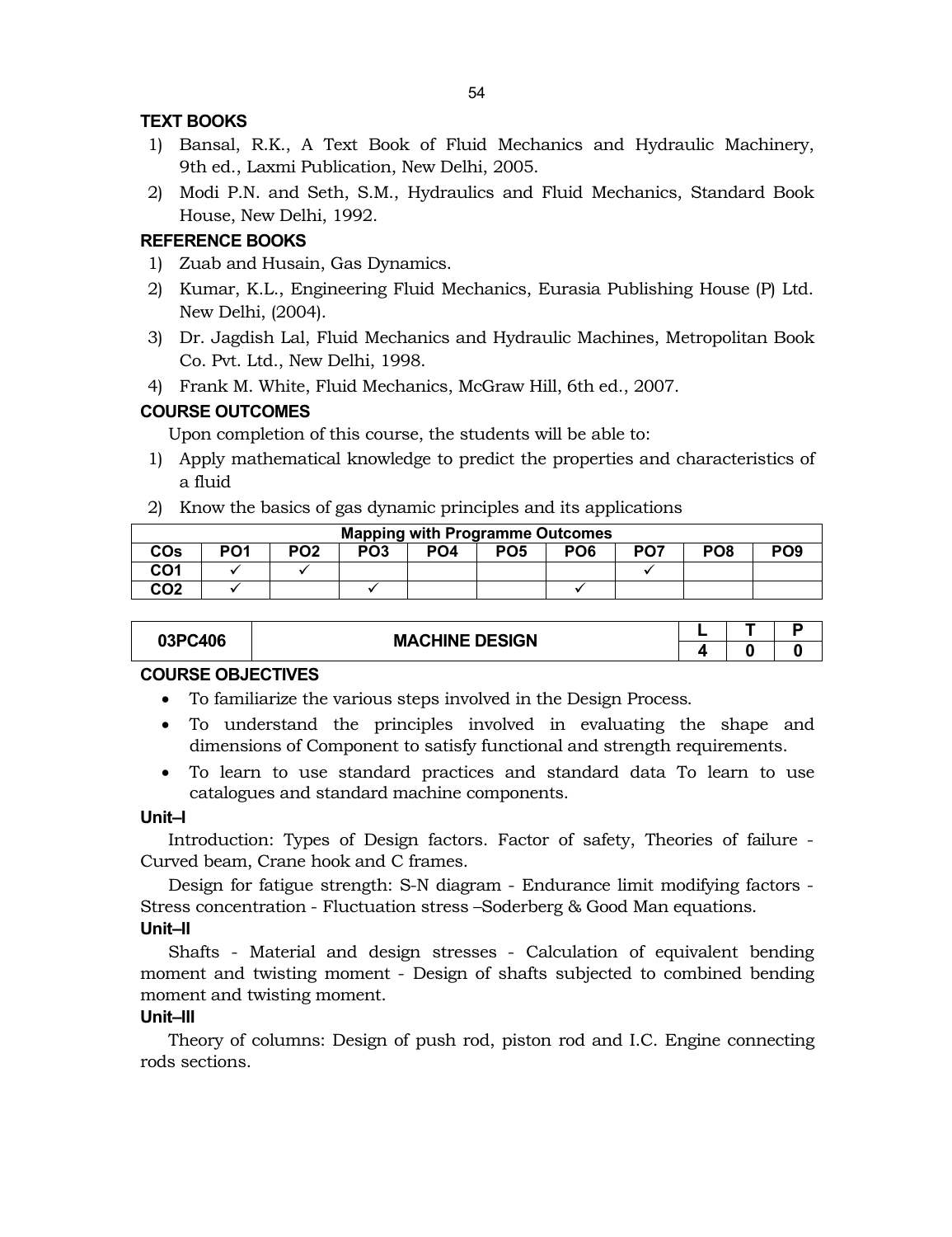Wire ropes - Stresses - selection Design procedure–leaf springs - construction equalized stresses in leaves - material and design. Open and closed coiled helical springs stress - Wahl's factor.

# **Unit–IV**

Power screws - Thread forms Design consideration and materials - wear and shear - design procedure. Coupling - Types - Design and selection of coupling - Flange coupling, Bushed pin type, flexible coupling design and selection. **Unit–V**

Design of Joints: Riveted Joints: Introduction - Types of riveted joints - failures of a riveted joint - strength and efficiency - Design of boiler joints.

Welded joints: Introduction - Strength of transverse and parallel fillet welded joints - Axially loaded unsymmetrical welded sections - Eccentrically loaded welded joints.

# **TEXT BOOKS**

- 1) Khurmi R.S., Machine Design, S. Chand and Company Ltd., New Delhi, 14th edition, 2005.
- 2) Pandya and Sha, Machine Design, Charotar Pub. House, Anand, India.

# **REFERENCE BOOKS**

- 1) Richard Budynnas and J.E. Shigley's, Mechanical Engineering Design, McGraw Hill Book Company, 8th ed., 2008.
- 2) Prabhu, T.J., Fundamentals of Machine Design, 4th ed. 2000, Scitech Pub.
- 3) Sundararajamoorthy, T.V. & N. Shanmugam, Machine Design, Anuradha Agencies.2000.

# **COURSE OUTCOMES**

Upon completing this course, students should be able to:

- 1) Appreciate the functions of various machine elements and assemblies
- 2) Design various machine components according to the requirement as per the prescribed standards
- 3) Apply the knowledge of materials and their properties
- 4) Use a standard design data book.

|                 | <b>Mapping with Programme Outcomes</b> |                 |                 |                 |                 |                 |                 |                 |                 |  |  |  |
|-----------------|----------------------------------------|-----------------|-----------------|-----------------|-----------------|-----------------|-----------------|-----------------|-----------------|--|--|--|
| <b>COs</b>      | PO <sub>1</sub>                        | PO <sub>2</sub> | PO <sub>3</sub> | PO <sub>4</sub> | PO <sub>5</sub> | PO <sub>6</sub> | PO <sub>7</sub> | PO <sub>8</sub> | PO <sub>9</sub> |  |  |  |
| CO1             |                                        |                 |                 |                 |                 |                 |                 |                 |                 |  |  |  |
| CO <sub>2</sub> |                                        |                 |                 |                 |                 |                 |                 |                 |                 |  |  |  |
| CO <sub>3</sub> |                                        |                 |                 |                 |                 |                 |                 |                 |                 |  |  |  |
| CO <sub>4</sub> |                                        |                 |                 |                 |                 |                 |                 |                 |                 |  |  |  |

| 03CP407 | STRENGTH OF MATERIALS LABORATORY |  |  |
|---------|----------------------------------|--|--|
|         |                                  |  |  |

# **COURSE OBJECTIVES**

- To impart practical training on simple machines like screw jack, worm wheel, etc.
- To understand the theoretical and practical aspects of elasticity and plasticity of the materials through a variety of experiments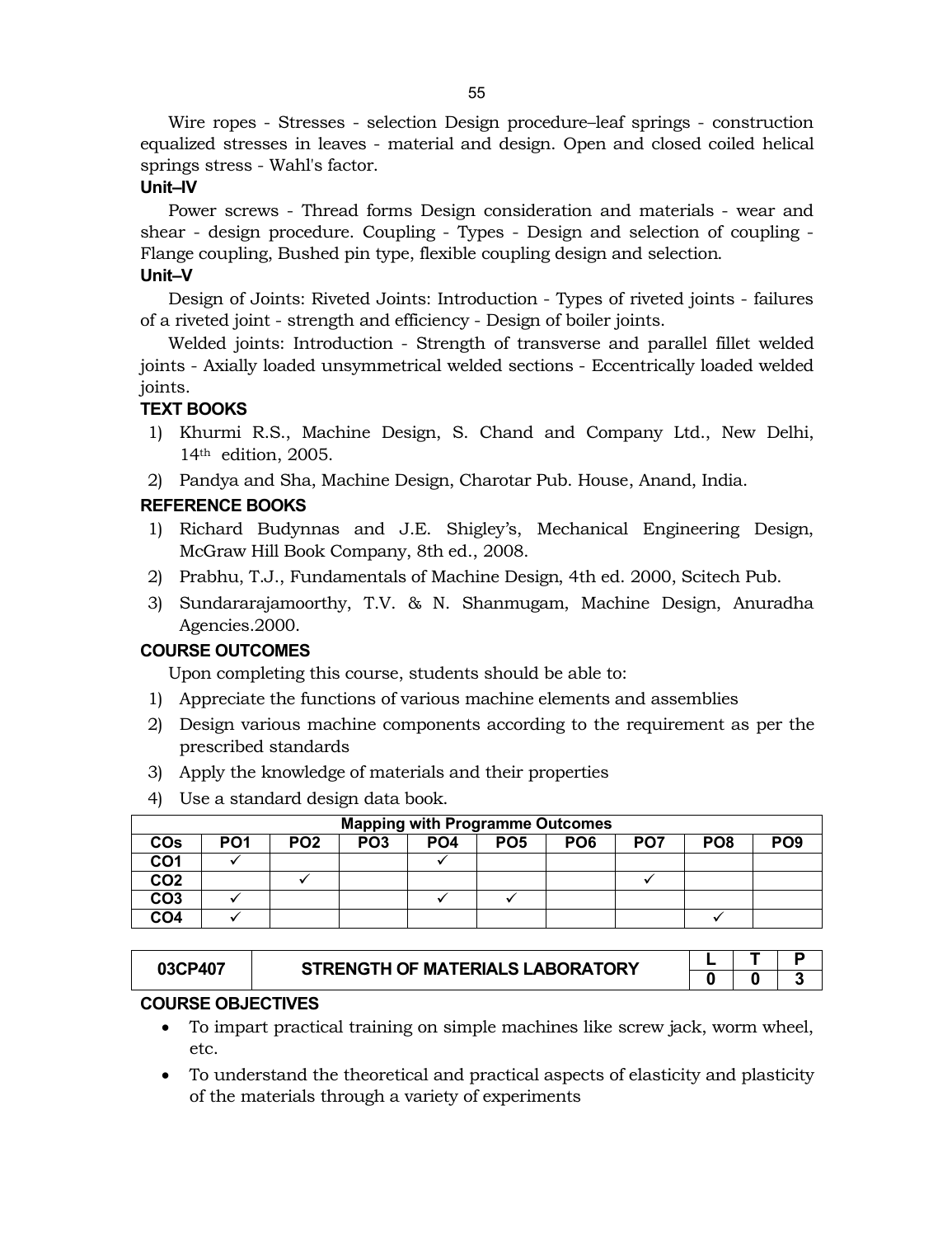- To determine the mechanical advantage and efficiency of some of the simple machines like screw jack, worm wheel, differential wheel and axle.
- To study the behavior of the materials by conducting tension, compression and shear, hardness impact, deflection and ductility tests.

# **LIST OF EXPERIMENTS**

- 1. Simple machine- compound wheel and axle.
- 2. Screw Jack
- 3. Worm wheel
- 4. Handle Winch
- 5. Deflection Test on Steel Pipe
- 6. Tension Test Steel Rod
- 7. Izod Impact Test
- 8. Shear Test on steel rod
- 9. Brinell Hardness Test
- 10. Rockwell Hardness Test
- 11. Test on Helical Springs

# **COURSE OUTCOMES**

Upon completion of the course, the students will be able to

- 1) Analyze and design structural members subjected to tension, compression, torsion, bending and combined stresses using the fundamental concepts of stress, strain and elastic behavior of materials.
- 2) Utilize appropriate materials in design considering engineering properties, sustainability, cost and weight.
- 3) Perform engineering work in accordance with ethical and economic constraints related to the design of structures and machine parts.

|                 |                 |                 | <b>Mapping with Programme Outcomes</b> |                 |                 |                 |                 |                 |                 |
|-----------------|-----------------|-----------------|----------------------------------------|-----------------|-----------------|-----------------|-----------------|-----------------|-----------------|
| <b>COs</b>      | PO <sub>1</sub> | PO <sub>2</sub> | PO <sub>3</sub>                        | PO <sub>4</sub> | PO <sub>5</sub> | PO <sub>6</sub> | PO <sub>7</sub> | PO <sub>8</sub> | PO <sub>9</sub> |
| CO1             |                 |                 |                                        |                 |                 |                 |                 |                 |                 |
| CO <sub>2</sub> |                 |                 |                                        |                 |                 |                 |                 |                 |                 |
| CO <sub>3</sub> |                 |                 |                                        |                 |                 |                 |                 |                 |                 |

| 03CP408             | <b>ELECTRICAL AND ELECTRONICS LABORATORY</b> |  |  |
|---------------------|----------------------------------------------|--|--|
|                     |                                              |  |  |
| COLIDER OR IECTIVES |                                              |  |  |

# **COURSE OBJECTIVES**

 To impart practical knowledge regarding the operation of basic electrical machines and simple electronic circuits.

# **EXPERIMENTS**

- 1. Load test on DC shunt motor.
- 2. Speed control of DC shunt motor.
- 3. Load test on single phase transformer.
- 4. Load test on three phase transformer.
- 5. Load test on single phase induction motor.
- 6. Measurement of three phase power using two watt meter method.
- 7. Half wave and full wave rectifiers with capacitor filter.
- 8. Characteristics of Transistors.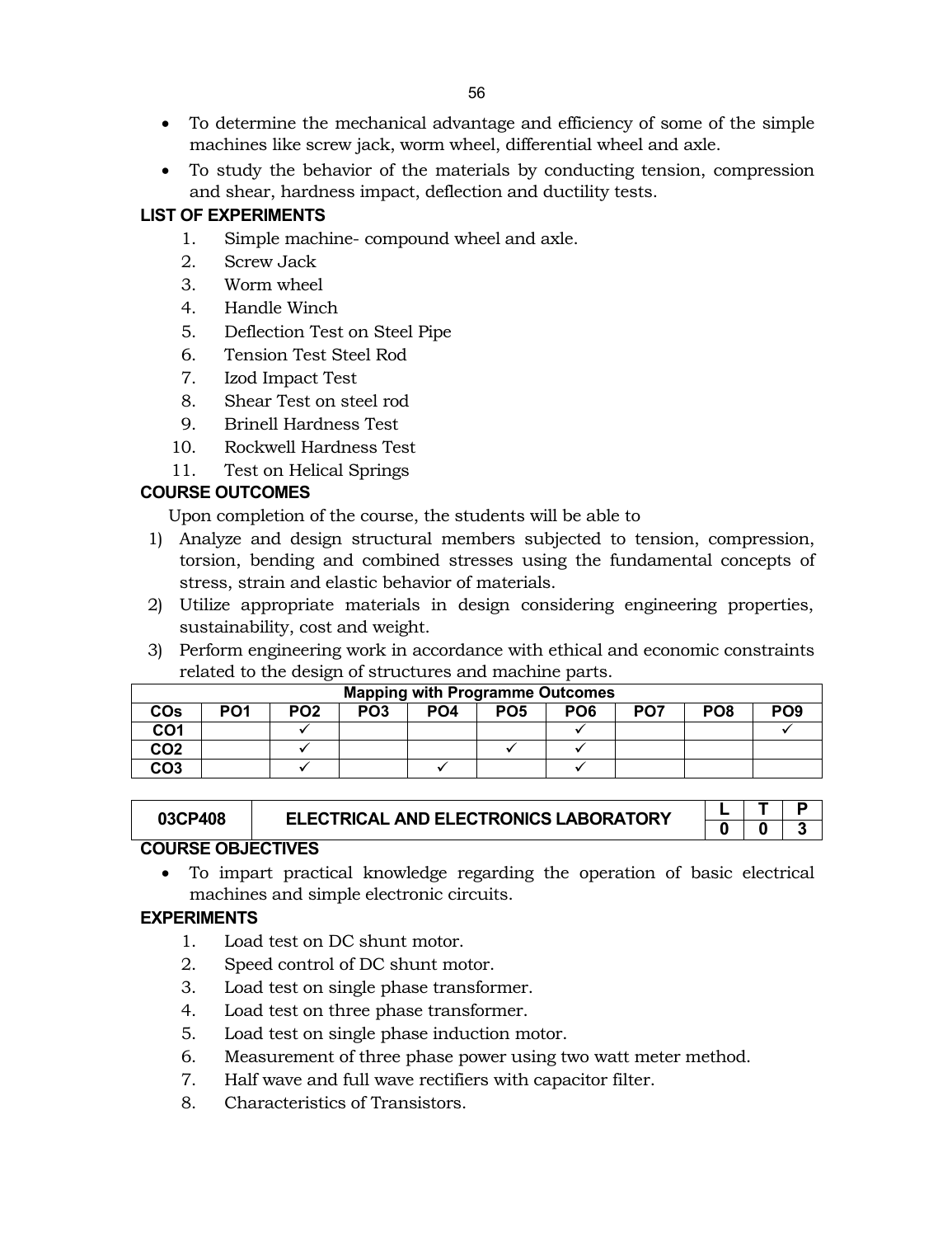# **COURSE OUTCOMES**

Upon completion of this course, the student will be able to

- Acquire the characteristics of simple electronic circuits.
- Develop the skill to operate simple electrical machines.
- Obtain the characteristic curves of electric machines.
- Explain and demonstrate the speed control methods of motors.

|                 |                 |                 |                 | <b>Mapping with Programme Outcomes</b> |                 |                 |                 |                 |                 |
|-----------------|-----------------|-----------------|-----------------|----------------------------------------|-----------------|-----------------|-----------------|-----------------|-----------------|
| COs             | PO <sub>1</sub> | PO <sub>2</sub> | PO <sub>3</sub> | PO <sub>4</sub>                        | PO <sub>5</sub> | PO <sub>6</sub> | PO <sub>7</sub> | PO <sub>8</sub> | PO <sub>9</sub> |
| CO1             |                 |                 |                 |                                        |                 |                 |                 |                 |                 |
| CO <sub>2</sub> |                 |                 |                 |                                        |                 |                 |                 |                 |                 |
| CO <sub>3</sub> |                 |                 |                 |                                        |                 |                 |                 |                 |                 |
| CO4             |                 |                 |                 |                                        |                 |                 |                 |                 |                 |

#### **FIFTH SEMESTER**

| 03PC501 | <b>MECHANICS OF MACHINES</b> |  |  |
|---------|------------------------------|--|--|
|         |                              |  |  |

# **COURSE OBJECTIVES**

- To study the motion of different parts of a machine through determination of velocity and acceleration at different moments using graphical and analytical methods.
- To study the motion and forces concerning different parts of a mechanism and to understand the concepts of theory of machines involved in the design of parts.
- To draw the displacement, velocity, acceleration and jerk diagrams for a given cam profile and analyse the special contour cams.
- To distinguish and study the phenomena involving frictional force as an advantage or disadvantage.
- To acquaint the basic concepts on gears and gear trains needed for the design of the same.

# **Unit–I : Basic Concepts and Mechanisms**

Kinematics - links, pairs chain – mechanism – structure – Inversion of four bar chain – Inversion of single slider crank chain – Inversion of double crank chain – Grashof law – Degrees of freedom – Kutzbach criterion – Grubler's criterion.

Classification of mechanisms – Ratchet and Escapement mechanisms – Indexing mechanisms – 'Analysis of Hooke's joint – Double Hooke's joint – Pantograph – Straight line motion Mechanisms (Exact and Approximate) – Steering gear mechanisms.

# **Unit–II : Kinematics of Linkage Mechanisms**

Displacement, velocity and acceleration analysis of mechanisms – Velocities and accelerations by relative velocity method – Velocities and accelerations by Analytical method – Coriolis Acceleration – Graphical methods for determination of velocity and acceleration of I.C engine mechanism.

# **Unit–III : Friction**

Friction – clutches – single plate – multi plate – cone clutches.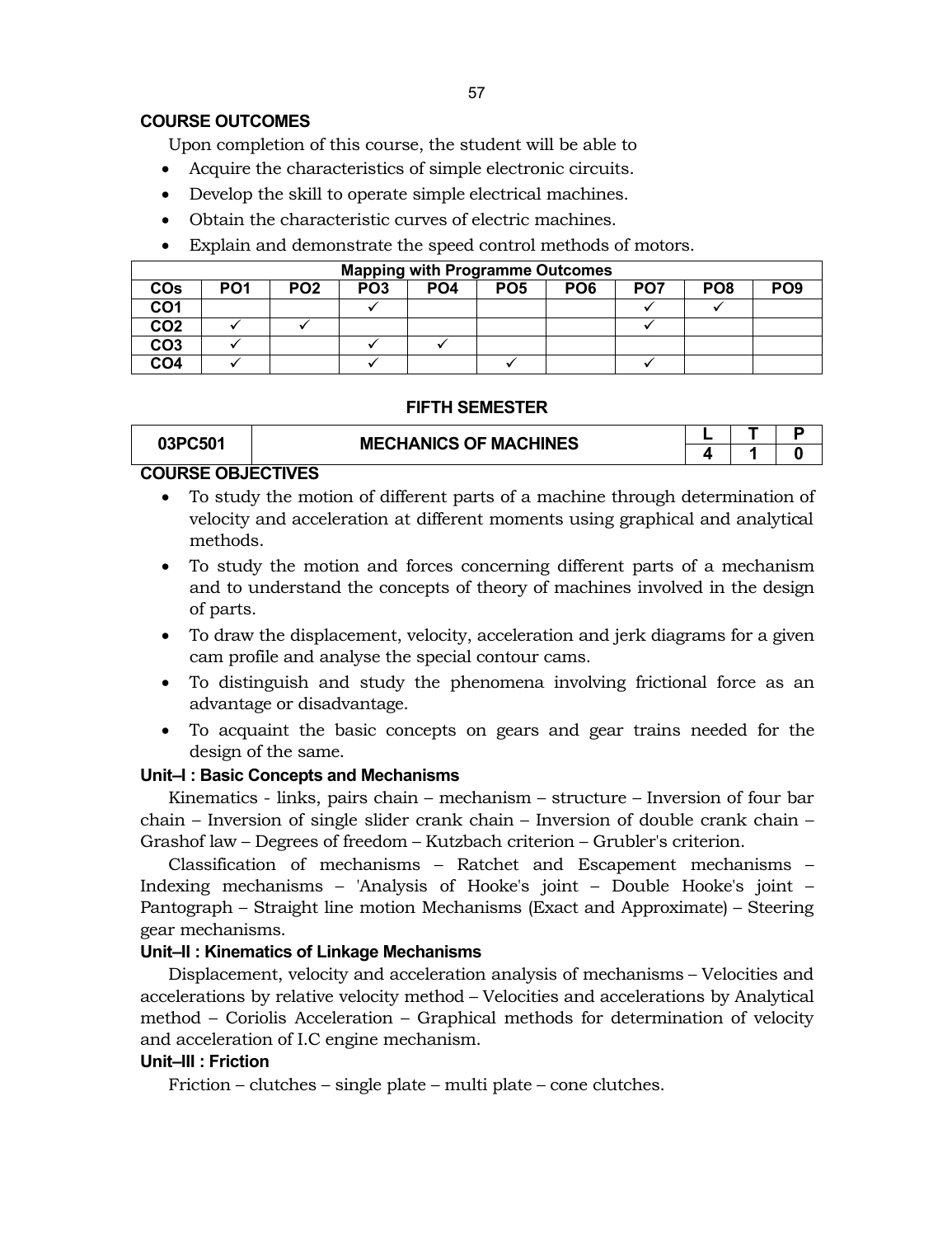Belt –Tension due to centrifugal force – Maximum power transmitted – rope drive – chain drive.

Hydrodynamic and hydrostatic bearing – frictional loss of power in journal – pivot – collar bearings.

# **Unit–IV : Kinematics of Cam Mechanisms**

Cams – Layout of cam profile – Uniform velocity – Simple Harmonic – Cycloidal – Uniform acceleration and retardation – Reciprocating and oscillating followers – Knife edge, Roller and flat faced – Calculation of maximum velocity and acceleration of followers.

# **Unit–V : Gears and Gear Trains**

Law of gearing – Spur Gear terminology and definitions - Involutes and cycloidal tooth profiles Gear tooth action - Contact ratio - Interference and undercutting corrected and uncorrected gear teeth - Gear terminology and definitions -Helical, Bevel, Worm, Rack and Pinion gears.

Gear trains - Speed ratio, train value - Epicyclic Gear Trains - Differentials - Automobile gear box

# **TEXT BOOKS**

- 1) Rattan, S.S., "Theory of Machines", 3rd Edition, Tata McGraw Hill, 2009.
- 2) Thomas Bevan, "Theory of Machines", 3rd Edition, CBS Publishers and Distributors, 2005.

# **REFERENCE BOOKS**

- 1) Dr. R. K. Bansal and Dr. J.S. Brar, "A Text Book of Theory of Machines (In S.I. Units)", 5th Edition(Revised), Laxmi Publications (P) Ltd., 2016.
- 2) Khurmi, R.S.," Theory of Machines", 14th Edition, S Chand Publications 2015.
- 3) Sadhu Singh, Theory of Machines, Pearson, 2013.
- 4) Rao, J.S. and Dukkipati, R.V., "Mechanisms and Machine Theory", Wiley-Eastern Ltd., New Delhi, 1992.
- 5) Ghosh, A. and Mallick, A.K., "Theory of Mechanisms and Machines", Affiliated East-West Pvt. Ltd., New Delhi, 1988.

# **COURSE OUTCOMES**

Upon completing this course, students should be able to:

- 1) Provide a clear and thorough presentation of the theory of mechanics of machines.
- 2) Carryout analysis and synthesis of mechanisms.
- 3) Perform the velocity and acceleration analysis on various links which constitute a mechanism.
- 4) Understand the working principle of clutches, belt drives, bearings, cams and gears.
- 5) Develop the ability to use mathematics as a tool whereby the solution to a problem may be carried out in the most direct and effective manner.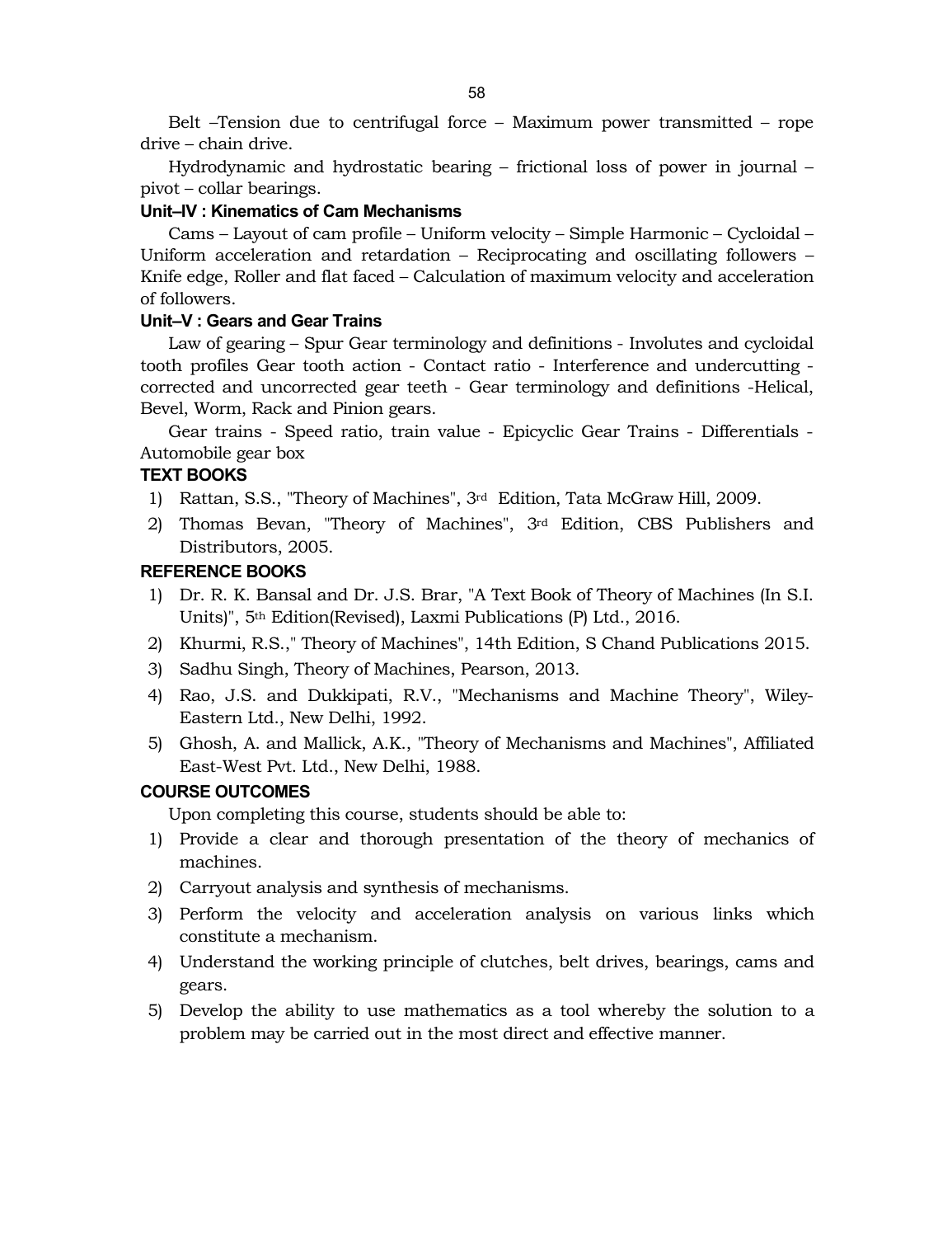| ٩<br>. .<br>۰.<br>۰.<br>۰.<br>×<br>×<br>w |  |
|-------------------------------------------|--|
|-------------------------------------------|--|

|                 |                 |                 |                 |                 |                 | <b>Mapping with Programme Outcomes</b> |                 |                 |                 |
|-----------------|-----------------|-----------------|-----------------|-----------------|-----------------|----------------------------------------|-----------------|-----------------|-----------------|
| COs             | PO <sub>1</sub> | PO <sub>2</sub> | PO <sub>3</sub> | PO <sub>4</sub> | PO <sub>5</sub> | PO <sub>6</sub>                        | PO <sub>7</sub> | PO <sub>8</sub> | PO <sub>9</sub> |
| CO <sub>1</sub> |                 |                 |                 |                 |                 |                                        |                 |                 |                 |
| CO <sub>2</sub> |                 |                 |                 |                 |                 |                                        |                 |                 |                 |
| CO <sub>3</sub> |                 |                 |                 |                 |                 |                                        |                 |                 |                 |
| CO <sub>4</sub> |                 |                 |                 |                 |                 |                                        |                 |                 |                 |
| CO <sub>5</sub> |                 |                 |                 |                 |                 |                                        |                 |                 |                 |

| 03PC502 | <b>MANUFACTURING TECHNOLOGY</b> |  |  |
|---------|---------------------------------|--|--|
|         |                                 |  |  |

# **4 0 0**

# **COURSE OBJECTIVES**

- To understand the basics of foundry, metal forming, metal joining, metal cutting, working of standard machine tools such as lathe, shaping and allied machines, milling, drilling and allied machines, grinding and allied machines and broaching
- To understand the basic concepts of computer numerical control (CNC) machine tool and CNC programming.

# **Unit–I : Foundry**

Use of patterns - types - constituents of mounding sand - sand moulding methods - use of cores - principles of die casting, centrifugal casting, investment casting and shell moulding.

# **Unit–II : Metal Forming**

Hot and Cold working - principles of forging, rolling and extrusion processes conditions for yielding of metals - stress- strain relations in elastic and plastic deformations- Basics of explosive forming. Type of presses - drive arrangement operations - press tools.

# **Unit–III : Welding**

Oxy-acetylene gas welding - type of flames and their uses - principles of arc welding, resistance welding - TIG and MIG welding and atomic hydrogen welding - Basics of explosive welding - soldering and brazing.

# **Unit–IV : Metal Machining Machine Tools-I**

Lathe: Specifications of centre lathe - operations performed - accessories and attachments - principle of capstan and turret lathes - layout of tools.

Shaper, Planner and slotter: General arrangement - principle of operations drive mechanisms.

# **Unit–V : Metal Machining Machine Tools - II**

Milling machine: Types - specification - operations - type of cutters attachments and accessories - examples of work.

Drilling and Boring: Types - specification of drilling machines - operations accessories and attachments - type of boring machines - jig boring.

Sawing: Power saws - types and principle of operation.

# **TEXT BOOKS**

- 1) Hajara Chowdry, et al., "Elements of Workshop Technology" Vol. I &Vol. II, Media Promoters & Pub., 1997.
- 2) Khanna, O.P. & Lal, M., "Production Technology", Vol. I & Vol. II, Dhanpat Rai & Sons., 2000.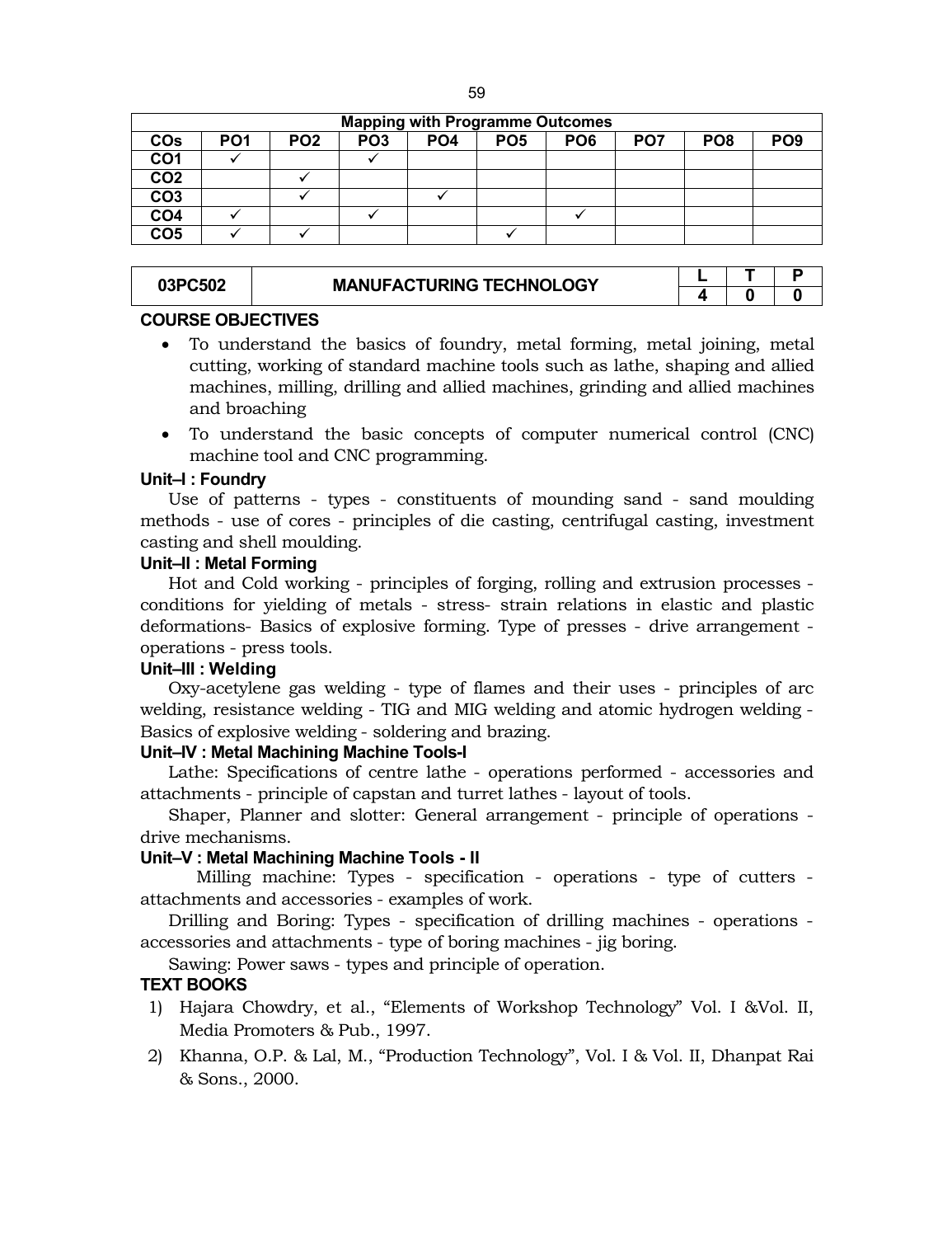# **REFERENCE BOOKS**

- 1) Chapman, W.A.J., "Workshop Technology", Vol, II & III, CBS Pub. 2001.
- 2) Begeman, Manufacturing Processes.
- 3) Dieter, Mechanical Metallurgy.

# **COURSE OUTCOMES**

Upon completing this course, students should be able to:

- 1) Understand the usage of pattern and casting production by using different methods
- 2) Understand the mechanical behaviour of materials
- 3) Understand the basic concepts of metal joining and their application
- 4) Understand the uses of machine tools.

|                 |                 |                 |                 |                 | <b>Mapping with Programme Outcomes</b> |                 |                 |                 |                 |
|-----------------|-----------------|-----------------|-----------------|-----------------|----------------------------------------|-----------------|-----------------|-----------------|-----------------|
| <b>COs</b>      | PO <sub>1</sub> | PO <sub>2</sub> | PO <sub>3</sub> | PO <sub>4</sub> | PO <sub>5</sub>                        | PO <sub>6</sub> | PO <sub>7</sub> | PO <sub>8</sub> | PO <sub>9</sub> |
| CO <sub>1</sub> |                 |                 |                 |                 |                                        |                 |                 |                 |                 |
| CO <sub>2</sub> |                 |                 |                 |                 |                                        |                 |                 |                 |                 |
| CO <sub>3</sub> |                 |                 |                 |                 |                                        |                 |                 |                 |                 |
| CO <sub>4</sub> |                 |                 |                 |                 |                                        |                 |                 |                 |                 |

| 03PC503 | <b>HYDRAULICS AND PNEUMATICS</b> |  |  |
|---------|----------------------------------|--|--|
|         |                                  |  |  |

# **COURSE OBJECTIVES**

- This course will give an appreciation of the fundamental principles, design and operation of hydraulic and pneumatic components and systems and their application.
- To study the applications of basics of fluid mechanics on hydraulic machineries like hydraulic turbines, pump, etc., and to study the pneumatic circuits and systems.
- To enable the students understand the basics of hydraulics and pneumatics.
- Improve student's knowledge on hydraulic pumps and various power supply sources.
- To teach students about the utilization of cylinders, accumulators, valves and various control components.
- Introduce students to fluid power maintenance and troubleshooting

# **Unit–I**

Impacts of a jet on stationary and moving blades. Hydraulic jet propulsion in ships – Problems. Hydraulic Turbines – Introduction, classification of hydraulic turbines, Impulse and Reaction Turbines – Working and performance of Pelton Wheel turbine – specific speed – velocity diagram for impulse turbine. **Unit–II**

Reaction Turbine – working and performance of outward, inward and axial. Francis and Kaplan Turbine – velocity diagram – specific speed. Draft tubes – classification – simple problems.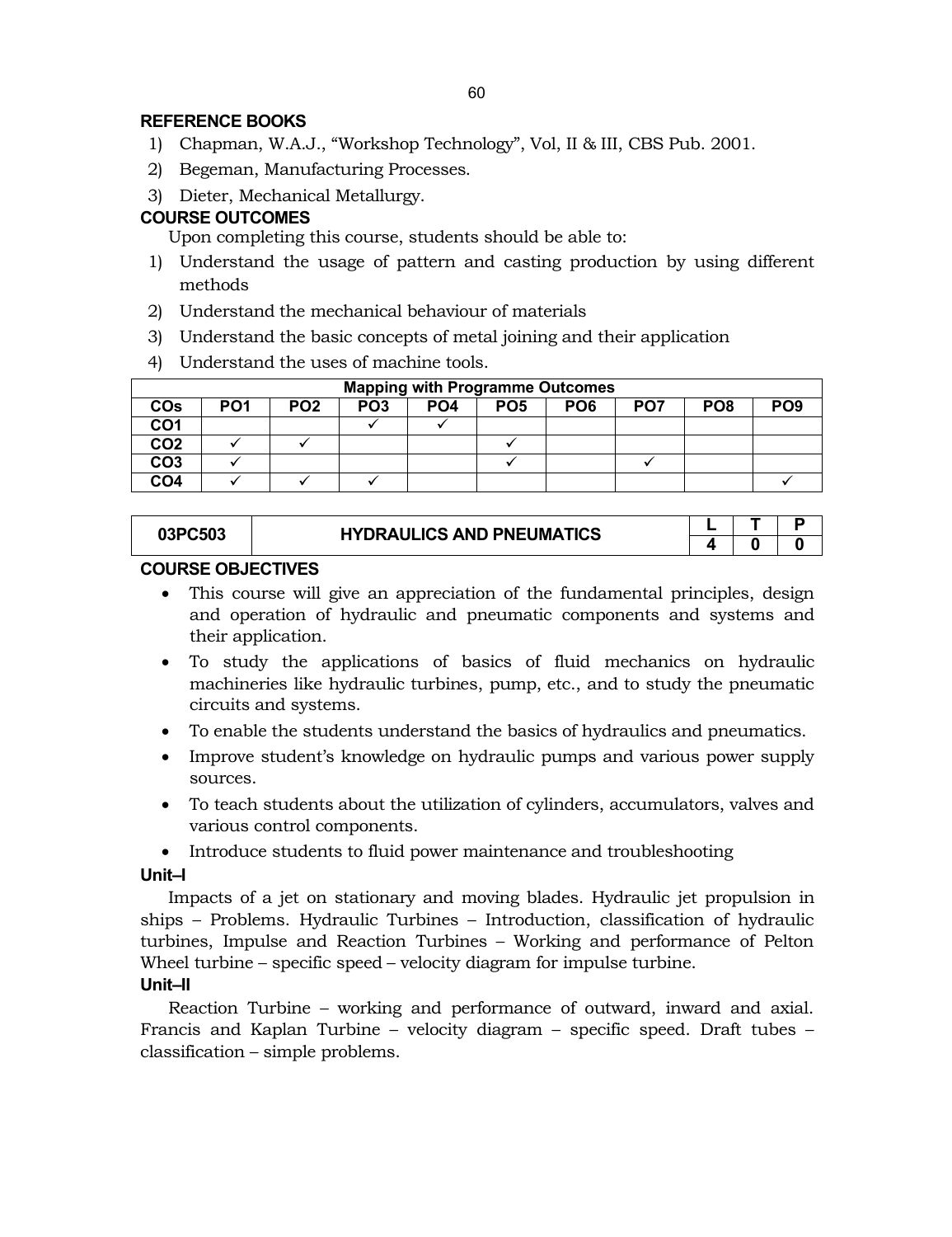# **Unit–III**

Centrifugal pumps - Volute casing - velocity diagram for vane - Manometric and hydraulic efficiencies - pumping speed - cavitation - specific speed.

Reciprocating pumps - Bucket, Plunger and deep well pump - Slip and coefficient of discharge - Pump duty - Pressure variation in single cylinder single acting pump with and without air vessel.

# **Unit–IV**

Hydraulic machines– Introduction to Construction and working of hydraulic press, Hydraulic accumulator, Hydraulic intensifier, Hydraulic crane, Hydraulic jack, Hydraulic lift, Hydraulic ram, Fluid couplings, Fluid torque converter and air lift pump – simple Problems. Fluid systems and circuits – Electro hydraulic and mechanical hydraulic servo systems. Hydraulic circuits in industrial applications. **Unit–V**

Compressors, filter, regulator, lubricator, muffler. Air control valves, quick exhaust valves-pneumatic actuators. Selection of components for hydraulic and pneumatic system applications. Installation, fault diagnosis, and maintenance. Micro processor and PLC applications, power packs.

# **TEXT BOOKS**

- 1) Bansal, R.K., "Hydraulic Machines", Lakshmi Pub. Pvt. Ltd., New Delhi, 1997.
- 2) Majumdar, S.R., "Pneumatic Systems Principles and Maintenance", Tata McGraw Hill, 2001.

# **REFERENCE BOOKS**

- 1) Khurmi, R.S., "Hydraulic Machines", S.Chand & Co., New Delhi, 2nd ed, 2005.
- 2) Majumdar, S.R., "Oil Hydraulic Systems", Tata McGraw Hill, 2001.
- 3) Jagdish Lal, "Hydraulic Machines", Metropolitan Book Co, Pvt. Ltd., New Delhi, 1997.

# **COURSE OUTCOMES**

After learning the course, the students should be able to:

- 1) Identify hydraulic and pneumatic components.
- 2) Ability to design hydraulic and pneumatic circuits.
- 3) Obtain knowledge on hydraulic and pneumatic components.
- 4) Select and develop hydraulic and pneumatic systems for certain industrial applications.
- 5) Design an appropriate hydraulic or pneumatic circuit or combination circuit like electro-hydraulics, electro-pneumatics for a given application. Develop a circuit diagram.

|                 |                 |                 |                 |                 | <b>Mapping with Programme Outcomes</b> |                 |                 |                 |                 |
|-----------------|-----------------|-----------------|-----------------|-----------------|----------------------------------------|-----------------|-----------------|-----------------|-----------------|
| COs             | PO <sub>1</sub> | PO <sub>2</sub> | PO <sub>3</sub> | PO <sub>4</sub> | PO <sub>5</sub>                        | PO <sub>6</sub> | PO <sub>7</sub> | PO <sub>8</sub> | PO <sub>9</sub> |
| CO <sub>1</sub> |                 |                 |                 |                 |                                        |                 |                 |                 |                 |
| CO <sub>2</sub> |                 |                 |                 |                 |                                        |                 |                 |                 |                 |
| CO <sub>3</sub> |                 |                 |                 |                 |                                        |                 |                 |                 |                 |
| CO <sub>4</sub> |                 |                 |                 |                 |                                        |                 |                 |                 |                 |
| CO <sub>5</sub> |                 |                 |                 |                 |                                        |                 |                 |                 |                 |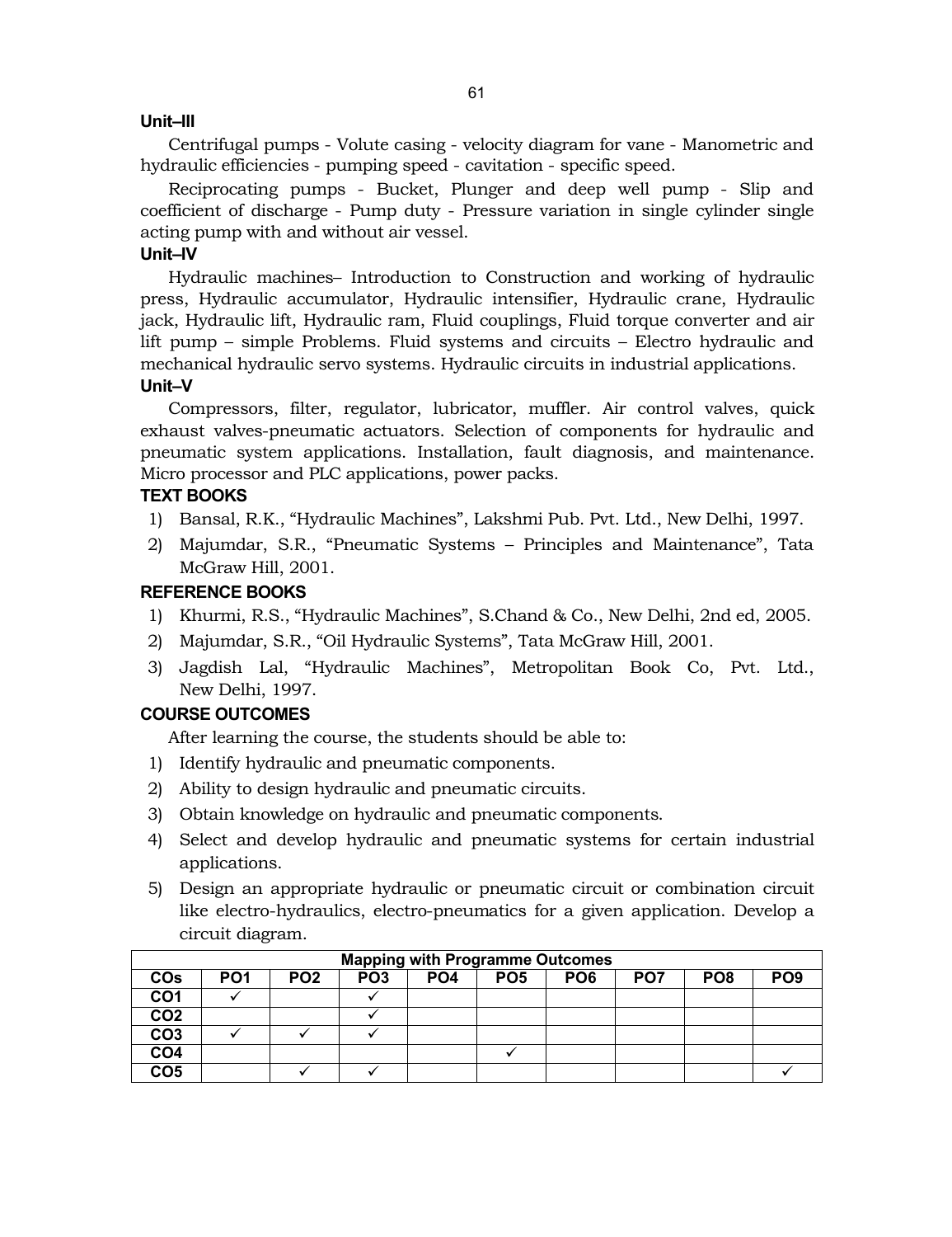# **03PC504 DESIGN OF TRANSMISSION SYSTEMS L**  $\begin{array}{|c|c|c|c|}\hline \textbf{L} & \textbf{T} & \textbf{D} \ \hline \textbf{q} & \textbf{q} & \textbf{p} \ \hline \textbf{r} & \textbf{p} & \textbf{p} & \textbf{p} \ \hline \textbf{r} & \textbf{p} & \textbf{p} & \textbf{p} \ \hline \textbf{r} & \textbf{p} & \textbf{p} & \textbf{p} \ \hline \textbf{r} & \textbf{p} & \textbf$

**4 0 0**

# **COURSE OBJECTIVES**

- To gain knowledge on the principles and procedures for the design of power
- Transmission components.
- To understand the standard procedure available for Design of transmission systems
- To learn to use standard data and catalogues

# **Unit–I**

Bearings: - Hydrodynamic Journals Bearings - Design procedure - Minimum film thickness - Selection of Antifriction bearings - Life of bearings - Equivalent load, Cubic mean load - load rating - Design Procedure.*.* 

# **Unit–II**

Belt Drives of flat belts, V-Belts using manufacturer's table - Matched set of V-Belts, Chain drives for Power transmission design procedure.

# **Unit–III**

Gear drives: Toothed gear - types of failure - Design analysis - Gear Materials - Design of spur and Helical gears based on surface strength and bending strength - Forces acting on toothed gears.

# **Unit–IV**

Bevel and worm gears: Bevel gears classification - terminology - forces on bevel gear tooth - Design procedure - working gears - Design of worm gears - Terminology - centre distance - losses - design procedure.

# **Unit–V**

Gear Box: Standard Step ratio - Speed diagram - Kinematics layout - Design of six speed, twelve speed, eighteen speed gear box - calculation of actual speed.

# **TEXT BOOKS**

- 1) R.S. Khurmi, "Machine Design", S. Chand company Ltd., 14th ed. 2005.
- 2) T.J. Prabhu, "Design of Transmission Elements", 4th ed. 2000.

# **REFERENCE BOOKS**

- 1) Richard Bundya and Shigley, "Mechanical Engineering Design", McGraw Hill Book Company.
- 2) T.V. Sundarajamoorthy, N.Shanmugham, "Machine Design", Khanna Publishers.

# **COURSE OUTCOMES**

Upon completion of this course, the students will be able to:

- 1) Develop knowledge on the functions of various transmission elements.
- 2) Understand prerequisite for design of various transmission components.
- 3) Implement the basic engineering knowledge.
- 4) Work in the design team analyzing difficulties.
- 5) Design and develop solutions of various elements.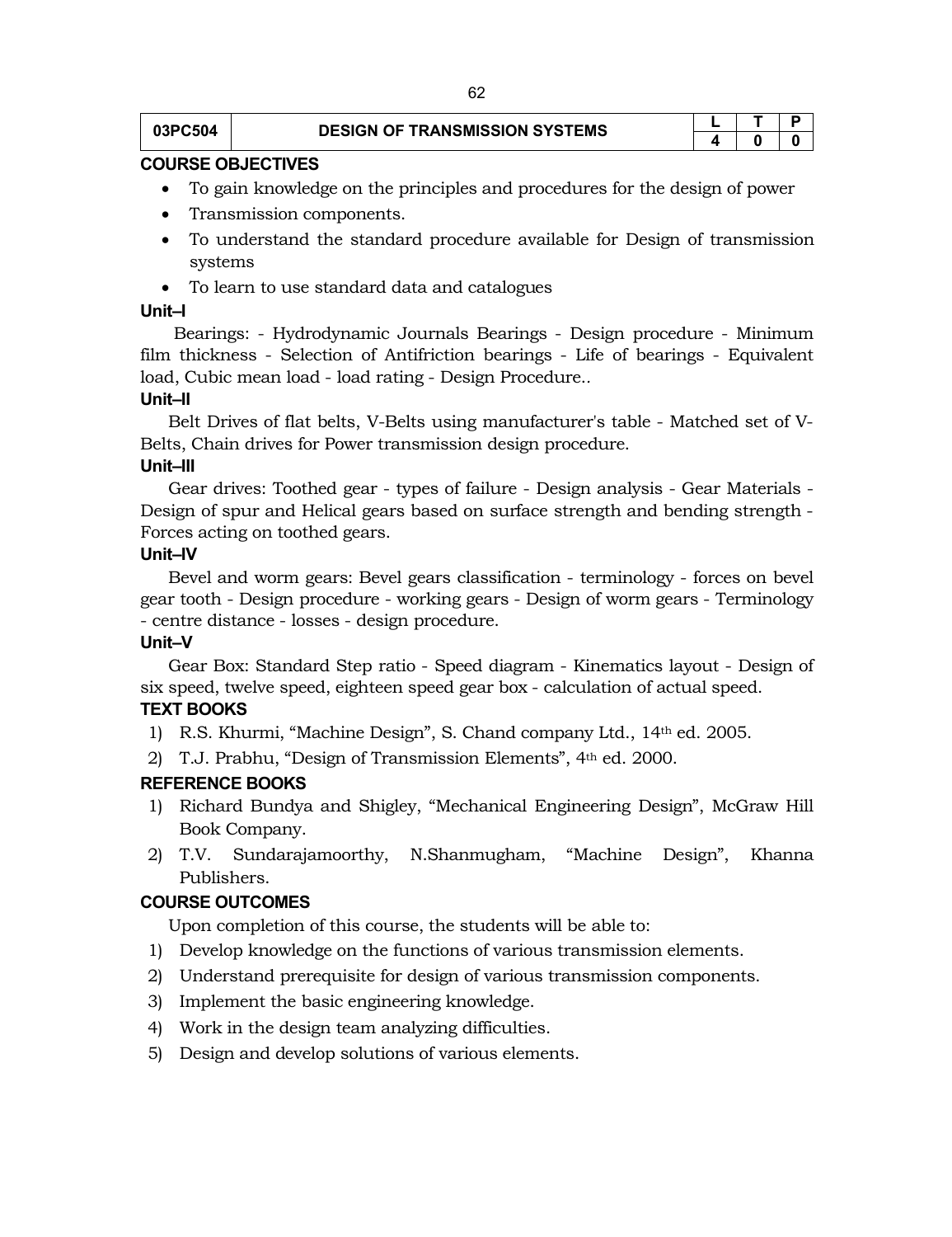| . .<br>전 사<br>I<br>×<br>۰.<br>٠<br>×<br>$\sim$<br>$-$ |
|-------------------------------------------------------|
|-------------------------------------------------------|

| <b>Mapping with Programme Outcomes</b> |                 |                 |                 |                 |                 |                 |                 |                 |                 |  |  |
|----------------------------------------|-----------------|-----------------|-----------------|-----------------|-----------------|-----------------|-----------------|-----------------|-----------------|--|--|
| COs                                    | PO <sub>1</sub> | PO <sub>2</sub> | PO <sub>3</sub> | PO <sub>4</sub> | PO <sub>5</sub> | PO <sub>6</sub> | PO <sub>7</sub> | PO <sub>8</sub> | PO <sub>9</sub> |  |  |
| CO <sub>1</sub>                        |                 |                 |                 |                 |                 |                 |                 |                 |                 |  |  |
| CO <sub>2</sub>                        |                 |                 |                 |                 |                 |                 |                 |                 |                 |  |  |
| CO <sub>3</sub>                        |                 |                 |                 |                 |                 |                 |                 |                 |                 |  |  |
| CO <sub>4</sub>                        |                 |                 |                 |                 |                 |                 |                 |                 |                 |  |  |
| CO <sub>5</sub>                        |                 |                 |                 |                 |                 |                 |                 |                 |                 |  |  |
|                                        |                 |                 |                 |                 |                 |                 |                 |                 |                 |  |  |

# **03CP507 WORKSHOP PRACTICE – II**  $\begin{array}{|c|c|c|c|c|}\hline \textbf{L} & \textbf{T} & \textbf{P} \ \hline \textbf{0} & \textbf{0} & \textbf{3} \ \hline \end{array}$

# **0 0 3**

# **COURSE OBJECTIVES**

- To impart practical training to the students on various welding processes
- To develop procedural and manual skills in machining and also to provide training in making greensand moulds

# **LIST OF EXPERIMENTS**

Foundry shop

- 1. Face Plate (Solid Pattern)
- 2. Hexagonal Nut (Self Core Pattern)
- 3. Ball Handle (Split Pattern)
- 4. Pipe Flange (Split Pattern)
- 5. Lathe Saddle (Loose Piece Pattern)

Welding shop

- 1. Butt Joint
- 2. Lap Joint
- 3. Corner Joint
- 4. Arc Welding Power Sources with Effect of Heat input on bed geometry
- 5. Temperature Measurement of Arc Welding Process

# Machine shop

- 1. Plain Turning
- 2. Step Turning
- 3. Taper Turning
- 4. Thread Cutting

# **COURSE OUTCOMES**

Upon the completion of this course, the students will be able to

- 1. Handle metal working machine (Lathe) for making simple operations
- 2. Prepare green sand moulds of given patterns
- 3. Prepare different types of weld joints

| <b>Mapping with Programme Outcomes</b> |                 |                 |                 |                 |                 |                 |                 |                 |                 |  |  |  |
|----------------------------------------|-----------------|-----------------|-----------------|-----------------|-----------------|-----------------|-----------------|-----------------|-----------------|--|--|--|
| COs                                    | PO <sub>1</sub> | PO <sub>2</sub> | PO <sub>3</sub> | PO <sub>4</sub> | PO <sub>5</sub> | PO <sub>6</sub> | PO <sub>7</sub> | PO <sub>8</sub> | PO <sub>9</sub> |  |  |  |
| CO <sub>1</sub>                        |                 |                 |                 |                 |                 |                 |                 |                 |                 |  |  |  |
| CO <sub>2</sub>                        |                 |                 |                 |                 |                 |                 |                 |                 |                 |  |  |  |
| CO <sub>3</sub>                        |                 |                 |                 |                 |                 |                 |                 |                 |                 |  |  |  |

| 03CP508 | <b>HYDRAULICS LABORATORY</b> |  |  |
|---------|------------------------------|--|--|
|         |                              |  |  |

**COURSE OBJECTIVES**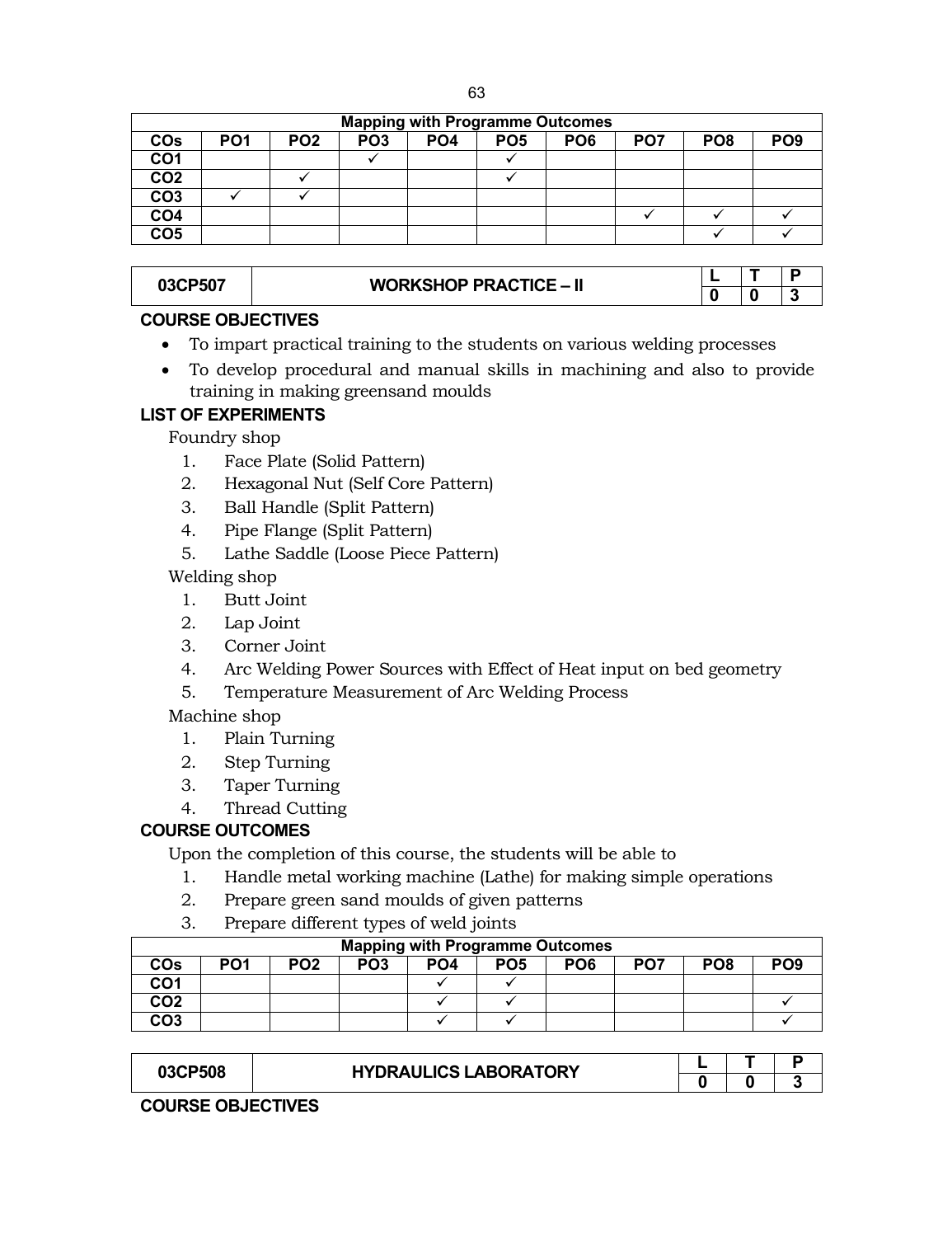To understand the properties of fluids and fluid statics, methods for determination of co-efficient of discharged are to be explained and computed practically.

- To study of the characteristic features of pumps and turbines using experiments in envisaged.
- To understand the significance and role of such utilities in their further course of study.

# **LIST OF EXPERIMENTS**

- 1) Determination of Co-efficient of discharge of Mouth Piece.
- 2) Determination of Co-efficient of discharge of Venturimeter.
- 3) Determination of Co-efficient of Head loss due to Sudden Change in Section.
- 4) Determination of Co-efficient of Head loss due to Friction in Pipe.
- 5) Determination of Co-efficient of discharge of Rectangular Notch.
- 6) Study of Performance characteristics of Elmo Pump (Centrifugal Pump).
- 7) Study of Performance characteristics of Sump Pump (Centrifugal Pump).
- 8) Study of Performance characteristics of Submersible Pump (Centrifugal Pump).
- 9) Study of Performance characteristics of Gould's Pump (Reciprocating Pump).
- 10) Study of Performance characteristics of Pelton Turbine (Constant Speed method).
- 11) Study of Performance characteristics of Francis Turbine (Constant Head method).
- 12) Determination of Metacentric Height of a floating vessel (Demo Only).

# **COURSE OUTCOMES**

- 1) Determine the properties of fluids, pressure and their measurements.
- 2) Measure flow in pipes and determine frictional losses.
- 3) Compute forces on immersed plane and curved plates applying continuity equation and energy equation in solving problems on flow through conduits.
- 4) Develop Characteristics of pumps and turbines.

| <b>Mapping with Programme Outcomes</b> |                 |                 |                 |                 |                 |                 |                 |                 |                 |  |  |
|----------------------------------------|-----------------|-----------------|-----------------|-----------------|-----------------|-----------------|-----------------|-----------------|-----------------|--|--|
| <b>COs</b>                             | PO <sub>1</sub> | PO <sub>2</sub> | PO <sub>3</sub> | PO <sub>4</sub> | PO <sub>5</sub> | PO <sub>6</sub> | PO <sub>7</sub> | PO <sub>8</sub> | PO <sub>9</sub> |  |  |
| CO1                                    |                 |                 |                 |                 |                 |                 |                 |                 |                 |  |  |
| CO <sub>2</sub>                        |                 |                 |                 |                 |                 |                 |                 |                 |                 |  |  |
| CO <sub>3</sub>                        |                 |                 |                 |                 |                 |                 |                 |                 |                 |  |  |
| CO <sub>4</sub>                        |                 |                 |                 |                 |                 |                 |                 |                 |                 |  |  |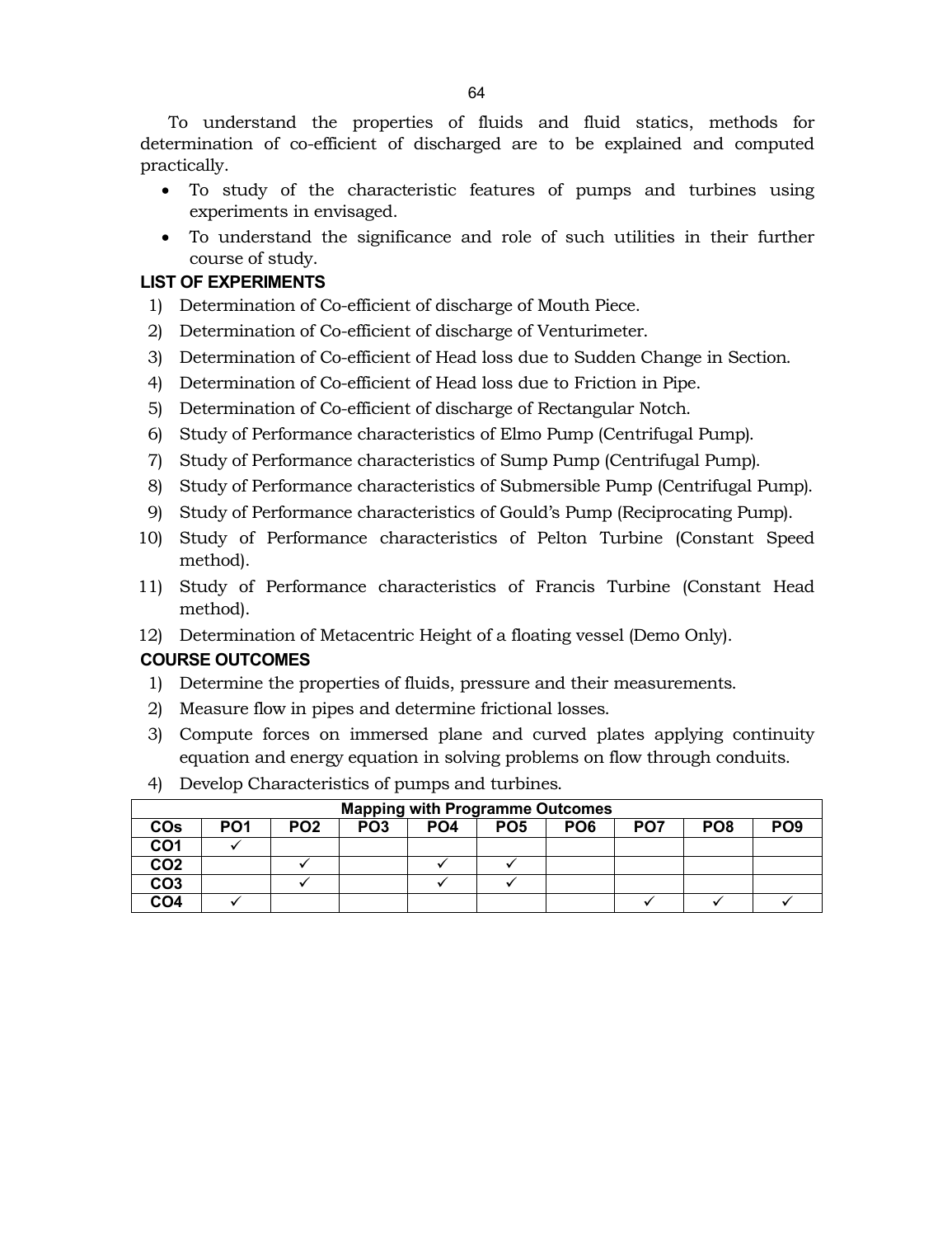#### **SIXTH SEMESTER**

| 03PC601 | <b>POWER PLANT ENGINEERING</b> |  |  |
|---------|--------------------------------|--|--|
|         |                                |  |  |

# **COURSE OBJECTIVES**

- Basic knowledge of different types of power plants, working cycle criteria of each one of them.
- Understanding of thermal power plant operation, different types of high pressure boilers including supercritical and supercharged boilers, fluidized bed combustion systems.
- Design of chimney in thermal power plants, knowledge of cooling tower operation, numerical on surface condenser design.
- Basic knowledge of different types of nuclear power plants, power plant economics, safety and environmental.

#### **Unit–I**

Introduction to types, layouts and working cycles - Layouts of diesel-electric, hydro-electric, nuclear, gas turbine, steam, cogeneration, MHD and other power plants - Site selection - Reheat and regenerative steam cycles - Binary vapour cycle - Combined cycle - Topping cycle - Power plant instrumentation and control - air flow, furnace pressure, steam temperature control system - Governing system - Steam turbine.

# **Unit–II**

Fuels, combustion and burning methods - Fuel classification - Solid, liquid and gaseous - Compositions and heating values - Classification of coal - Combustion process, atmosphere and control - ESP Furnace construction - Stokers suspension firing - pulverised fuel firing - oil and gas burners and systems - Fuel control - Burner management system - FSSS - Ash handling system.

# **Unit–III**

Steam power plant - Steam generators - fire tube, water tube, forced circulation, once through, super charged, super critical, Lamont, Loeffler, Schmide, Hortmen and Velox boilers, Fluidised Bed & Circulated Fluidised Bed boilers - Natural, artificial, balanced and steam jet drafts - Simple problems - Functions of super heaters, economisers, air-heaters, deaerators, feed heaters, air ejectors - Feed pumps - Injectors - Feed water control- Condensers – Jet and surface type - Simple problems - Cooling towers.

# **Unit–IV**

Nuclear power plant - Basics of nuclear fuels - Fission and chain reaction - Reactor classification - Boiling water, pressurised water, homogeneous, gas cooled breeding and metal cooled.

# **Unit–V**

Economics and safety - Actual load curves - Fixed and operating costs - Tariff methods for electrical energy - Peak load and variable load operations - Selection of generation type and general equipment. Introduction to safety aspects in power plants - Environmental impacts - assessment for thermal power plant.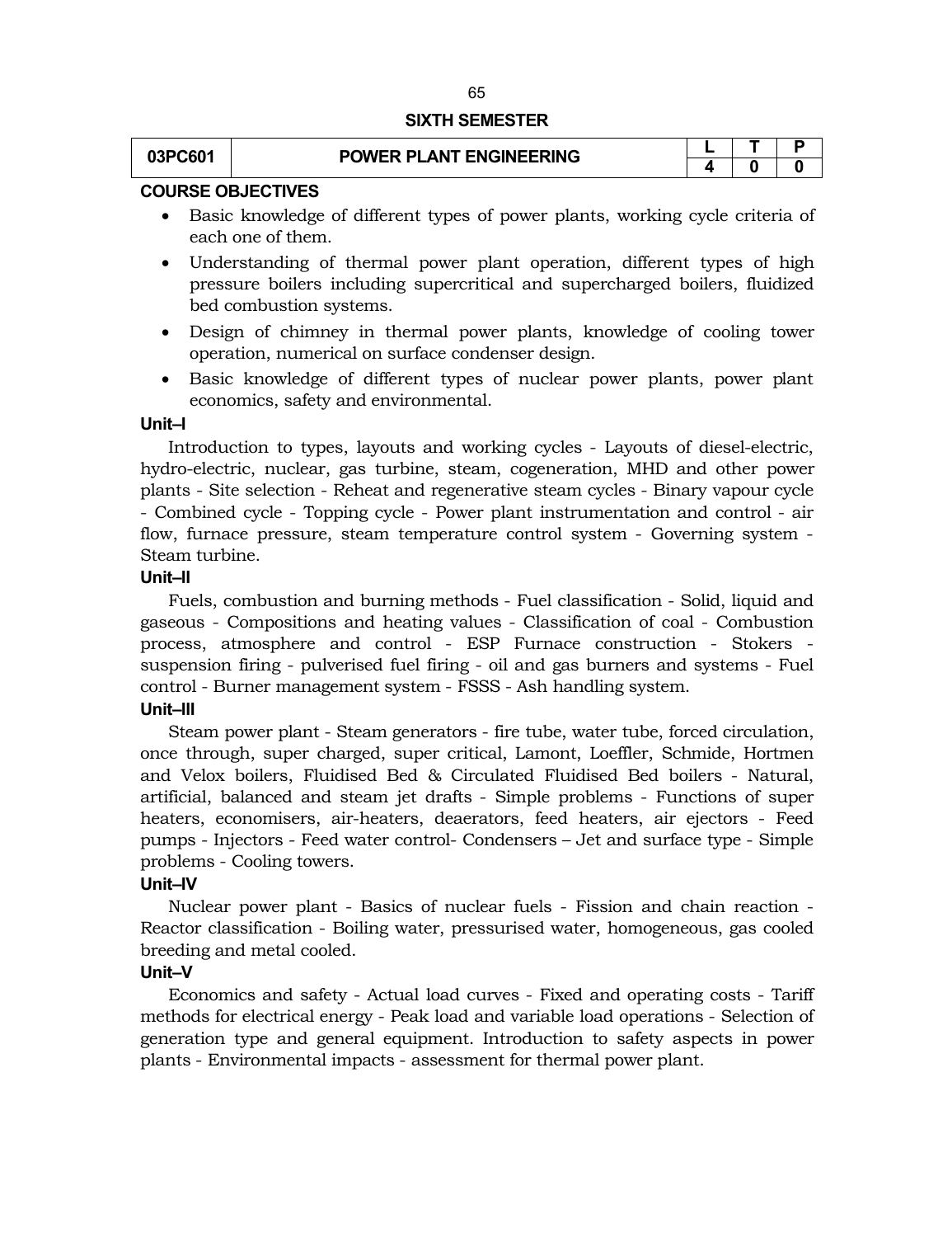# **TEXT BOOKS**

- 1) S. Domkundwar, A.V. Domkundwar, S.C. Arora A Course in Power Plant Engineering, Dhanpat Rai Publications. 2013
- 2) P.K. Nag, Power Plant Engineering, Tata McGraw Hill, Laxmi Publications Pvt. Ltd New Delhi, 5<sup>th</sup> Edition, 2014.

# **REFERENCE BOOKS**

- 1) R.K. Rajput. A Text of Power Plant Engineering, Laxmi publications, New Delhi 5th Edition, 2016.
- 2) G.R. Nagpal, Power Plant Engineering, Khanna Publications 1998.
- 3) Moarse, Power plant Engineering.
- 4) M.M. El-Wakil, Power plant Technology, Tata McGraw Hill, New Delhi 1984.
- 5) Vopat and Skrotzki, Power Plant Engineering, Tata McGraw Hill, New Delhi.

# **COURSE OUTCOMES**

Upon completing this course, students should be able to:

- 1) Select the suitability of site and calculate the performance of power plant.
- 2) Understand the suitable ash handling, coal-handling method in a thermal power plant.
- 3) Know the working principle of different types of power plant.
- 4) Calculate average load and peak load on a power plant and indicate environmental and safety aspects of power plants

| <b>Mapping with Programme Outcomes</b> |     |                 |                 |                 |                 |                 |                 |                 |                 |  |  |  |
|----------------------------------------|-----|-----------------|-----------------|-----------------|-----------------|-----------------|-----------------|-----------------|-----------------|--|--|--|
| <b>COs</b>                             | PO1 | PO <sub>2</sub> | PO <sub>3</sub> | PO <sub>4</sub> | PO <sub>5</sub> | PO <sub>6</sub> | PO <sub>7</sub> | PO <sub>8</sub> | PO <sub>9</sub> |  |  |  |
| CO <sub>1</sub>                        |     |                 |                 |                 |                 |                 |                 |                 |                 |  |  |  |
| CO <sub>2</sub>                        |     |                 |                 |                 |                 |                 |                 |                 |                 |  |  |  |
| CO <sub>3</sub>                        |     |                 |                 |                 |                 |                 |                 |                 |                 |  |  |  |
| CO <sub>4</sub>                        |     |                 |                 |                 |                 |                 |                 |                 |                 |  |  |  |

| 03PC602 | <b>REFRIGERATION AND AIRCONDITIONING</b> |  |  |
|---------|------------------------------------------|--|--|
|         |                                          |  |  |

# **COURSE OBJECTIVES**

- To provide in-depth study of the basics of refrigeration and air-conditioning
- To study the various refrigeration systems and their thermodynamic cycles.
- To study the basics of psychrometry and cooling load calculations of airconditioning systems.

# **Unit–I**

Introduction – Unit of refrigeration – Refrigeration systems – Refrigeration cycles and concepts – Coefficient of Performance – Reversed Carnot cycle – Refrigeration System - Heat pump – Air Refrigeration – types – problems – Air craft Refrigeration system (Description only).

# **Unit–II**

Introduction to Steam Jet Refrigeration, vapour absorption refrigeration and solar refrigeration – (Description only) – performance Analysis of vapour compression cycle – Ideal and actual conditions – Problems – Representation of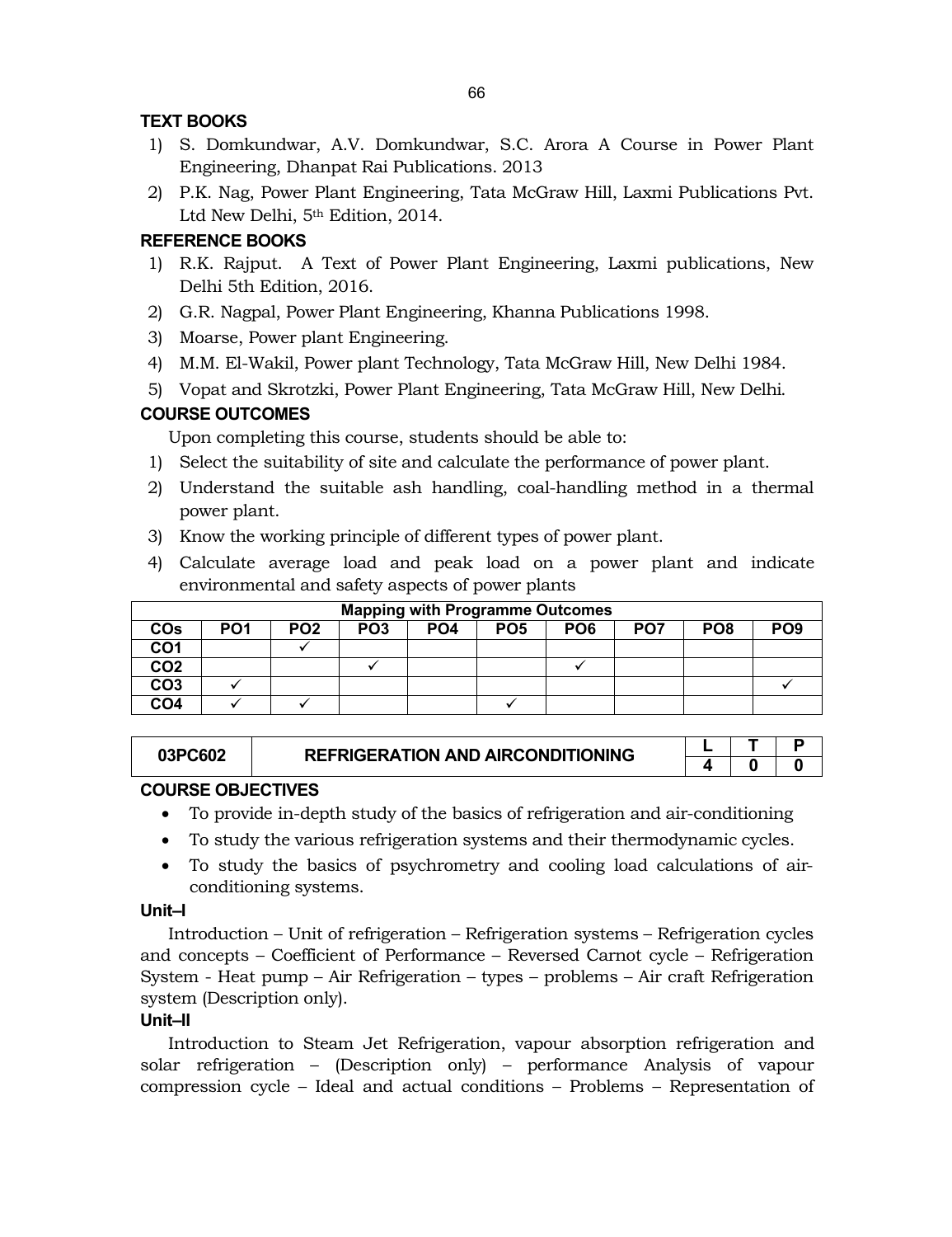cycle on p-h and T-s diagram – Properties of refrigerants and their choice for different applications – Eco friendly refrigerant.

# **Unit–III**

Refrigeration equipment – (Description only) – Compressors – Reciprocating, centrifugal and screw – open, hermetic and semi-hermetic Units – condensers – air and water cooled condensers, evaporative condensers – Evaporators – Double tube, shell and tube, dry and flooded types – Expansion devices – Protection devices – High and Low pressure cut out Thermostat – solenoid valve.

# **Unit–IV**

Psychrometry of Airconditioning Processes – sensible heating and cooling, latent heat process, total heat process, sensible heat factor – bypass factor – cooling and Dehumidifying coil, heat coils, air washer, adiabatic dehumidifiers, water and steam injection – Adiabatic mixing – Problems on Psychrometric processes.

# **Unit–V**

Air-conditioning system – classification – Unitary, packaged and central type summer and winter air conditioning systems – (Description only) – merits and demerits – Comfort indices – Air purification – Air-conditioning – Heat gain and load calculations – RSHF, GSHF and ERSHF – energy efficiency in building – Need for reheating.

# **TEXT BOOKS**

- 1) Arora, C.P., "Refrigeration and Air Conditioning", McGraw Hill, 3rd ed, New Delhi, 2010.
- 2) R.S. Khurmi & J.K. Guptha, Refrigeration and Air-Conditioning, S.Chand & company, 3rd ed, New Delhi, 2005.

# **REFERENCE BOOKS**

- 1) Arora, S.C. & Domkundwar, S., Refrigeration and Air-conditioning, Dhanpat Rai & Sons, NewDelhi, 1995.
- 2) Stoecker, W.F. and Jones J. W., "Refrigeration and Air Conditioning", McGraw Hill, New Delhi, 1986.
- 3) Ballaney, P.L., Refrigeration and Air-conditioning, Khanna Publisher, New Delhi, 2003.
- 4) Roy J. Dossat, "Principles of Refrigeration", Pearson Education Asia, 4th ed, 2009.
- 5) "ASHRAE Hand book", Fundamentals 2010.

# **COURSE OUTCOMES**

Upon completion of this course the student will able to understand the

- 1) Operation of different types of refrigeration and air conditioning systems
- 2) Psychrometry of mixture of water vapor and air.

| <b>Mapping with Programme Outcomes</b> |                                                                                                                                     |  |  |  |  |  |  |  |  |  |  |  |
|----------------------------------------|-------------------------------------------------------------------------------------------------------------------------------------|--|--|--|--|--|--|--|--|--|--|--|
| <b>COs</b>                             | PO <sub>9</sub><br>PO3<br>PO7<br>PO <sub>2</sub><br>PO <sub>5</sub><br>PO <sub>6</sub><br>PO <sub>1</sub><br>PO <sub>8</sub><br>PO4 |  |  |  |  |  |  |  |  |  |  |  |
| CO1                                    |                                                                                                                                     |  |  |  |  |  |  |  |  |  |  |  |
| CO2                                    |                                                                                                                                     |  |  |  |  |  |  |  |  |  |  |  |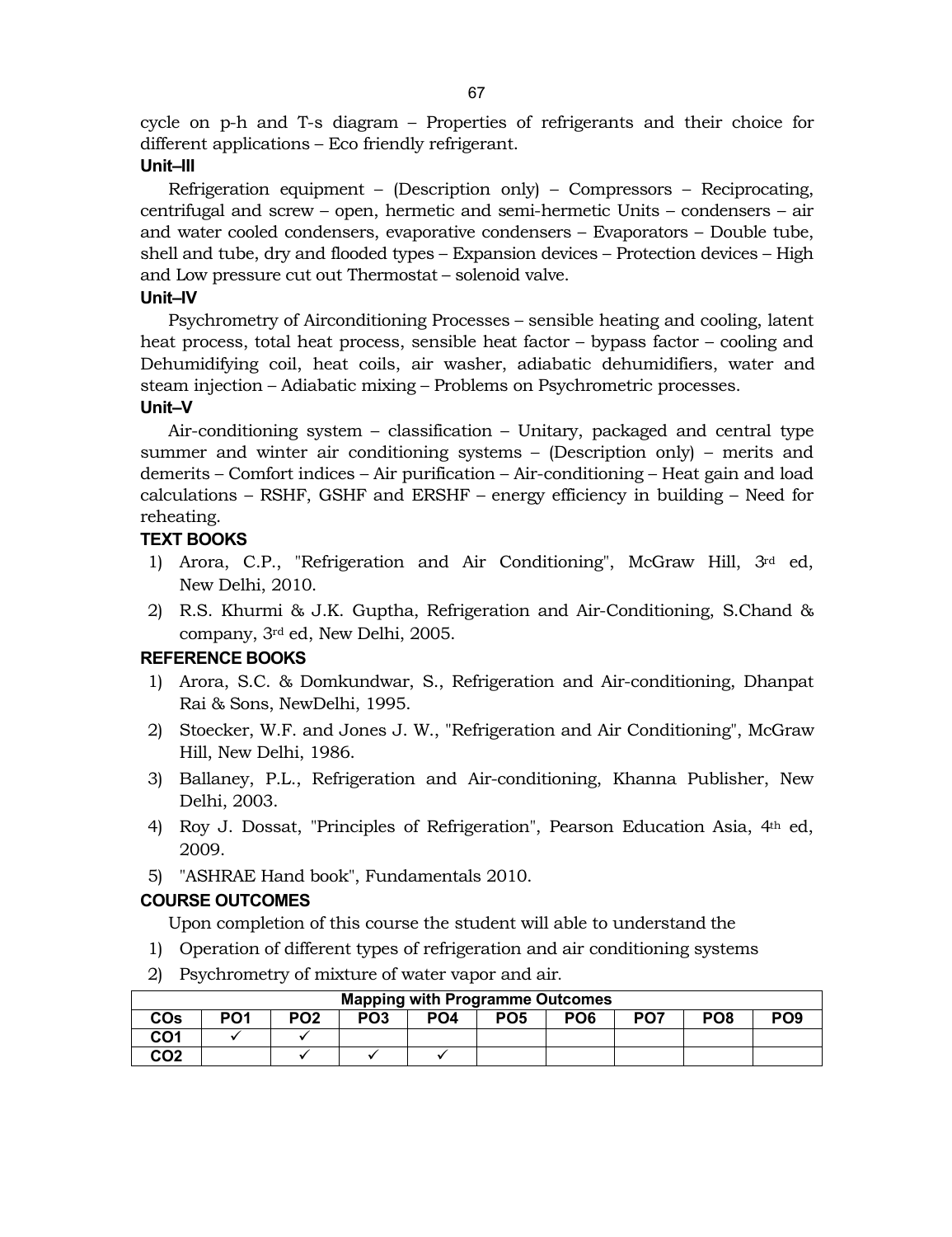# **03CP607 WORKSHOP PRACTICE – II**

# **COURSE OBJECTIVES**

- To provide hands on experience in handling precise metrology instruments and their calibration.
- To provide hands on experience in special machines

# **LIST OF EXPERIMENTS**

# **Machine Shop**

- 1. Keyway machining using a shaper
- 2. Angular machining using a shaper
- 3. Convex profile machining on a slotter

# **Special Machine Shop**

- 1. Plain milling
- 2. Spur gear milling

# **Metrology Lab**

- 1. Inspection of screw thread
	- (A) Checking the straightness of straight edge
	- (B) Measurement of radius (internal and external)
- 2. Calibration of micrometer

# **Metallurgy Lab**

- 1. Effect of section size on hardness
- 2. End quenching (or) Jominy hardenability test

# **COURSE OUTCOMES**

Upon the completion of this course, the students would be able to

- 1) Understand the usage of precision instruments and the handling methods.
- 2) Learn the basic operation of various traditional and non-traditional manufacturing processes.
- 3) Justify the most appropriate manufacturing process and material for a given product.
- 4) Select/Suggest process for the production of gears.

|                 | <b>Mapping with Programme Outcomes</b> |                 |                 |                 |                 |                 |                 |                 |                 |  |  |  |  |
|-----------------|----------------------------------------|-----------------|-----------------|-----------------|-----------------|-----------------|-----------------|-----------------|-----------------|--|--|--|--|
| <b>COs</b>      | PO <sub>1</sub>                        | PO <sub>2</sub> | PO <sub>3</sub> | PO <sub>4</sub> | PO <sub>5</sub> | PO <sub>6</sub> | PO <sub>7</sub> | PO <sub>8</sub> | PO <sub>9</sub> |  |  |  |  |
| CO <sub>1</sub> |                                        |                 |                 |                 |                 |                 |                 |                 |                 |  |  |  |  |
| CO <sub>2</sub> |                                        |                 |                 |                 |                 |                 |                 |                 |                 |  |  |  |  |
| CO <sub>3</sub> |                                        |                 |                 |                 |                 |                 |                 |                 |                 |  |  |  |  |
| CO <sub>4</sub> |                                        |                 |                 |                 |                 |                 |                 |                 |                 |  |  |  |  |

| 03CP608 | <b>MECHANICAL LABORATORY - II</b> |  |  |
|---------|-----------------------------------|--|--|
|         |                                   |  |  |

# **COURSE OBJECTIVES**

- To evaluate the performance and emission characteristics of an single cylinder diesel engine
- To conduct the load test, speed test of a single and double cylinder diesel engine
- To conduct performance test on double stage reciprocating air compressor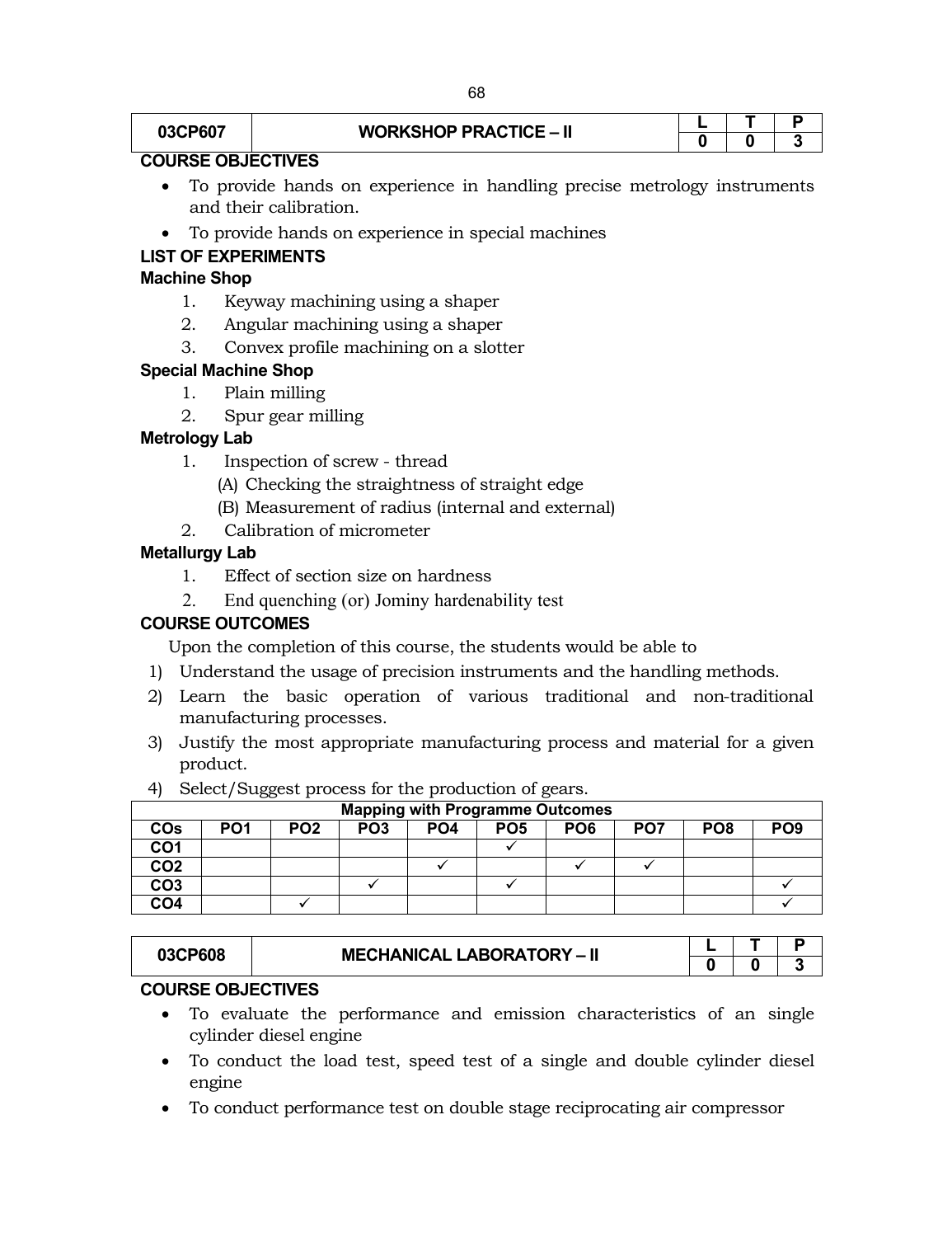- To conduct the heat balance test on single and double cylinder diesel engine.
- To evaluate the performance of steam boiler, turbine and condenser.

# **LIST OF EXPERIMENTS**

- 1) Load Test on Four Stroke Diesel Engine
- 2) Study and performance test on Air Compressor
- 3) Heat Balance Test on Four Stroke Diesel Engine
- 4) Speed test on Four Stroke Diesel Engine
- 5) Study and performance test on steam boilers
- 6) Study and performance test on Steam turbines
- 7) Study and performance test on Reader vertical steam engine.
- 8) Study and performance test on steam condenser.

# **COURSE OUTCOMES**

Upon completion of this practical class, the students will be able to:

- 1) Learn about the different heat losses in the engine viz., cooling water, exhaust gas and un-accountable losses.
- 2) Understand the working principle of emission measuring instruments and calibration procedure.
- 3) Acquire the knowledge of emission standards and fuel modification in engines.
- 4) Experimentally determine the performance of a steam boiler, turbine and condenser.

|                 | <b>Mapping with Programme Outcomes</b> |                 |                 |                 |                 |                 |                 |                 |                 |  |  |  |
|-----------------|----------------------------------------|-----------------|-----------------|-----------------|-----------------|-----------------|-----------------|-----------------|-----------------|--|--|--|
| <b>COs</b>      | PO <sub>1</sub>                        | PO <sub>2</sub> | PO <sub>3</sub> | PO <sub>4</sub> | PO <sub>5</sub> | PO <sub>6</sub> | PO <sub>7</sub> | PO <sub>8</sub> | PO <sub>9</sub> |  |  |  |
| CO1             |                                        |                 |                 |                 |                 |                 |                 |                 |                 |  |  |  |
| CO <sub>2</sub> |                                        |                 |                 |                 |                 |                 |                 |                 |                 |  |  |  |
| CO <sub>3</sub> |                                        |                 |                 |                 |                 |                 |                 |                 |                 |  |  |  |
| CO <sub>4</sub> |                                        |                 |                 |                 |                 |                 |                 |                 |                 |  |  |  |

# **SEVENTH SEMESTER**

| 00HS701 | <b>ENGINEERING ETHICS</b> |  |  |
|---------|---------------------------|--|--|
|         |                           |  |  |

# **COURSE OBJECTIVES**

- To understand the moral and ethical dimensions in engineering.
- To take balanced decisions.

# **Unit–I**

Senses of 'Engineering Ethics' – Variety of moral issues – Types of inquiry – Moral dilemmas – Moral Autonomy – Kohlberg's theory – Gilligan's theory – Consensus and Controversy – Professions and Professionalism – Professional Ideals and Virtues – Uses of Ethical Theories.

# **Unit–II**

Engineering as Experimentation – Engineers as responsible Experimenters – Research Ethics - Codes of Ethics – Industrial Standards - A Balanced Outlook on Law – The Challenger Case Study.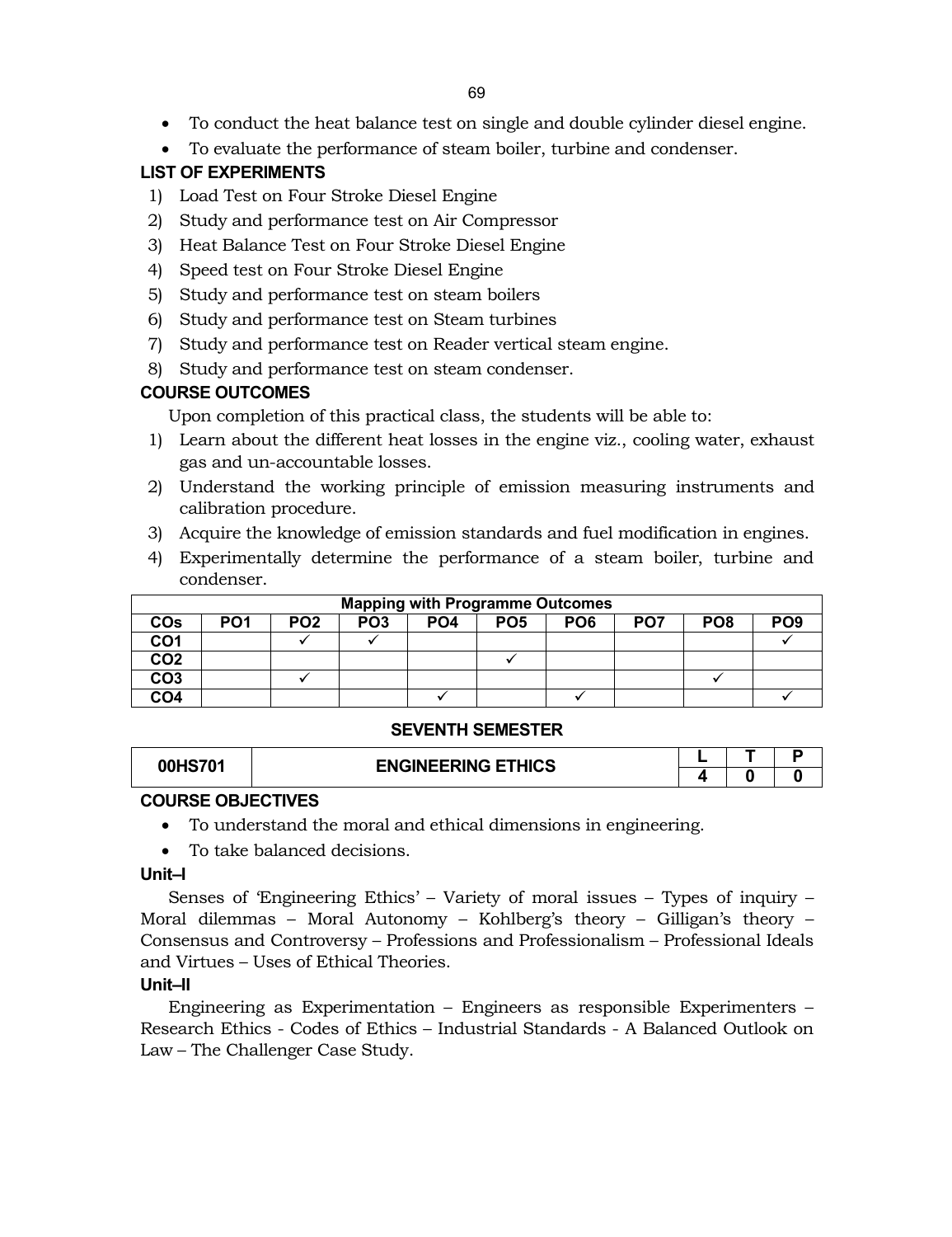# **Unit–III**

Safety and Risk – Assessment of Safety and Risk – Risk Benefit Analysis – Reducing Risk – The Government Regulator's Approach to Risk - Chernobyl Case Studies and Bhopal.

# **Unit–IV**

Collegiality and Loyalty – Respect for Authority – Collective Bargaining – Confidentiality – Conflicts of Interest – Occupational Crime – Professional Rights – Employee Rights – Intellectual Property Rights (IPR) – Discrimination. **Unit–V**

Multinational Corporations – Business Ethics - Environmental Ethics – Computer Ethics - Role in Technological Development – Weapons Development – Engineers as Managers – Consulting Engineers – Engineers as Expert Witnesses and Advisors – Honesty – Moral Leadership – Sample Code of Conduct

# **TEXT BOOKS**

- 1) Govindarajan, M., Natarajan, S. and Senthilkumar, V.S., "Professional Ethics and Human Values", PHI Learning, New Delhi, 2013.
- 2) Mike Martin and Roland Schinzinger, "Ethics in Engineering", McGraw Hill, New York, 2005.

# **REFERENCE BOOKS**

- 1) Charles E. Harris, Michael S. Pritchard and Michael J. Rabins, "Engineering Ethics – Concepts and Cases", Thompson Learning, 2000.
- 2) Charles D. Fleddermann, "Engineering Ethics", Prentice Hall, New Mexico, 1999.
- 3) John R. Boatright, "Ethics and the Conduct of Business", Pearson Education, 2003.
- 4) Edmund G. Seebauer and Robert L. Barry, "Fundamentals of Ethics for Scientists and Engineers", Oxford University Press, 2001.
- 5) David Ermann and Michele S. Shauf, "Computers, Ethics and Society", Oxford University Press, (2003).

# **COURSE OUTCOMES**

Upon the completion of the course, the students will be able to:

- 1) Understand the relationship between the engineer and the society.
- 2) Learn the importance of codes in engineering practice.
- 3) Acquire knowledge on the legal, moral and ethical aspects in engineering.

| <b>Mapping with Programme Outcomes</b> |                 |                 |                 |                 |                 |                 |                 |                 |                 |
|----------------------------------------|-----------------|-----------------|-----------------|-----------------|-----------------|-----------------|-----------------|-----------------|-----------------|
| COs                                    | PO <sub>1</sub> | PO <sub>2</sub> | PO <sub>3</sub> | PO <sub>4</sub> | PO <sub>5</sub> | PO <sub>6</sub> | PO <sub>7</sub> | PO <sub>8</sub> | PO <sub>9</sub> |
| CO1                                    |                 |                 |                 |                 |                 |                 |                 |                 |                 |
| CO <sub>2</sub>                        |                 |                 |                 |                 |                 |                 |                 |                 |                 |
| CO <sub>3</sub>                        |                 |                 |                 |                 |                 |                 |                 |                 |                 |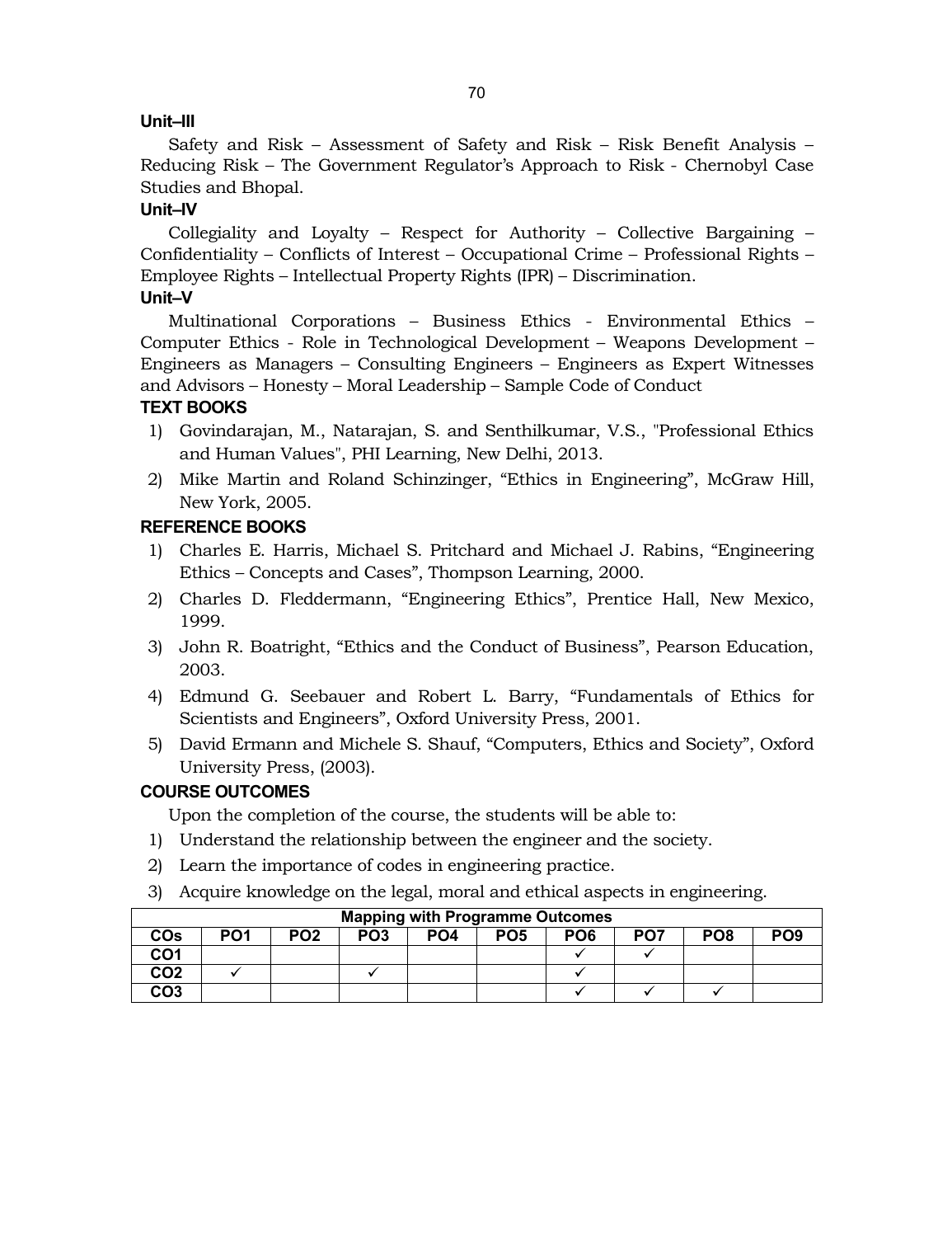# **03PC702 HEAT AND MASS TRANSFER**

#### **COURSE OBJECTIVES**

- To understand the modes of heat transfer through various configuration.
- To learn the mechanism of heat transfer in both steady and unsteady state conditions.
- To understand the concept of heat transfer and physical significance of nondimensional numbers and numerical heat transfer.
- To learn the thermal analysis of heat exchangers and basic concepts of mass transfer.

# **Unit–I : Conduction**

General heat conduction equation – Cartesian, Cylindrical and Spherical Coordinates – Modes and Basic Laws of Heat Transfer – Electrical Analogy to heat flow – concept of thermal resistance – 1D steady state heat conduction in simple Geometries; Composite walls, concentric cylinder and sphere-problems – critical radius of insulations – variable thermal conductivity – extended surfaces – 1D fin of uniform cross section – simple problems

# **Unit–II : Two Dimensional And Unsteady State Heat Conduction**

Two dimensional steady state heat conduction – conduction shape factor - One dimensional numerical analysis in conduction – conversion of partial differential equation (steady and unsteady) into finite difference equation – separation of variables – numerical method of solution for simple one/two dimensional system (relaxation or Gaussian elimination or iteration method – simple problems) – Introduction to unsteady state heat conduction – Lumped Analysis – Semi Infinite and Infinite Solids – Use of Heisler's charts.

# **Unit–III : Convection**

Introduction to dimensional analysis – Buckingham's  $\pi$  theorem method applied to convection – Non dimensional numbers and their significance – Introduction to free and forced convection – Boundary Layer Concept (without problem) – Forced convection : External flow – Flow over plates, cylinders spheres – problems – Internal flow – flow through pipes – free convection : flow over vertical plate and cylinder – horizontal plate, cylinder and sphere (simple problems).

Heat transfer with phase change – boiling – various Regimes of boiling – condensation – film wise and drop wise condensation – problems.

# **Unit–IV : Radiation**

Introduction – radiation properties – Total emissive power – spectral emissive power – black and grey body concept – radiosity – radiation intensity – radiation laws – Geometrical shape / view factors – reciprocity theorem/relations – radiation heat exchange between black and grey bodies – electrical analogy – radiation shields – reradiating surfaces.

#### **Unit–V : Applications**

Heat exchanger – basic types and classification – construction of heat exchangers – Thermal analysis: LMTD – effectiveness – NTU method – fouling factor – overall heat transfer coefficient – combined heat transfer by conduction, convection and radiation – automobile and electronic component cooling.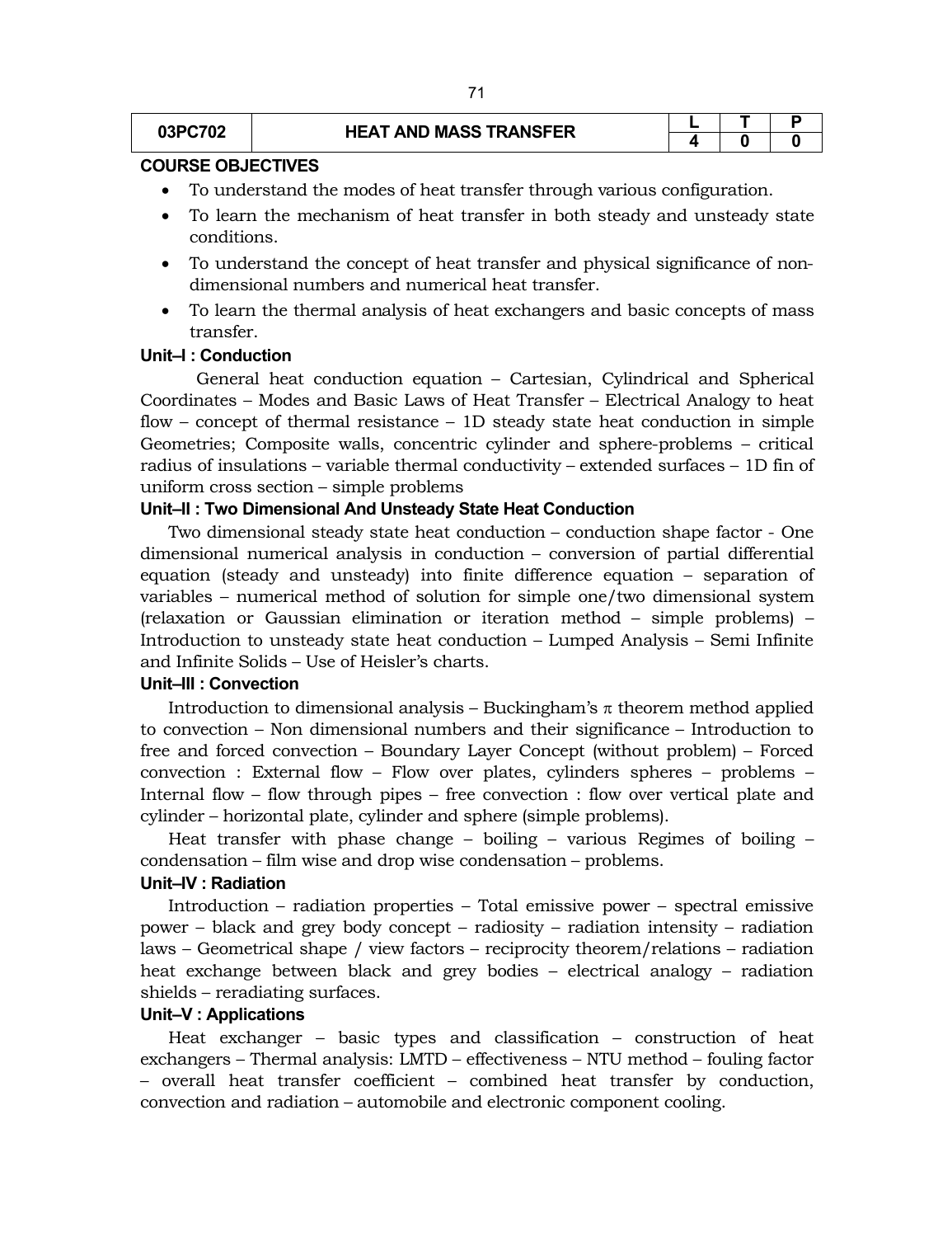Mass transfer concept and Fick's first law of diffusion – analogy between heat and mass transport. Diffusion mechanism of air – water (two component system).

# **TEXT BOOKS**

- 1) Rajput, R.K., Heat and Mass Transfer, 3rd ed., S.Chand & Company, 2006.
- 2) Domkundwar and A. Arora, A Course in Heat and Mass Transfer, Danpati Rai & Sans, New Delhi, 2004.

# **REFERENCE BOOKS**

- 1) Dr. G. Kamaraj and Dr. P. Raveendiran, Heat and Mass Transfer, Scitech pub., 2008.
- 2) Holman, J.P., Heat Transfer, McGraw Hill Co., 2007.
- 3) Ozisik, M.N., Basic Heat Transfer, McGraw Hill Co., 1985.
- 4) Nag, P.K., 2005. Heat Transfer, TMH Pub.
- 5) Kothandaraman, C.P., Fundaments of Heat and Mass Transfer,  $2<sup>nd</sup>$  ed., New Age International, 2004.

# **COURSE OUTCOMES**

Upon the completion of the course, the students will be able to:

- 1) Understand the mechanism of heat and mass transfer and its application.
- 2) Design thermal insulation system
- 3) Design the heat exchangers

| <b>Mapping with Programme Outcomes</b> |                 |                 |                 |                 |                 |                 |                 |                 |                 |
|----------------------------------------|-----------------|-----------------|-----------------|-----------------|-----------------|-----------------|-----------------|-----------------|-----------------|
| COs                                    | PO <sub>1</sub> | PO <sub>2</sub> | PO <sub>3</sub> | PO <sub>4</sub> | PO <sub>5</sub> | PO <sub>6</sub> | PO <sub>7</sub> | PO <sub>8</sub> | PO <sub>9</sub> |
| CO1                                    |                 |                 |                 |                 |                 |                 |                 |                 |                 |
| CO2                                    |                 |                 |                 |                 |                 |                 |                 |                 |                 |
| CO <sub>3</sub>                        |                 |                 |                 |                 |                 |                 |                 |                 |                 |

| <b>03CP</b><br>706 | <b>MECHANICAL LABORATORY - IV</b> |  |     |
|--------------------|-----------------------------------|--|-----|
|                    |                                   |  | . . |

# **COURSE OBJECTIVES**

- To make the students understand the modes of heat transfer and to conduct the trails on various experiments to analyze the heat transfer parameters.
- To study and determine the properties of fuel like kinematic viscosity, calorific value etc.
- To study the effect of temperature on fuel properties

# **LIST OF EXPERIMENTS**

- 1) Experiment on (parallel flow and counter flow) heat exchanger
- 2) Determination of Stefan-Boltzmann constant
- 3) Determination of critical heat flux
- 4) Experiment on composite wall apparatus.
- 5) Natural convection from vertical cylinder
- 6) Determination of calorific value of liquid fuel
- 7) Determination of flash and fire point of liquid fuel
- 8) Determination of cloud and pour point fuel
- 9) Determination of kinematic viscosity of fuel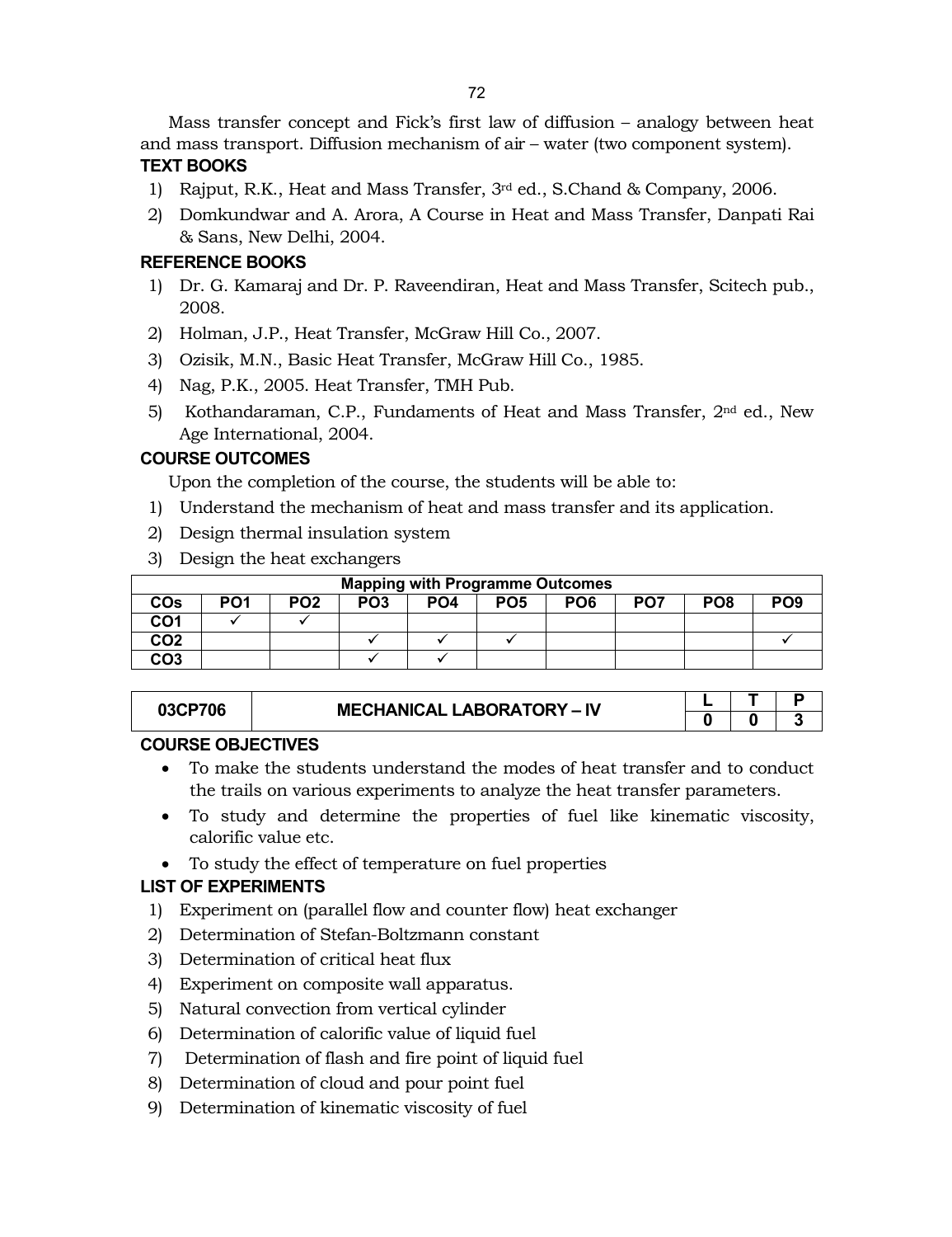# **COURSE OUTCOMES**

Upon completing this course, students should be able to:

- 1) Calculate the temperature distribution and heat conduction in the metal rod.
- 2) Evaluate the radiation heat transfer between surfaces.
- 3) Analyze the performance of heat exchanger.
- 4) Determine kinematic viscosity and the influence of temperature on viscosity.

|                 | <b>Mapping with Programme Outcomes</b> |                 |                 |                 |                 |                 |                 |                 |                 |  |  |
|-----------------|----------------------------------------|-----------------|-----------------|-----------------|-----------------|-----------------|-----------------|-----------------|-----------------|--|--|
| COs             | PO1                                    | PO <sub>2</sub> | PO <sub>3</sub> | PO <sub>4</sub> | PO <sub>5</sub> | PO <sub>6</sub> | PO <sub>7</sub> | PO <sub>8</sub> | PO <sub>9</sub> |  |  |
| CO1             |                                        |                 |                 |                 |                 |                 |                 |                 |                 |  |  |
| CO <sub>2</sub> |                                        |                 |                 |                 |                 |                 |                 |                 |                 |  |  |
| CO <sub>3</sub> |                                        |                 |                 |                 |                 |                 |                 |                 |                 |  |  |
| CO <sub>4</sub> |                                        |                 |                 |                 |                 |                 |                 |                 |                 |  |  |

## **EIGHTH SEMESTER**

| 03PV803 | <b>PROJECT WORK &amp; VIVA VOCE</b> |  |  |
|---------|-------------------------------------|--|--|
|         |                                     |  |  |

# **COURSE OBJECTIVES**

- To develop the ability to solve a specific problem right from its identification and literature review till the successful solution of the same.
- To train the students in preparing project reports and to face reviews and viva voce examination.

# **COURSE OUTCOMES**

Upon completing this course, students should be able to:

 Take up any challenging practical problems and find solution by formulating proper methodology.

 $\bullet$ 

|     | <b>Mapping with Programme Outcomes</b> |                 |                 |                 |                 |                 |                 |                 |                 |  |  |
|-----|----------------------------------------|-----------------|-----------------|-----------------|-----------------|-----------------|-----------------|-----------------|-----------------|--|--|
| Cos | PO <sub>1</sub>                        | PO <sub>2</sub> | PO <sub>3</sub> | PO <sub>4</sub> | PO <sub>5</sub> | PO <sub>6</sub> | PO <sub>7</sub> | PO <sub>8</sub> | PO <sub>9</sub> |  |  |
| CO1 |                                        |                 |                 |                 |                 |                 |                 |                 |                 |  |  |

#### **PROFESSIONAL ELECTIVES**

| 03PEXXX | <b>APPLIED THERMAL ENGINEERING</b> |  |  |
|---------|------------------------------------|--|--|
|         |                                    |  |  |

# **COURSE OBJECTIVES**

 To apply the thermodynamic concepts into various thermal application like rotary compressors, steam nozzles, steam turbines and gas turbines. To study the basics of jet propulsion and rocket propulsion

# **Unit–I**

Rotary Compressors: Centrifugal compressor - velocity diagrams - performance characteristics - pressure coefficient and slip factor - surging Axial, radial and mixed flow compressors - velocity diagrams - performance characteristics .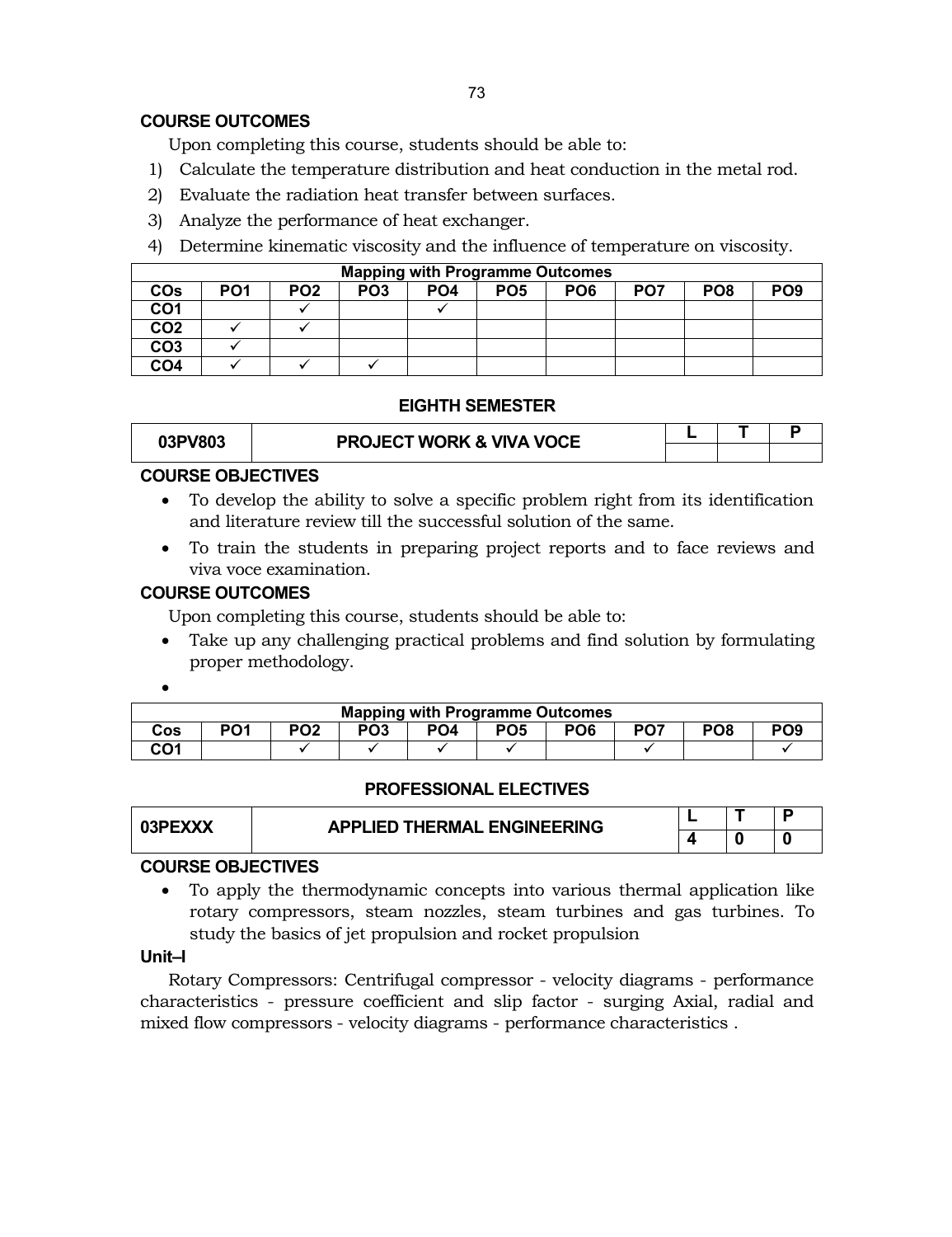# **Unit–II**

Steam Nozzles - Effect of back pressure - condition for maximum discharge effect of friction - supersaturated flow - impulse steam turbine - velocity diagrams blade efficiency - stage efficiency - end thrust - reheat factor.

# **Unit–III**

Reaction steam turbine - degree of reaction - 50 % reaction turbine - influence of blade speed to steam speed - height of reaction blading - Method of compounding steam turbines - Methods of governing steam turbines.

# **Unit–IV**

Gas turbine - cycles - optimum pressure ratio for maximum output - component efficiencies – inter-cooling and reheating, regeneration - gas turbine combustion chambers - different types of combustor arrangements.

# **Unit–V**

Introduction to Jet propulsion systems - Aerofoil theory - Lift and Drag - Ramjet - Turbojet - Rocket propulsion - Thrust - Specific impulse - propulsion efficiency and overall efficiency.

# **TEXT BOOKS**

1) Ballaney, P.L., Thermal Engineering, 24th edition, Khanna Publishers, New Delhi, 2003.

## **REFERENCE BOOKS**

- 1) Khurmi, R.S., Thermal Engineering, S.Chand& Co., New Delhi.14th ed. 2005.
- 2) Cohen and Rogers, Gas Turbine Theory and applications,
- 3) Kearton, Theory of steam turbine, CBS Pub.2001.
- 4) Mathur, M.L. & Mehta, F.S., Thermodynamics and Heat Power Engineering, Vol-I and Vol-II, Jain Brothers, New Delhi, 2002.

# **COURSE OUTCOMES**

Upon completion of this course, the students will be able to:

- 1) Analyse the theory and performance of steam turbines
- 2) Understand performance of gas turbines
- 3) Analyse the performance of jet and rocket propulsion systems

|                 | <b>Mapping with Programme Outcomes</b> |                 |                 |                 |                 |                 |                 |                 |                 |  |  |
|-----------------|----------------------------------------|-----------------|-----------------|-----------------|-----------------|-----------------|-----------------|-----------------|-----------------|--|--|
| COs             | PO <sub>1</sub>                        | PO <sub>2</sub> | PO <sub>3</sub> | PO <sub>4</sub> | PO <sub>5</sub> | PO <sub>6</sub> | PO <sub>7</sub> | PO <sub>8</sub> | PO <sub>9</sub> |  |  |
| CO1             |                                        |                 |                 |                 |                 |                 |                 |                 |                 |  |  |
| CO <sub>2</sub> |                                        |                 |                 |                 |                 |                 |                 |                 |                 |  |  |
| CO <sub>3</sub> |                                        |                 |                 |                 |                 |                 |                 |                 |                 |  |  |

| $J3PEXX^{\prime\prime}$ | <b>AUTOMOTIVE ENGINEERING</b> |  |  |
|-------------------------|-------------------------------|--|--|
|                         |                               |  |  |

# **COURSE OBJECTIVES**

- To impart the knowledge about the engine chassis, transmission, steering, suspension systems, rear axles and final drive of Automobiles.
- To Study the concept of electrical system, sensors and fuel injection system in automobiles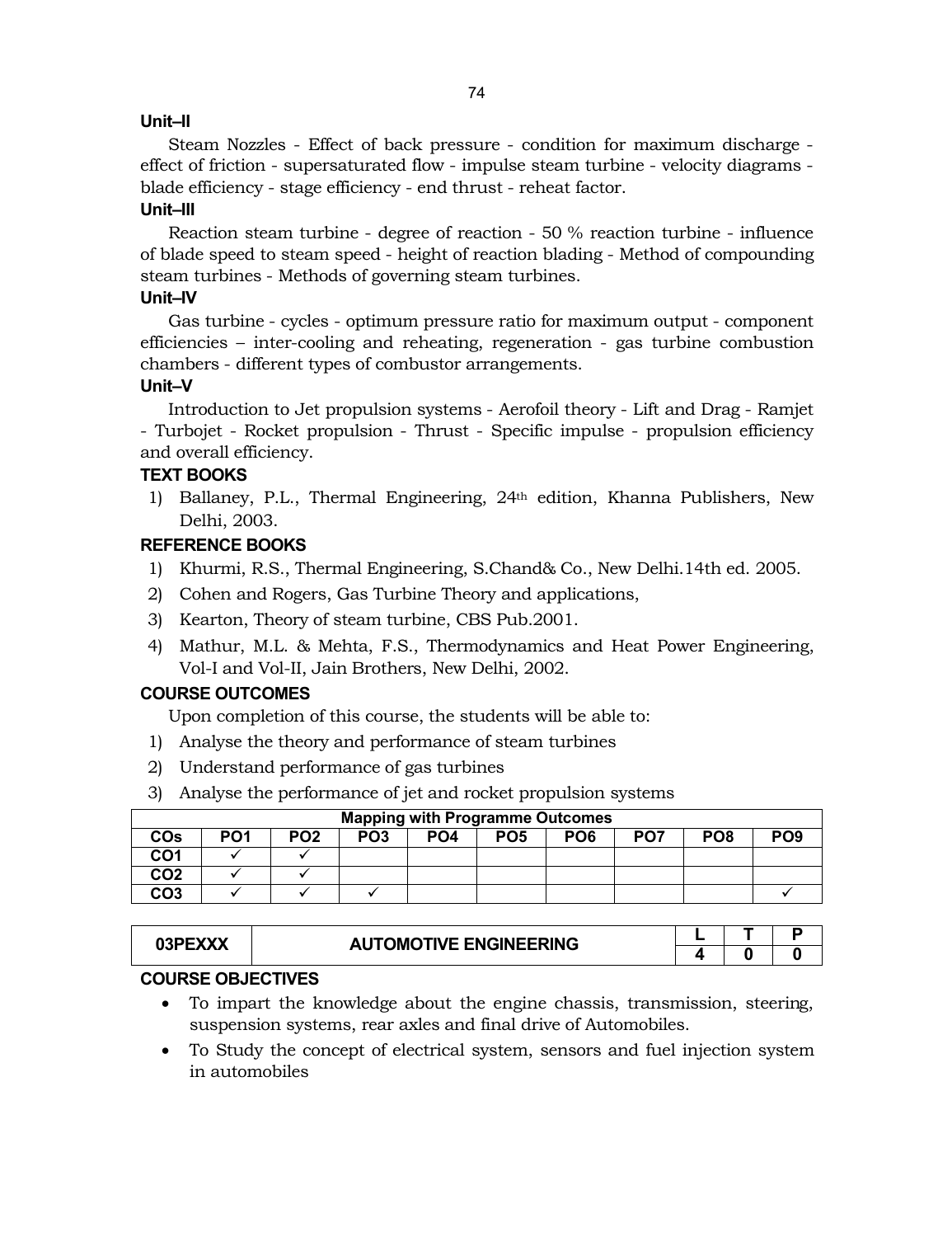#### **Unit–I**

Engine chassis frame – layout of chassis and its main components – functions of the chassis frame – types – laden – monocoque – various loads acting on the chassis frame. The Clutch - Function- Single plate, multi plate clutches - Torque converters.

## **Unit–II**

Gear Boxes - Function – Sliding mesh - Constant mesh and synchromesh gear boxes - Selector Mechanism – Working of Automatic gear boxes - over drive - Front wheel drive - Propeller shaft and universal joints - Constant velocity Universal joints.

# **Unit–III**

Front axle and steering geometry - Principle of power steering - steering mechanism – Re-circulating ball mechanism - cam & double pin steering gear boxes - Camber angle, Caster angle, King pin inclination - Types of frames and suspension systems. Independent suspension - Rear suspension - Pneumatic suspension.

## **Unit–IV**

Rear axle - final drive - Single and double reduction axle, torque and thrust members - arrangements. Differential - function of differential - differential lock rear axle-housing construction - Rear axle arrangements. Brakes - Mechanical, disc, hydraulic and pneumatic brakes - servo brakes – antilock braking systems.

# **Unit–V**

Electrical system of the automobile - Battery – Ignition system - Gasoline injection- throttle body injection and multi point fuel injection systems- controls -– CRDI system for diesel engine. Engine sensors - types– oxygen sensors, crank angle position sensors – fuel metering, vehicle speed sensors - detonation sensor – altitude sensor, flow sensor, throttle position sensors, relays. GPS navigation system.

# **TEXT BOOKS**

- 1) William H. Crouse and Donald L. Anglin, "Automotive Mechanics", Tata McGraw Hill, 2004, Tenth Edition.
- 2) Gupta, R.B., Automobile Engineering, Sathya Prakasam New Market, New Rohta road, New Delhi.

# **REFERENCE BOOKS**

- 1) Mangal, M.K., Diesel Mechanics, Tata McGraw Hill.
- 2) Crouse William, Automotive Emission Control, Gregg Division McGraw Hill.
- 3) Bosch, "Automotive Hand Book", Robert Bosch GmbH, Germany, 2004, Sixth Edition.
- 4) John B. Heywood, Internal Combustion Engines, McGraw Hill.
- 5) Newton & Steeds, Motor Vehicles.

# **COURSE OUTCOMES**

Upon completion of this course, the students will be able to:

- 1) Identify the different systems in an automobile
- 2) Understand different auxiliary, sensors, fuel injection and transmission systems in automobiles.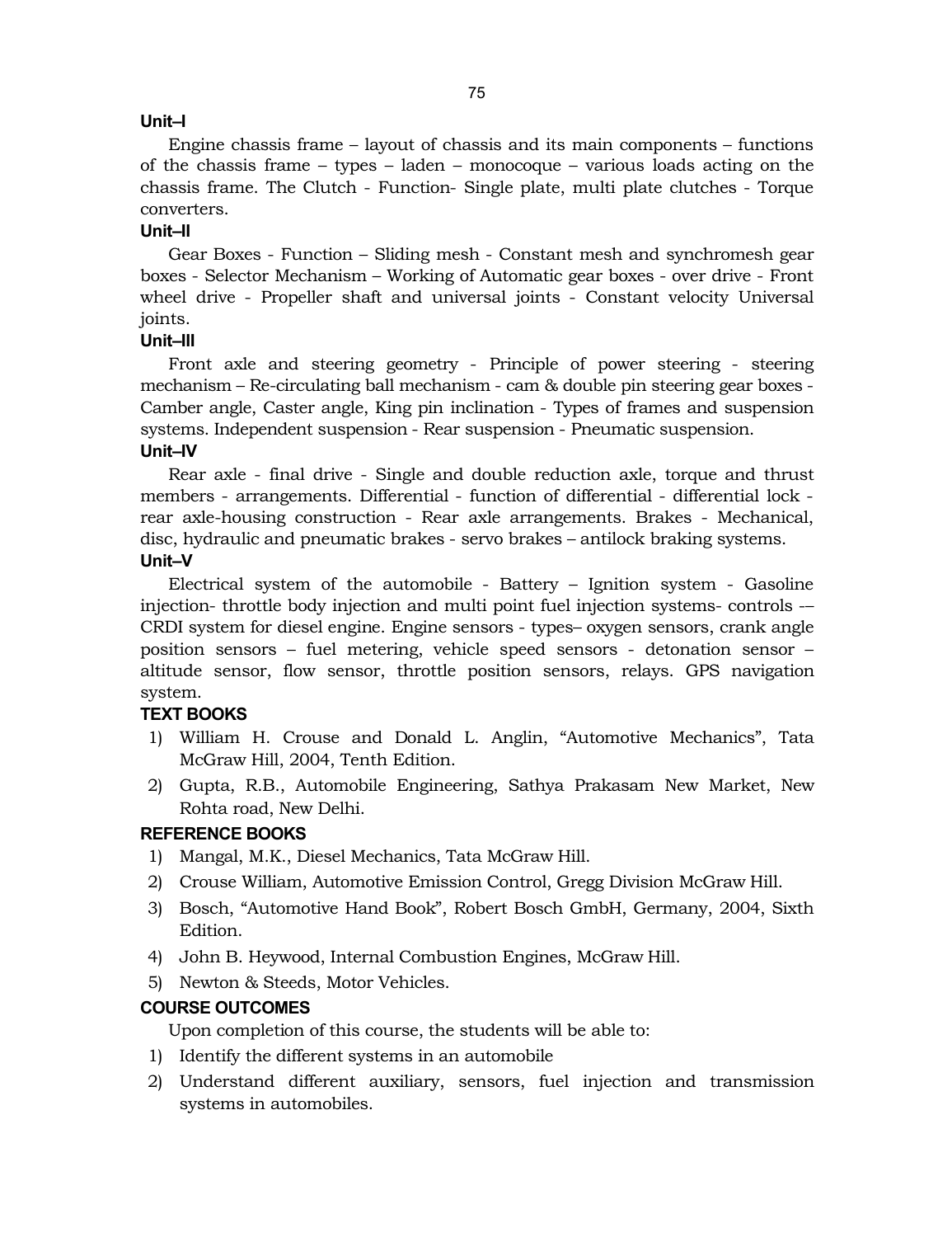|  | <b>Mapping with Programme Outcomes</b> |
|--|----------------------------------------|
|--|----------------------------------------|

|                   | <b>Mapping With Fogramme Outcomes</b> |                 |                 |                 |                 |                 |                 |                 |                 |  |  |  |
|-------------------|---------------------------------------|-----------------|-----------------|-----------------|-----------------|-----------------|-----------------|-----------------|-----------------|--|--|--|
| <b>COs</b>        | PO1                                   | PO <sub>2</sub> | PO <sub>3</sub> | PO <sub>4</sub> | PO <sub>5</sub> | PO <sub>6</sub> | PO <sub>7</sub> | PO <sub>8</sub> | PO <sub>9</sub> |  |  |  |
| <b>CO1</b><br>וטט |                                       |                 |                 |                 |                 |                 |                 |                 |                 |  |  |  |
| CO <sub>2</sub>   |                                       |                 |                 |                 |                 |                 |                 |                 |                 |  |  |  |

# **03PEXXX APPLIED MECHANICS OF MACHINES**

# **COURSE OBJECTIVES**

- To determine the dynamic forces associated with rotating, reciprocating and accelerating masses at high speeds.
- To carryout dynamic analysis of mechanism to reduce vibration, wear, noise and / or even failure of the mechanism.
- To study and understand the working principle of various mechanisms for control like governor, gyroscopes and flywheel.
- To inculcate in the student the ability to analyse any problem in a simple and logical manner.

#### **Unit–I : Turning Moment Diagram And Flywheel**

Turning moment and flywheel – Inertia force and inertia torque calculations – Turning moment in reciprocating engine – coefficient of fluctuation of energy – fluctuation of speed – Flywheels for machines like punch press and I.C. Engines. **Unit–II : Mechanisms For Control**

Governors – Types – Centrifugal governors – Gravity controlled and spring controlled centrifugal governors – Characteristics – Effect of friction – Controlling force.

Gyroscopes – Gyroscopic forces – torques – stabilization – Gyroscopic applications in ship, motor cycle, aircrafts and automobiles.

#### **Unit–III : Balancing**

Static and dynamic balancing – Balancing of rotating masses – Single rotating mass by single mass in the same plane – Single rotating mass by two masses in different plane – different masses rotating in the same plane and in different planes.

Balancing of reciprocating masses – multi-cylinder in-line, V- type, radial and locomotive engines – Primary and Secondary forces – Partial balancing – Tractive efforts, swaying couple and hammer blow in locomotives – Direct and reverse crank method. Balancing of linkages – Balancing machines – Balancing standards – Field balancing of single disc.

#### **Unit–IV : Vibration – Longitudinal**

Vibration of single degree freedom systems – free, forced and damped oscillation – Damping factor – Logarithmic decrement Forced vibration – Magnification factor – Vibrating isolation and Transmissibility – Vibration measuring instruments.

# **Unit–V : Vibration – Transverse and Torsional**

Transverse vibration-natural frequency by energy method – Dunkerly method-Whirling of shaft – critical speed with single and two rotors.

Torsional oscillation of single, two and three rotor systems – equivalent shaft-Geared systems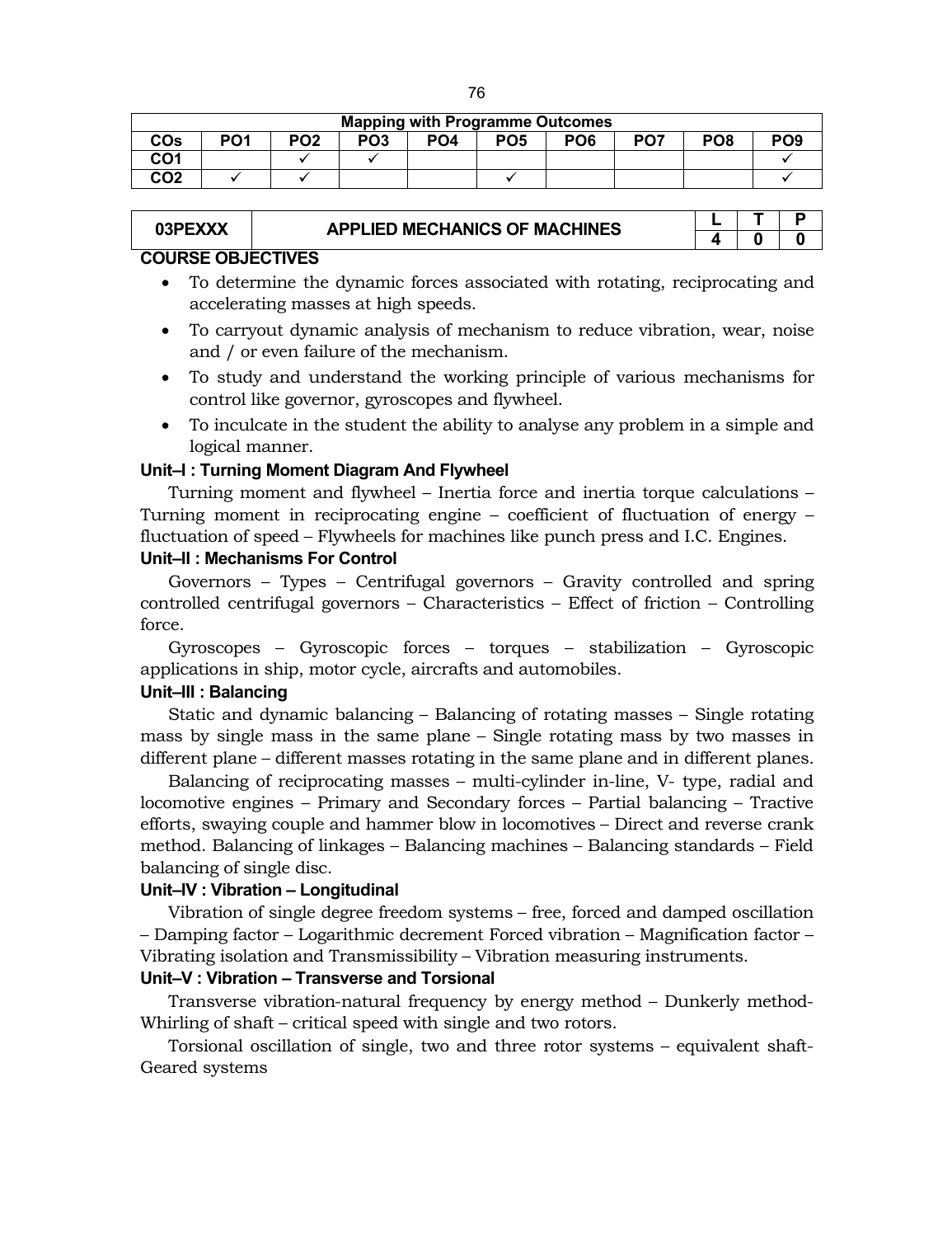# **TEXT BOOKS**

- 1) Rattan, S.S., "Theory of Machines", 3rd Edition, Tata McGraw Hill, 2009.
- 2) Thomas Bevan, "Theory of Machines", 3rd Edition, CBS Publishers and Distributors, 2005.

# **REFERENCE BOOKS**

- 1) Dr. R.K. Bansal and Dr. J.S. Brar, "A Text book of Theory of Machines (In S.I. Units)", 5 th Edition(Revised), Laxmi Publications (P) Ltd., 2016.
- 2) Khurmi, R.S., Theory of Machines", 14th Edition, S. Chand Publications ,2015.
- 3) Sadhu Singh, Theory of Machines, Pearson, 2013.
- 4) Rao, J.S. and Dukkipati, R.V., "Mechanisms and Machine Theory", Wiley-Eastern Ltd., New Delhi, 1992.
- 5) Ghosh, A. and Mallick, A.K., "Theory of Mechanisms and Machines", Affiliated East-West Pvt. Ltd., New Delhi, 1988.

# **COURSE OUTCOMES**

Upon the completion of the course, the students will be able to:

- 1) Provide a clear and through presentation of the theory and application of mechanics of machines.
- 2) Apply the concept of balancing to reduce the ill effects of unbalanced forces in rotating and reciprocating machines.
- 3) Apply the concept of mechanical vibrations to one degree of freedom systems with different system components.
- 4) Develop the ability to use mathematics as a tool whereby the solution to a problem may be carried out in the most direct and effective manner.

|                 | <b>Mapping with Programme Outcomes</b> |                 |                 |                 |                 |                 |                 |                 |                 |  |  |  |
|-----------------|----------------------------------------|-----------------|-----------------|-----------------|-----------------|-----------------|-----------------|-----------------|-----------------|--|--|--|
| <b>COs</b>      | PO <sub>1</sub>                        | PO <sub>2</sub> | PO <sub>3</sub> | PO <sub>4</sub> | PO <sub>5</sub> | PO <sub>6</sub> | PO <sub>7</sub> | PO <sub>8</sub> | PO <sub>9</sub> |  |  |  |
| CO <sub>1</sub> |                                        |                 |                 |                 |                 |                 |                 |                 |                 |  |  |  |
| CO <sub>2</sub> |                                        |                 |                 |                 |                 |                 |                 |                 |                 |  |  |  |
| CO <sub>3</sub> |                                        |                 |                 |                 |                 |                 |                 |                 |                 |  |  |  |
| CO <sub>4</sub> |                                        |                 |                 |                 |                 |                 |                 |                 |                 |  |  |  |

| 03PEXXX | <b>INDUSTRIAL RELATIONS &amp; ORGANIZATIONAL</b> |  |  |
|---------|--------------------------------------------------|--|--|
|         | <b>DEVELOPMENT</b>                               |  |  |

# **COURSE OBJECTIVES**

- To inculcate the changes in the Industrial relation policies and economic policies.
- To acquaint the student with the determinants of intra -individual, interpersonnel and inter-group behaviour in organisational setting and to equip them with behavioural skills in managing people at work.
- To provide an overview of theories and practices in organizational behaviour in individual, group and organizational level.

#### **Unit–I**

Impact of Industrial Revolution – Industrial Relations: Concept – Importance of Industrial Relations – Scope and Aspects of Industrial Relations –Factors Affecting Industrial Relations – Perspectives/Approaches to Industrial Relations –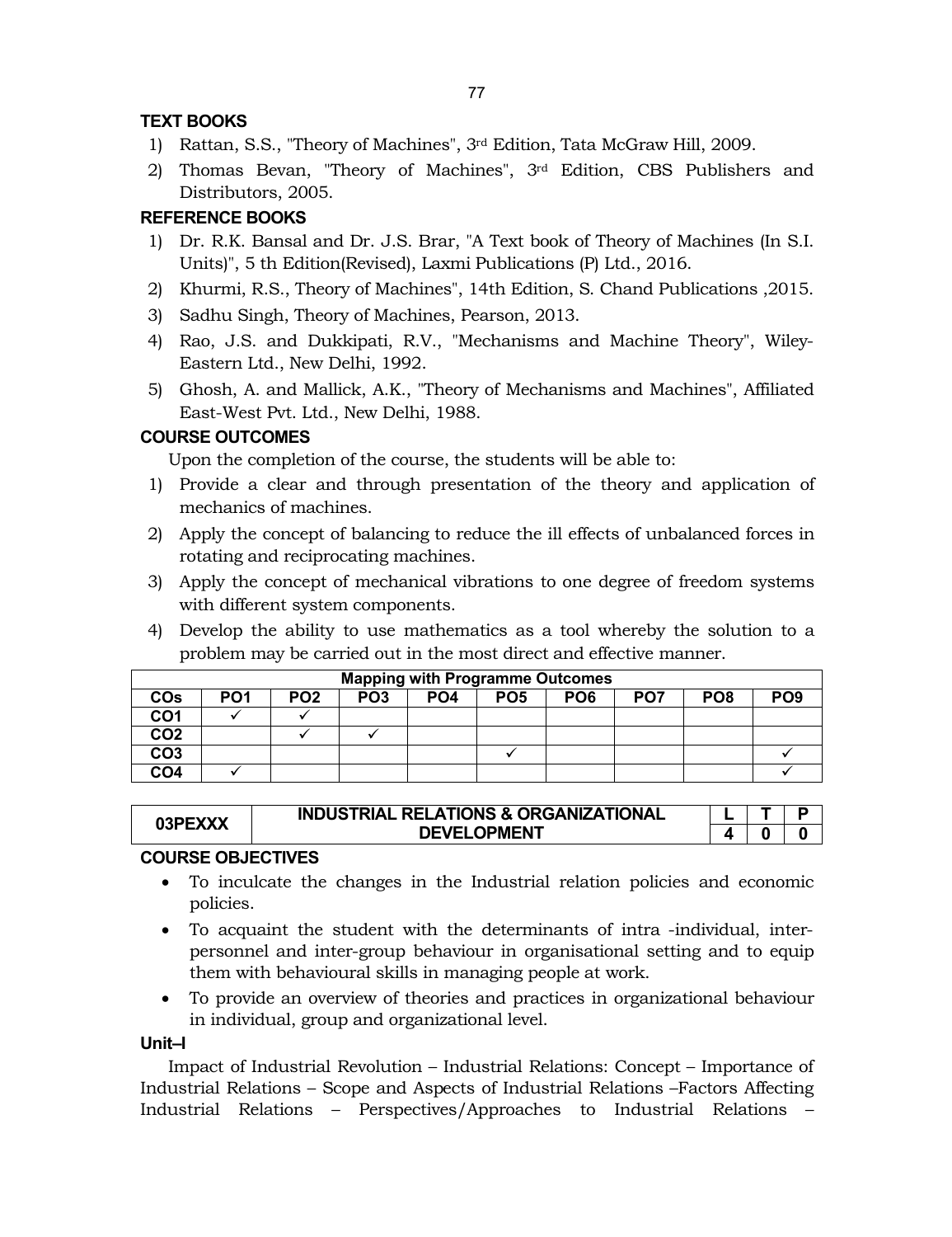Organisation of Industrial Relations – Dimensions of Industrial Relations Work – Prerequisite Successful Industrial Relations Programme.

#### **Unit–II**

Evolution of Industrial System – Anatomy of industrial conflicts - Genesis of Industrial Conflicts – Industrial Conflicts/Disputes – Concept and Essential of a Dispute – Classification of Industrial Disputes – Impact of Industrial Disputes – Cause of Industrial Conflicts –Strikes – Typology of Strikes –– Lockouts.

The state and industrial relations policy - Evolution of Industrial relations policies – Industrial Relations Policy During the plan Period – The Plan Period – Recognition of Unions Machinery for solving the Dispute - Standing Orders – Grievances – Procedure for Settlement –Essence of Model Grievance Procedure. **Unit–III**

The Industrial Disputes Act, 1947 - Wage Legislations - The Payment of Bonus Act, 1965 - The Factories Act, 1948.

# **Unit–IV**

Group Behaviour: Group Dynamics, Cohesiveness and Productivity; Management of Dysfunctional groups; Group Decision Making; Organisational Politics. Leadership- Concept and Styles; Fielder's Contingency Model; House's Path -Goal Theory; Leadership Effectiveness; Sources, patterns, levels, and types of conflict; Traditional and modern approaches to conflict; Functional and dysfunctional conflicts; Resolution of conflict.

#### **Unit–V**

Organization structure – Formation – Groups in organizations – Influence – Group dynamics – Emergence of informal leaders and working norms – Group decision making techniques – Team building - Interpersonal relations – Communication – Control.

Meaning – Importance – Leadership styles – Theories – Leaders Vs Managers – Sources of power – Power centers – Power and Politics.

Organizational culture and climate – Factors affecting organizational climate – Importance. Job satisfaction – Determinants – Measurements – Influence on behavior. Organizational change – Importance – Stability Vs Change – Proactive Vs Reaction change – the change process – Resistance to change – Managing change. Stress – Work Stressors – Prevention and Management of stress – Balancing work and Life. Organizational development – Characteristics – Objectivess –. Organizational effectiveness Developing Gender sensitive workplace .

# **TEXT BOOKS**

- 1) Mamoria, Mamoria and Gankar, "Dynamics of Industrial Relations", Himalaya Publishing House, Sixteenth Edition, 2008.
- 2) Stephen P. Robins, Organisational Behavior, PHI Learning / Pearson Education, 11th edition, 2008. 11 2. Fred Luthans, Organisational Behavior, McGraw Hill, 11th Edition, 2001.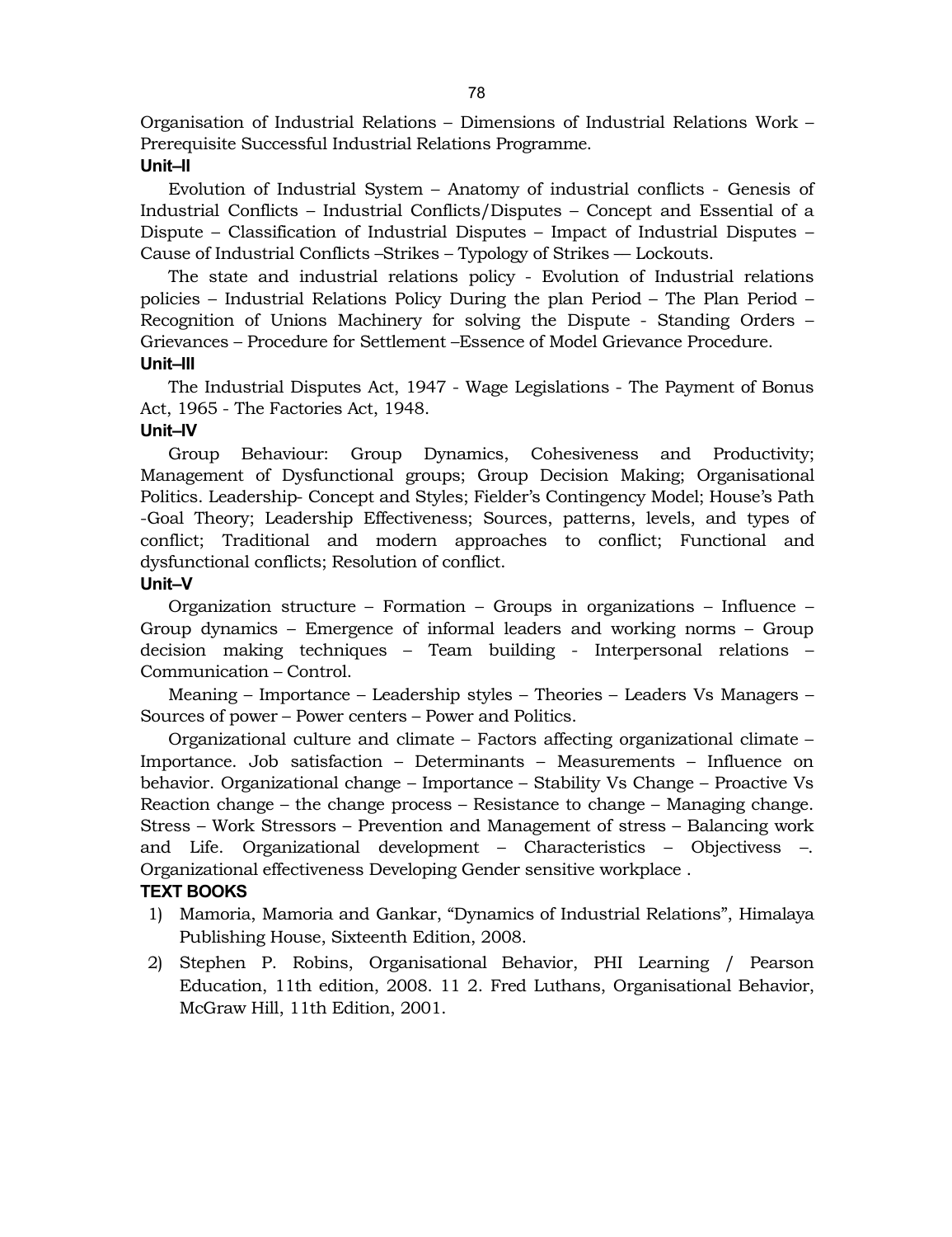# **REFERENCES BOOKS**

- 1) Mc Shane & Von Glinov, Organisational Behaviour, 4th Edition, Tata McGraw Hill, 2007.
- 2) Nelson, Quick, Khandelwal. ORGB An innovative approach to learning and teaching. Cengage learning. 2nd edition. 2012.
- 3) Ivancevich, Konopaske & Maheson, Oranisational Behaviour & Management, 7th edition, Tata McGraw Hill, 2008.
- 4) Udai Pareek, Understanding Organisational Behaviour, 3rd Edition, Oxford Higher Education, 2011.
- 5) Jerald Greenberg, Behaviour in Organization, PHI Learning. 10th edition. 2011 **COURSE OUTCOMES**

Upon the completion of the course, the students will be able to:

- 1) Understand the industrial disputes, conflicts, typology of strikes and lockouts.
- 2) Gain skills in managing grievances in the industry to handle the industrial policy during the plan period.
- 3) Obtain the better knowledge about group dynamics and group behaviour.
- 4) Understand the importance of prevention and managing of stress for the workers, and make them capable in increasing the job satisfaction in the industry.

|                 | <b>Mapping with Programme Outcomes</b> |                 |                 |                 |                 |                 |                 |                 |                 |  |  |  |
|-----------------|----------------------------------------|-----------------|-----------------|-----------------|-----------------|-----------------|-----------------|-----------------|-----------------|--|--|--|
| <b>COs</b>      | PO <sub>1</sub>                        | PO <sub>2</sub> | PO <sub>3</sub> | PO <sub>4</sub> | PO <sub>5</sub> | PO <sub>6</sub> | PO <sub>7</sub> | PO <sub>8</sub> | PO <sub>9</sub> |  |  |  |
| CO <sub>1</sub> |                                        |                 |                 |                 |                 |                 |                 |                 |                 |  |  |  |
| CO <sub>2</sub> |                                        |                 |                 |                 |                 |                 |                 |                 |                 |  |  |  |
| CO <sub>3</sub> |                                        |                 |                 |                 |                 |                 |                 |                 |                 |  |  |  |
| CO <sub>4</sub> |                                        |                 |                 |                 |                 |                 |                 |                 |                 |  |  |  |
| CO <sub>5</sub> |                                        |                 |                 |                 |                 |                 |                 |                 |                 |  |  |  |

5) Acquire leadership skills.

# 03PEXXX **I** INDUSTRIAL ENGINEERING AND MANAGEMENT  $\begin{array}{|c|c|c|c|c|}\n\hline\n\text{L} & \text{T} & \text{P} \\
\hline\n\text{L} & \text{O} & \text{O}\n\end{array}$

**4 0 0**

#### **COURSE OBJECTIVES**

- To introduce students various Industrial Engineering and Management concepts.
- To provide an understanding of the systematic approaches of various management functions.
- To enhance the management skills through the application of appropriate techniques.

#### **Unit–I : Engineering Economics**

Engineering Economics - nature and scope of managerial economics - basic economic tools in managerial economics - decision and efficiency analysis. Consumer behaviour - law of demand and supply - elasticity - determinants - uses. Pricing under different market conditions: Monopoly - monopolistic competition oligopoly, pricing policies - Porter's five forces - model of competition. Financial markets: Primary and secondary markets - money market instruments - capital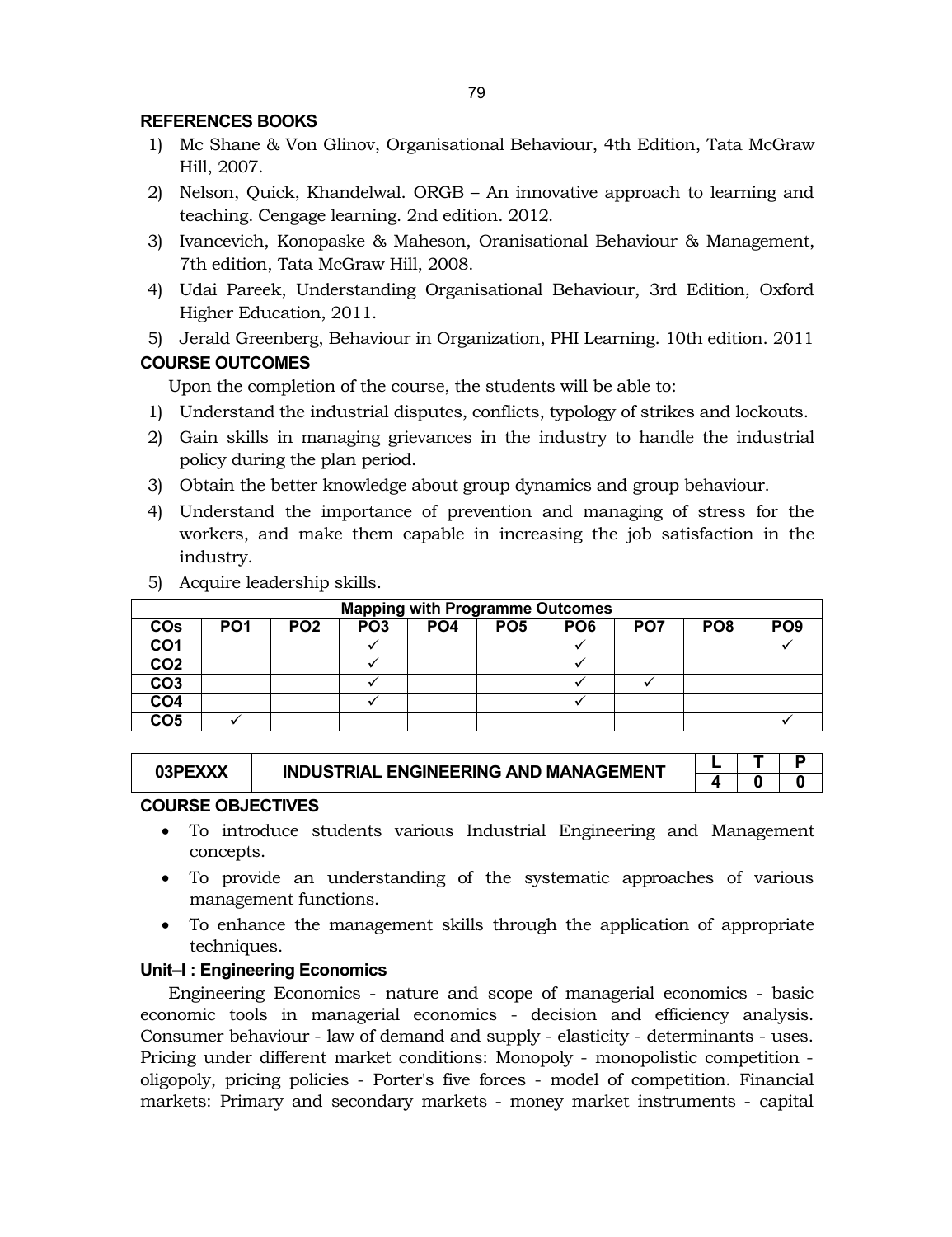market instruments. National income - concepts. Trade and development: Free

trade versus protection - balance of payments - globalisation - W.T.O.

#### **Unit–II : Organizational Behavior**

Organizational Components to be Managed - Individual Behaviour: Governing factors -Determinants of personality . Motivation – Importance – Theories: Maslow's Theory of Need Hierarchy - Theory X and Theory Y - techniques of motivation. Job satisfaction – Governing factors – Effects.Group Dynamics - Development of Interpersonal Relationship.Group Behaviour -Group cohesiveness.Conflict - Functional and Dysfunctional Conflict - Conflict resolution model.Stress – Sources – Management of Stress. Leadership – Types –Theories:Hersey and Blanchard's situational leadership model - Path-Goal theory

#### **Unit–III : Elements of Management**

Principles of Management - Functions of management - Scientific management: Contributions of Taylor, Gilberth, Gantt- Forms of business organisation - line, functional, line and staff organisations - Industrial ownership: single, partnership, joint stock company, co- operative organisations, state and central government owned.

#### **Costing**

Objectives - Elements of costs - estimation of selling price, Allocation of overheads - Introduction to activity based costing.

#### **Unit–IV**

Break-even analysis - concept and applications - Depreciation - straight line and declining balance method.

Plant Location: Influencing factors. Location models – Breakeven analysis – Qualitative factor rating Method.

Plan Layout: Layout Objectivess – Types of Layout – Load distance analysis – Muthur grid technique. Concept of Line balance – Largest candidate rule. **Unit–V**

Method Study: Objectivess and procedure for methods analysis, Recording techniques,

Operations Process Chart, Flow Process Chart, Man-Machine chart , Multiple Activity Chart, and Two Handed process chart, String Diagram, Therbligs, Micro motion and macro-motion study: Principles of motion economy.

Work Measurement: Objectives, Work measurement techniques – time study, work sampling -Determination of time standards- Observed time, basic time, normal time, rating factors, allowances, and standard time.

#### **TEXT BOOKS**

- 1) Industrial Engineering, Kumar, B., Khanna Publications, 1995.
- 2) M. Govindarajan and S.Natarajan, Principles of Management, Prentice Hall of India Pvt. Ltd. New Delhi, 2007.

#### **REFERENCE BOOKS**

- 1) Jain. S.K., Applied Economics for Managers and Engineers, Vikas Publishers, 1997.
- 2) Chandran, S., Organizational Behaviors, Vikas Publishing House Pvt. Ltd., 1994.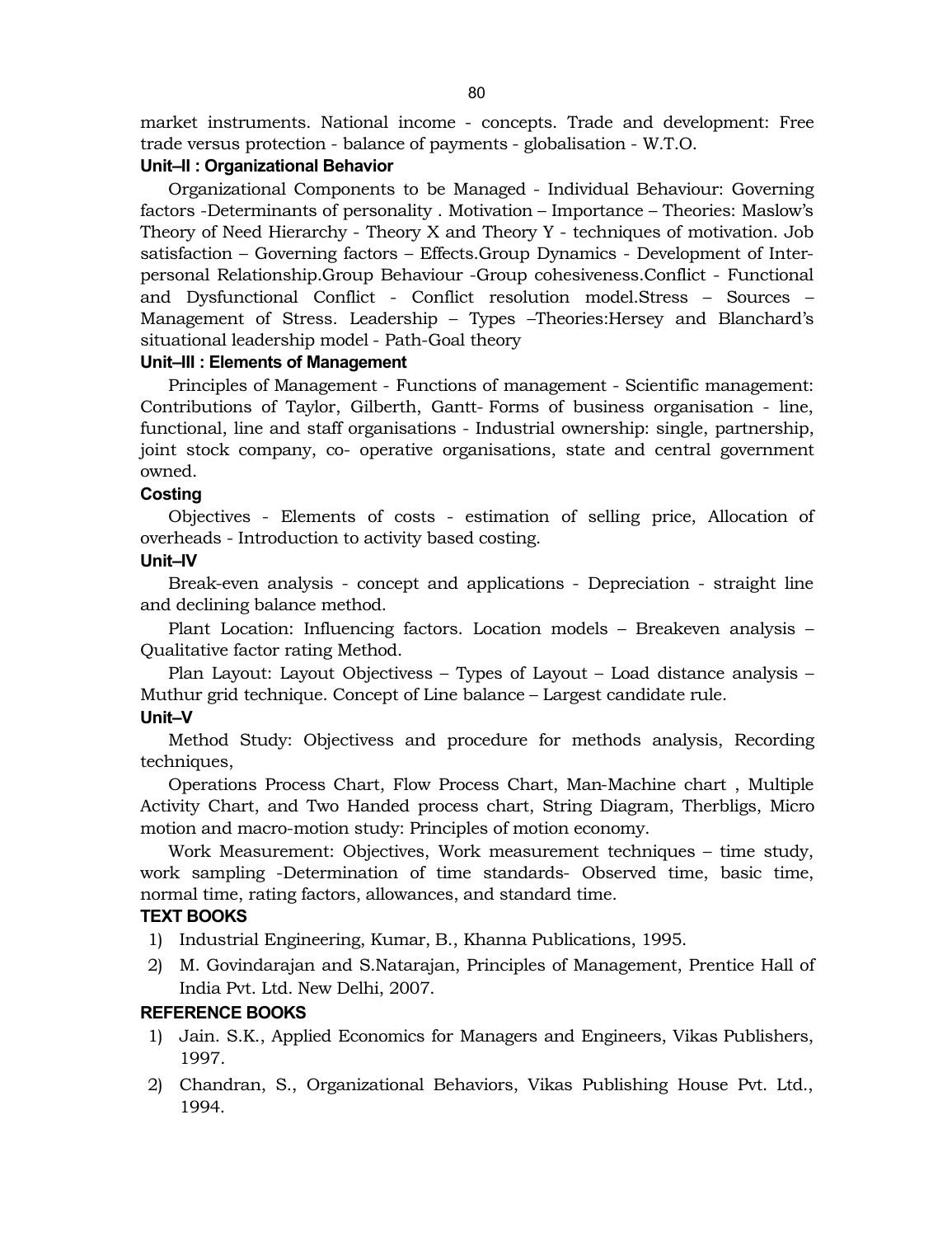- 3) Herald Koontz and Heinz Weihrich, 'Essentials of Management', McGraw Hill Publishing Company, Singapore International Edition, 1980.
- 4) Mechanical Estimating and Costing, TTTI Madras, Tata McGraw Hill.
- 5) Sharma, S.C., Banga, T.R. and Agarwal, N.K., Industrial Engineering and Management Science, Khanna Pub., New Delhi, 1998.

# **COURSE OUTCOMES**

Upon completing this course, students are able to:

- 1) Recognize the factors such as demand and production for pricing criteria
- 2) Determine the cost and profit conditions to cover up for the benefits of markets
- 3) Understand and learn the effective interpersonal, team building and leadership skills
- 4) Improve the organizational performance through the effective management of human resources
- 5) Practice the process of management's four functions: planning, organizing, leading, and controlling

|                 | <b>Mapping with Programme Outcomes</b> |                 |                 |                 |                 |                 |                 |                 |                 |  |  |  |
|-----------------|----------------------------------------|-----------------|-----------------|-----------------|-----------------|-----------------|-----------------|-----------------|-----------------|--|--|--|
| COs             | PO <sub>1</sub>                        | PO <sub>2</sub> | PO <sub>3</sub> | PO <sub>4</sub> | PO <sub>5</sub> | PO <sub>6</sub> | PO <sub>7</sub> | PO <sub>8</sub> | PO <sub>9</sub> |  |  |  |
| CO <sub>1</sub> |                                        |                 |                 |                 |                 |                 |                 |                 |                 |  |  |  |
| CO <sub>2</sub> |                                        |                 |                 |                 |                 |                 |                 |                 |                 |  |  |  |
| CO <sub>3</sub> |                                        |                 |                 |                 |                 |                 |                 |                 |                 |  |  |  |
| CO <sub>4</sub> |                                        |                 |                 |                 |                 |                 |                 |                 |                 |  |  |  |
| CO <sub>5</sub> |                                        |                 |                 |                 |                 |                 |                 |                 |                 |  |  |  |

#### **Mapping with Programme Outcomes**

| 03PEXXX |
|---------|
|         |

# **DEANT LAYOUT AND MATERIALS HANDLING**  $\begin{array}{|c|c|c|c|c|}\n\hline\n\textbf{L} & \textbf{T} & \textbf{P} \\
\hline\n\textbf{A} & \textbf{0} & \textbf{0}\n\end{array}$

**4 0 0**

# **COURSE OBJECTIVES**

 To impart knowledge to students in the factors to be considered for a plant location, different types of plant layouts and their importance, importance and scope of material handling.

#### **Unit–I**

Plant Location: Factors to be considered - influence of location in Plant layout - Selection of plant site. Consideration in facilities planning and layout. Physical facilities: Equipments required for plant operation. Capacity serviceability and flexibility and analysis in selection of equipments, space requirements, man power requirements.

#### **Unit–II**

Plant layout: Need for layout, types of layout, factors influencing product, process, fixed and combination layout; tools and techniques for developing layout, process chart, flow diagram, string diagram, template and scale models- machine date. Layout planning procedure, visualization of layout, balancing of fabrication and assembly lines.

#### **Unit–III**

Material handling: Importants and scope, principles of material handling. Planning, Operating and costing principles - types of materials handling systems, factors influencing their choice.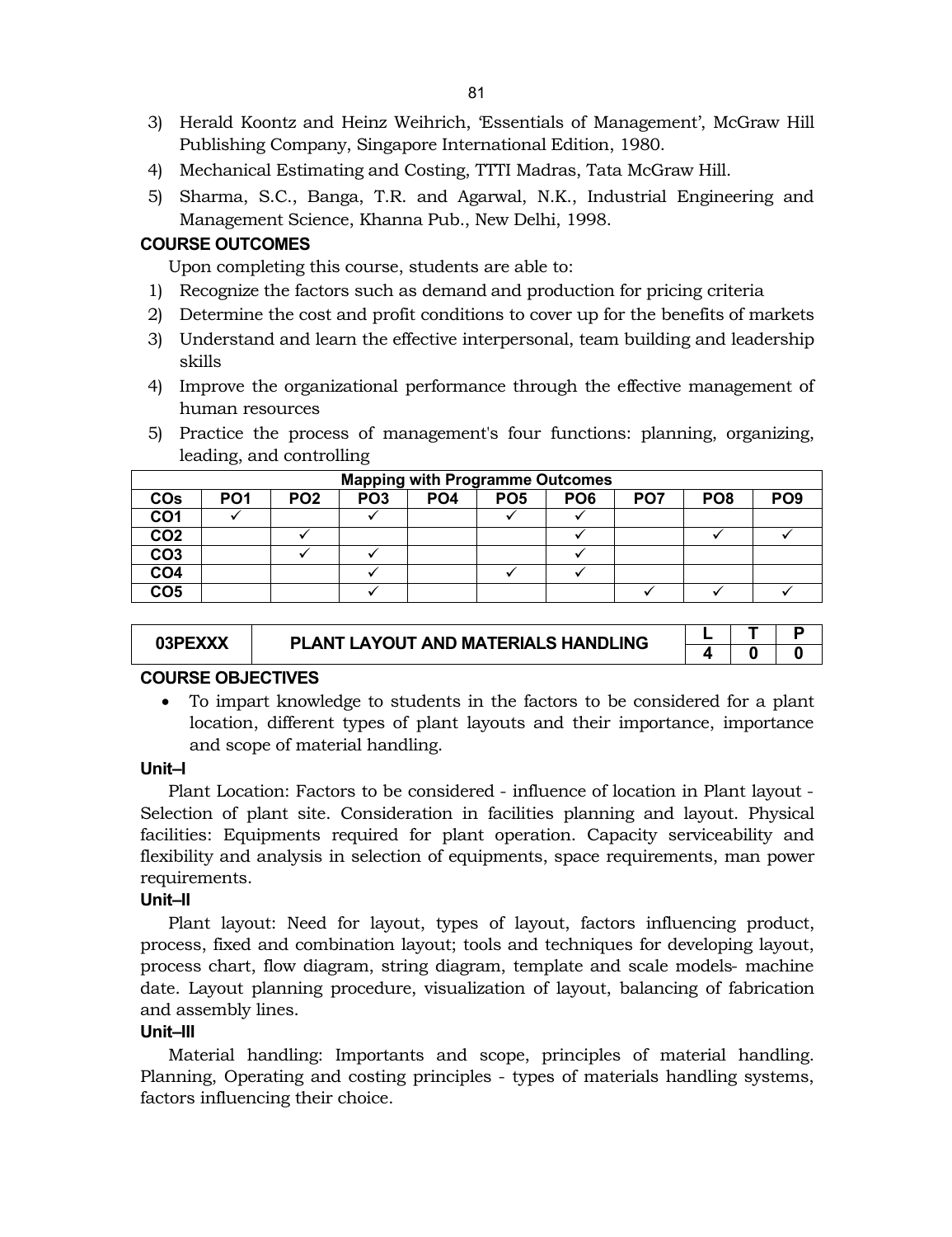## **Unit–IV**

Industrial building and utilities: Centralised electrical, pneumatic water line systems. Types of buildings, lighting, heating, air-condition and ventilation utilities planning and maintenance, waste handling, statutory requirements, packing and storage of materials, importance of packaging, layout for packaging - Packaging machinery - wrapping and packing of materials, cushion materials.

# **Unit–V**

Analysis of material handling: Factors involved, motor analysis, flow analysis, graphic analysis, safety analysis, equipment cost analysis, pelletization analysis for operation, material handling surveys.

# **TEXT BOOKS**

1) James M. Apple, Principles of Layout and Material Handling, Ronald Press 1977.

2) M. Moore James, Plant Layout and Design, Macmillan Co., New York, 1963.

# **REFERENCE BOOKS**

- 1) R. Muther, Practical Plant Layout, McGraw Hill, 1955
- 2) Facility Layout & Location an Analytical Approach/ RL Francis/Leon F. McGinnis, Jr /John A. White /PHI.
- 3) Production and Operations Management/ R. Panneerselvam/Age.
- 4) Introduction to Material Handling/ Ray, Siddhartha/ New Age.
- 5) Facilities Planning/ James A. Tompkins/ John A White/ Wiley India Edition.

# **COURSE OUTCOMES**

Upon the completion of the course, the students will be able to:

- 1) Impart the knowledge on identify plant locations, different types of plant layout and their importance
- 2) Design / development of problem analysis on material handling
- 3) Understand the modern tool usage of plant layout & material handling.

|                 | <b>Mapping with Programme Outcomes</b> |                 |                 |                 |                 |                 |                 |                 |                 |  |  |  |
|-----------------|----------------------------------------|-----------------|-----------------|-----------------|-----------------|-----------------|-----------------|-----------------|-----------------|--|--|--|
| COs             | PO <sub>1</sub>                        | PO <sub>2</sub> | PO <sub>3</sub> | PO <sub>4</sub> | PO <sub>5</sub> | PO <sub>6</sub> | PO <sub>7</sub> | PO <sub>8</sub> | PO <sub>9</sub> |  |  |  |
| CO1             |                                        |                 |                 |                 |                 |                 |                 |                 |                 |  |  |  |
| CO2             |                                        |                 |                 |                 |                 |                 |                 |                 |                 |  |  |  |
| CO <sub>3</sub> |                                        |                 |                 |                 |                 |                 |                 |                 |                 |  |  |  |

|  | <b>RENEWABLE ENERGY SOURCES</b> |  |  |
|--|---------------------------------|--|--|
|  |                                 |  |  |
|  |                                 |  |  |

# **COURSE OBJECTIVES**

This course will enable the student,

- To gain knowledge on the various renewable energy sources like solar, wind, geothermal, biogas, biomass, OTEC and tidal.
- To understand the construction and working of various solar energy gadgets.

# **Unit–I**

Alternative energy sources, Global and Indian energy scenario. Solar Energy: Introduction – Solar Radiation Measurement and Instruments – Data and estimation.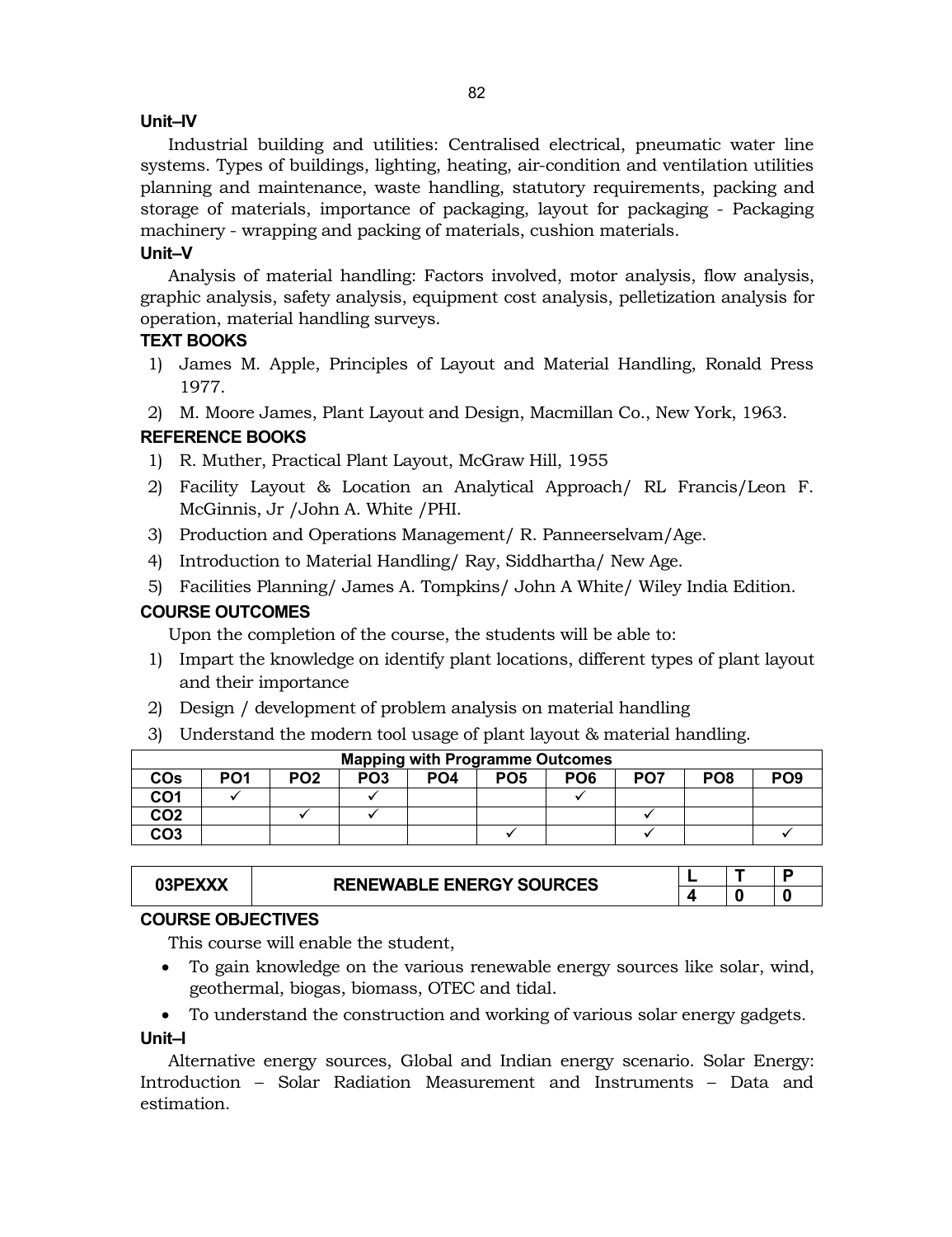# **Unit–II**

Flat plate collectors – General description, characteristics of flat plate collector – overall heat transfer coefficient – collector heat transfer coefficient – collector heat removal factor and flow factor performance – Solar selective surface.

## **Unit–III**

Focusing solar collectors. Type – General characteristics – material and construction – Performance – Solar furnace.

# **Unit–IV**

Solar air heater: Different types – performance and application – simple problems.

Solar water heater: types, characteristics and performance - simple problems.

Solar Cookers – Fundamentals of solar stills – Solar ponds and solar pumps – solar cabinet dryers – Forced convection solar dryers – Principles of solar cells.

Solar space heating and cooling system – Elementary design methods. Storage of solar energy.

#### **Unit–V**

Wind energy utilization: Introduction – Types of wind mills – elementary design. Elementary ideas of tidal and ocean thermal energy and geo thermal energy : Biomass as a source of energy – Production of fuel from agricultural waste – Biogas – Generation and utilization.

## **TEXT BOOKS**

- 1) G.D. Rai, "Non Conventional Energy Sources", Khanna Publishers, New Delhi, 2014.
- 2) Twidell, J.W. & Weir, A., "Renewable Energy Resources", EFN Spon Ltd., UK, 2005.

# **REFERENCE BOOKS**

- 1) Garg, H.P., Solar Energy Fundamentals and Applications, Tata McGraw Hill Publishing Company Ltd., New Delhi, 2008.
- 2) Godfrey Boyle, "Renewable Energy, Power for a Sustainable Future", Oxford University Press, U.K., 2012.
- 3) Sukhatme, S.P., "Solar Energy: Principles of Thermal Collection and Storage", Tata McGraw Hill Publishing Company Ltd., New Delhi, 2009.
- 4) Tiwari, G.N., "Solar Energy Fundamentals Design, Modelling and applications", Alpha Science Intl Ltd, 2015.
- 5) Khan, B.H., "Non-Conventional Energy Resources", The McGraw Hill Companies, 2009.

# **COURSE OUTCOMES**

Upon completion of this course students will be able to

- 1) Understand and learn the importance of renewable energy.
- 2) Design various renewable energy gadgets
- 3) Understand the thermal storage of energy.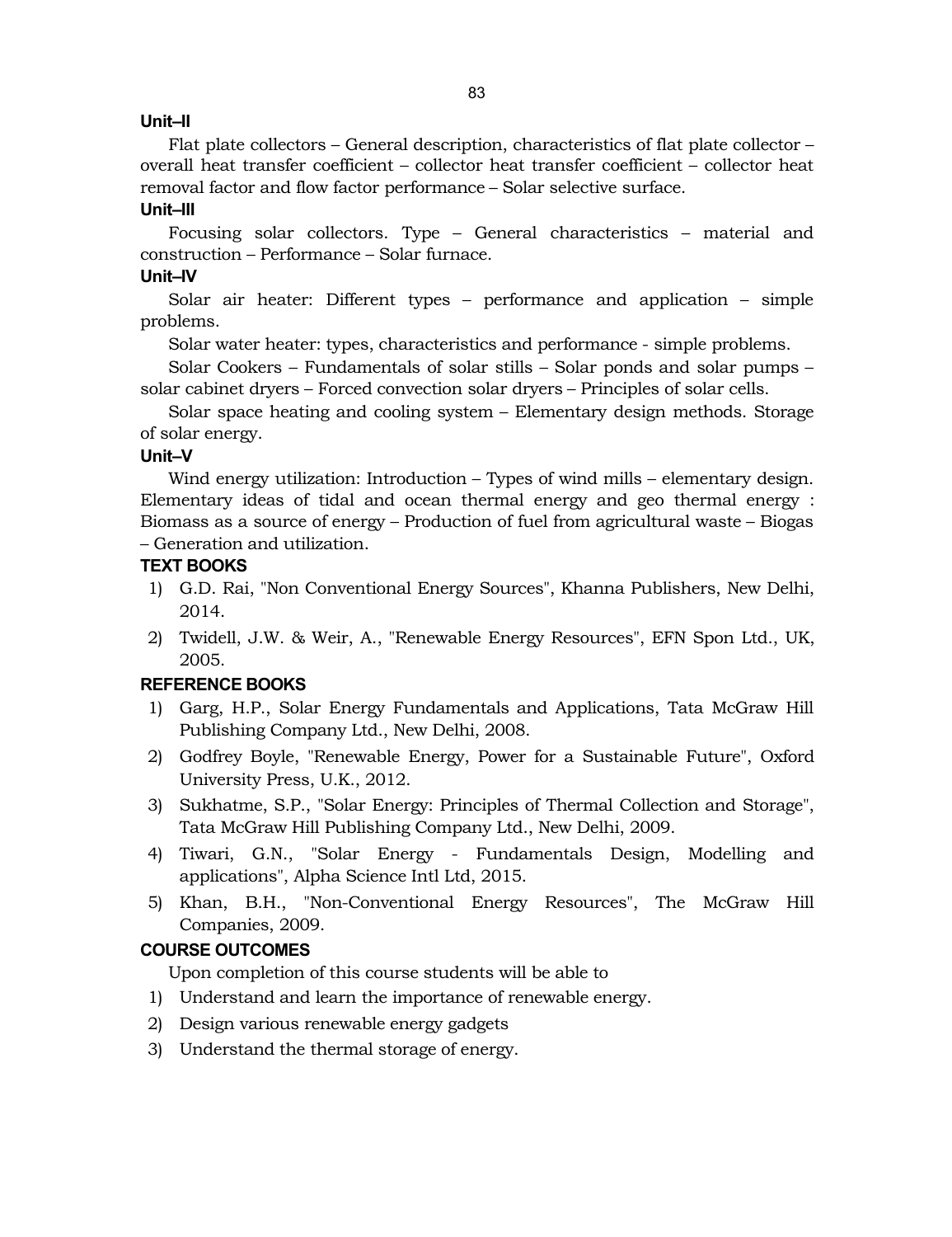|                 | <b>Mapping with Programme Outcomes</b> |                 |                 |                 |                 |                 |                 |                 |                 |  |  |  |  |
|-----------------|----------------------------------------|-----------------|-----------------|-----------------|-----------------|-----------------|-----------------|-----------------|-----------------|--|--|--|--|
| COs             | PO1                                    | PO <sub>2</sub> | PO <sub>3</sub> | PO <sub>4</sub> | PO <sub>5</sub> | PO <sub>6</sub> | PO <sub>7</sub> | PO <sub>8</sub> | PO <sub>9</sub> |  |  |  |  |
| CO1             |                                        |                 |                 |                 |                 |                 |                 |                 |                 |  |  |  |  |
| CO <sub>2</sub> |                                        |                 |                 |                 |                 |                 |                 |                 |                 |  |  |  |  |
| CO <sub>3</sub> |                                        |                 |                 |                 |                 |                 |                 |                 |                 |  |  |  |  |

|  | <b>FUELS AND COMBUSTION</b> | n |  |
|--|-----------------------------|---|--|

## **COURSE OBJECTIVES**

- To impart the knowledge about the different types of fuels.
- To study the principles of combustion, flame properties and fuel handling devices.
- To study the petroleum refining process and combustion systems.

#### **Unit–I**

Fuels-solid, liquid and gaseous fuels-characteristics. Coal- coking and caking coals- Composition and characteristics- Estimation of calorific value-Proximate analysis, Ultimate analysis. Flue gas analyser- Orsat apparatus, Carburisation, gasification and liquefaction of coal. Hydrogenation of coal, Handling and storage. **Unit–II**

Petroleum – origin of petroleum-classification, composition and properties – specific gravity – viscosity – flash point – fire point – cloud point – pour point, freezing point, smoke point, carbon residue, diesel index, sulphur content, moisture content, octane and cetane number. Petroleum refining and other conversion processes. Liquefaction of solid fuels. Storage and handling of liquid fuels.

# **Unit–III**

Gaseous fuels- composition and properties-Gas calorimeter-fuel types-methanewood gas- water gas- LPG-LNG-CNG - blast furnace gas-Gobar gas-Syn gasproducer gas- Gasifiers-Biogas-digesters – reactions. Comparative study of solid, liquid and gaseous fuels.

#### **Unit–IV**

Principle of combustion - stoichiometry, heat of reaction and formation. Combustion process- submerged combustion, slow combustion, pulsating and explosive combustion. Chemical kinetics-NOx and soot kinetics. Fuel and flue gas composition, Excess air calculation.

#### **Unit–V**

Flames-flame propagation-flame temperature-theoretical, adiabatic temperature -ignition limits- limits of in flammability. Types of burners-oil burners-types-gas burners- atmospheric and air aspiration burners-Coal burning equipments – pulverized, fluidized bed and cyclone firing.

# **TEXT BOOKS**

- 1) Om Prakash Gupta, Elements of Fuels, Furnaces and Refractories, Khanna publishers, 1999.
- 2) Sharma S.P. and Chander, Fuels and Combustion, Tata McGraw Hill Publishing Company, 1987.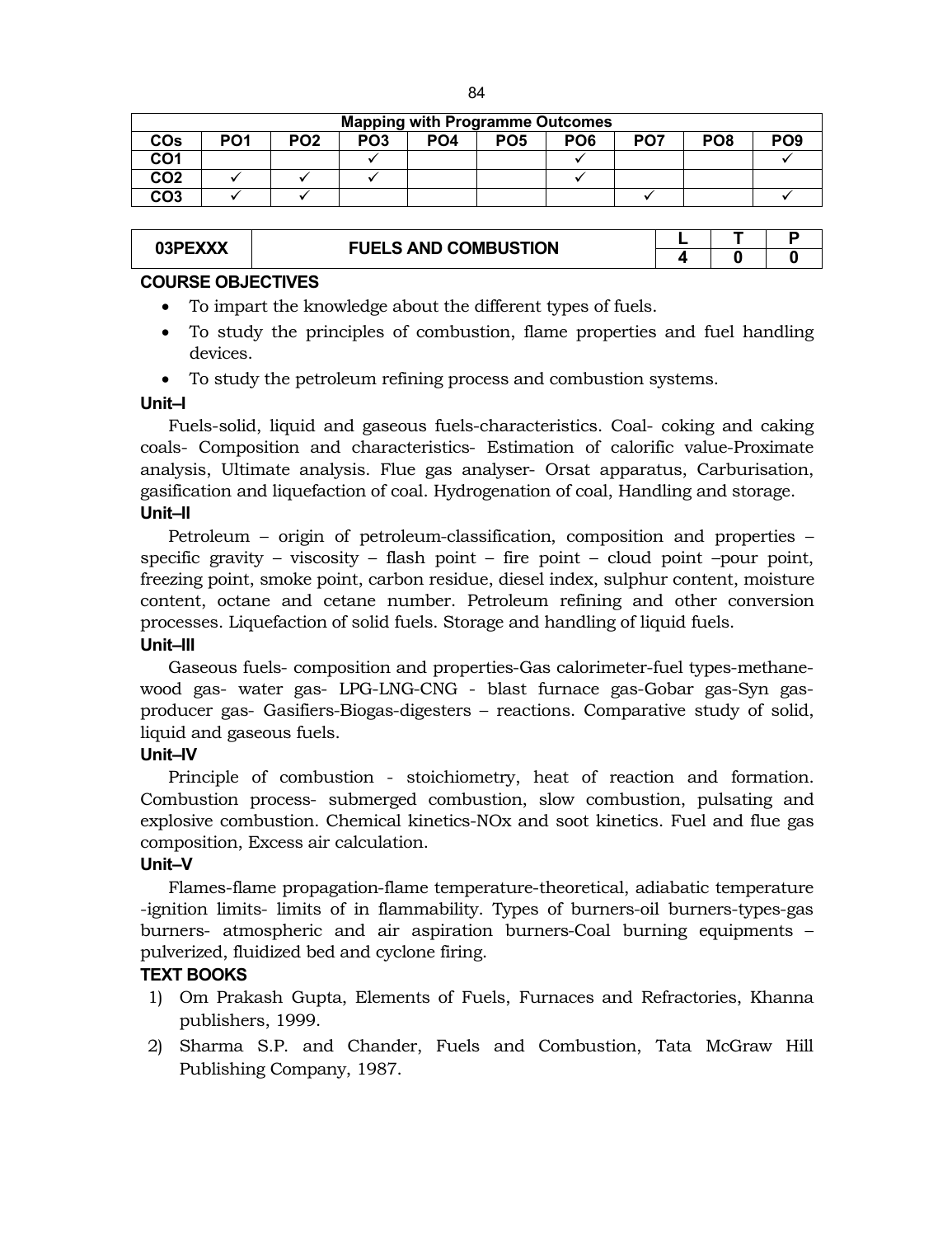# **REFERENCE BOOKS**

- 1) Samir Sarkar, Fuels and Combustion, 2nd edition, Orient Longman, 1990.
- 2) Roger A. Strehlow, Combustion Fundamentals, McGraw Hill Publishing Company.
- 3) Kenneth K. Kuo, Principles of Combustion, Wiley sons.
- 4) Borman Gary, L. and Kenneth W. Ragland, Combustion Engineering, McGraw Hill Publishing Company, 1998.
- 5) Smith, M.L. and Shinson, K.W., Fuels and Combustion, McGraw Hill Publishing Company.

# **COURSE OUTCOMES**

Upon completion of this course, the students will be able to:

- 1) Understand the various kinds of fuels and their characteristics.
- 2) Understand the thermodynamics behind combustion, flame propagation and choice of combustion systems.

| <b>Mapping with Programme Outcomes</b> |                 |                 |                 |                 |                 |                 |                 |                 |                 |  |  |
|----------------------------------------|-----------------|-----------------|-----------------|-----------------|-----------------|-----------------|-----------------|-----------------|-----------------|--|--|
| COs                                    | PO <sub>1</sub> | PO <sub>2</sub> | PO <sub>3</sub> | PO <sub>4</sub> | PO <sub>5</sub> | PO <sub>6</sub> | PO <sub>7</sub> | PO <sub>8</sub> | PO <sub>9</sub> |  |  |
| CO <sub>1</sub>                        |                 |                 |                 |                 |                 |                 |                 |                 |                 |  |  |
| CO2                                    |                 |                 |                 |                 |                 |                 |                 |                 |                 |  |  |

| 03PE) | <b>ENGINE POLLUTION AND CONTROL</b> |  |  |
|-------|-------------------------------------|--|--|
|       |                                     |  |  |
|       |                                     |  |  |

## **COURSE OBJECTIVES**

- To create awareness on air pollution due to I.C. engines and its effects on human health.
- To study the different emission formation mechanism of engines.
- To study the methods of reducing or eliminating the harmful gases from engine.
- To study the different norms and legislations to put a check over the air pollution.
- To know about the fuel modification in I.C. engines

#### **Unit–I**

Atmospheric pollution from internal combustion engines– Global warming – Green house effect- Sources of automotive pollution – effects of pollutions on health and environment – fuels – types of hydrocarbons-properties of fuels and testing, fuel additives.

#### **Unit–II**

Pollution formation mechanism- SI and CI engine– oxides of nitrogen, Zeldovich mechanism, carbon monoxide, hydrocarbon formation and different types of smoke, smog, particulate emission, soot formation.

#### **Unit–III**

Evaporative emission control – PCV – crank case emission – Air fuel mixture – hot, cold and internal EGR - air injection – thermal reactor –water injection- in cylinder control of pollution – catalytic converters – selective catalyst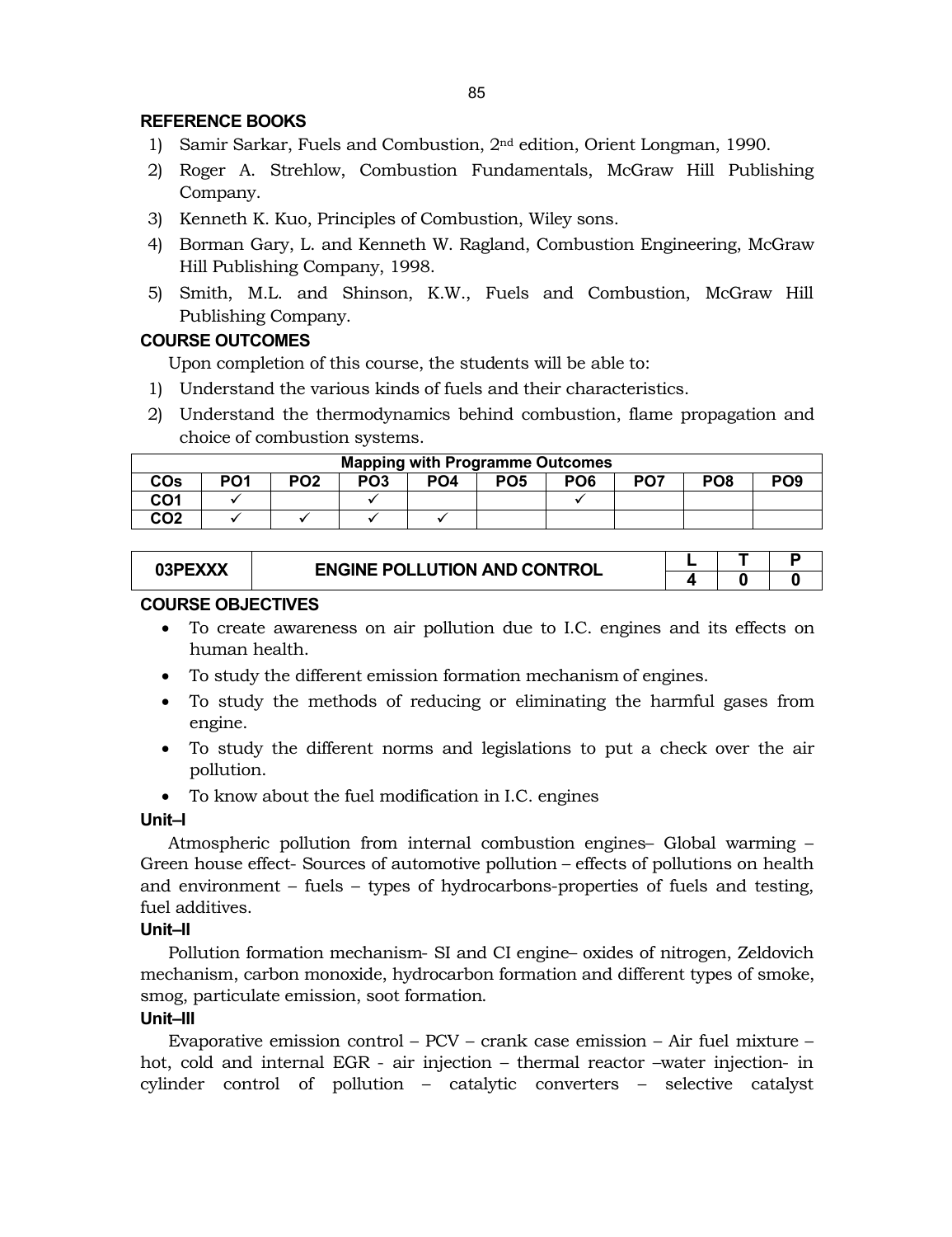reduction(SCR) – DeNOx catalyst- application of micro processor in emission control.

# **Unit–IV**

Emission measurements-Non dispersive infrared gas analyser, gas chromatography, Chemiluminescent analyser and flame ionisation detector – smoke measurement – Particulate measurement – high volume sampler – micro dilution tunnel –noise measurement and control.

# **Unit–V**

Fuel modification-GDI, HCCI and CRDI-driving cycles for emission measurement – chassis dynamometer – constant volume sampling (CVS) system – National and international emission norms, driving cycles.

# **TEXT BOOKS**

1) John B. Heywood, Internal combustion engines, McGraw Hill.

# **REFERENCE BOOKS**

- 1) Crouse William, Automotive emission control, Gregg Division, McGraw Hill, 1971.
- 2) George, Springer and Donald J. Patterson, Engine emissions, pollutant formation and Measurement, Plenum press, 1973.
- 3) Obert, E.F., Internal Combustion engines and air pollution, Intext Educational Publishers, 1980.
- 4) Pundir, B.P., Engine Emissions, Narosa Publishing House, 2007.

# **COURSE OUTCOMES**

Upon completion of this course, the students will be able to:

- 1) Understand the various types of engine pollution, mechanism, controlling methods and emission measuring equipments.
- 2) Acquire the knowledge of emission standards and fuel modification in engines.

| <b>Mapping with Programme Outcomes</b> |     |                 |                 |                 |                 |                 |                 |                 |                 |  |  |
|----------------------------------------|-----|-----------------|-----------------|-----------------|-----------------|-----------------|-----------------|-----------------|-----------------|--|--|
| <b>COs</b>                             | PO1 | PO <sub>2</sub> | PO <sub>3</sub> | PO <sub>4</sub> | PO <sub>5</sub> | PO <sub>6</sub> | PO <sub>7</sub> | PO <sub>8</sub> | PO <sub>9</sub> |  |  |
| CO1                                    |     |                 |                 |                 |                 |                 |                 |                 |                 |  |  |
| CO2                                    |     |                 |                 |                 |                 |                 |                 |                 |                 |  |  |

| ,,,,,,,<br>J3P. | <b>OPERATIONS RESEARCH</b> |  |  |
|-----------------|----------------------------|--|--|
|                 |                            |  |  |

# **COURSE OBJECTIVES**

- To introduce students how to use quantitative methods and techniques for effective decisions–making.
- To provide an understanding of the systematic approach to solve decision making problems.
- To enhance the decision-making skills through the application of appropriate models.

# **Unit–I**

Linear programming - graphical method - Simplex method - Big M method-Applications – Problems.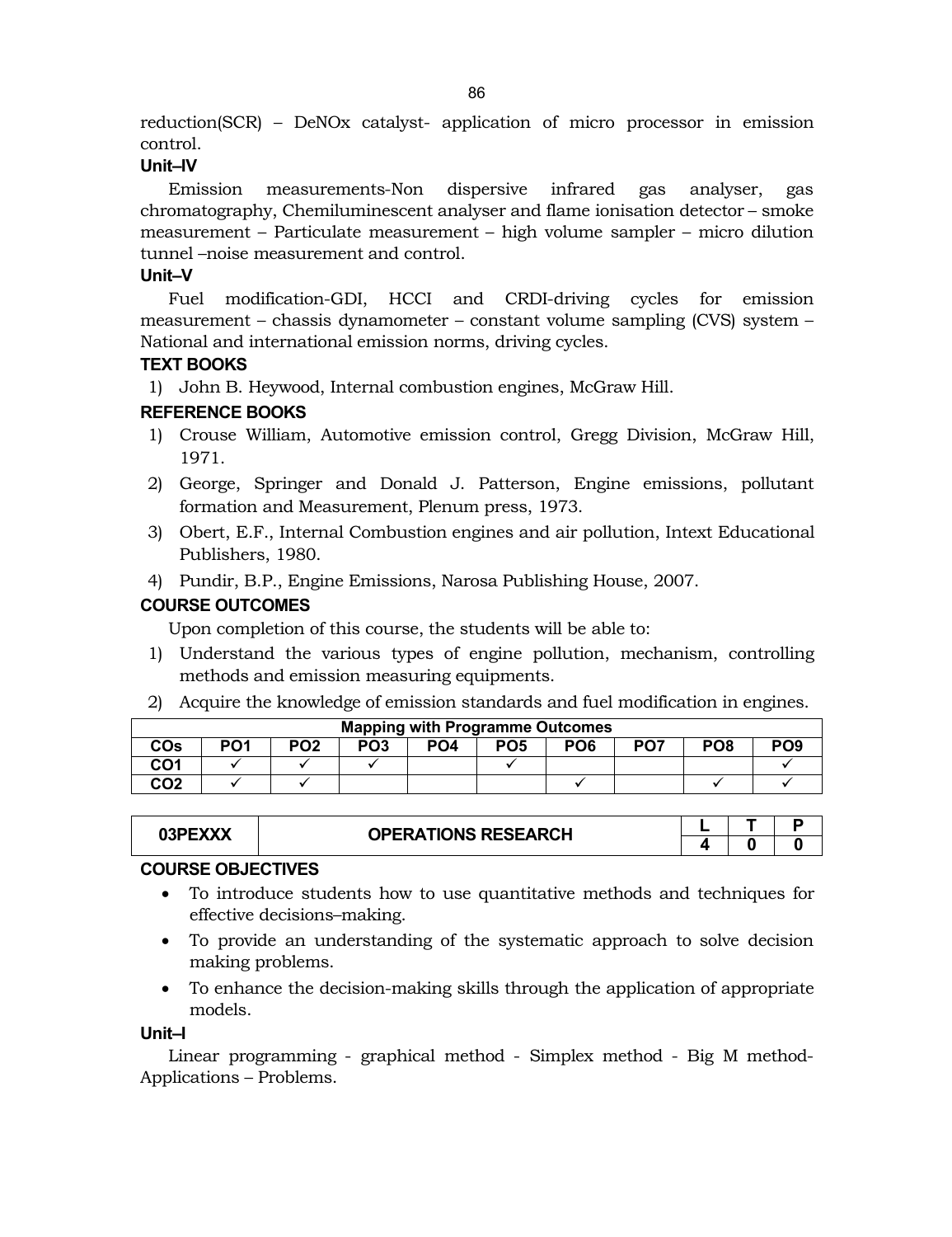# **Unit–II**

Transportation problems - optimal solutions. Assignment problems - Hungarian algorithm - Traveling salesman problem – applications – Problems.

# **Unit–III**

Waiting line Problems - cost of waiting and cost of providing service - single channel - single stage type of problems - Monte Carlo simulation for queue problems.

Network models - Minimal spanning tree problem, shortest route problem and Maximum flow problem.

## **Unit–IV**

PERT and CPM - basic steps - rules for constructing the network - Fulkerson's rule - time estimates - PERT calculations - probability of meeting the time schedule - time - cost trade off (crashing) - difference between PERT and CPM – applications. **Unit–V**

Decision Theory - Decision making under risk condition - expected value criteria - Decision trees - Decision making under uncertain conditions - Minimax, maximin, maximax, Hurwitz regret criteria.

# **TEXT BOOKS**

- 1) Gupta & Hira, Operations Research, S.Chand & Co., 1998.
- 2) Vohra, N.D., Quantitative Techniques in Management, TMH, 1990.

## **REFERENCE BOOKS**

- 1) Sharma S.D., Operations Research, Kedarnath Ramnath and Co., Meerut, 1998.
- 2) Barry Render, Ralph M. Stair Jr., Quantitative Analysis for Management Pearson New Delhi 2010.
- 3) Ravindran, A., Phillips, D.T. and Solberg, J.J., Operations Research, Principles and Practice, John Wiley and Sons, Singapore, 1987.
- 4) Taha, Operations Research, Tata McGraw Hill, 1998.
- 5) Bronson, R., Theory and Problems of Operations Research, Schaum's outline series, 1997.

# **COURSE OUTCOMES**

Upon the completion of the course, the students will be able to:

- 1) Impart the basic characteristics of different types of decision-making environments.
- 2) Enhance their ability to build and solve various operations research models.
- 3) Expertise to select appropriate decision making models for the real life problems.

|                 | <b>Mapping with Programme Outcomes</b> |                 |                 |     |                 |                 |                 |                 |                 |  |  |  |  |
|-----------------|----------------------------------------|-----------------|-----------------|-----|-----------------|-----------------|-----------------|-----------------|-----------------|--|--|--|--|
| COs             | PO <sub>1</sub>                        | PO <sub>2</sub> | PO <sub>3</sub> | PO4 | PO <sub>5</sub> | PO <sub>6</sub> | PO <sub>7</sub> | PO <sub>8</sub> | PO <sub>9</sub> |  |  |  |  |
| CO1             |                                        |                 |                 |     |                 |                 |                 |                 |                 |  |  |  |  |
| CO <sub>2</sub> |                                        |                 |                 |     |                 |                 |                 |                 |                 |  |  |  |  |
| CO3             |                                        |                 |                 |     |                 |                 |                 |                 |                 |  |  |  |  |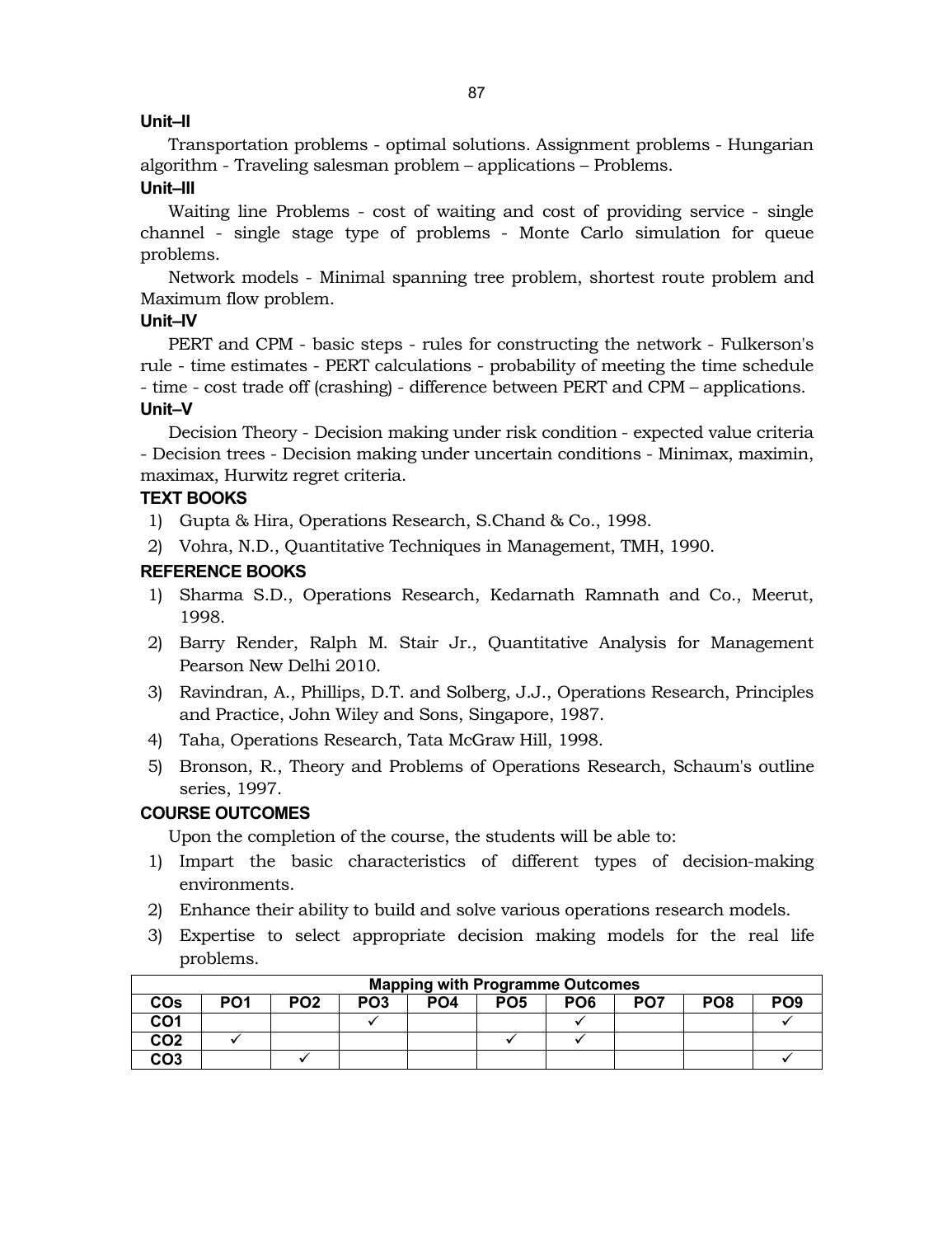# $\begin{array}{|c|c|c|c|c|}\n\hline\n\text{03PEXXX} & \text{COMPUTER ORIENTED NUMERICAL ANALYSIS} \end{array} \begin{array}{|c|c|c|c|}\n\hline\n\text{04} & \text{05} \\
\hline\n\text{05} & \text{06}\n\end{array}$

# **4 0 0**

#### **COURSE OBJECTIVES**

- To learn the basics of numerical methods
- To learn the solutions of linear algebraic equations
- To learn the solutions of differential and integral equations

#### **Unit–I**

Finite difference solution of one dimensional heat equation by explicit and implicit methods – one dimensional wave equation and two dimensional Laplace and Poisson equations.

#### **Unit–II**

Interpolation – Newton – Hregory forward and backward, interpolation – Newtons divided difference formula – Lagrange's interpolation formula for unequal intervals – Guass interpolation formula – Stirling interpolation formula – Numerical differentiation – Numerical integration – Trapezoidal rule – Simpsons 1/3 and 3/8 rules.

#### **Unit–III**

Numerical solution of algebraic and transcendental equations - Bolzono's bisection method - successive approximation method - Regula-Falsi method - Newton-Raphson method, Graffe's Root Squaring method. Numerical Solution of simultaneous linear algebraic equations - Gauss elimination method - Gauss Jordan elimination method - Gauss-Seidel iteration method - Crout's method.

#### **Unit–IV**

Numerical Solutions of ordinary differential equations of first and second order simultaneous equations - Taylor series method - Euler's method - improved Euler's method - modified Euler's method - Runge-Kutta method of second and fourth order Milne's – Predictor corrector method - Picards method.

#### **Unit–V**

Numerical Solution of partial differential equation - Elliptic equation - Poisson's equation - Laplace equation - Lieberman's iterative method - Relaxation method – Hyperbolic equations - One dimensional heat equation - Bender-Schmidt recurrence - relation - Crank - Nicholson's implicit method.

#### **TEXT BOOKS**

- 1) Venkatraman, M.K., Numerical Methods in Science and Engineering, National Publishing Co., Chennai, 1995.
- 2) Kandasamy, P., Thilagavathy K and Gunavathy K., Numerical Methods, S.Chand & Co., 2nd ed., 2005.

#### **REFERENCE BOOKS**

- 1) Gereald, C.F. and Wheatley, P.O., Applied Numerical Analysis, Addison Wesley Pub. Co., 1994.
- 2) Rajaraman, V., Computer Oriented Numerical Methods, Prentice Hall of India, Delhi.
- 3) Sastry, S.S., Introduction to Numerical Analysis, PHI, Delhi.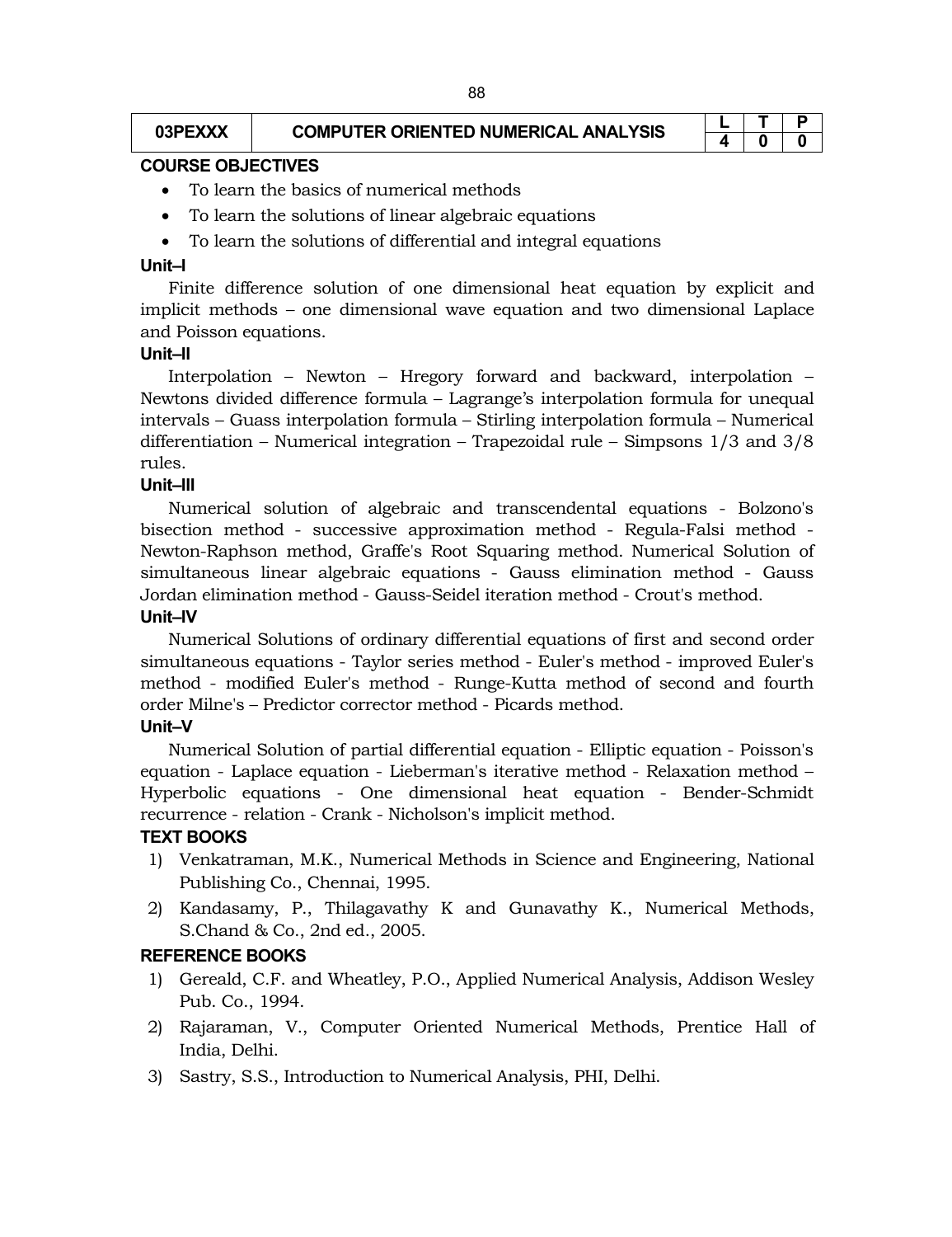- 4) Jain, M.K., S.R.K. Lyenger, R.K. Jain., Numerical Methods for Scientific & Engineering Computation, Wiley Eastern Ltd.
- 5) Br. G.T. Kochav., A Text Book on Computational Methods, Nirali Prakashan, Pune.

# **COURSE OUTCOMES**

Upon the completion of the course, the students will be able to:

- 1) Learn the basics of numerical methods.
- 2) Solve linear algebraic, differential and integral equations.

| <b>Mapping with Programme Outcomes</b> |                 |                 |     |                 |                 |                 |                 |                 |                 |
|----------------------------------------|-----------------|-----------------|-----|-----------------|-----------------|-----------------|-----------------|-----------------|-----------------|
| <b>COs</b>                             | PO <sub>1</sub> | PO <sub>2</sub> | PO3 | PO <sub>4</sub> | PO <sub>5</sub> | PO <sub>6</sub> | PO <sub>7</sub> | PO <sub>8</sub> | PO <sub>9</sub> |
| CO <sub>1</sub>                        |                 |                 |     |                 |                 |                 |                 |                 |                 |
| CO <sub>2</sub>                        |                 |                 |     |                 |                 |                 |                 |                 |                 |

| 03PEXXX | <b>FINITE ELEMENT METHODS</b> |  |   |
|---------|-------------------------------|--|---|
|         |                               |  | O |

# **COURSE OBJECTIVES**

- To learn the basics of solid mechanics and numerical solutions
- To learn the discretization of differential equations by finite element method and solve field problems

#### **Unit–I**

Fundamentals of stress-strain relationships, Strain-displacement relationships, Initial strain due to temperature effects, Saint Venant's principle, Properties of matrices and determinants, Solution of linear algebraic systems by Gauss elimination, Cholesky factorization and conjugate gradient methods.

#### **Unit–II**

Basic concepts of FEM, Historical background of FEM, FEM in engineering applications, Boundary conditions, Need for weighted integral forms, Weighted residual approach, weak formulation of boundary value problem, variational methods - Rayleigh-Ritz method.

# **Unit–III**

One dimensional solid and structural mechanics problems - Finite element modeling, Coordinates and shape functions, the potential energy approach, Assembly of global stiffness matrix and load vector, Treatment of boundary conditions and Quadratic shape functions.

# **Unit–IV**

Two dimensional solid and structural mechanics simple problems – Constant strain triangle element, Axisymmetric solids subjected to axisymmetric loads, isoparametric elements and numerical integration.

# **Unit–V**

One dimensional steady state heat transfer problems for conduction and convection – Derivation of elemental equation, One dimensional steady state fluid flow problems.

# **TEXT BOOKS**

- 1) Tirupathi R. Chandrupatla & Ashok D. Belegundu, Introduction to Finite Element in Engineering, 3rd ed.2004, Prentice Hall of India, New Delhi.
- 2) Reddy, J.N., "An Introduction to the Finite Element Method", 3rd Edition, Tata McGraw-Hill, 2005.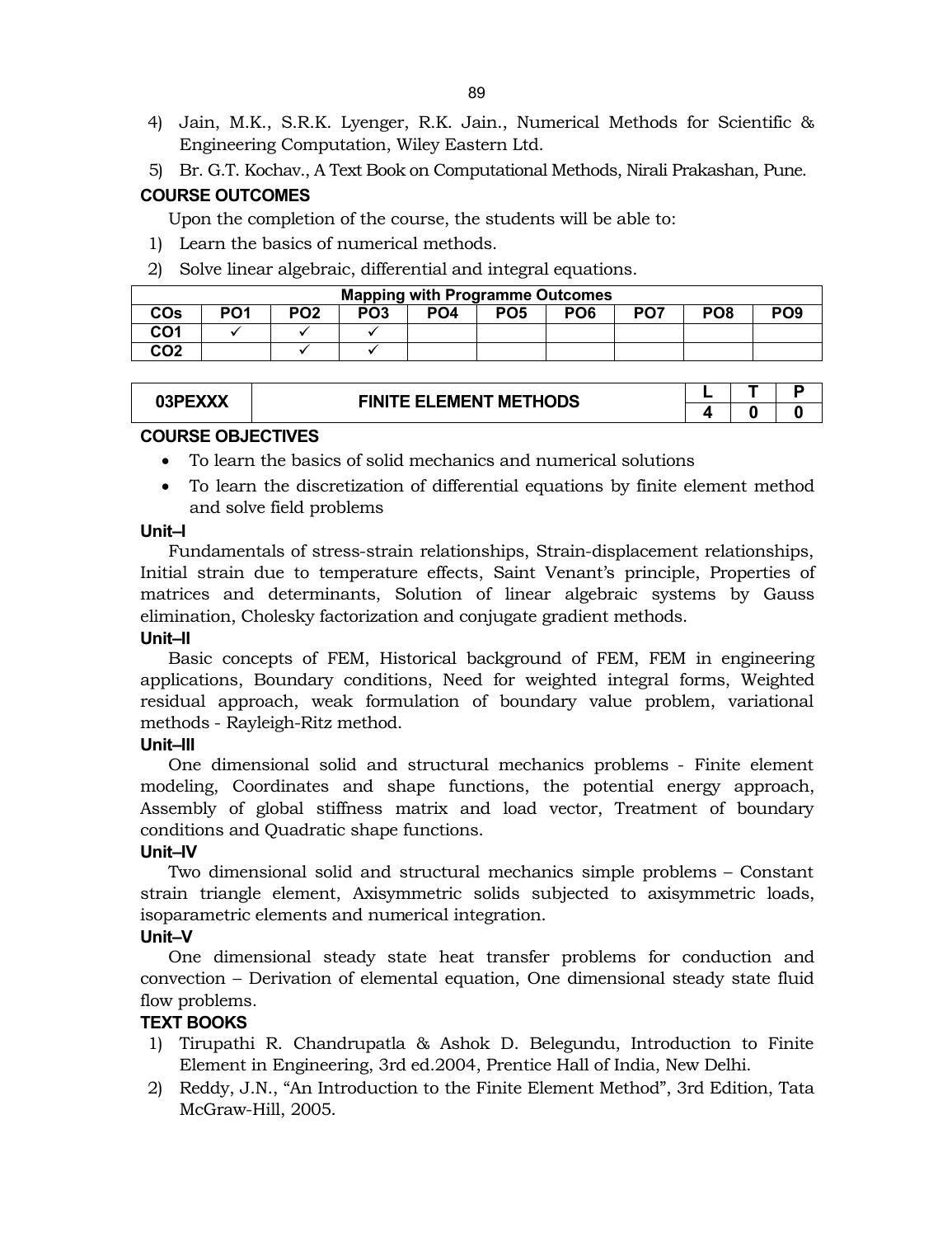# **REFERENCE BOOKS**

- 1) Seshu, P., "Text Book of Finite Element Analysis", Prentice Hall of India Pvt. Ltd., New Delhi, 2007.
- 2) Bhatti Asghar, M., "Fundamental Finite Element Analysis and Applications", John Wiley & Sons, 2005 (Indian Reprint 2013).
- 3) Zienkiewicz, O.C., The Finite Element Method, Third Edition, 1997, McGraw Hill, New York.
- 4) Krishnamoorthy, C.S., Finite Element Analysis: Theory and Programming, 1987, Tata McGraw Hill, New Delhi.
- 5) Timoshenko, S.P. and Goodier, J.N., Theory of Elasticity, Third Edition, 1970, McGraw Hill.

## **COURSE OUTCOMES**

Upon completing this course, students should be able to:

- 1) Understand the basics of solid, structural mechanics, heat transfer and fluid flow problems.
- 2) Understand the physical boundary condition and formulation of global elemental equations.
- 3) Solve simple one and two dimensional problems.

| <b>Mapping with Programme Outcomes</b> |                 |                 |                 |                 |                 |                 |     |     |                 |
|----------------------------------------|-----------------|-----------------|-----------------|-----------------|-----------------|-----------------|-----|-----|-----------------|
| <b>COs</b>                             | PO <sub>1</sub> | PO <sub>2</sub> | PO <sub>3</sub> | PO <sub>4</sub> | PO <sub>5</sub> | PO <sub>6</sub> | PO7 | PO8 | PO <sub>9</sub> |
| CO1                                    |                 |                 |                 |                 |                 |                 |     |     |                 |
| CO <sub>2</sub>                        |                 |                 |                 |                 |                 |                 |     |     |                 |
| CO <sub>3</sub>                        |                 |                 |                 |                 |                 |                 |     |     |                 |

| 03PEXXX            | APPLIED MANUFACTURING TECHNOLOGIES |  |  |  |  |  |  |
|--------------------|------------------------------------|--|--|--|--|--|--|
|                    |                                    |  |  |  |  |  |  |
| AAUDAE AD IEATH/EA |                                    |  |  |  |  |  |  |

#### **COURSE OBJECTIVES**

To understand the theory of metal cutting, cutting tools and materials involved in the cutting operations.

- To explore the special purpose machines and understand their working operation
- To understand the abrasive processes and their grinding metrology
- To understand the basic concepts of jigs and fixtures and their design and manufacturing
- To introduce and understand the mechanisms of unconventional machining processes and their applications

# **Unit–I : Theory of Metal Cutting**

Material removal processes: Cutting tool geometry, Tool signature, Theory of metal cutting: orthogonal and oblique cutting, chip formation, Power requirements for turning, Cutting tool materials, Tool wear, Tool life, Tool life equation, Cutting fluids.

# **Unit–II : Special Purpose Machines**

Capstan and turret lathes –Comparison - Turret Indexing mechanism, Bar feed mechanism.

Automats and transfer machines: Single spindle and multiple spindle automatic lathes, transfer machines - Rotary indexing lathe and drum type transfer machines.

Gear cutting – forming and generation principle, gear hobbing and gear shaping processes –finishing of gears.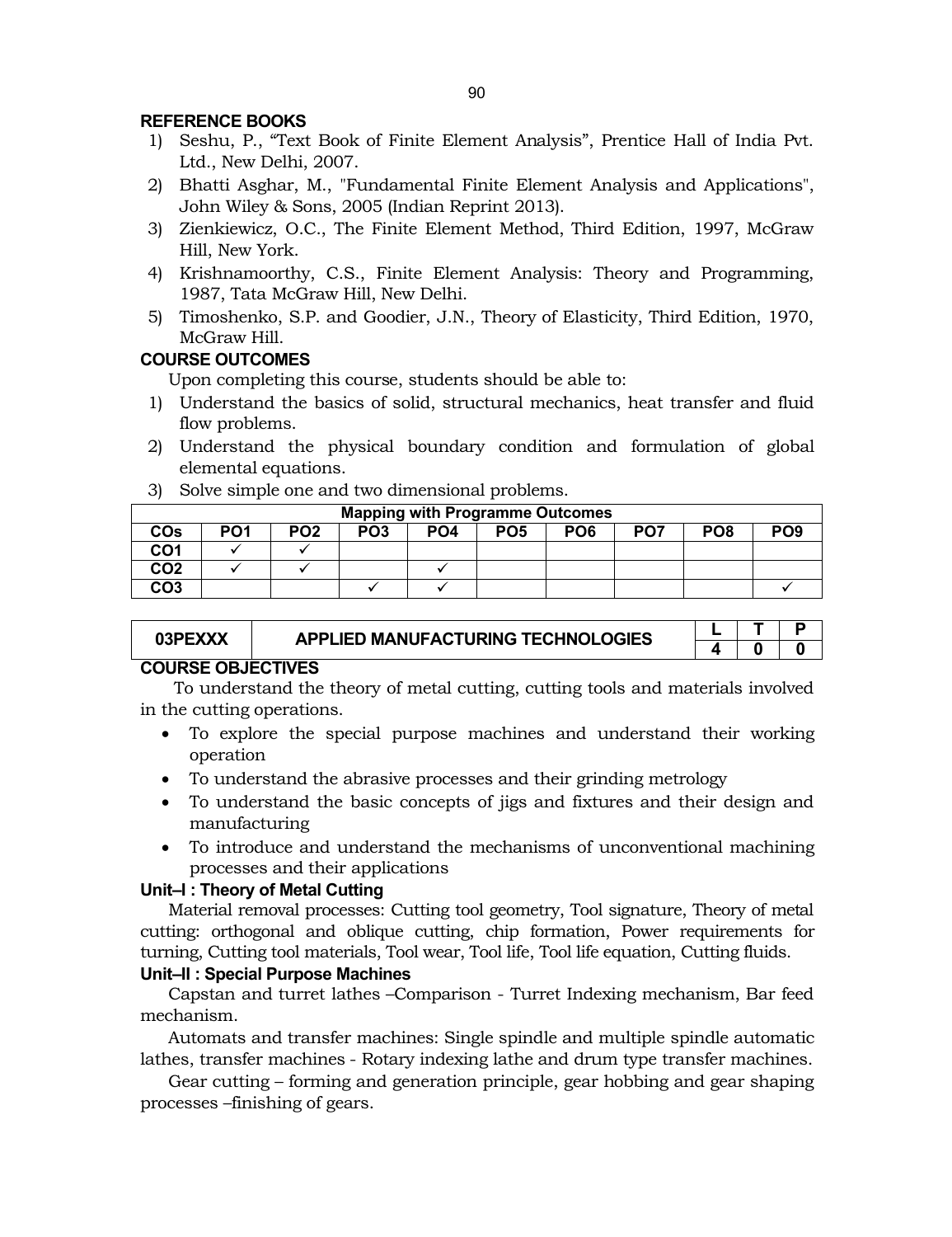#### **Unit–III : Abrasive Machining Processes**

Types of grinding process: Cylindrical grinding, surface grinding, center less grinding and internal grinding- Typical applications.

Grinding wheel: specifications and selection, Wheel truing and dressing.

Micro finishing: Honing, Lapping, Super finishing: Buffing and Polishing.

## **Unit–IV : Jigs and Fixtures**

Elements of jigs and fixtures - 3-2-1 principle - Locating devices and types clamping devices and types - types of jigs: drill jigs - template jigs.

Elements of fixtures: Types of fixtures - milling fixtures - turning fixtures – Modular fixtures.

## **Unit–V : Unconventional Machining Processes**

Basic principle and metal removal mechanism of Abrasive Jet Machining (AJM), Ultrasonic Machining (USM), ElectricDischarge Machining (EDM), Electro Chemical Machining (ECM), Laser Beam Machining (LBM) and Electron Beam Machining (EBM).

Basics of Rapid prototyping.

# **TEXT BOOKS**

- 1) Hajara Chowdry, et al.: Elements of Workshop Technology Vol.I & Vol.II, Media Promoters & Pub., 1997.
- 2) Khanna, O.P. & Lal M., Production Technology, Vol.I & Vol.II, DhanpatRai & Sons, 2000.

# **REFERENCE BOOKS**

- 1) Chapman, W.AJ., Workshop Technology, Vol, II & III, CBS Pub., 2001.
- 2) Begeman, Manufacturing Processes.

# **COURSE OUTCOMES**

Upon completion of the course students will be able to

- 1) Identify, formulate and solve technical problems
- 2) Work effectively on teams and within a diverse environment
- 3) Recognize the need for self-improvement through continuing education and the ability to engage in lifelong learning.

| <b>Mapping with Programme Outcomes</b> |                 |                 |                 |                 |                 |                 |                 |                 |                 |
|----------------------------------------|-----------------|-----------------|-----------------|-----------------|-----------------|-----------------|-----------------|-----------------|-----------------|
| <b>COs</b>                             | PO <sub>1</sub> | PO <sub>2</sub> | PO <sub>3</sub> | PO <sub>4</sub> | PO <sub>5</sub> | PO <sub>6</sub> | PO <sub>7</sub> | PO <sub>8</sub> | PO <sub>9</sub> |
| CO1                                    |                 |                 |                 |                 |                 |                 |                 |                 |                 |
| CO <sub>2</sub>                        |                 |                 |                 |                 |                 |                 |                 |                 |                 |
| CO <sub>3</sub>                        |                 |                 |                 |                 |                 |                 |                 |                 |                 |

| <b>COMPUTATIONAL FLUID DYNAMICS</b> |  |  |
|-------------------------------------|--|--|
|                                     |  |  |

# **COURSE OBJECTIVES**

- To gain the basic knowledge of Computational Fluid Dynamics, the various forms of the governing equations of fluid flow.
- To understand the formulation of Finite Difference & Methods and Numerical solution strategies.
- To understand the grid formation and significance of grid transformations
- To understand the finite volume method of numerical modeling and its role in the field of heat transfer and fluid flow.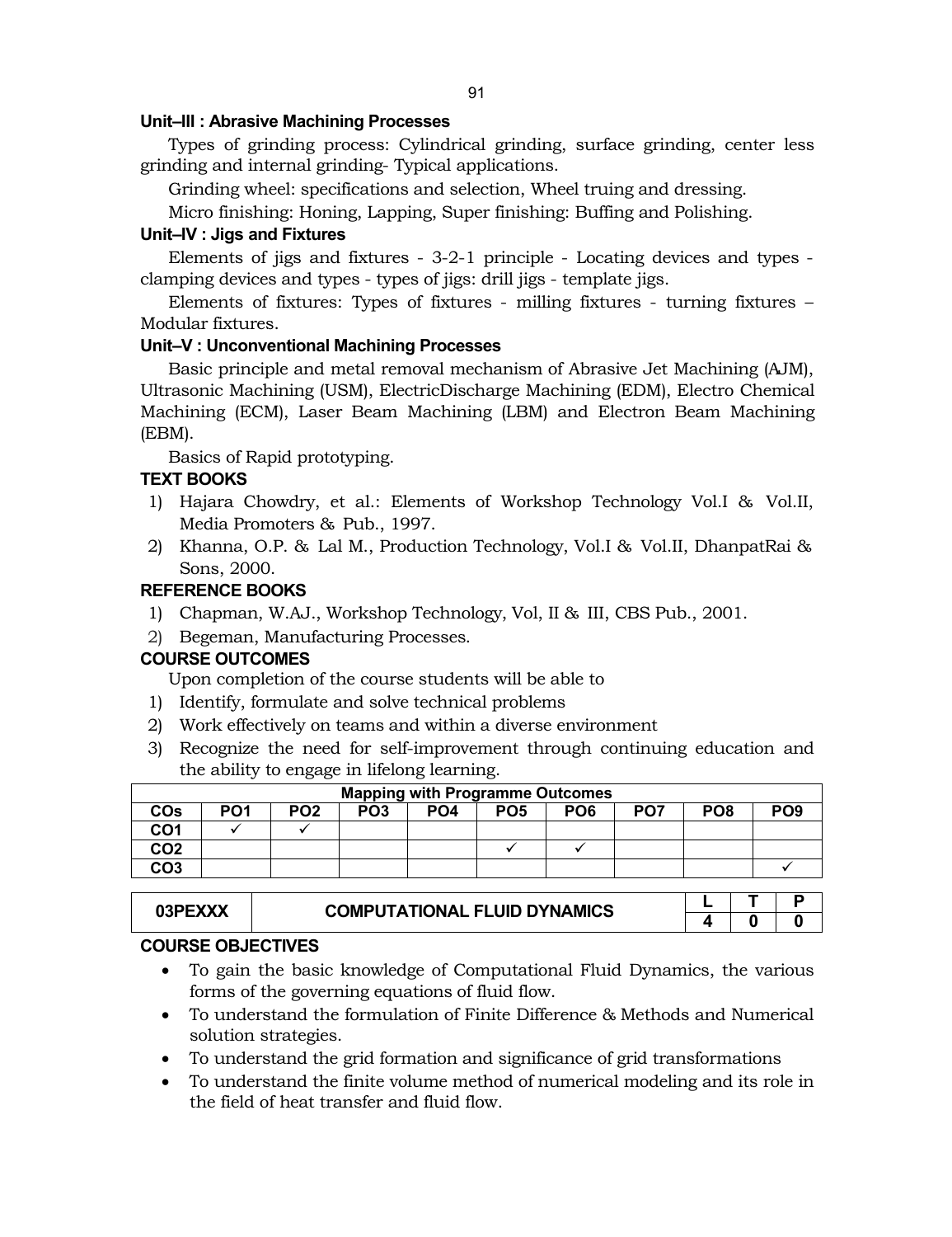# **Unit–I**

Basic concepts of fluid flow – derivation of the governing equations, conservation of mass, momentum and energy. Mathematical classification of flow – hyperbolic, parabolic, elliptic and mixed flow types.

## **Unit–II**

Finite difference method – forward, backward and central difference schemes, explicit and implicit methods. Properties of numerical solution methods – stability analysis, error estimating.

## **Unit–III**

Choice of grid, grid oriented velocity components, Cartesian velocity components, staggered and collocated arrangements, adaptive grids.

# **Unit–IV**

Lax – Wendroff technique – MacCormack's technique, relaxation technique. Artificial viscosity, ADI technique, Pressure correction technique.

## **Unit–V**

Introduction to Finite Volume Method, difference between Finite Difference Method and Finite Volume Method. FVM formulate SIMPLE algorithm. Upwind schemes – flux vector splitting. Introduction to Turbulence Modeling , turbulence energy equations.

# **TEXT BOOKS**

- 1) John D. Anderson, "Computational Fluid Dynamics The Basics with Applications", McGraw Hill, New York, 1995.
- 2) Versteeg, H.K. and Malalasekara, W., "An Introduction to Computational Fluid Dynamics – The Finite Volume Method Longman, 1995.

# **REFERENCE BOOKS**

- 1) Muralidhar, K. and Sundararajan, T., "Computational Fluid Flow and Heat Transfer", Narosa Publications, New Delhi, 2003.
- 2) Chung, T.J., "Computational Fluid Dynamics", Cambridge University Press, London, 2002.
- 3) David C. Wicox, "Turbulence Modeling for CFD", DCW industries.

# **COURSE OUTCOMES**

Upon the completion of the course, the students will be able to:

- 1) Formulate basic fluid dynamics problems
- 2) Set up numerical experiments

| <b>Mapping with Programme Outcomes</b> |     |                 |                 |                 |                 |                 |                 |                 |                 |
|----------------------------------------|-----|-----------------|-----------------|-----------------|-----------------|-----------------|-----------------|-----------------|-----------------|
| COs                                    | PO1 | PO <sub>2</sub> | PO <sub>3</sub> | PO <sub>4</sub> | PO <sub>5</sub> | PO <sub>6</sub> | PO <sub>7</sub> | PO <sub>8</sub> | PO <sub>9</sub> |
| CO <sub>1</sub>                        |     |                 |                 |                 |                 |                 |                 |                 |                 |
| CO2                                    |     |                 |                 |                 |                 |                 |                 |                 |                 |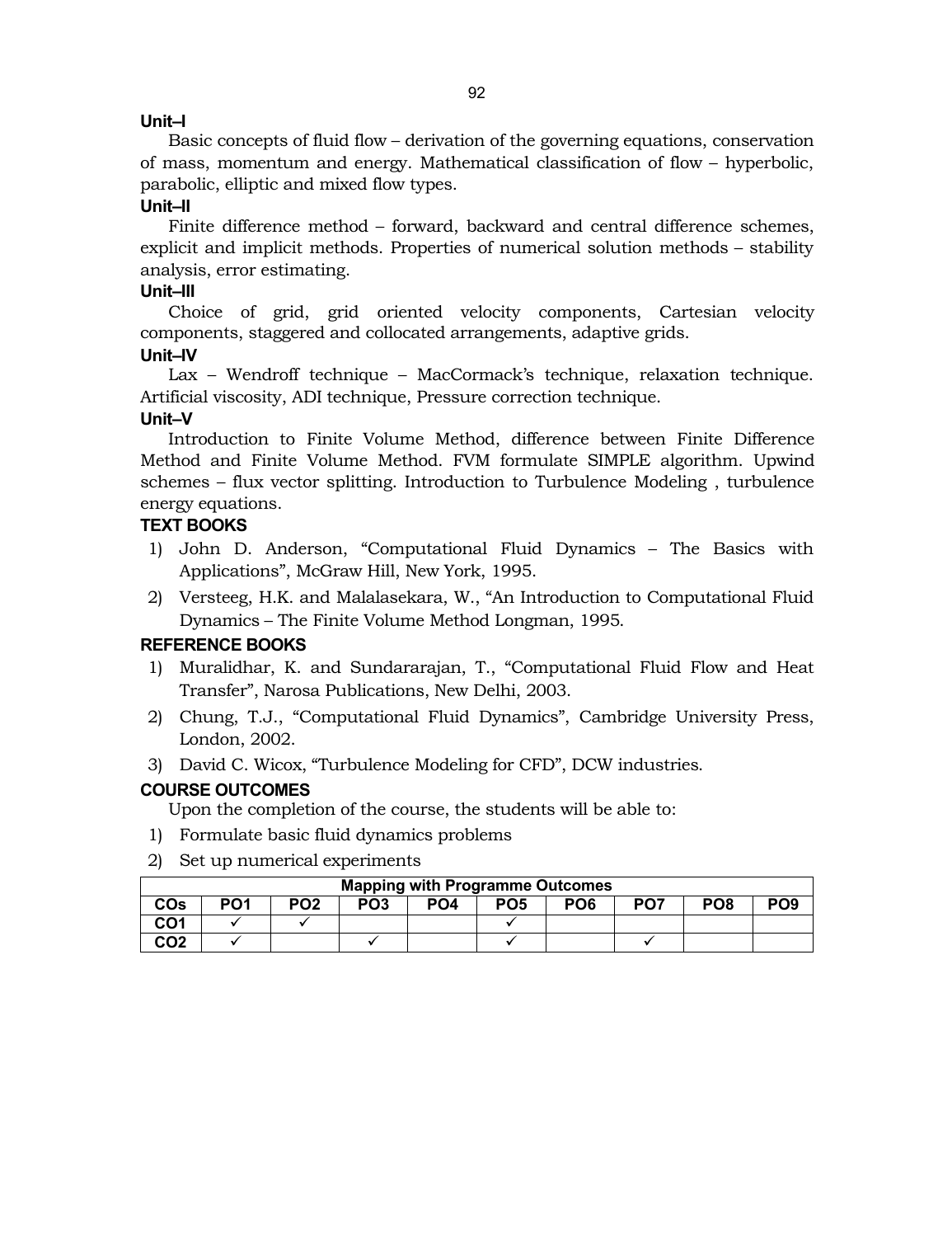# **PROFESSIONAL ELECTIVE LABORATORIES**

| 03EPXXX                  | PROGRAMMING LABORATORY |  |  |
|--------------------------|------------------------|--|--|
|                          |                        |  |  |
| <b>COURSE OBJECTIVES</b> |                        |  |  |

# To understand the strength of OOPS (polymorphism & inheritance) using c++

- To impart programming skills in C++ programming.
- To provide hands-on experience in developing basic mechanical models and assembly drawing using AUTO CAD.
- To introduce the basics of MAT LAB.

# **LIST OF EXPERIMENTS**

Preliminary Auto CAD 2 D drawing exercise

Auto CAD machine drawing

Knuckle Joint

Bushed bearing

C++, Programming,

Otto cycle efficiency

Compressor dimensions

Simple MATLAB Exercises

# **COURSE OUTCOMES**

Upon completing this course, students should be able to:

- 1) Write and compile programmes in C++
- 2) Develop assembly drawings with different views using auto cad
- 3) Exchange file formats between AutoCAD & other analysis packages
- 4) Solve simple mathematical models using MATLAB

| <b>Mapping with Programme Outcomes</b> |                 |                 |                 |     |                 |                 |                 |                 |                 |
|----------------------------------------|-----------------|-----------------|-----------------|-----|-----------------|-----------------|-----------------|-----------------|-----------------|
| <b>COs</b>                             | PO <sub>1</sub> | PO <sub>2</sub> | PO <sub>3</sub> | PO4 | PO <sub>5</sub> | PO <sub>6</sub> | PO <sub>7</sub> | PO <sub>8</sub> | PO <sub>9</sub> |
| CO1                                    |                 |                 |                 |     |                 |                 |                 |                 |                 |
| CO <sub>2</sub>                        |                 |                 |                 |     |                 |                 |                 |                 |                 |
| CO <sub>3</sub>                        |                 |                 |                 |     |                 |                 |                 |                 |                 |
| CO <sub>4</sub>                        |                 |                 |                 |     |                 |                 |                 |                 |                 |

| 03EPXXX | <b>MECHANICAL LABORATORY - III</b> |  |  |
|---------|------------------------------------|--|--|
|         |                                    |  |  |

# **COURSE OBJECTIVES**

- To supplement the principles learnt in kinematics and Dynamics of Machinery.
- To make the students understand the working principle of various types of governors, balancing systems, Cam analyzer, Torsional vibration of single rotor system, whirling speed concept, action of forces in gyroscope.

# **LIST OF EXPERIMENTS**

- 1) Experimental verification of natural frequency in undamped vibration of single rotor system.
- 2) Determine the characteristic curves of watt/ Hartnell governors.
- 3) Determination of mass moment of inertia of connecting rod and fly wheel.
- 4) Studies on cam analyser
- 5) Study of gyroscopic couple.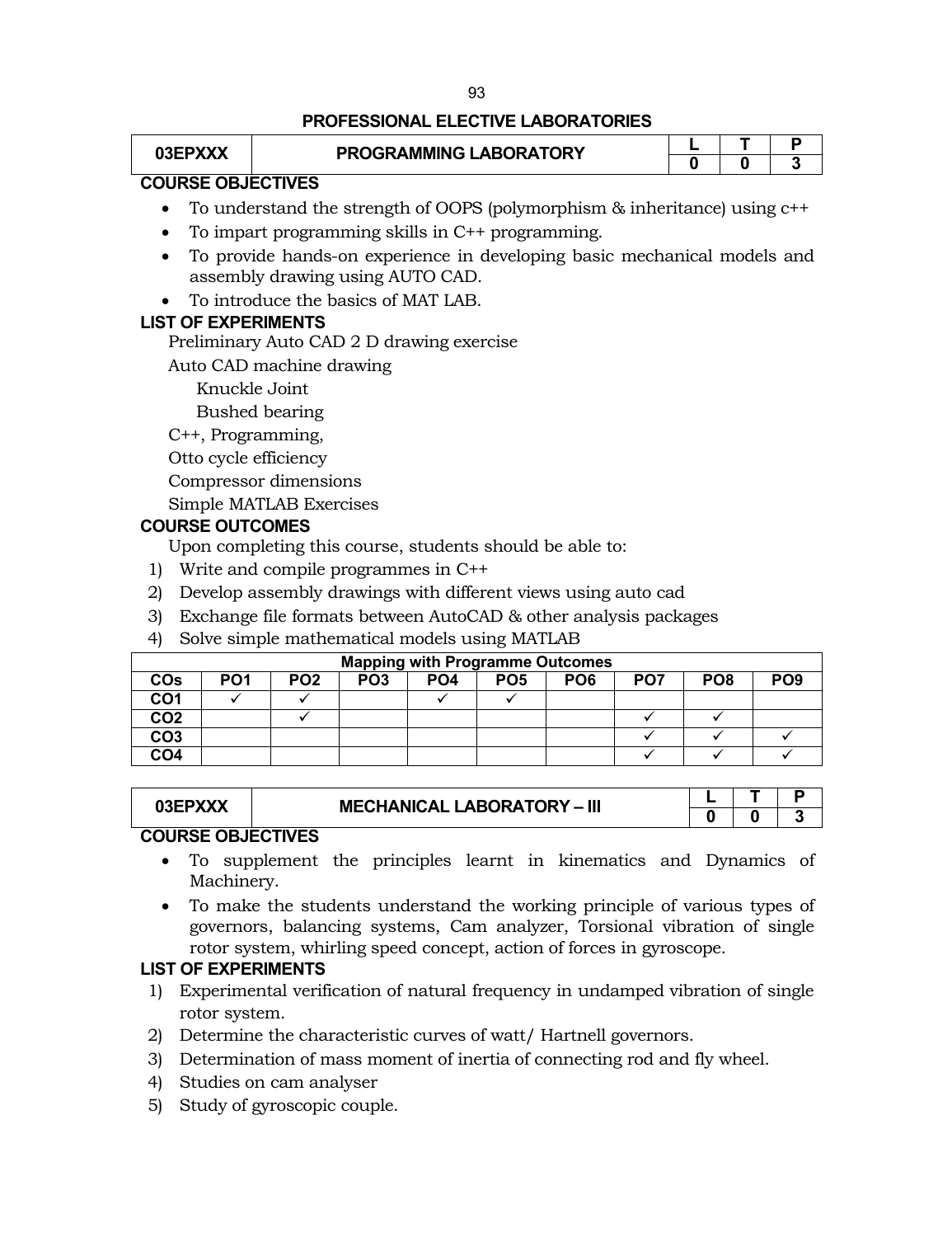- 6) Whirling of speed determination of critical speed.
- 7) Study and experiments on static and dynamic balancing of rotating masses.

# **COURSE OUTCOMES**

Upon the completion of the course, the students will be able to:

- 1) Determine the mass moment of inertia of connecting rod and flywheel either experimentally of theoretically or both.
- 2) Understand the working principle of governors.
- 3) Calculate the stiffness of springs.
- 4) Analyze the different types of motion in cams.
- 5) Ability to analyze particle dynamics.

| <b>Mapping with Programme Outcomes</b> |                 |                 |                 |                 |                 |                 |                 |                 |                 |
|----------------------------------------|-----------------|-----------------|-----------------|-----------------|-----------------|-----------------|-----------------|-----------------|-----------------|
| <b>COs</b>                             | PO <sub>1</sub> | PO <sub>2</sub> | PO <sub>3</sub> | PO <sub>4</sub> | PO <sub>5</sub> | PO <sub>6</sub> | PO <sub>7</sub> | PO <sub>8</sub> | PO <sub>9</sub> |
| CO <sub>1</sub>                        |                 |                 |                 |                 |                 |                 |                 |                 |                 |
| CO <sub>2</sub>                        |                 |                 |                 |                 |                 |                 |                 |                 |                 |
| CO <sub>3</sub>                        |                 |                 |                 |                 |                 |                 |                 |                 |                 |
| CO <sub>4</sub>                        |                 |                 |                 |                 |                 |                 |                 |                 |                 |
| CO <sub>5</sub>                        |                 |                 |                 |                 |                 |                 |                 |                 |                 |

# **03EPXXX MECHANICAL LABORATORY – V**

| O |  |
|---|--|

# **COURSE OBJECTIVES**

- To understand the behavior of a system at different operating conditions
- To understand the usage of different refrigeration tools.
- The students will learn the basics of solar energy, how to determine solar intensity, and how to estimate daily and annual solar energy potential at each location

# **LIST OF EXPERIMENTS**

- 1) Performance test on Refrigeration trainer
- 2) Experimental Ice Plant Trial
- 3) Performance test on window air conditioner
- 4) Performance test on central A/C plant
- 5) Performance test on heat pump trainer
- 6) Performance test on Solar air heater
- 7) Performance test on water heater
- 8) Performance test on Solar Still

# **COURSE OUTCOMES**

Upon completing this course, students should be able to:

- 1) Understand the basic analysis of any refrigeration system
- 2) Working of Solar Thermal plants: Flat Plate, Vacuum Tubes, Parabolic Trough and Concentric Mirrors.

|     | <b>Mapping with Programme Outcomes</b> |                 |                 |                 |                 |                 |                 |                 |     |  |  |  |
|-----|----------------------------------------|-----------------|-----------------|-----------------|-----------------|-----------------|-----------------|-----------------|-----|--|--|--|
| COs | PO1                                    | PO <sub>2</sub> | PO <sub>3</sub> | PO <sub>4</sub> | PO <sub>5</sub> | PO <sub>6</sub> | PO <sub>7</sub> | PO <sub>8</sub> | PO9 |  |  |  |
| CO1 |                                        |                 |                 |                 |                 |                 |                 |                 |     |  |  |  |
| CO2 |                                        |                 |                 |                 |                 |                 |                 |                 |     |  |  |  |

# **OPEN ELECTIVES**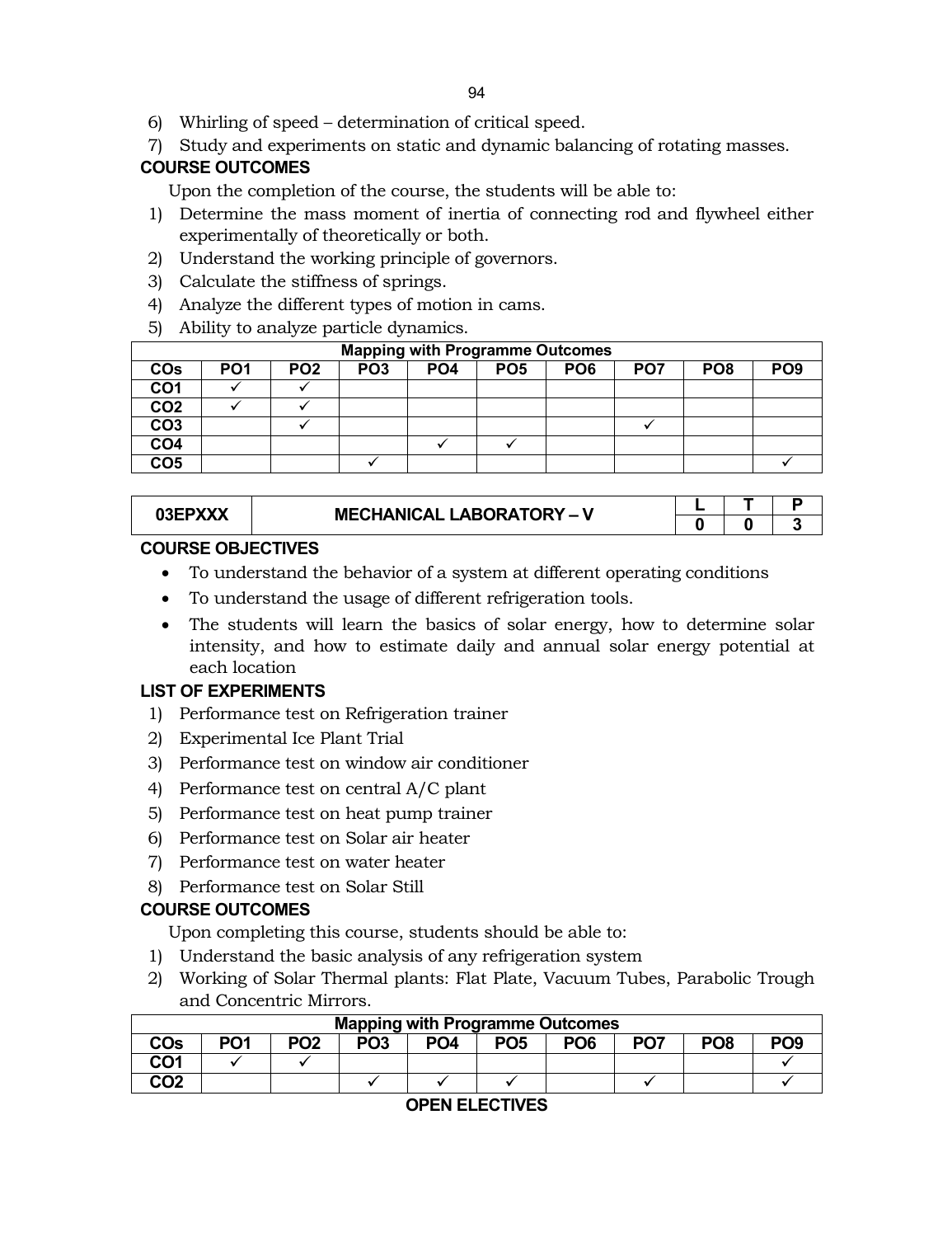# **07OEXXX BIOLOGY FOR ENGINEERS**

|   |   | Ρ |
|---|---|---|
| 4 | U | O |

# **COURSE OBJECTIVES**

- The course acts as a bridge between engineering and biology to provide basic understanding of biological mechanisms of living systems from engineering perspective.
- It will illustrate the many possible means to utilize living things' relevance to engineering principles.
- With substantial knowledge and continuing interest will make a student into a specialist in the technical diversity.

#### **Unit–I : Requirements of biological systems**

Biological Units Need Water; Biological Units Need the Right Amount of Oxygen; Biological Units Need Food and Nutrients; Biological Units Become Ill in the Presence of Wastes; Biological Units Need Heat Sources and Sinks.

#### **Unit–II : Behavior of biological systems**

Biological Units Adapt to Their Environments; Biological Units Modify Their Environments; Adaptations Require Extra Energy and Resources; Biological Units, If Possible, Move to Friendlier Environments; Biological Units Evolve under Environmental Pressures.

#### **Unit–III : Response to stress by biological systems**

Crowding of Biological Units Produces Stress; Biological Units Are Affected by Chemical Stresses; Biological Units Respond to Mechanical Stresses; Optimization Is Used to Save Energy and Nutrient Resources; Biological Units Alter Themselves to Protect against Harsh Environments.

#### **Unit–IV : Existence of biological systems**

Biological Units Cooperate with Other Biological Units; Biological Units Compete with Other Biological Units; Biological Units Reproduce; Biological Units Coordinate Activities through Communication; Biological Units Maintain Stability with Exquisite Control; Biological Units go through Natural Cycles; Biological Units Need Emotional Satisfaction and Intellectual Stimulation; Biological Units Die.

#### **Unit–V : Scaling factors and biological engineering solutions**

Allometric Relationships from Evolutionary Pressure; Dimensional Analysis; Golden Ratio; Fractal Scaling within an Organism; Self-Similarity for Tissues and Organs; Self-Similarity in Populations; Systems Approach; Relationships between Engineering and Biology; The Completed Design.

#### **TEXT BOOKS**

1) Arthur T. Johnson, "Biology for Engineers", CRC Press, 2010.

#### **REFERENCE BOOKS**

- 1) Aydin Tözeren, Stephen W. Byers, New Biology for Engineers and Computer Scientists, Pearson/Prentice Hall, 2004.
- 2) S. Thyaga Rajan, N. Selvamurugan, M.P. Rajesh, R.A. Nazeer, Richard W. Thilagaraj, S. Barathi, and M.K. Jaganathan, "Biology for Engineers," Tata McGraw Hill, New Delhi, 2012.

#### **COURSE OUTCOMES**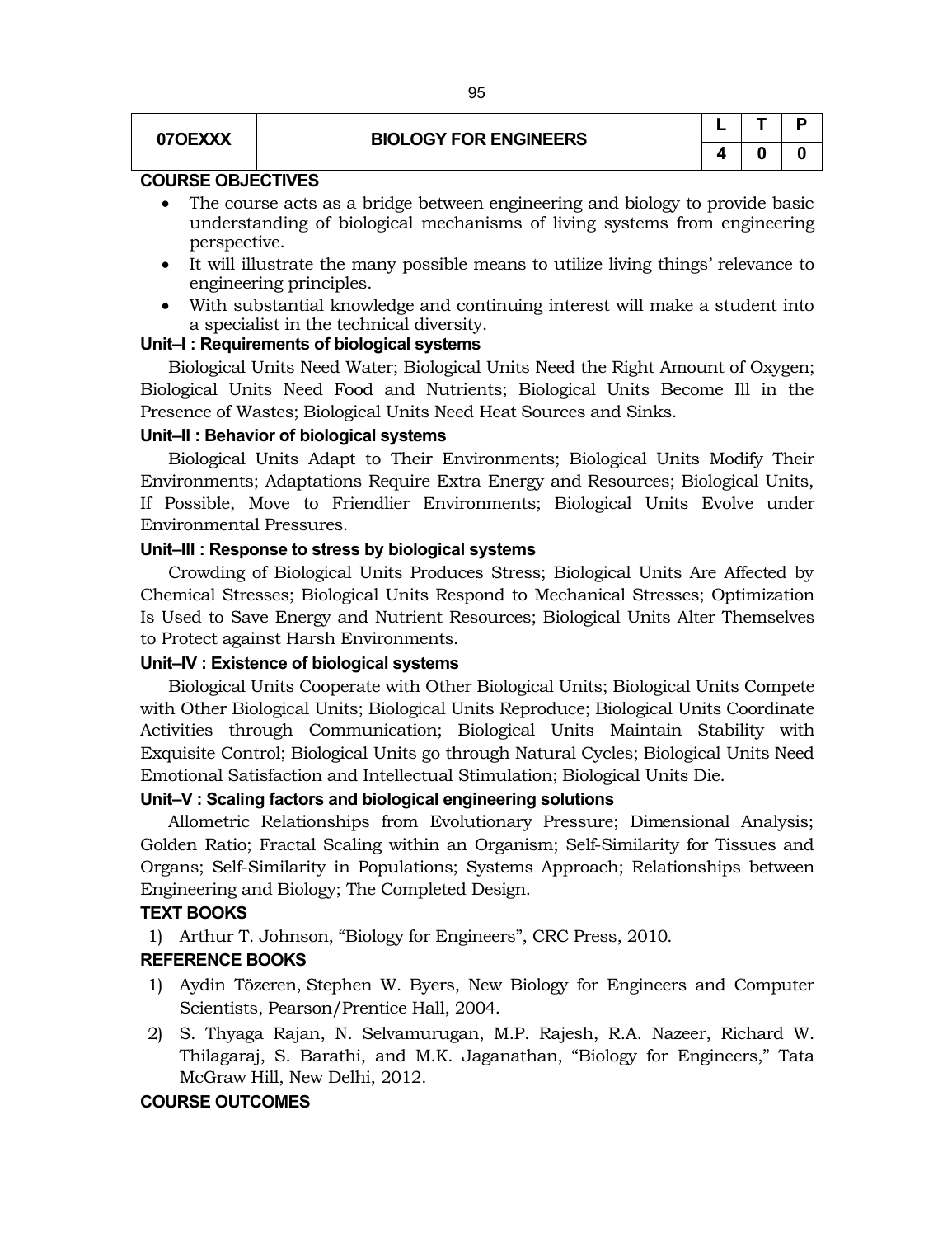- 1) The ability to understand the information known about familiar living systems.
- 2) The ability to anticipate the properties of an unfamiliar group of living things from knowledge about a familiar group.
- 3) The ability to demonstrate the relevance of engineering to biological systems.
- 4) The knowledge about the biological responses and it is scaling with respect to scientific principles that cannot be related back.
- 5) The knowledge of biological principles and generalizations that can lead to useful products and processes.
- 6) The ability to avoid or mitigate unintended consequences of dealing with any and all living system.

|                 | <b>Mapping with Programme Outcomes</b> |                 |                 |                 |                 |                 |                 |                 |                 |  |  |  |
|-----------------|----------------------------------------|-----------------|-----------------|-----------------|-----------------|-----------------|-----------------|-----------------|-----------------|--|--|--|
| <b>COs</b>      | PO <sub>1</sub>                        | PO <sub>2</sub> | PO <sub>3</sub> | PO <sub>4</sub> | PO <sub>5</sub> | PO <sub>6</sub> | PO <sub>7</sub> | PO <sub>8</sub> | PO <sub>9</sub> |  |  |  |
| CO <sub>1</sub> |                                        |                 |                 |                 |                 |                 |                 |                 |                 |  |  |  |
| CO <sub>2</sub> |                                        |                 |                 |                 |                 |                 |                 |                 |                 |  |  |  |
| CO <sub>3</sub> |                                        |                 |                 |                 |                 | √               |                 |                 |                 |  |  |  |
| CO <sub>4</sub> |                                        |                 |                 |                 |                 |                 |                 |                 |                 |  |  |  |
| CO <sub>5</sub> |                                        |                 |                 |                 |                 |                 |                 |                 |                 |  |  |  |
| CO <sub>6</sub> |                                        |                 |                 |                 |                 |                 |                 |                 |                 |  |  |  |

| 00OEXXX | <b>HUMAN RIGHTS</b> |  |  |
|---------|---------------------|--|--|
|         |                     |  |  |

# **COURSE OBJECTIVES**

 At the end of this course the student is expected to understand what is human rights, how to obey the rights, what is the role of a human being in making a good society for the future generations.

# **Unit–I**

Definition of Human Rights - Nature, Content, Legitimacy and Priority - Theories on Human Rights - Historical Development of Human Rights.

# **Unit–II**

International Human Rights - Prescription and Enforcement upto World War II - Human Rights and the U .N .O. - Universal Declaration of Human Rights - International Covenant on Civil and Political Rights - International Convenant on Economic, Social and Cultural Rights and Optional Protocol.

# **Unit–III**

Human Rights Declarations - U.N. Human Rights Declarations - U.N. Human Commissioner.

# **Unit–IV**

Amnesty International - Human Rights and Helsinki Process - Regional Developments -European Human Rights System - African Human Rights System - International Human Rights in Domestic courts.

# **Unit–V**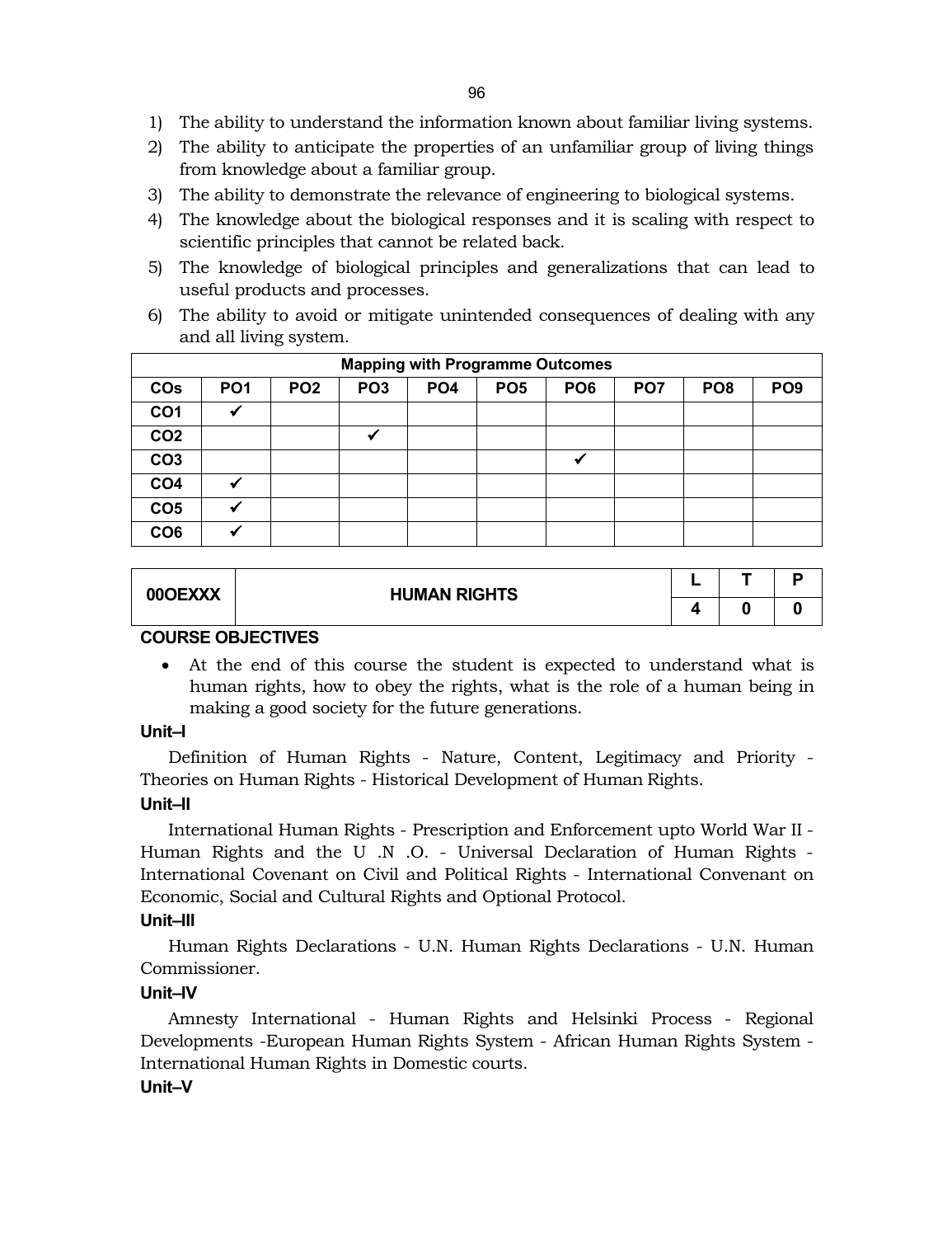Contemporary Issues on Human Rights: Children's Rights - Women's Rights - Dalit's Rights - Bonded Labour and Wages - Refugees - Capital Punishment. Fundamental Rights in the Indian Constitution - Directive Principles of State Policy - Fundamental Duties - National Human Rights Commission.

# **TEXT BOOKS**

- 1) Desai, A.R. Violation of Democratic Rights in India, Sage Publishers, 1986.
- 2) S. Hick, E. Halpin and E. Hoskins, Human Rights and the Internet, Springer Publishers, 2000.

# **REFERENCE BOOKS**

- 1) International Bill of Human Rights, Amnesty International Publication, London, 1988.
- 2) Human Rights, Questions and Answers, UNESCO, 1982.
- 3) Mausice Cranston- What is Human Rights.
- 4) Timm. R.W. Working for Justice and Human Rights.
- 5) Human Rights, A Selected Bibliography, USIS.

# **COURSE OUTCOMES**

Upon the completion of the course, the students will be able to:

- 1) Understand the principles of human rights
- 2) Understand the role of human being in making a good society for the future generation.

| <b>Mapping with Programme Outcomes</b> |                 |                 |                 |                 |                 |                 |                 |                 |                 |  |
|----------------------------------------|-----------------|-----------------|-----------------|-----------------|-----------------|-----------------|-----------------|-----------------|-----------------|--|
| <b>CO<sub>s</sub></b>                  | PO <sub>1</sub> | PO <sub>2</sub> | PO <sub>3</sub> | PO <sub>4</sub> | PO <sub>5</sub> | PO <sub>6</sub> | PO <sub>7</sub> | PO <sub>8</sub> | PO <sub>9</sub> |  |
| CO <sub>1</sub>                        |                 |                 |                 |                 |                 |                 |                 |                 |                 |  |
| CO <sub>2</sub>                        |                 |                 |                 |                 |                 |                 |                 |                 |                 |  |

| 00OEXXX | <b>ENTREPRENEURSHIP</b> |  |  |
|---------|-------------------------|--|--|
|         |                         |  |  |

# **COURSE OBJECTIVES**

- Develop an entrepreneurship sprit
- Help to identify business opportunities within an organization or independently
- Initiate action on the business plan from the prospective business through EDC

#### **Unit–I**

Meaning – Characteristics of management – Nature of management – Process of management – Functional areas of management – Management and administration – Role of management – Level of management – Evolution of management.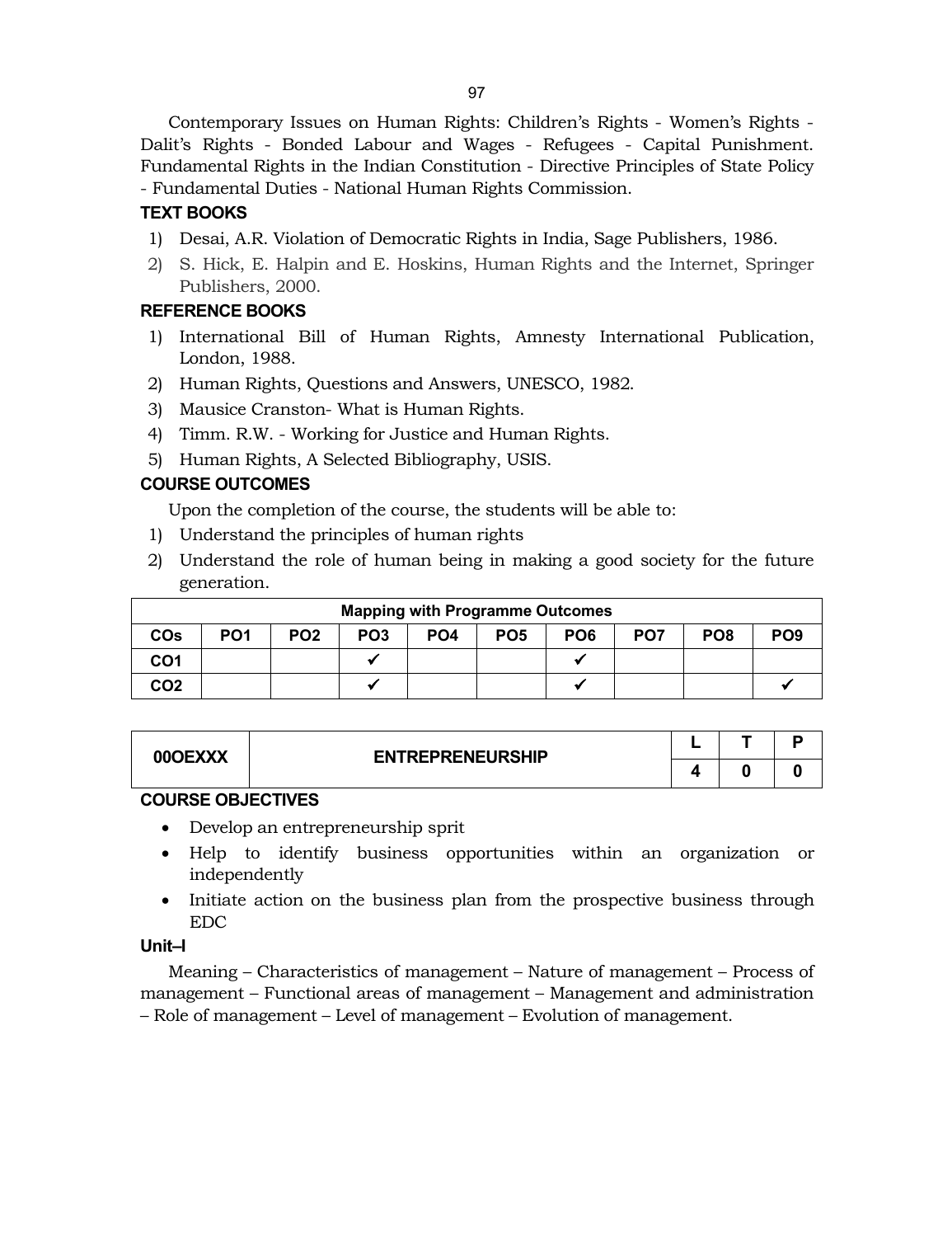#### **Unit–II**

Meaning - Nature of planning – Importance of planning – Types of planning – Steps in planning – Decision making – Meaning and definition of organizing – Steps in organizing – Nature of organization – Organization structure – Purpose of organization – Principles of organization – Delegation of authority – Nature and importance of staffing.

# **Unit–III**

Meaning and nature of direction – Principles of directing – Leadership and leadership style – Motivation – Communication – Need and feedback in communication – Importance of communication – Channels of communication – Types of communication – Forms of communication.

# **Unit–IV**

Evolution of concept of entrepreneur – Concept of entrepreneur – Characteristics of entrepreneur – Distinction between entrepreneur and manager – Technical entrepreneur – Charms of being an entrepreneur – Types of entrepreneur – Role of entrepreneurship in economic development – Barriers in entrepreneurship. **Unit–V**

Meaning of project – Project classification – Project identification – Meaning and significance of project report – Contents of a project report – Formulation of project report – Planning commission guidelines – Identification of opportunity – Project feasibility study.

## **TEXT BOOKS**

- 1) Veerabhadrappahavinal, Management and entrepreneurship, New age International, New Delhi, 2008.
- 2) Peter f. Drucker; Innovation and entrepreneurship, Butterworth Heinemann, London, 1985.

#### **REFERENCE BOOKS**

- 1) "Creativity, Innovation, Entrepreneurship and Enterprise in Construction and Development", University of Reading, Alan Barrell – Entrepreneur in Residence Entrepreneur in Residence, University of Xiamen, Xiamen 2012.
- 2) "Entrepreneurship Studies", National University Commission (Nigerian University System), 2010.

# **COURSE OUTCOMES**

At the end of this course the student should

1) Understand entrepreneurship and gain knowledge about the principles of business Plan.

| <b>Mapping with Programme Outcomes</b> |                 |                 |                 |                 |                 |                 |                 |                 |                 |  |
|----------------------------------------|-----------------|-----------------|-----------------|-----------------|-----------------|-----------------|-----------------|-----------------|-----------------|--|
| <b>COs</b>                             | PO <sub>1</sub> | PO <sub>2</sub> | PO <sub>3</sub> | PO <sub>4</sub> | PO <sub>5</sub> | PO <sub>6</sub> | PO <sub>7</sub> | PO <sub>8</sub> | PO <sub>9</sub> |  |
| CO <sub>1</sub>                        |                 |                 |                 |                 |                 |                 |                 |                 |                 |  |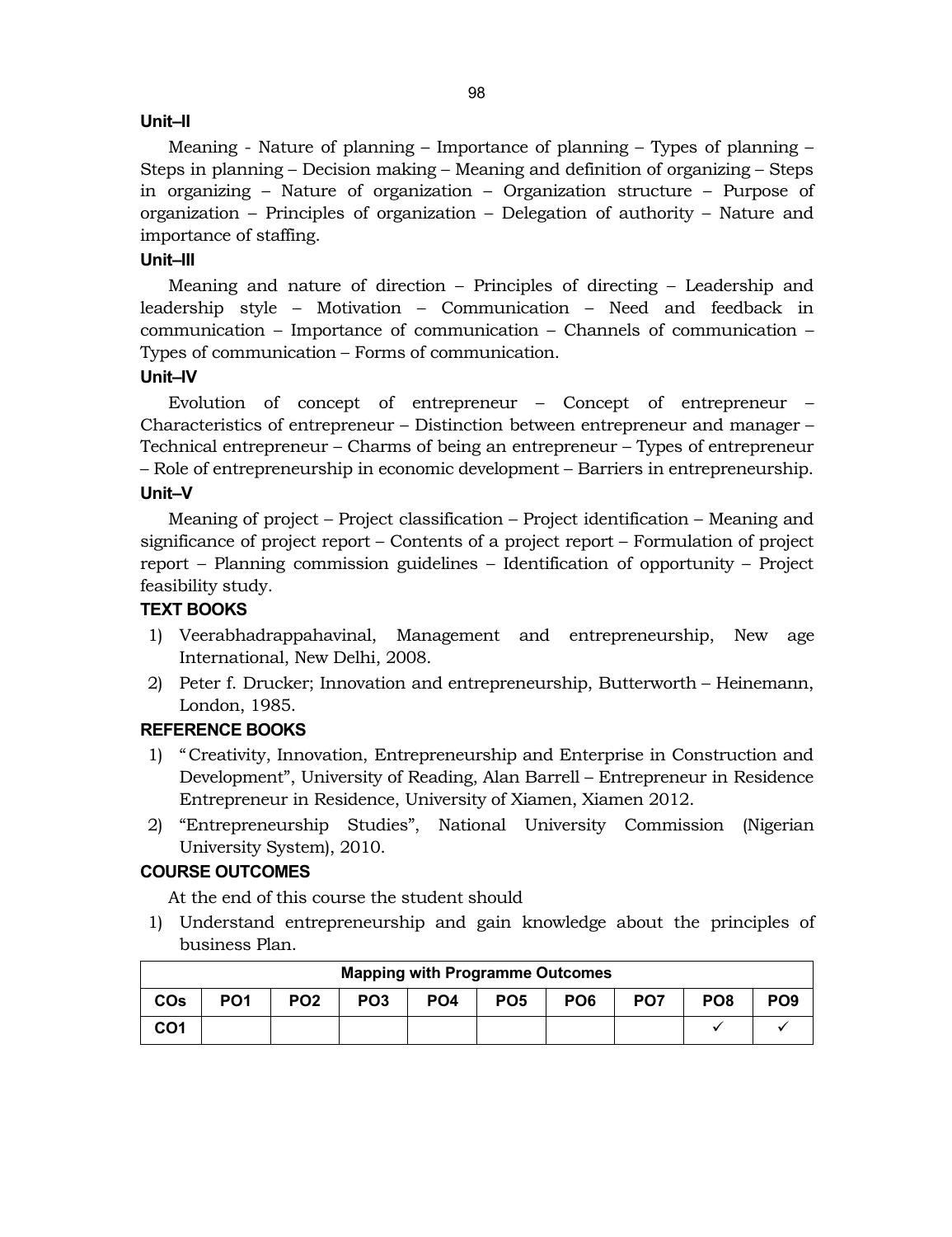# **00OEXXX NATIONAL SERVICE SCHEME**

|   |   | Р |
|---|---|---|
| 4 | U | O |

# **COURSE OBJECTIVES**

- Understand the community in which they work and their relation
- Identify the needs and problems of the community and involve them in problem-solving
- Develop capacity to meet emergencies and natural disasters
- Practice national integration and social harmony and
- Utilize their knowledge in finding practical solutions to individual and community problems.

#### **Unit–I : National Service Scheme**

- a. History and its Objectives
- b. Organizational structure of N.S.S. at National, State, University and College Levels
- c. Advisory committee and their functions with special reference to college principal,
- d. Programme officer, N.S.S. group leader and N.S.S. volunteers in the implementation.

#### **Unit–II : National Integration**

- a. Need of National integration
- b. Various obstacles in the way of National Integration; such as caste, religion, language and provisional problems etc.

#### **Unit–III : Special Programme**

- a. Legal awareness
- b. Health awareness
- c. First-aid
- d. Career guidance
- e. Leadership training cum Cultural Programme
- f. Globalization and its Economic Social Political and Cultural impacts.

#### **Unit–IV : Special Camping Programme**

- a. Nature and its objectives
- b. Selection of camp site and physical arrangement
- c. Organization of N.S.S. camp through various committees and discipline in the camp.
- d. Activities to be undertaken during the N.S.S. camp.
- e. Use of the mass media in the N.S.S. activities.

#### **Unit–V : N.S.S. Regular Activities**

- a. Traffic regulation
- b. Working with Police Commissioner's Office
- c. Working with Corporation of Chennai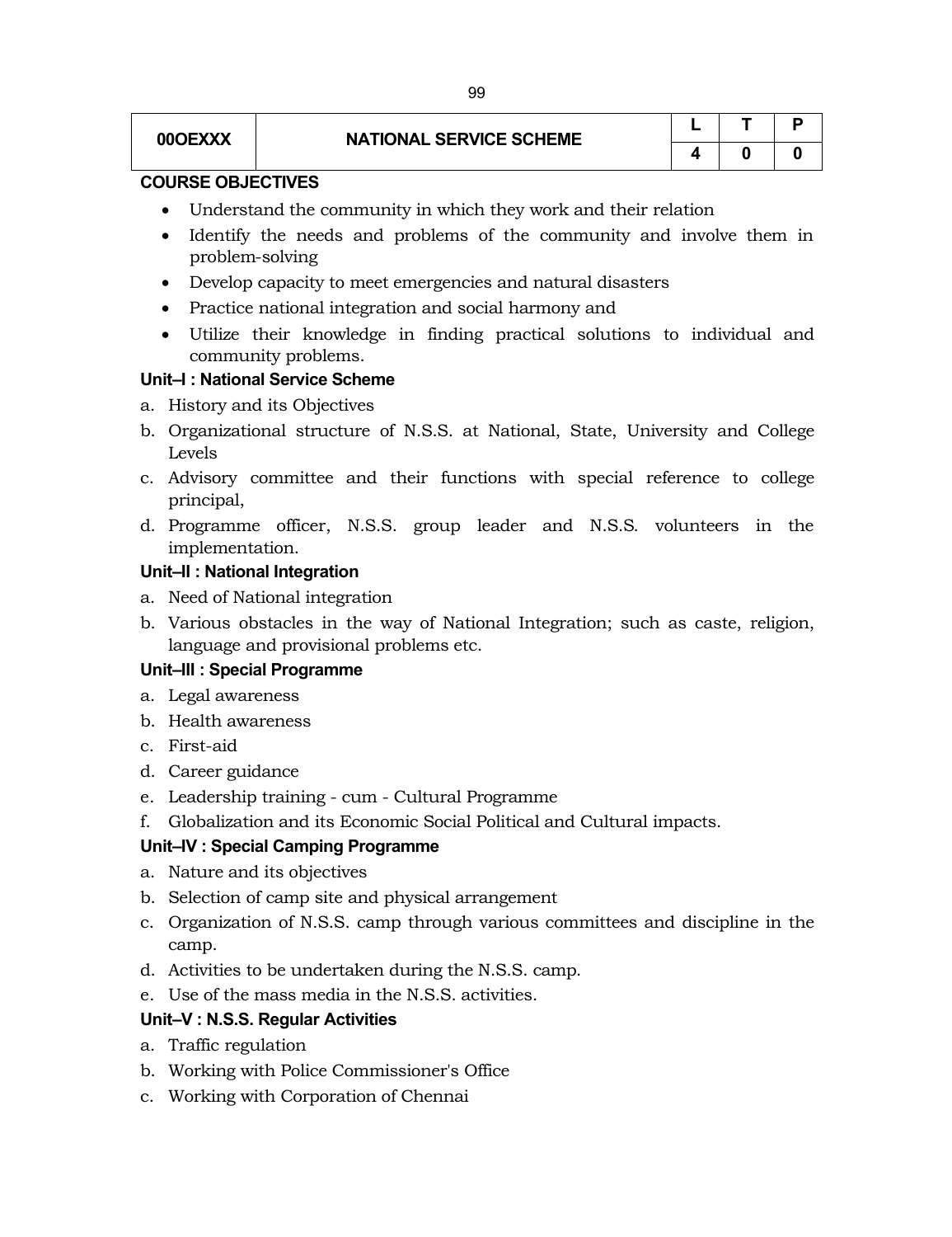- d. Working with Health Department
- e. Blind assistance
- f. Garments collection
- g. Non-formal education
- h. 'Environmental Education, Awareness and Training (EEAT)'
- i. Blood donation.

# **REFERENCE BOOKS**

- 1) National Service Scheme Manual, Government of India, 2006.
- 2) Training Programme on National Programme scheme, TISS.
- 3) Orientation Courses for N.S.S. Programme officers, TISS.
- 4) Case material as Training Aid for field workers, Gurmeet Hans.
- 5) Social service opportunities in Hospitals, KapilK.Krishan,TISS.

# **COURSE OUTCOMES**

Upon completing this course, students should be able to:

- 1) Develop social and civic responsibility
- 2) Acquire competence for group living and sharing responsibilities
- 3) Acquire leadership qualities and democratic attitude;
- 4) Develop capacity to meet emergencies and natural disasters; and
- 5) Practice national integration

|                 | <b>Mapping with Programme Outcomes</b> |                 |                 |                 |                 |                 |                 |                 |                 |  |  |  |
|-----------------|----------------------------------------|-----------------|-----------------|-----------------|-----------------|-----------------|-----------------|-----------------|-----------------|--|--|--|
| <b>COs</b>      | PO <sub>1</sub>                        | PO <sub>2</sub> | PO <sub>3</sub> | PO <sub>4</sub> | PO <sub>5</sub> | PO <sub>6</sub> | PO <sub>7</sub> | PO <sub>8</sub> | PO <sub>9</sub> |  |  |  |
| CO <sub>1</sub> |                                        |                 |                 |                 |                 |                 |                 |                 |                 |  |  |  |
| CO <sub>2</sub> |                                        |                 |                 |                 |                 |                 |                 |                 |                 |  |  |  |
| CO <sub>3</sub> |                                        |                 |                 |                 |                 |                 |                 |                 |                 |  |  |  |
| CO <sub>4</sub> |                                        |                 |                 |                 |                 |                 |                 |                 |                 |  |  |  |
| CO <sub>5</sub> |                                        |                 |                 |                 |                 |                 |                 |                 |                 |  |  |  |

| 02OEXXX | <b>DISASTER MANAGEMENT</b> |  |  |
|---------|----------------------------|--|--|
|         |                            |  |  |

# **COURSE OBJECTIVES**

 This course helps in providing the basic concepts of disasters and also gives a thorough knowledge and experience to reduce disaster risks.

# **Unit–I**

Introduction – Disaster- Characteristics and types of Disasters- Causes and effects of Disaster -Risk- Vulnerability – Preparedness- Disaster mitigation and disaster management- Classification of mitigation measures-Vulnerability Analysis-Observation and Perception of Vulnerability- Socio-Economic Factors of Vulnerability- Vulnerability in India- Disaster related policy goals of UNDP UNDRO and Govt. of India- Appraising disaster needs- Needs for technical expertise- Role of various Agencies in Disaster Management and Development -Disaster risk reduction planning- Role of Developmental Planning for disaster Management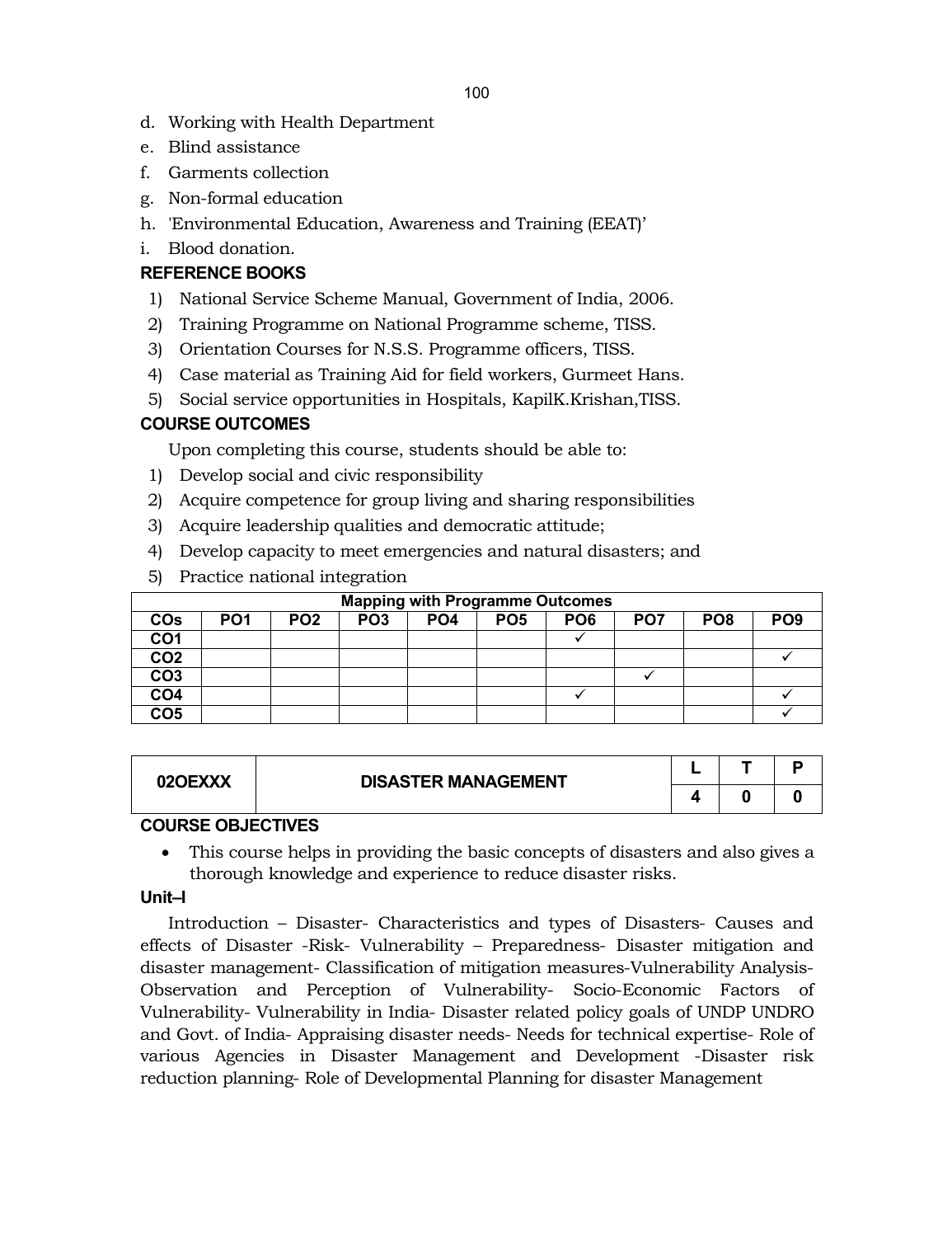#### **Unit–II**

Earthquake - Cause of Earthquake- General characteristics- Measuring Earthquakes- Distribution pattern of Earthquakes in India- Earthquake prone areas- case studies of important Indian earthquakes - Forecasting techniques and risk analysis- Possible risk reduction measures- earthquake resistance buildings and re-engineering techniques in India.

#### **Unit–III**

Tsunamis- Causes of a Tsunami- General Characteristics- Tsunami warning system-Distribution pattern of Tsunami in India- Possible risk reduction measures-Integrated coastal zone management.

Landslides- Rock falls- Avalanches- Mud flows and glaciers- Landslides and rock falls- landslide hazard zonation- Instrumentation and monitoring- Techniques for reducing landslide hazards.

#### **Unit–IV**

Tropical cyclones- Structure of tropical cyclones- Nature of tropical cyclones-Cyclone experience in India and Tamilnadu- Preparedness- Tropical cyclones and their warning systems- Tropical cyclone warning strategy in India special nature of the problem in the region- Classification- Protection of buildings from cyclones of India- Precautions during and before cyclones.

#### **Unit–V**

Coastal floods- Intensification of hazards due to human interference-Management-River and coastal floods- Temperature extremes and wild fires-Physiological hazards- Flood forecasting-mitigation- planning- management- flood prone areas the Indian scenario- Flood experience in India and Tamilnadu.

Environmental hazards- Typology- Assessment and response- Strategies -The scale of disaster-Vulnerability- Disaster trends- Paradigms towards a balanced view- Chemical hazards and toxicology-Biological hazards- Risk analysis- Other technological disasters.

# **TEXT BOOKS**

1) David R. Godschalk (Editor), Timothy Beatiey, Philip Berke,.David J. Browt:r, Edward J. Kaiser Charles C. Boh, R. Matthew Goebel, Natural Hazard Mitigation: Recasting Disaster Policy and Planning Island Press; (January 1999), ISBN) 559636025

2) Sinha, P.C. Wind & Water Driven Disasters, 1998, 250pp, Anmol Publications

# **REFERENCES**

- 1) Davide Wikersheimer Windstorm Mitigation Manual for Light Frame Construction, DIANE Publishing Co: (Paperback-May 1997)
- 2) Brown D Redevelopment After the Storm: Hazard Mitigation Opportunities in the Post Disater Setting. (Paperback – June 1985) Publisher: John Wiley & Sons ISBN:047191505X
- 3) Sinha, P.C. Technological Disasters , 1997, 516 pp Anmol Publications Trivedi,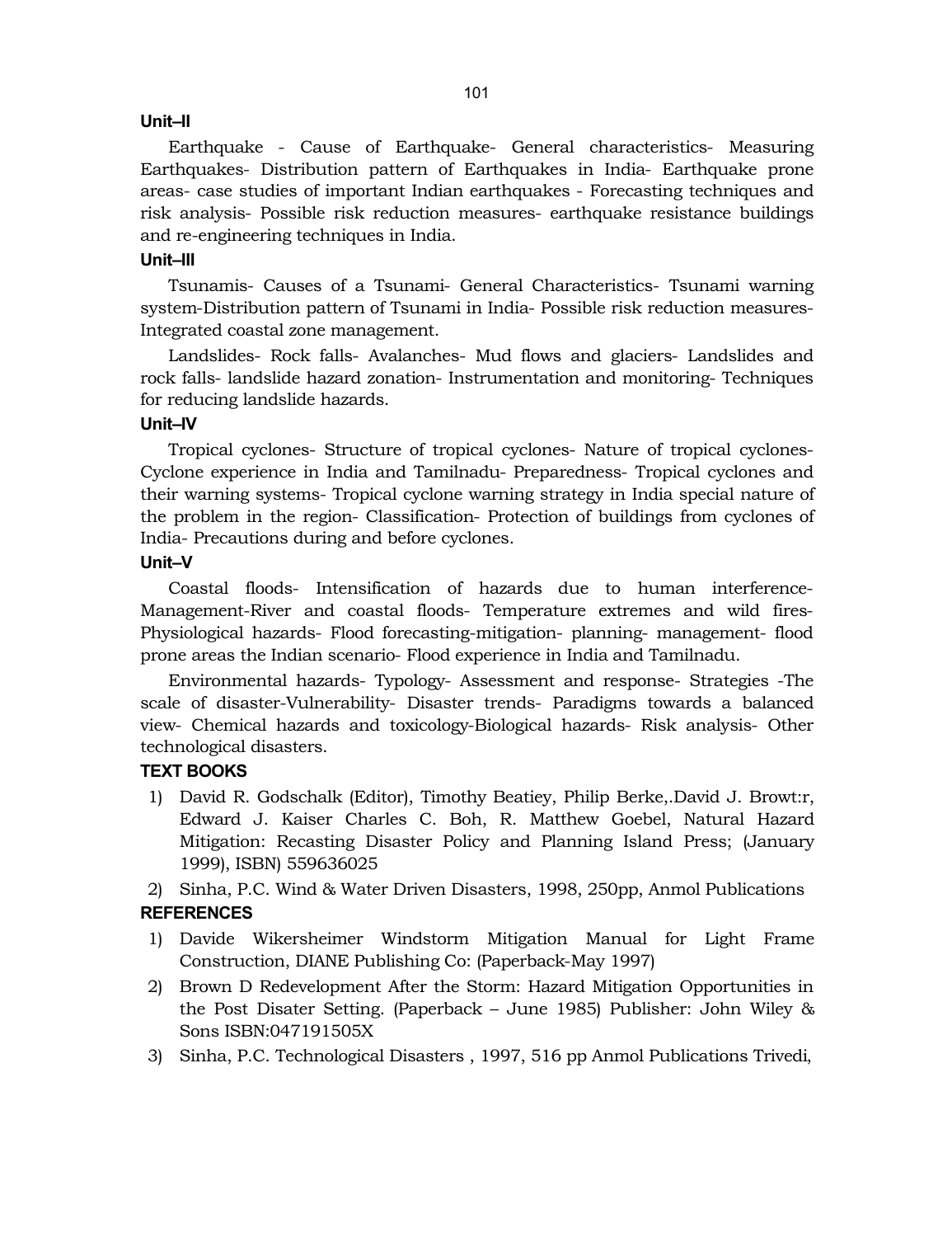# **COURSE OUTCOMES**

- 1) Develop an understanding of the key concepts, definitions key perspectives of all Hazards Emergency Management
- 2) Develop a basic under understanding of Prevention, Mitigation, Preparedness, Response and Recovery

| <b>Mapping with Programme Outcomes</b> |                 |                 |                 |                 |                 |                 |                 |                 |                 |  |
|----------------------------------------|-----------------|-----------------|-----------------|-----------------|-----------------|-----------------|-----------------|-----------------|-----------------|--|
| <b>COs</b>                             | PO <sub>1</sub> | PO <sub>2</sub> | PO <sub>3</sub> | PO <sub>4</sub> | PO <sub>5</sub> | PO <sub>6</sub> | PO <sub>7</sub> | PO <sub>8</sub> | PO <sub>9</sub> |  |
| CO <sub>1</sub>                        |                 |                 |                 |                 |                 |                 |                 |                 |                 |  |
| CO <sub>2</sub>                        |                 |                 |                 |                 |                 |                 |                 |                 |                 |  |

| 03OEXXX | <b>TURBO MACHINERY</b> | - |  |
|---------|------------------------|---|--|
|         |                        |   |  |
|         |                        |   |  |

#### **COURSE OBJECTIVES**

- To understand in-depth knowledge of dimensional analysis of turbo machines.
- To enlighten the thermodynamic aspects of energy transfer in turbo machines.
- To study the flow characteristics of turbo machines.
- To understand the process of energy transfer and operating principles of various turbo machines and their use for various engineering applications

# **Unit–I : Energy Transfer in Turbo Machines**

Introduction to turbo machinery – classification – applications - Euler's equations - components of energy transfer- Work and efficiencies in turbine stage (Total-to-total, Total-to-static, Polytropic and finite stage) - Effect of reheat factor in turbine-Work and efficiencies in compressors stage (Total-to-total, Static-to-static, Polytropic and finite stage) - Effect of preheat factor in compressor- simple problems.

# **Unit–II : Aerofoil Theory**

Aerofoil section – Classification - lift and drag on the blade - Blade terminology - Cascade testing -Axial turbine cascade, Nomenclature, Velocity triangles and Blade forces - lift and drag coefficients - Estimation of losses using various empirical correlations (theory only).

Axial compressor cascade, nomenclature, velocity triangles, blade forces- lift and drag coefficients, losses - Estimation of losses using empirical correlations (Howell's) - Annular cascades - Radial cascade (theory only).

# **Unit–III : Axial Flow and Radial Flow Fans**

Axial flow fans and propeller - Types of axial fan stages - Fan stage parameters - Slip stream theory-Blade element theory - Performance of axial fans.

Centrifugal fans and Blowers - Types of centrifugal fan - Backward-Swept, radial and forward swept blade - Velocity triangles - Stage parameters - Design parameters -Performance of radial flow fans.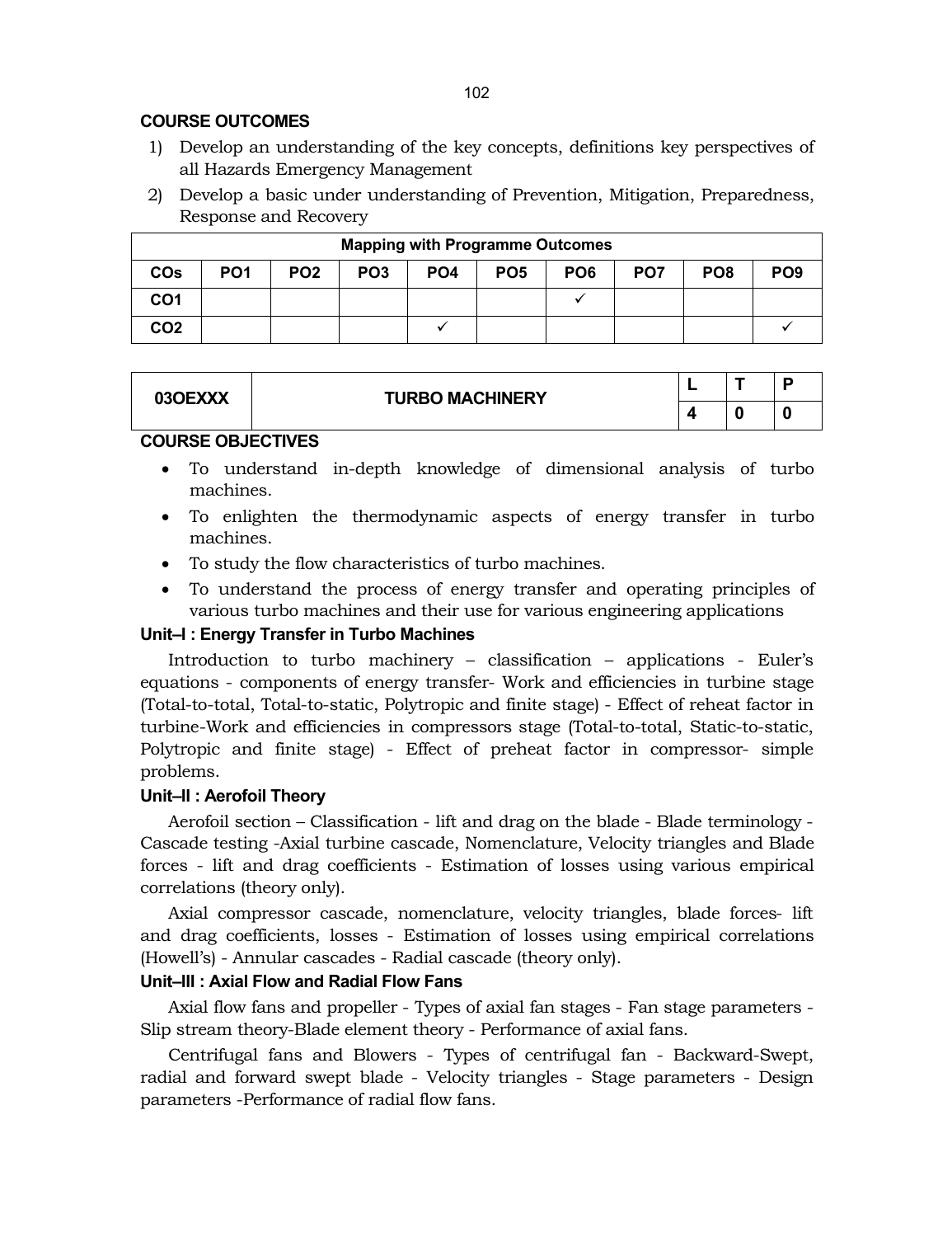#### **Unit–IV : Radial Turbines**

Radial turbine stages - Elements of radial turbine stage - IFR turbine with cantilever blade - Ninety degree IFR turbine - inward mix-flow turbine - velocity triangles - h-s diagram - Spouting velocity stage efficiency - Effect of exhaust diffuser - Degree of reaction - Stage losses - Performance characteristics - blade to gas speed ratio - Out ward flow radial turbine (Ljungstrom turbine) theory only.

#### **Unit–V : Dimensional Analysis and Similarity Law**

Dimensional analysis and similarity law - Applied to Incompressible flow machines - head, capacity, power coefficient - Specific speed - Compressible flow machine - Pressure ratio - Dimensionless speed and mass flow parameter - power coefficient - similarity law - Reynolds model law and Mach model law.

#### **TEXT BOOKS**

- 1) Yahya. S.M., Turbines, Compressors and Fans, Second ed., 2002, Tata McGraw Hill.
- 2) Dixon, S.L., "Fluid Mechanics and Thermodynamics of Turbomachinery", 7lh Edition, Butterworth-Heinemann, 2014.

#### **REFERENCE BOOKS**

- 1) Shepered, D.G., Principles of Turbo Machines, Collier Macmillan Ltd., 1961.
- 2) Bruno Eck.," Fans; Design and Operation of Centrifugal, Axial-Flow, and Cross-Flow Fans", Pergamom Press, 1973.
- 3) Shepherd, D.G., "Principles of Turbomachinery", Collier Macmillan Ltd, 1961.
- 4) Stepanoff, A.J., "Blowers and Pumps", John Wiley and Sons Inc. 1965.
- 5) Gopalakrishnan, G. and Prithvi Raj, D., "A Treatise on Turbomachines", Scitech Publications (India) Pvt. Ltd., 2nd Edition, 2008.

#### **COURSE OUTCOMES**

Upon the completion of the course, the students will be able to:

- 1) Impart fundamental understanding of transport processes and mathematical modeling of these transport processes through turbo machine passages.
- 2) Employ analytical and numerical tools required for performance evaluation and innovative research in the area of rotodynamic machines.
- 3) Determine the velocity triangles in turbo machinery stages operating at design and off design conditions.
- 4) Perform the preliminary design of turbo machines (pumps, compressors, turbines).
- 5) Recognize and discuss today's and tomorrow's use of turbo machines for enabling a sustainable society.

| <b>Mapping with Programme Outcomes</b> |                 |                 |                 |                 |                 |                 |                 |                 |                 |  |
|----------------------------------------|-----------------|-----------------|-----------------|-----------------|-----------------|-----------------|-----------------|-----------------|-----------------|--|
| <b>COs</b>                             | PO <sub>1</sub> | PO <sub>2</sub> | PO <sub>3</sub> | PO <sub>4</sub> | PO <sub>5</sub> | PO <sub>6</sub> | PO <sub>7</sub> | PO <sub>8</sub> | PO <sub>9</sub> |  |
| CO <sub>1</sub>                        |                 |                 |                 |                 |                 |                 |                 |                 |                 |  |
| CO <sub>2</sub>                        |                 |                 |                 |                 |                 |                 |                 |                 |                 |  |
| CO <sub>3</sub>                        |                 |                 |                 |                 |                 |                 |                 |                 |                 |  |
| CO <sub>4</sub>                        |                 |                 |                 |                 |                 |                 |                 |                 |                 |  |
| CO <sub>5</sub>                        |                 |                 |                 |                 |                 |                 |                 |                 |                 |  |

#### **Mapping with Programme Outcomes**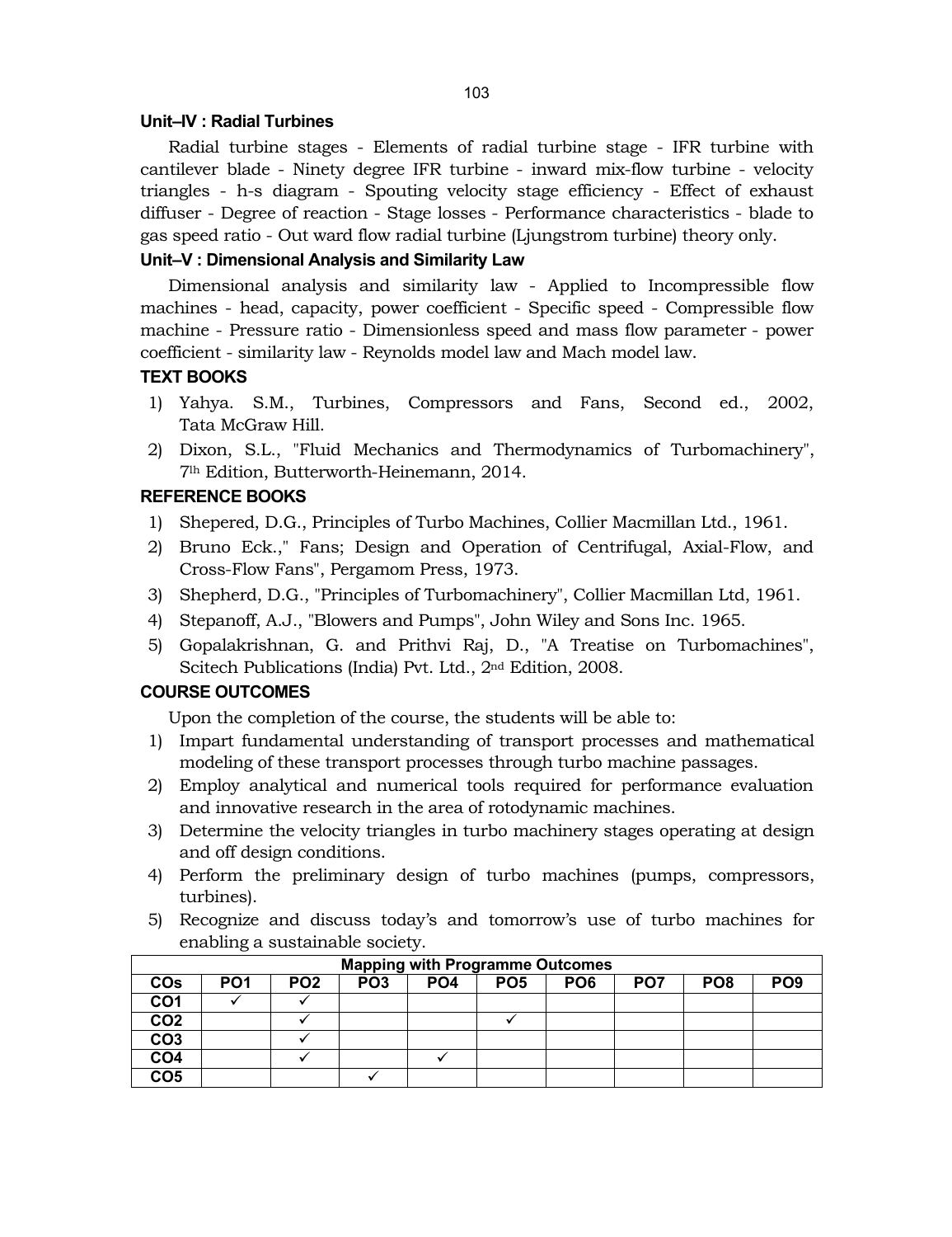# **03OEXXX VIBRATIONS AND NOISE CONTROL**

|   |   | ۰ |
|---|---|---|
| 4 | o | O |

#### **COURSE OBJECTIVES**

 This course introduces to the students the different types of vibrations, the causes of vibrations and means of damping it out

#### **Unit–I**

Free vibrations with viscous damping,- logarithmic decrement, -forced vibrations,- vibration isolation and transmissibility- Force due to unbalance - Force due to support motion – Vibration measuring instruments - vibrometers – accelerometers*.* 

#### **Unit–II**

Two degree of Freedom Systems: Principal modes of Vibration -spring mass system. -Double pendulum two rotor system – Vibration of geared systems – combined rectilinear and angular modes-undamped dynamic vibration absorber. **Unit–III**

Multi degree freedom systems – influence numbers and Maxwell's reciprocal theorem– Matrix method - stiffness matrix, dynamic matrix– Natural frequencies and principal modes by matrix iteration

#### **Unit–IV**

Basics of noise, amplitude, frequency, wavelength and sound pressure level, addition, subtraction and averaging decibel levels, noise dose level, legislation, measurement and analysis of noise, measurement environment, equipment, frequency analysis, tracking analysis, sound quality analysis.

#### **Unit–V**

Source of noise and methods for control of engine noise, combustion noise, mechanical noise, predictive analysis, palliative treatments and enclosures, automotive noise control principles, sound in enclosures, sound energy absorption, sound transmission through barriers

#### **TEXT BOOKS**

- 1) Grover, G.K., Mechanical Vibrations, Nemchand & Bros., Roorkee, 1993.
- 2) Singh, V.P., Mechanical Vibration –Dhanpat Rai & Sons.

#### **REFERENCE BOOKS**

- 1) TSE S. Morse Ivan & Hinkle T., Mechanical Vibrations, PHI.
- 2) Thomson, W.T. & Marie Dillon Dahleh, Theory of Vibration with Applications, Fifth Edition, 1998.
- 3) Rao, S.S. Mechanical Vibrations, Third Edition, Addison Wesley Publishing Company, New York, 1995.
- 4) Ramamurthi, V., Mechanical Vibration Practice with Basic Theory, Narosa Publishing House, 2000.
- 5) Amberkar, A.G., "Mechanical Vibrations and Noise Engineering", Prentice Hall of India, New Delhi, 2006.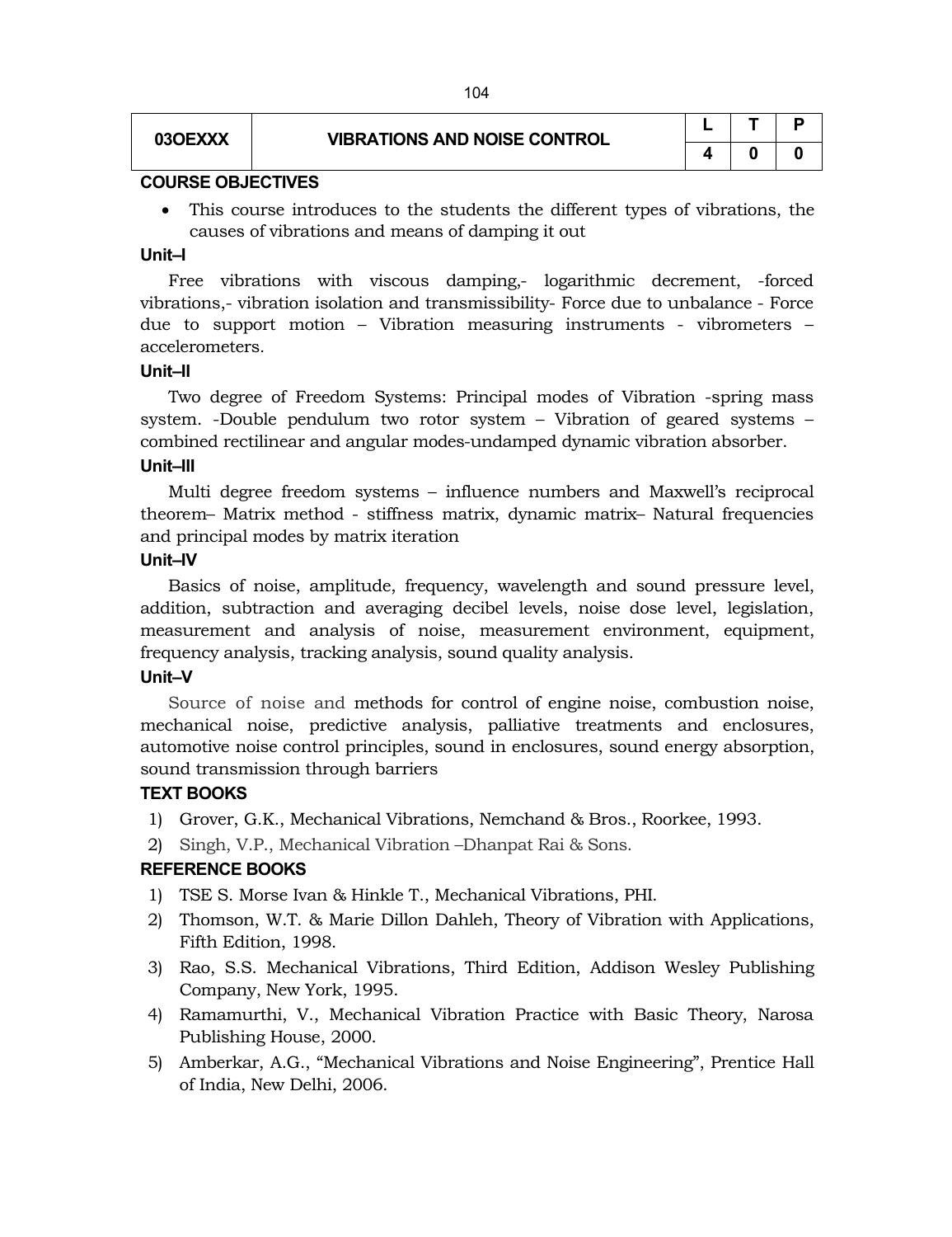# **COURSE OUTCOMES**

Upon the completion of the course, the students will be able to:

- 1) Analyze all vibrations in a machine
- 2) Damp out vibrations

| <b>Mapping with Programme Outcomes</b> |                 |                 |                 |                 |                 |                 |                 |                 |                 |  |
|----------------------------------------|-----------------|-----------------|-----------------|-----------------|-----------------|-----------------|-----------------|-----------------|-----------------|--|
| <b>COs</b>                             | PO <sub>1</sub> | PO <sub>2</sub> | PO <sub>3</sub> | PO <sub>4</sub> | PO <sub>5</sub> | PO <sub>6</sub> | PO <sub>7</sub> | PO <sub>8</sub> | PO <sub>9</sub> |  |
| CO <sub>1</sub>                        |                 |                 |                 |                 |                 |                 |                 |                 |                 |  |
| CO <sub>2</sub>                        |                 |                 |                 |                 |                 |                 |                 |                 |                 |  |

| 03OEXXX | <b>TOTAL QUALITY MANAGEMENT</b> |  |  |
|---------|---------------------------------|--|--|
|         |                                 |  |  |

## **COURSE OBJECTIVES**

- To provide an understanding of modern techniques and tools of quality management
- To impart the knowledge and on the application of the statistical quality control techniques which are used in manufacturing and service industries.
- To provide knowledge and understanding of the modern manufacturing strategies and to present a broad conceptual framework for the management of the operations function across the supply chain.

#### **Unit–I**

Concepts of TQM – Definition of quality – Dimensions of quality - Deming, Crosby and Juran's philosophies – Barriers to TQM - Quality system – ISO 9000:2000 - ISO 14000 – QS 9000 Quality system standards - Quality costs, Seven tools for Quality Control, Seven tools for Quality management, Quality Function Deployment (QFD) - Taguchi Loss function.

# **Unit–II**

Objectives of statistical quality control - inspection and its importance – Introduction to Single sampling plan – OC Curve - differences between inspection and quality control - Causes and types of variations - Theory of control charts, Control charts for attributes - p, np, c and u charts.

# **Unit–III**

Control charts for variables,  $\overline{X-R}$  charts, standard deviation charts - Moving range chart. Relationship between statistical control limits and specification limits modified control chart, process capability studies (Cp and Cpk) – concept of six sigma.

# **Unit–IV**

Business Process Re- engineering – basic concepts – Bench marking: Types – reasons – process of bench marking – overview and approaches to Concurrent engineering – Agile and Lean manufacturing – FMEA – FMECA.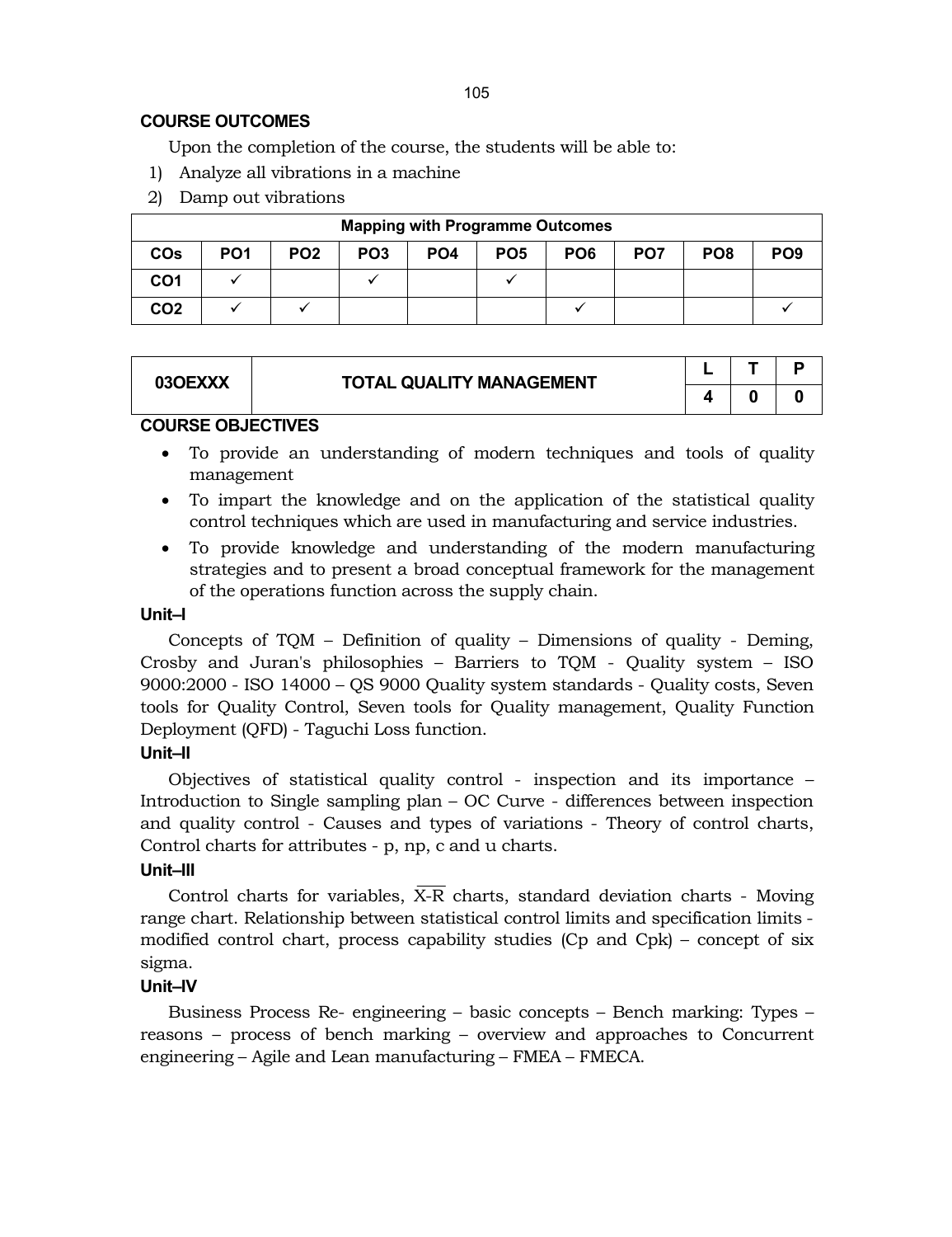#### **Unit–V**

Technology management – Strategic Management – Goal – Vision – Mission statements – order winner – order qualifier - Decision support systems (DSS) – Manufacturing flexibility – Enterprise wide information system (EWIS) – Enterprise resource planning (ERP) – selection of ERP – Product development – SWOT analysis – Value stream mapping – Customer relationship management (CRM) – Database management system (DBMS) – Re-manufacturing.

# **TEXT BOOKS**

- 1) Montgomery D.C., Introduction to Statistical Quality Control, John Wiley, 1994.
- 2) James Evans, Managing for Quality and Performance Excellence, 2014, CENGAGE Learning.

## **REFERENCE BOOKS**

- 1) Gupta, R.C., Statistical Quality Control, Khanna Publication, 1998.
- 2) Besterfield, Total Quality Management, Pearson Education, 2nd Edition, 2003.

# **COURSE OUTCOMES**

Upon completing this course, students should be able to:

- 1) Understand the core features of the Total quality management in terms of various dimensions of quality.
- 2) Measure the cost of poor quality and process effectiveness and efficiency to track performance quality and to identify areas for improvement
- 3) Develop an understanding on quality management philosophies and frameworks
- 4) Develop the ability to apply the tools of quality control and quality management.
- 5) Understand proven methodologies to enhance management processes, such as benchmarking and business process reengineering, lean manufacturing.

|                 | <b>Mapping with Programme Outcomes</b> |                 |                 |                 |                 |                 |                 |                 |                 |  |  |
|-----------------|----------------------------------------|-----------------|-----------------|-----------------|-----------------|-----------------|-----------------|-----------------|-----------------|--|--|
| <b>COs</b>      | PO <sub>1</sub>                        | PO <sub>2</sub> | PO <sub>3</sub> | PO <sub>4</sub> | PO <sub>5</sub> | PO <sub>6</sub> | PO <sub>7</sub> | PO <sub>8</sub> | PO <sub>9</sub> |  |  |
| CO <sub>1</sub> |                                        |                 |                 |                 |                 |                 |                 |                 |                 |  |  |
| CO <sub>2</sub> |                                        |                 |                 |                 |                 |                 |                 |                 |                 |  |  |
| CO <sub>3</sub> |                                        |                 |                 |                 |                 |                 |                 |                 |                 |  |  |
| CO <sub>4</sub> |                                        |                 |                 |                 |                 |                 |                 |                 |                 |  |  |
| CO <sub>5</sub> |                                        |                 |                 |                 |                 |                 |                 |                 |                 |  |  |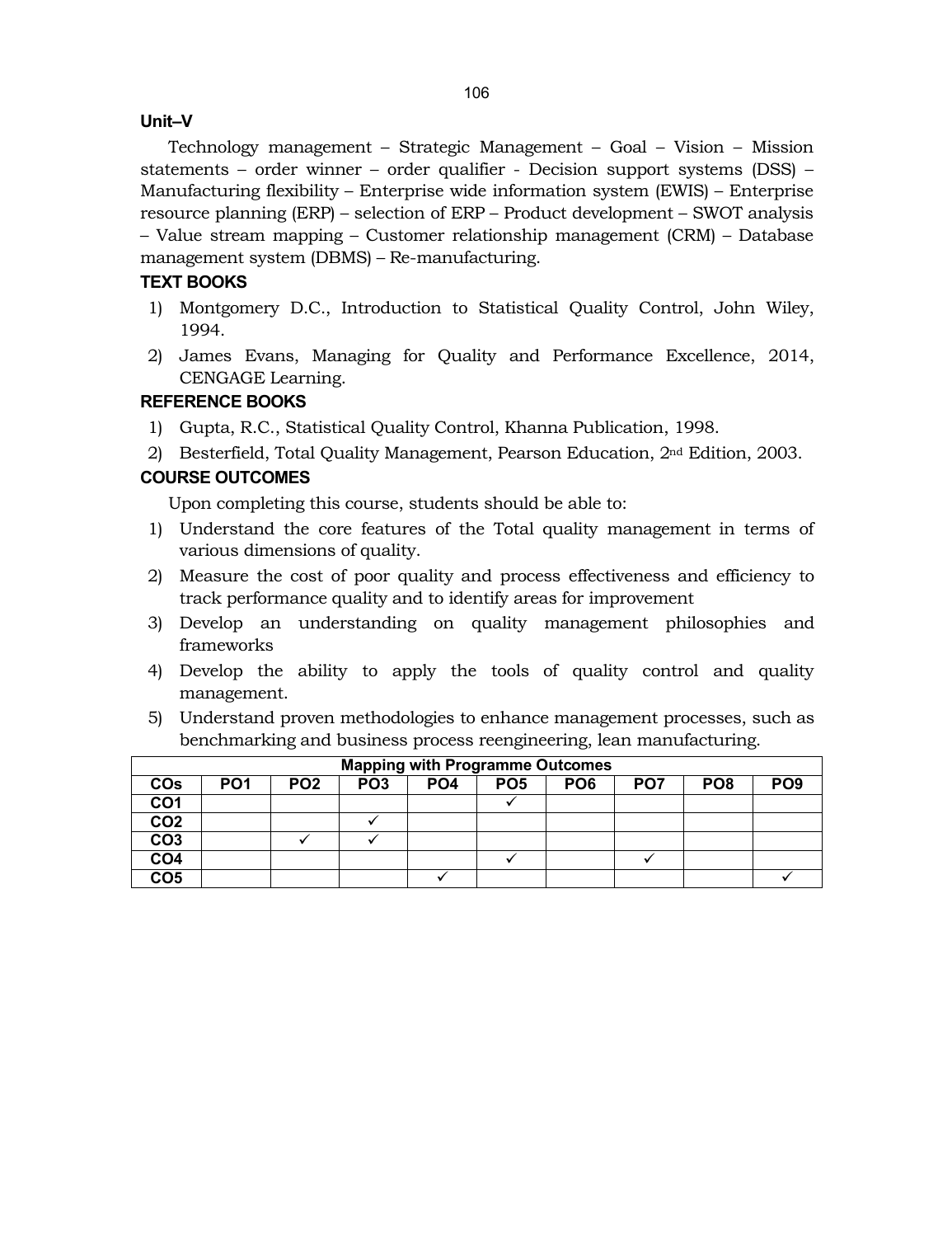| 03OEXXX | <b>MECHATRONICS</b> |  |  |  |
|---------|---------------------|--|--|--|
|         |                     |  |  |  |

#### **COURSE OBJECTIVES**

- To develop an ability to identify, formulate, and solve engineering problems.
- To develop an ability to design a system, component, or process to meet desired needs within realistic constraints
- To understand the interdisciplinary applications of Electronics, Electrical, Mechanical and Computer Systems for the Control of Mechanical and Electronic Systems.

#### **Unit–I**

Introduction to Mechatronics - Open and Closed Loop System. Mathematical System Models and Transfer Function – Mechanical – Electrical - Thermal - Fluid Systems.

# **Unit–II**

Construction and Reduction Techniques - Block Diagram - Signal Flow Graph. Stability Analysis – Routh Criterion - Frequency Response – Polar Plot - Bode Plot - Nichols Plot

# **Unit–III**

Sensors and Transducers: Static and Dynamic Characteristics of Sensor, Potentiometers - LVDT - Capacitance Sensors - Strain Gauges - Eddy Current Sensor - Hall Effect Sensor -Temperature Sensors - Light Sensors. Signal Conditioning – Operational Amplifiers - Protection – Filtering - ADC and DAC.

# **Unit–IV**

Actuation Systems – Construction - Working Principle - Characteristics - Stepper Motor and Servo Motor - Hydraulic and Pneumatic Systems. Introduction - Pin Configuration- Architecture of 8085 Microprocessor - Addressing Modes - Instruction Set, Timing Diagram of 8085.

# **Unit–V**

Introduction - Architecture of PLC - Input / Output Processing - Programming with Timers, Counters and Internal Relays. Stages of Mechatronics Design Process - Comparison of Traditional and Mechatronics Design Concepts with Examples - Case Studies of Mechatronics Systems - Pick and Place Robot - Engine Management System – Automatic Car Park Barrier.

# **TEXT BOOKS**

- 1) Bolton Mechatronics Electronic Control Systems in Mechanical and Electrical Engineering, Addison Wesley Longman Ltd., 2003.
- 2) Nagoor Kani., A Control Systems, RBA Publications, Chennai, 2000.

# **REFERENCE BOOKS**

1) Ramesh S. Gaonkar, "Microprocessor Architecture, Programming, and Applications with the 8085", Penram International Publishing Private Limited, 6th Edition, 2015.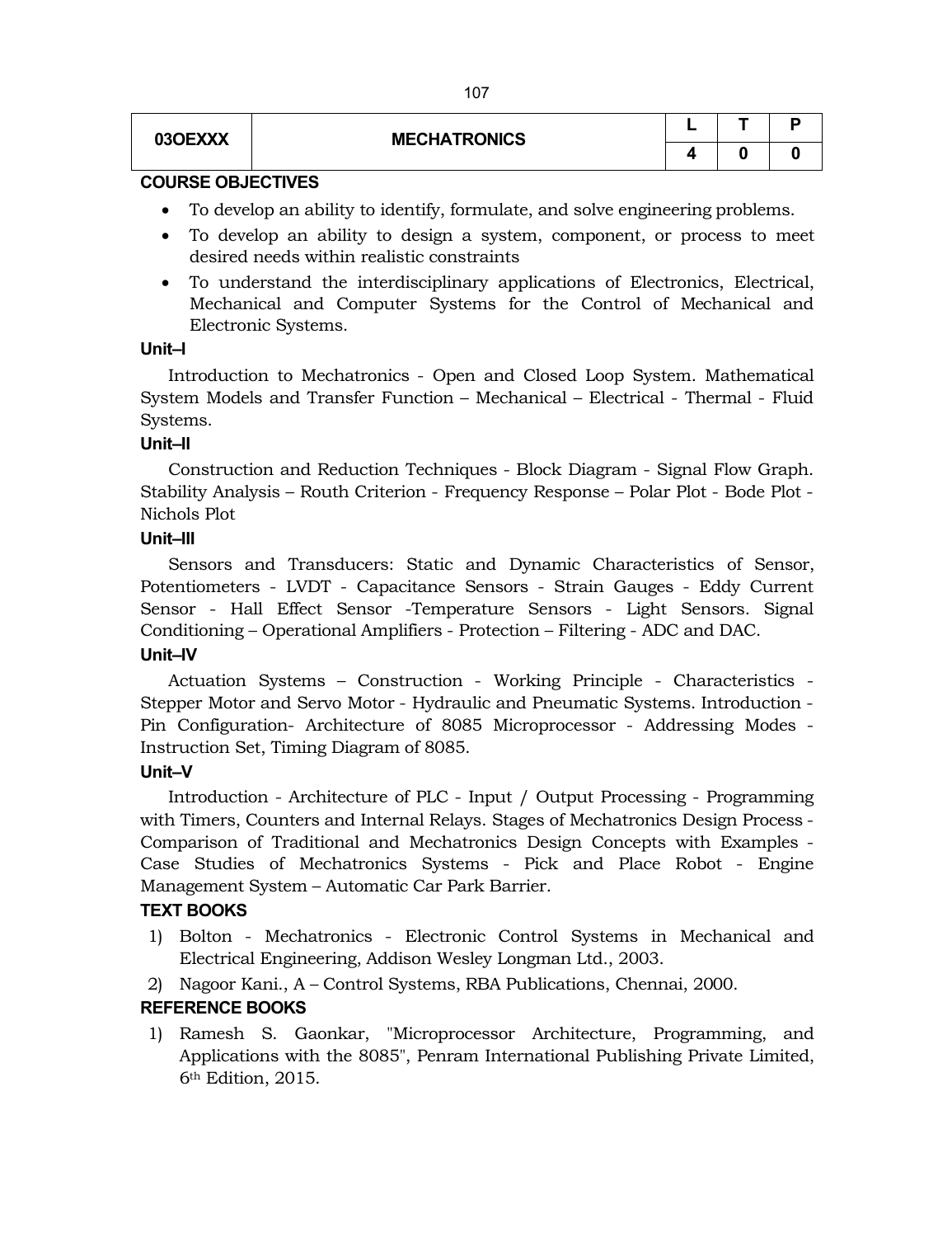- 2) Anthony Esposito, "Fluid Power with Applications", Pearson Education Inc., 2003
- 3) Majumdar, S.R., "Pneumatic Systems Principles and maintenance", Tata McGraw Hill, 2001.
- 4) Devdas Shetty, Richard A., Kolk, "Mechatronics System Design", Thomson Learning Publishing Company, Vikas Publishing House, 2001.

# **COURSE OUTCOMES**

Upon completion of this course, the students will be able to:

- 1) Model and analyze electrical and mechanical systems and their interconnection.
- 2) Integrate mechanical, electronics, control and computer engineering in the design of mechatronics systems.
- 3) Complete design, building, interfacing and actuation of a mechatronic system for a set of specifications
- 4) Gain knowledge related to Microprocessor, PLC and other Electrical and Electronics Circuits.

| <b>Mapping with Programme Outcomes</b> |                 |                 |                 |                 |                 |                 |                 |                 |                 |  |  |
|----------------------------------------|-----------------|-----------------|-----------------|-----------------|-----------------|-----------------|-----------------|-----------------|-----------------|--|--|
| <b>COs</b>                             | PO <sub>1</sub> | PO <sub>2</sub> | PO <sub>3</sub> | PO <sub>4</sub> | PO <sub>5</sub> | PO <sub>6</sub> | PO <sub>7</sub> | PO <sub>8</sub> | PO <sub>9</sub> |  |  |
| CO <sub>1</sub>                        |                 |                 |                 |                 |                 |                 |                 |                 |                 |  |  |
| CO <sub>2</sub>                        |                 |                 |                 |                 |                 |                 |                 |                 |                 |  |  |
| CO <sub>3</sub>                        |                 |                 |                 |                 |                 |                 |                 |                 |                 |  |  |
| CO <sub>4</sub>                        |                 |                 |                 |                 |                 |                 |                 |                 |                 |  |  |

| 03OEXXX | <b>MICROPROCESSOR TECHNOLOGY</b> |  |  |
|---------|----------------------------------|--|--|
|         |                                  |  |  |

#### **COURSE OBJECTIVES**

- To gain the Concepts of Binary Systems and basic knowledge of **Microprocessors**
- To understand the constructional details of Microprocessors
- To gain the knowledge of programming languages for Microprocessors in accordance with hardware
- To understand the interfacing of microprocessors with peripheral devices and process control applications

# **Unit–I**

Digital Technology Overview: Number systems - Binary, Hexadecimal, Decimal - Logic gates - OR, AND, XOR, NOT, NAND, NOR gates - Boolean Algebra - DeMorgan's theorem - Karnaugh's Map - Encoders, decoders, adders, multiplexers, demultiplexers - RS, JK, D, T flip flop - Asynchronous counters - shift register.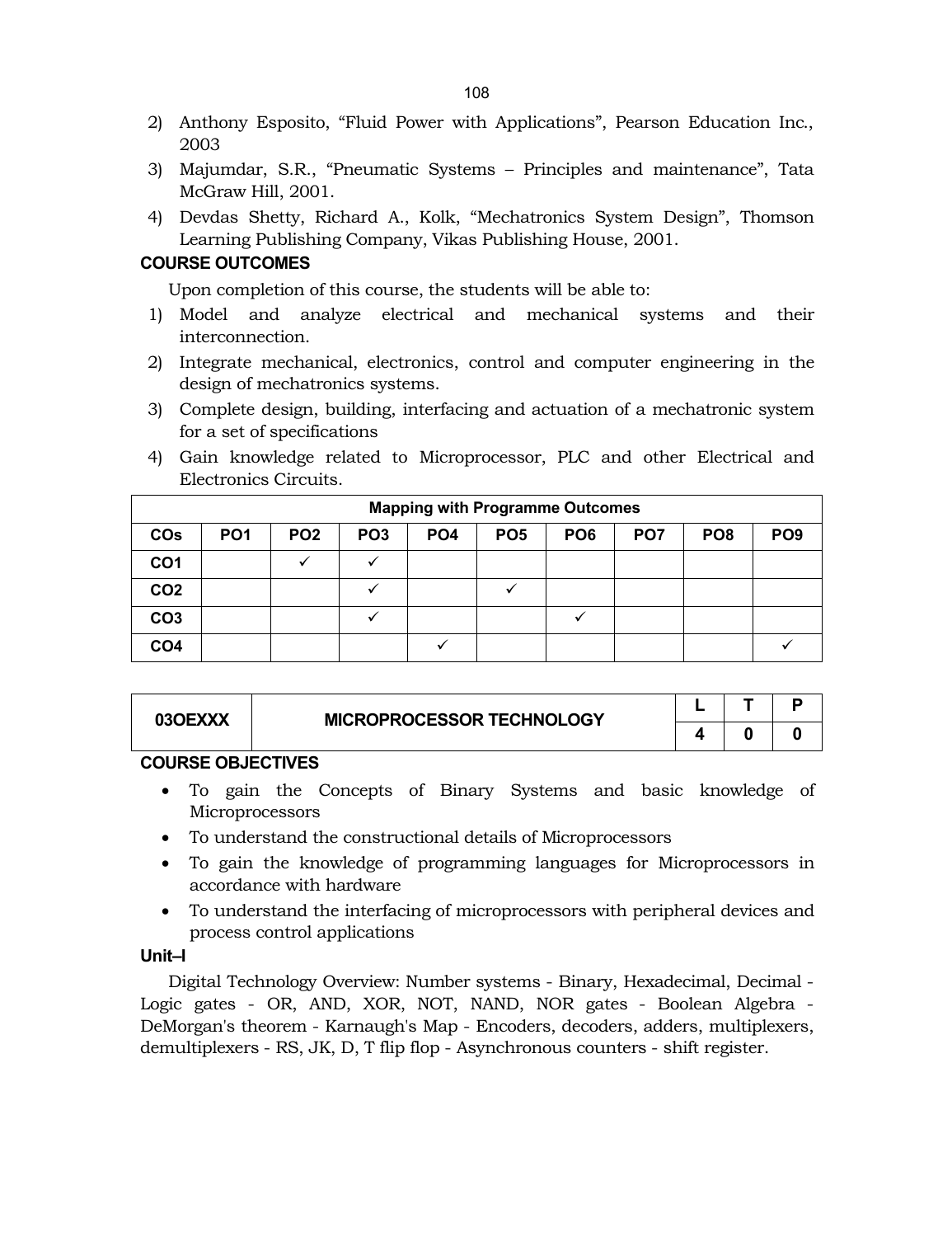# **Unit–II**

Microprocessor architecture: RAM, ROM, EPROM - memory mapping - INTEL 8085 Architecture - ALU, registers, address bus, data bus, control buses, tristate devices - overview of other 8-bit,16-bit, 32-bit microprocessors (instruction set not included)

# **Unit–III**

Microprocessor programming: INTEL 8085 Mnemonic - Data transfer, Arithemetic, Logic, Branching instructions - subroutines - simple programs

# **Unit–IV**

Interfacing & peripheral devices: Basic interfacing concepts - 8085 interrupts, 8255 programmable peripheral interface - DMA controller - A/D & D/A conversion. **Unit–V** 

Control of pressure, temperature, speed -stepper motor control, process control - Automotive applications - introduction to micro controllers.

# **TEXT BOOKS**

- 1) Mathur, A.P., Introduction to microprocessors, Tata McGraw Hill.
- 2) Ahson, S.I., Microprocessors with applications in process control, Tata McGraw Hill.

# **REFERENCE BOOKS**

- 1) Gaonkar, R.S., Microprocessor Architecture, Programming & Application, Wiley Eastern.
- 2) Leventhal, L.A., Introduction to Microprocessors software and hardware programming, PHI.
- 3) Barney, G.C., Intelligent Instrumentation, PHI.
- 4) Peatman, Designing with Micro controllers, McGraw Hill.
- 5) Douglas V. Hall, Microprocessors Programming & Interfacing, McGraw Hill.

# **COURSE OUTCOMES**

Upon completion of this course, the students will be able to:

- 1) Understand the basic architecture and functions of 8085 Microprocessors
- 2) Interface with Pheripheral Devices
- 3) Set up basic Process control Units.

| <b>Mapping with Programme Outcomes</b> |                 |                 |                 |                 |                 |                 |                 |                 |                 |
|----------------------------------------|-----------------|-----------------|-----------------|-----------------|-----------------|-----------------|-----------------|-----------------|-----------------|
| <b>COs</b>                             | PO <sub>1</sub> | PO <sub>2</sub> | PO <sub>3</sub> | PO <sub>4</sub> | PO <sub>5</sub> | PO <sub>6</sub> | PO <sub>7</sub> | PO <sub>8</sub> | PO <sub>9</sub> |
| CO1                                    |                 |                 |                 |                 |                 |                 |                 |                 |                 |
| CO <sub>2</sub>                        |                 |                 |                 |                 |                 |                 |                 |                 |                 |
| CO3                                    |                 |                 |                 |                 |                 |                 |                 |                 |                 |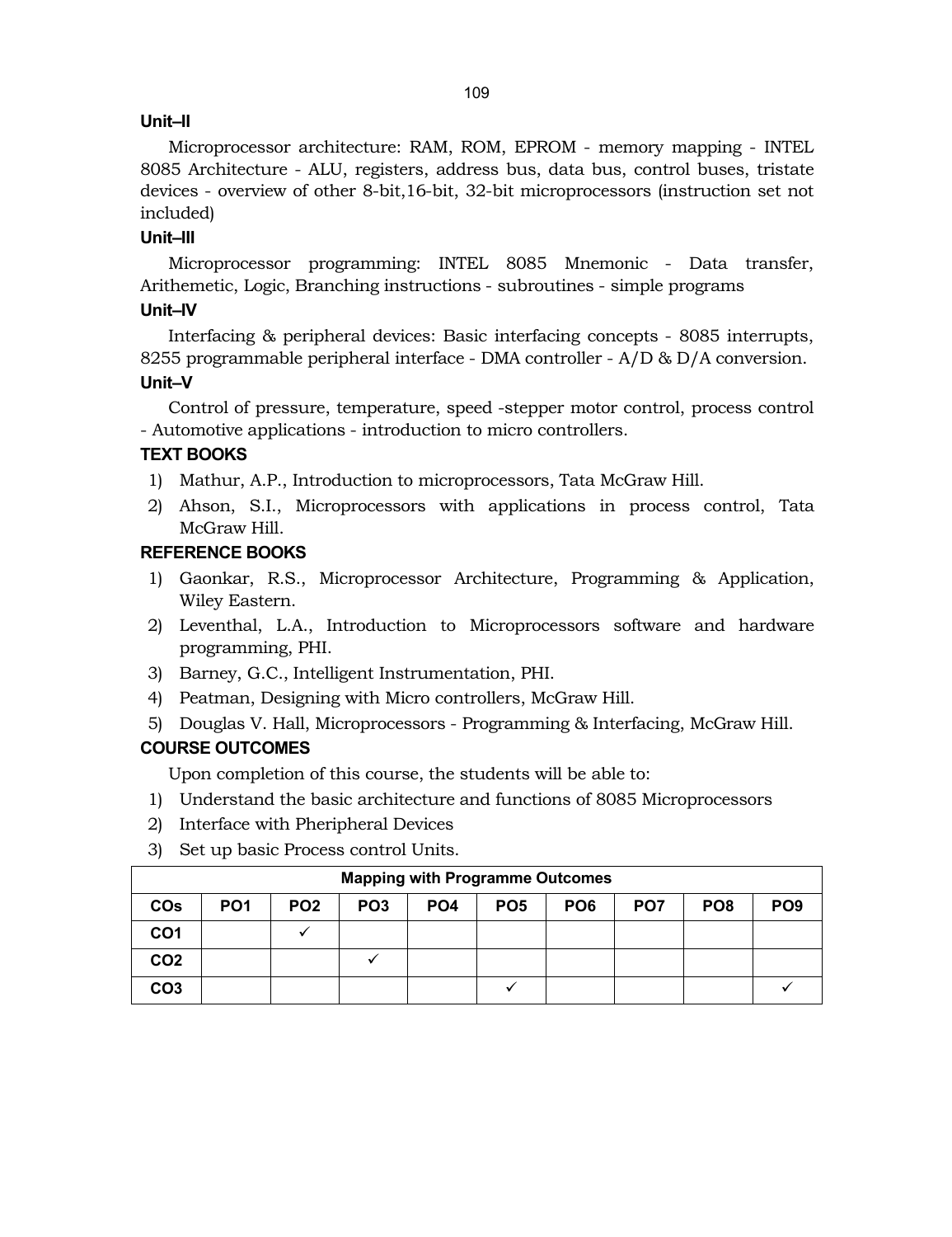| <b>03OEXXX</b> |
|----------------|
|----------------|

|   |   | Р |
|---|---|---|
| Δ | Ü | O |

#### **COURSE OBJECTIVES**

- To provide an overview of theories and practices in organizational behavior in individual, group and organizational level.
- To learn human behavior and improve cooperation to achieve targets.

#### **Unit–I : Focus and purpose**

Definition, need and importance of organizational behavior – Nature and scope – Frame work – Organizational behavior models.

#### **Unit–II : Individual Behaviour**

Personality – types – Factors influencing personality – Theories – Learning – Types of learners – The learning process – Learning theories – Organizational behavior modification. Misbehavior – Types – Management Intervention. Emotions - Emotional Labour – Emotional Intelligence – Theories. Attitudes – Characteristics – Components – Formation – Measurement- Values. Perceptions – Importance – Factors influencing perception – Interpersonal perception- Impression Management. Motivation – importance – Types – Effects on work behavior.

#### **Unit–III : Group Behaviour**

Organization structure – Formation – Groups in organizations – Influence – Group dynamics – Emergence of informal leaders and working norms – Group decision making techniques – Team building - Interpersonal relations – Communication – Control.

#### **Unit–IV : Leadership and Power**

Meaning – Importance – Leadership styles – Theories – Leaders Vs Managers – Sources of power – Power centers – Power and Politics.

#### **Unit–V : Dynamics of Organizational Behaviour**

Organizational culture and climate – Factors affecting organizational climate – Importance. Job satisfaction – Determinants – Measurements – Influence on behavior. Organizational change – Importance – Stability Vs Change – Proactive Vs Reaction change – the change process – Resistance to change – Managing change. Stress – Work Stressors – Prevention and Management of stress – Balancing work and Life. Organizational development – Characteristics – Objectivess –. Organizational effectiveness

#### **TEXT BOOKS**

- 1) Stephen P. Robins, Organisational Behaviour, PHI Learning / Pearson Education, 11th edition, 2008.
- 2) Fred Luthans, Organisational Behaviour, McGraw Hill, 11th Edition, 2001.

#### **REFERENCES BOOKS**

- 1) Schermerhorn, Hunt and Osborn, Organizational Behaviour, John Wiley, 9th Edition, 2008.
- 2) Udai Pareek, Understanding Organizational Behaviour, 2nd Edition, Oxford Higher Education, 2004.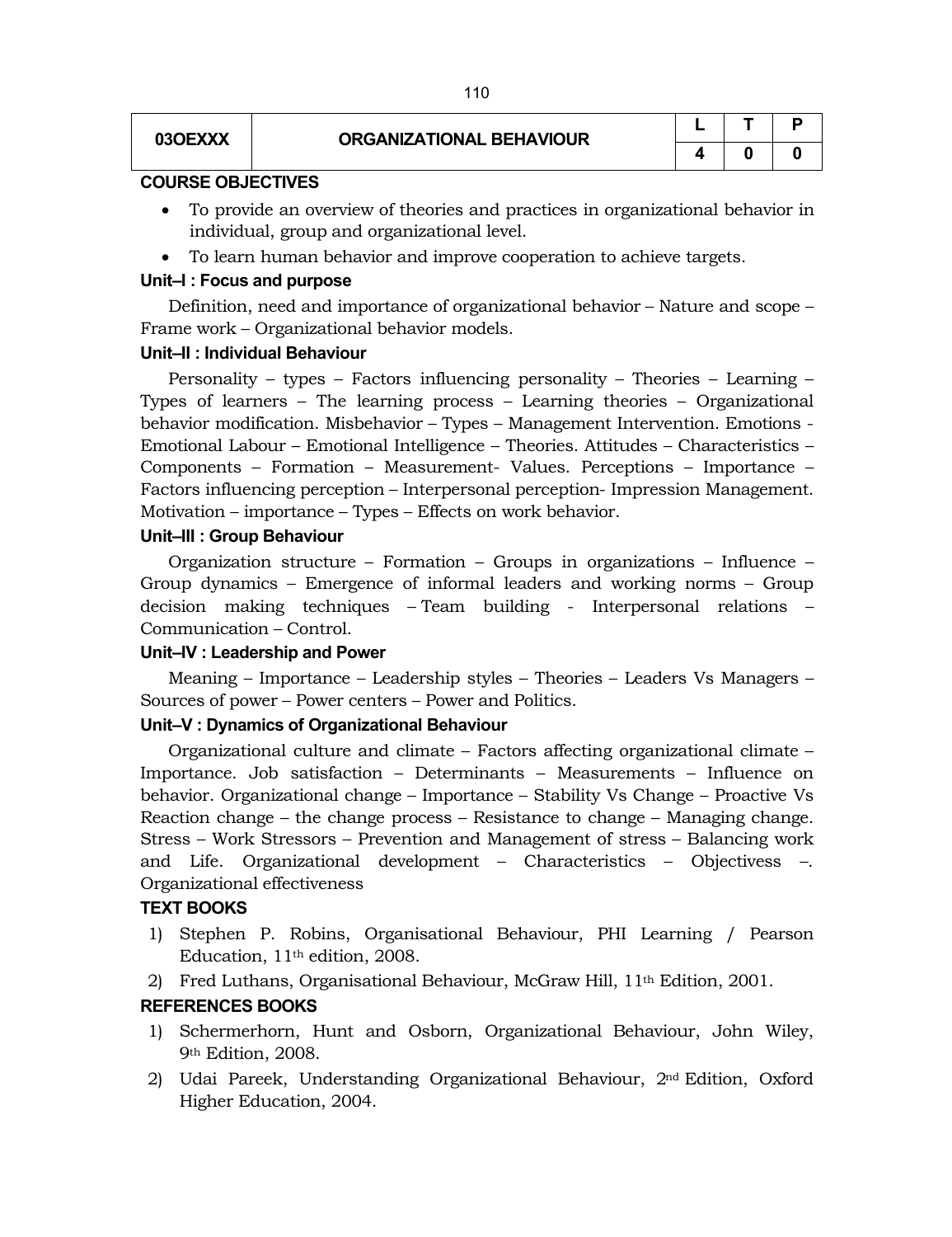- 3) Mc Shane & Von Glinov, Organizational Behaviour, 4th Edition, Tata McGraw Hill, 2007.
- 4) Hellrigal, Slocum and Woodman, Organizational Behaviour, Cengage Learning, 11th Edition 2007.
- 5) Ivancevich, Konopaske & Maheson, Organizational Behaviour & Management, 7th edition, Tata McGraw Hill, 2008.

# **COURSE OUTCOMES**

- 1) Design the model for every industry
- 2) Study the character of every individual and to shape the individual to the requirement of company
- 3) Identify the top level people /leader for the smooth operation of organization.
- 4) Improve the quality to act as a team player.
- 5) Identify the power centers' against the top level management.

|                       | <b>Mapping with Programme Outcomes</b> |                 |                 |                 |                 |                 |                 |                 |                 |
|-----------------------|----------------------------------------|-----------------|-----------------|-----------------|-----------------|-----------------|-----------------|-----------------|-----------------|
| <b>CO<sub>s</sub></b> | PO <sub>1</sub>                        | PO <sub>2</sub> | PO <sub>3</sub> | PO <sub>4</sub> | PO <sub>5</sub> | PO <sub>6</sub> | PO <sub>7</sub> | PO <sub>8</sub> | PO <sub>9</sub> |
| CO <sub>1</sub>       |                                        |                 |                 | $\checkmark$    |                 |                 |                 |                 |                 |
| CO <sub>2</sub>       |                                        |                 |                 |                 |                 |                 |                 |                 |                 |
| CO <sub>3</sub>       |                                        |                 |                 |                 |                 | ✓               |                 |                 |                 |
| CO <sub>4</sub>       |                                        |                 |                 |                 |                 |                 |                 |                 |                 |
| CO <sub>5</sub>       |                                        |                 |                 |                 |                 |                 |                 |                 |                 |

| 03OEXXX | <b>QUALITY ASSURANCE AND RELIABILITY</b> |  |  |
|---------|------------------------------------------|--|--|
|         |                                          |  |  |

## **COURSE OBJECTIVES**

- To introduce students how to use various control chart, sampling techniques for controlling quality and reliability concepts
- To provide an understanding of the systematic approach to solve quality control problems.
- To enhance the basic statistical skills.

#### **Unit–I**

Objectives of statistical quality control – inspection and its importance – difference between inspection and quality control - basic statistical methods – technique of quality control- control charts for attributes P chart with constant sub group size and variable sub group size – np chart,  $C$  – chart – U chart- illustrative examples.

#### **Unit–II**

Control chart for variables: Chart for controlling central tendency – average chart  $(x - chart)$ , charts for controlling dispersion – Range cart (R-Chart) and standard deviation chart (s-Chart)-Maintenance of control charts.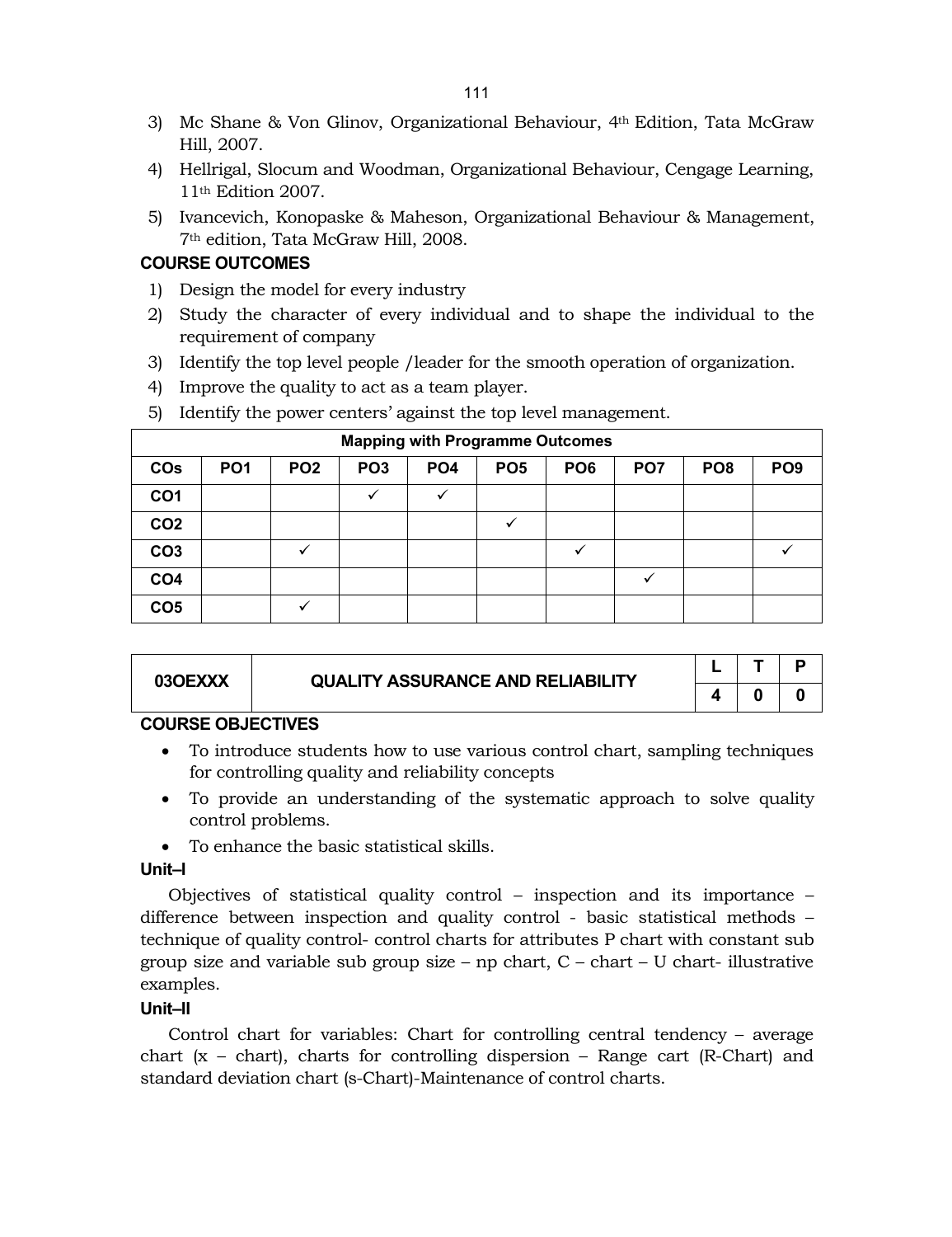# **Unit–III**

Relationship between statistical control limits and specifications limits – Process variability-evaluation of process capability.

# **Unit–IV**

Acceptance sampling-use of binominal-position and normal distributions in sampling-operating characteristics curves-procedure risk, consumers risk, AQL and LTPD-construction of O.C Curves use of IS 2500 part-I- Effects of sampling plan parameter changes, types of sampling plans-single sampling plan - use of BIS 2500 part I and II.

# **Unit–V**

Reliability Engineering - Definition, failure rate, mean time to failure, mean time between failure, hazard rate, life testing – System reliability, series, parallel and mixed configuration – Active and standby redundancy – Availability and Maintainability concepts – Reliability centered maintenance –FTA, FMECA.

# **TEXT BOOKS**

- 1) Gupta R.C., Statistical Quality Control, Khanna pub., New Delhi, 1998.
- 2) Montgomery, D.C., Introduction to Statistical Quality Control, John Wiley, 1994.

# **REFERENCE BOOKS**

- 1) Statistics Quality Control, Grant E.L., TMH, 1996.
- 2) The Assurance sciences An Introduction to Quality control and Reliability, Siegmund Halpen, PHI Editions, 1978.
- 3) I.S. 2500 1973 Part –I and II.
- 4) I.S. 397 1970 Part I and II.
- 5) Reliability Engineering, Srinath L.S., Affiliated East west press, 1991.

# **COURSE OUTCOMES**

Upon completion of this course, the students will be able to:

- 1) Impart the basic characteristics of different types of sampling plans and reliability concepts.
- 2) Enhances their ability to solve various control charts and sampling plans.
- 3) Expertise to select appropriate control charts and sampling plans for the real life problems.
- 4) Implement statistical process control and acceptance sampling procedures in manufacturing and service environment to improve quality of processes / products.

| <b>Mapping with Programme Outcomes</b> |                 |                 |                 |                 |                 |                 |                 |                 |                 |
|----------------------------------------|-----------------|-----------------|-----------------|-----------------|-----------------|-----------------|-----------------|-----------------|-----------------|
| <b>COs</b>                             | PO <sub>1</sub> | PO <sub>2</sub> | PO <sub>3</sub> | PO <sub>4</sub> | PO <sub>5</sub> | PO <sub>6</sub> | PO <sub>7</sub> | PO <sub>8</sub> | PO <sub>9</sub> |
| CO1                                    |                 |                 |                 |                 |                 |                 |                 |                 |                 |
| CO <sub>2</sub>                        |                 |                 |                 |                 |                 |                 |                 |                 |                 |
| CO <sub>3</sub>                        |                 |                 |                 |                 |                 |                 |                 |                 |                 |
| CO4                                    |                 |                 |                 |                 |                 |                 |                 |                 |                 |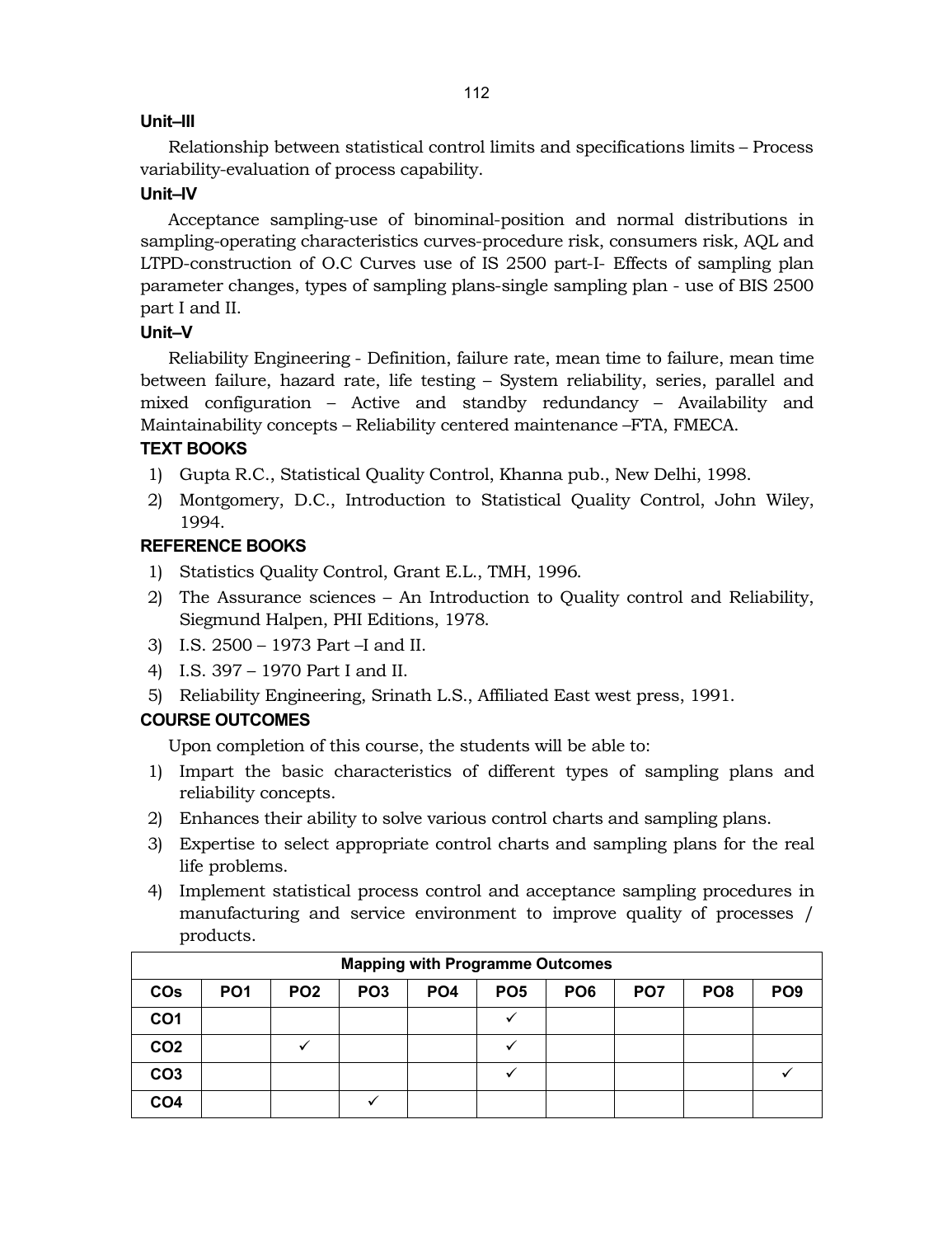| 03OEXXX | <b>CAD/CAM/CIM</b> | - |  |
|---------|--------------------|---|--|
|         |                    |   |  |

#### **COURSE OBJECTIVES**

- Understand the basic analytical fundamentals that are used to create and manipulate geometric models in a computer program,
- Implementing part programs for basic machining operations.
- Gain knowledge on how computers are integrated at various levels of design, planning and manufacturing.
- Understand the types and applications of robots

## **Unit–I**

Computer Aided Design- fundamental of CAD - Design work station-Design Process - Applications and benefits of Computers for Design. Product cycle with CAD, Computer graphics software and database. Transformations 2D and 3D, Concatenation, Wire frame modeling, Solid modeling- C-rep, B-rep.

#### **Unit–II**

Introduction to computer graphics- Graphical Input Techniques - Introduction - Pointing, positioning, rubber banding, dragging, and positioning of text, graphics menu and menu alternatives. Fundamentals of 2-D drafting. Introduction - Fixing size of drawing, layering. Line types, Text fonts and shapes, entities, blocks, edit commands, displays commands, dimensioning, cross hatching, pattern filling and plotting a drawing.

## **Unit–III**

Computer Aided Manufacturing- Numerical Control - Introduction - Basic Components of NC system, NC procedures, NC Co-ordinates, NC motion control systems,, NC languages- Programming, Voice NC programming - Working of Computer Numerical Control, Direct Numerical Control and Adaptive control. Advantages and Disadvantages of NC, CNC, DNC, Trends and developments in NC.

# **Unit–IV**

Computer Integrated Manufacturing- Flexible Manufacturing system, Group Technology - Part families, part classification and coding - Production flow analysis - machine cells, design automation - Computer aided process planning - IMS components - application- Automated production.

## **Unit–V**

Robotics-Industrial Robots - Basic components in Robotics - Cartesian Coordinate Robots - cylindrical co-ordinate Robots - Spherical Co-ordinate Robots - Articulated Robots - Intelligent Robots - Economics and Robot applications.

## **TEXT BOOKS**

- 1) Groover, M.P. and E.W. Zimmers. CAD/CAM Computer Aided Design and Manufacturing, Pearson Education Pvt. Ltd, 2013.
- 2) Radhakrishnan, R., S.Subramanian and V. Raju, CAD/CAM/CIM, New age International Pvt. Ltd. 4th edition, 2016.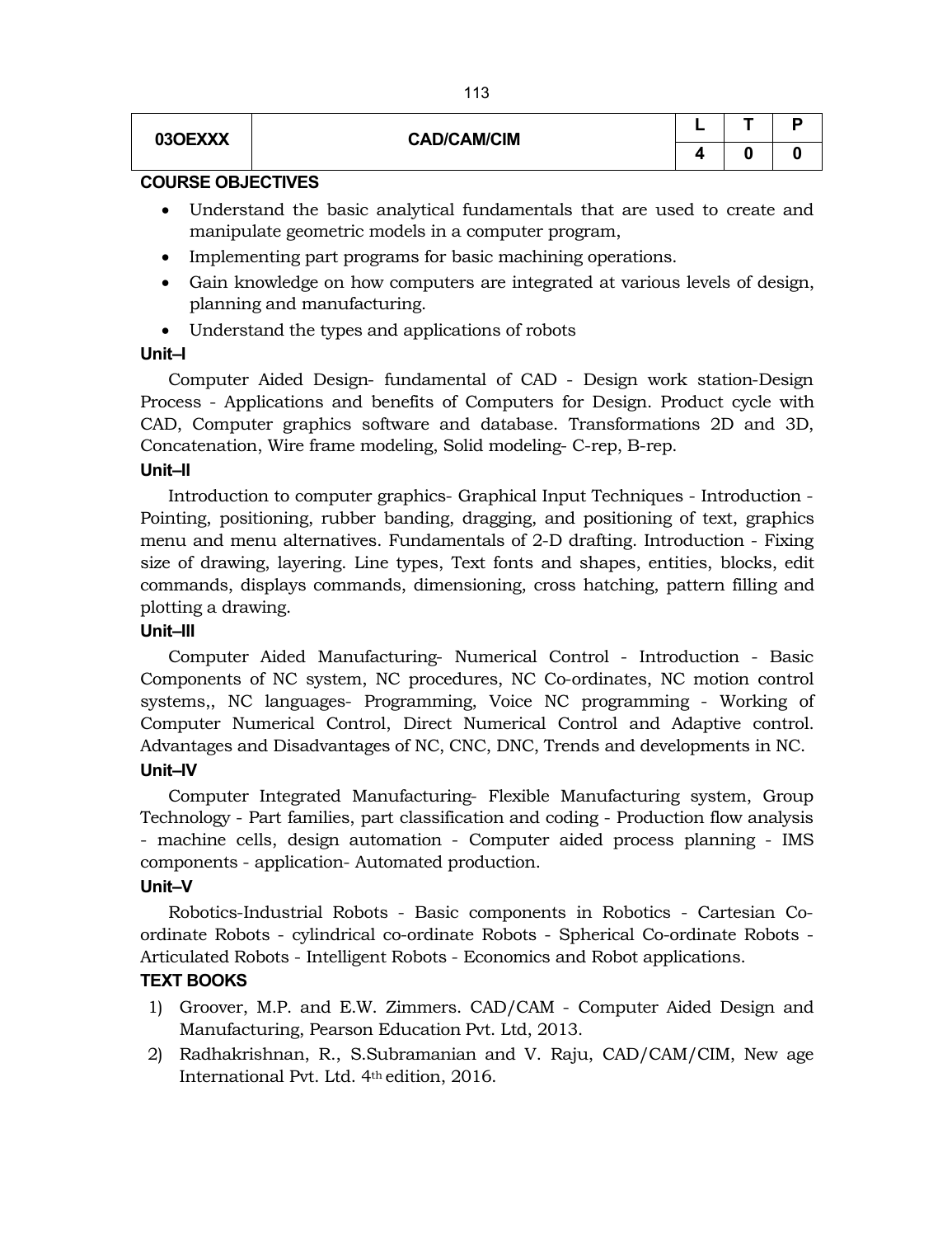## **REFERENCE BOOKS**

- 1) Ibrahim Zeid "Mastering CAD CAM" Tata McGraw-Hill Publishing Co.2007
- 2) Groover M.P Automation, production system and Computer Integrated Manufacturing System- Prentice Hall, 2014.
- 3) P.N. Rao, CAD/CAM Principles and Applications-Tata McGraw Hill  $3<sup>rd</sup>$  edition, 2007.

# **COURSE OUTCOMES**

Upon completion of this course, the students will be able to:

- 1) Understand the various procedures in the design process.
- 2) Understand the mathematical modeling of mechanical elements.
- 3) Acquire the knowledge of computer aided planning and manufacturing
- 4) Understand the applications of computers in integrated manufacturing.
- 5) Understand the basic elements, working and applications of industrial robots.

|                 | <b>Mapping with Programme Outcomes</b> |                 |                 |                 |                 |                 |                 |                 |                 |
|-----------------|----------------------------------------|-----------------|-----------------|-----------------|-----------------|-----------------|-----------------|-----------------|-----------------|
| <b>COs</b>      | PO <sub>1</sub>                        | PO <sub>2</sub> | PO <sub>3</sub> | PO <sub>4</sub> | PO <sub>5</sub> | PO <sub>6</sub> | PO <sub>7</sub> | PO <sub>8</sub> | PO <sub>9</sub> |
| CO <sub>1</sub> |                                        |                 |                 |                 |                 |                 |                 |                 |                 |
| CO <sub>2</sub> |                                        |                 |                 |                 |                 |                 |                 |                 |                 |
| CO <sub>3</sub> |                                        |                 |                 |                 |                 |                 |                 |                 |                 |
| CO <sub>4</sub> |                                        |                 |                 |                 |                 |                 |                 |                 |                 |
| CO <sub>5</sub> |                                        |                 |                 |                 |                 |                 |                 |                 |                 |

| 03OEXXX | <b>COMPUTER INTEGRATED MANUFACTURING SYSTEMS</b> |  |  |
|---------|--------------------------------------------------|--|--|
|         |                                                  |  |  |

## **COURSE OBJECTIVES**

- To familiarize the basic concepts of CAD / CAM / CIM
- To introduce the various aspects of automated manufacturing
- To introduce the fundamentals of materials handling and storage system and robotics
- To introduce the concepts of automated assembly and control system

## **Unit–I : Introduction**

Product design & CAD, CAM, CAD/CAM and CIM – CIM Hardware and Software – Three Step Process for Implementation of CIM – Production Concepts and Mathematical Models Covering Production Rate, Manufacturing Lead Time, Capacity Utilization, Availability & WIP – Automation – Reason for Automation and Automation Strategies

## **Unit–II : Automated Production Systems And Material Handling And Storage System**

Basic Elements of an Automated System – Advanced Automated Functions – Levels of Automation - Fundamentals of Automated Production Lines – Work Part Transfer Mechanisms – Storage Buffers – Control of the Production Line – Application to Machining System. Material Handling and storage system: Overview of Materials Handling Equipment – Factors Influencing Material Handling System – 10 Principles of Material Handling – Material Transport System: Industrial Trucks, Mono-Rails and other Rail-Guided Vehicles – Conveyors, Cranes & Hoists –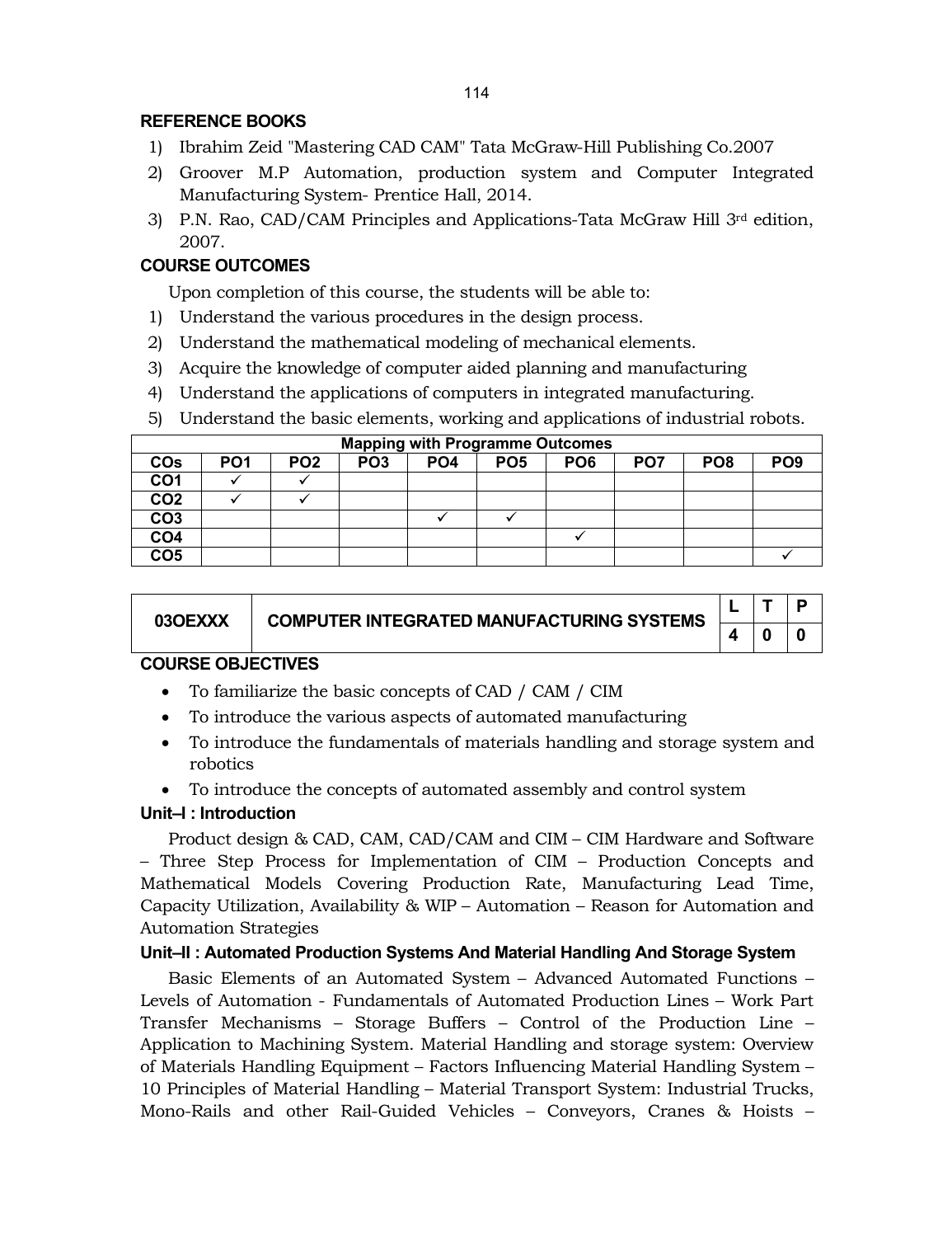Automated Guided Vehicle System: Types, Guidance Technology, Vehicle Management, Dispatch Rules and Safety – Storage Systems – Performance, Storage Location Strategies, Conventional Methods – Automated Storage and Retrieval Systems – Carousel Storage Systems

# **Unit–III : Robotics**

Industrial Robots: Definition – Robot Anatomy – Types and Classifications – Work Envelope – Co-ordinate Systems – Notations – End Effectors: Grippers and Tools – Robot Sensors and Machine Vision System – Robot Work cell – Robot programming – Robot Applications – Recent developments

# **Unit–IV : Group Technology & Flexible Manufacturing System**

Group Technology: Definition – Part Families – Visual – Parts Classification and Coding – Case Studies in Coding – Production Flow Analysis – Composite Part Concept – Benefits of GT – Application of GT – Cellular Manufacturing. Flexible Manufacturing System (FMS): Definition – Types of FMS – FMS Components – Workstations – FMS Layout – FMS Application and Benefits.

## **Unit–V : Automated Assembly, Computer Process Control and Shop Floor Control**

Automated Assembly: Fundamentals – System Configuration, Part Delivery at Work Station – Design for Automated Assembly Computer Process Control: Continuous, Discrete Process, Control Requirement, Capabilities, Level of Process Control – Computer Process Control – Computer Process Interface, Computer Process Monitoring, Direct Digital Control, Supervisory Control – Distributed Control System and Personal Computer Short Floor Control: Three Phases – Factory Data Collection – Manual Method – Automated and Semi-Automated Data Collection (ADC) – Bar Code Technologies and Other ADC Technologies.

## **TEXT BOOKS**

- 1) Mikell P. Groover, "Automation, Production Systems and Computer-Integrated Manufacturing", 2nd Edition, Prentice Hall of India Private Limited, New Delhi, 2007.
- 2) Mikell P. Groover, Weiss, M., Nagel, R.N., and Odrey, N.G., "Industrial Robotics: Technology, Programming and Applications", McGraw-Hill Book Company, New Delhi

# **REFERENCE BOOKS**

- 1) Radhakrishnan, P., Subramanyan, S., and Raju,.V,, "CAD/CAM/CIM", New Age International Publishers, 2000
- 2) Yorem Koren, "Computer Integrated Manufacturing", McGraw Hill, 2005
- 3) Rao, P.N, "CAD/CAM-Principles and Applications", Tata McGraw-Hill Publications, 2007

# **COURSE OUTCOMES**

Upon completing this course, students should be able to:

- 1) Provide engineering knowledge on the importance of CAD / CAM / CIM
- 2) Understand the various aspects of automated manufacturing
- 3) Provide knowledge on the concepts of automated assembly and control system
- 4) Understand the usage of modern materials handling and storage system and industrial robots.

#### **Mapping with Programme Outcomes**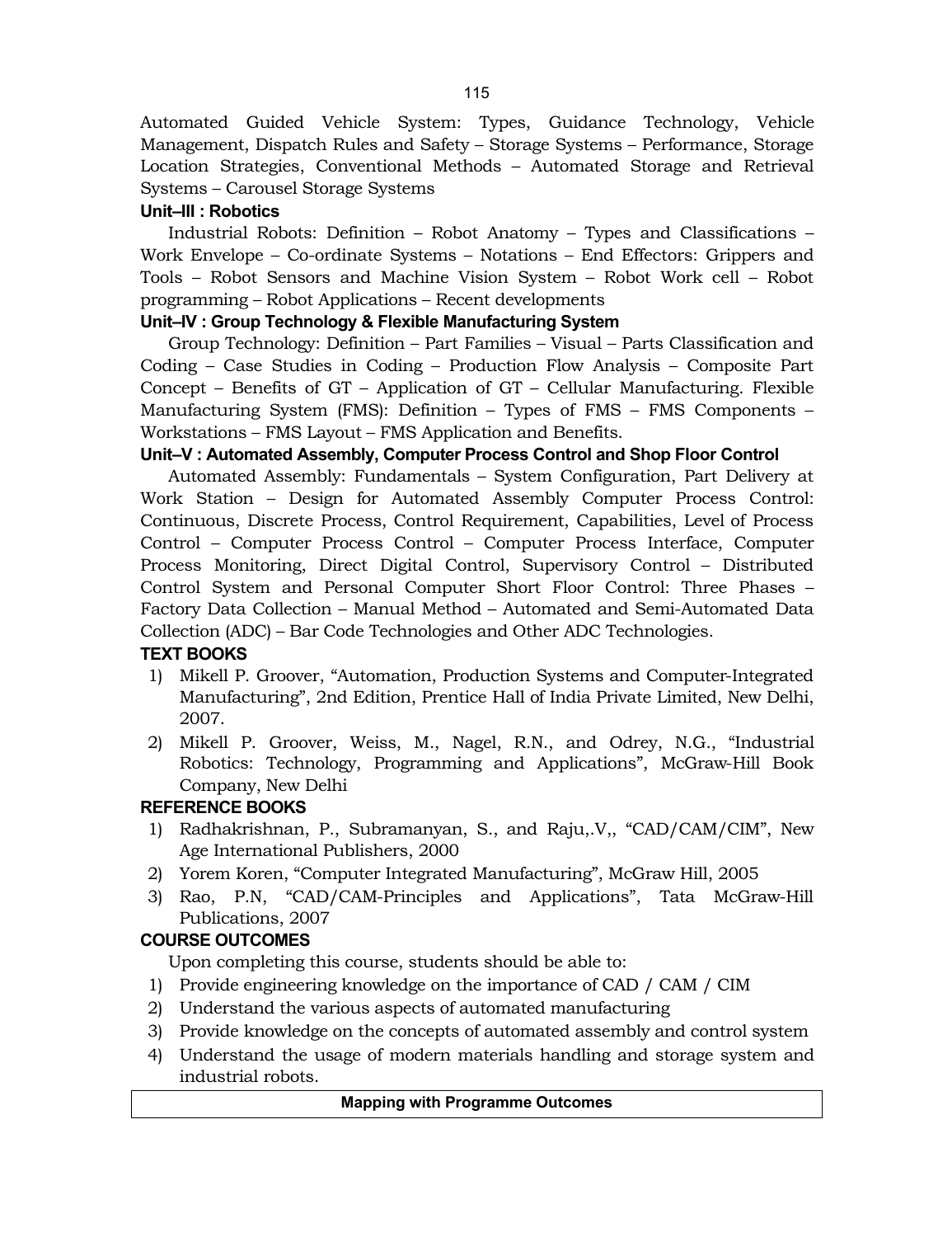| ۰. | M<br>۰. |
|----|---------|
|    |         |

| <b>CO<sub>s</sub></b> | PO <sub>1</sub> | PO <sub>2</sub> | PO <sub>3</sub> | PO <sub>4</sub> | PO <sub>5</sub> | PO <sub>6</sub> | PO <sub>7</sub> | PO <sub>8</sub> | PO <sub>9</sub> |
|-----------------------|-----------------|-----------------|-----------------|-----------------|-----------------|-----------------|-----------------|-----------------|-----------------|
| CO <sub>1</sub>       |                 |                 |                 |                 |                 |                 |                 |                 |                 |
| CO <sub>2</sub>       |                 |                 |                 |                 |                 |                 |                 |                 |                 |
| CO <sub>3</sub>       |                 |                 |                 |                 |                 |                 |                 |                 |                 |
| CO <sub>4</sub>       |                 |                 |                 |                 |                 |                 |                 |                 |                 |

| 03OEXXX | <b>ARTIFICIAL INTELLIGENCE AND ROBOTICS</b> |  |  |
|---------|---------------------------------------------|--|--|
|         |                                             |  |  |

## **COURSE OBJECTIVES**

- To study the concepts of expert systems and machine learning
- To learn the methods of solving problems using Artificial Intelligence

## **Unit–I : Introduction**

History, state of the art, Need for AI in Robotics. Thinking and acting humanly, intelligent agents, structure of agents. PROBLEM SOLVING: Solving problems by searching –Informed search and exploration–Constraint satisfaction problems– Adversarial search, knowledge and reasoning–knowledge representation – first order logic.

#### **Unit–II : Planning**

Planning with forward and backward State space search – Partial order planning – Planning graphs– Planning with propositional logic – Planning and acting in real world.

## **Unit–III : Reasoning**

Uncertainty – Probabilistic reasoning–Filtering and prediction–Hidden Markov models–Kalman filters– Dynamic Bayesian Networks, Speech recognition, making decisions.

#### **Unit–IV : Learning**

Forms of learning – Knowledge in learning – Statistical learning methods – reinforcement learning, communication, perceiving and acting, Probabilistic language processing, perception.

## **Unit–V : AI In Robotics**

Robotic perception, localization, mapping- configuring space, planning uncertain movements, dynamics and control of movement, Ethics and risks of artificial intelligence in robotics.

## **TEXT BOOKS**

- 1) Stuart Russell, Peter Norvig, "Artificial Intelligence: A Modern Approach", Pearson Education, India, 2003.
- 2) Negnevitsky, M, "Artificial Intelligence: A Guide to Intelligent Systems", Harlow: Addison Wesley, 2002.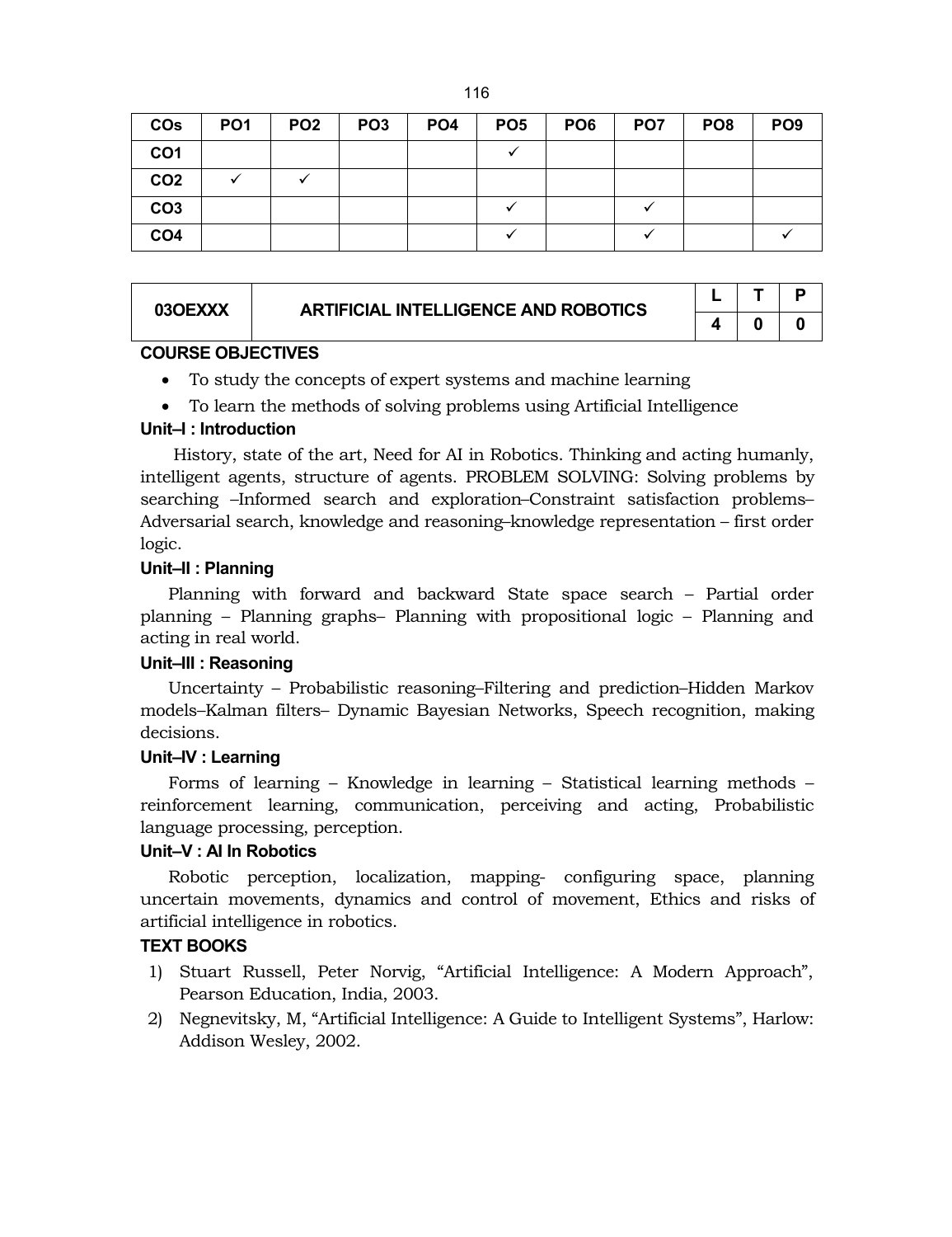#### **REFERENCE BOOKS**

- 1) Groover, M.P., "Industrial Robotics Technology, Programming and Applications", McGraw Hill Book Co., 1995
- 2) David Jefferis "Artificial Intelligence: Robotics and Machine Evolution", Crabtree Publishing Company, 1992.
- 3) Timothy Jordonides et al., "Expert Systems and Robotics", Springer-Verlag, New York, May, 1991.
- 4) Fu, K.S., Gonzalez, R.C., and Lee, C.S.G., Robotics Control, Sensing, Vision and Intelligence, McGraw-Hill Publishing company, New Delhi, 2003.

# **COURSE OUTCOMES**

Upon completing this course, students should be able to:

- 1) Identify problems that are amenable to solution by AI methods.
- 2) Formalize a given problem in the language/framework of different AI methods.
- 3) Implement basic AI algorithms.
- 4) Design and carry out an empirical evaluation of different algorithms on a problem
- 5) Solve complex problems in robot kinematics, dynamics and control.

| <b>Mapping with Programme Outcomes</b> |                 |                 |                 |                 |                 |                 |                 |                 |                 |
|----------------------------------------|-----------------|-----------------|-----------------|-----------------|-----------------|-----------------|-----------------|-----------------|-----------------|
| <b>CO<sub>s</sub></b>                  | PO <sub>1</sub> | PO <sub>2</sub> | PO <sub>3</sub> | PO <sub>4</sub> | PO <sub>5</sub> | PO <sub>6</sub> | PO <sub>7</sub> | PO <sub>8</sub> | PO <sub>9</sub> |
| CO <sub>1</sub>                        |                 |                 |                 |                 |                 |                 |                 |                 |                 |
| CO <sub>2</sub>                        |                 |                 |                 |                 |                 |                 |                 |                 |                 |
| CO <sub>3</sub>                        |                 |                 |                 |                 |                 |                 |                 |                 |                 |
| CO <sub>4</sub>                        |                 |                 |                 |                 |                 |                 |                 |                 |                 |
| CO <sub>5</sub>                        |                 |                 |                 |                 |                 |                 |                 |                 |                 |

| 03OEXXX | <b>MAINTENANCE AND SAFETY ENGINEERING</b> |  |  |
|---------|-------------------------------------------|--|--|
|         |                                           |  |  |

#### **COURSE OBJECTIVES**

- To develop your ability in formulating suitable maintenance strategies to achieve reliable a manufacturing system and achieve continuous system availability for production.
- To equip you with essential system diagnosis techniques so that you can identify and take appropriate actions on error symptoms and causes of failures.
- Apply safe working practices and understand the principles of preventive and first-line maintenance.
- Understand the principles of power transmission systems; remove and refit bearings, keyed shafts, belts & chains; install & align shafts; tension drive train components and to empower you with the skills to manage manufacturing system and man safely.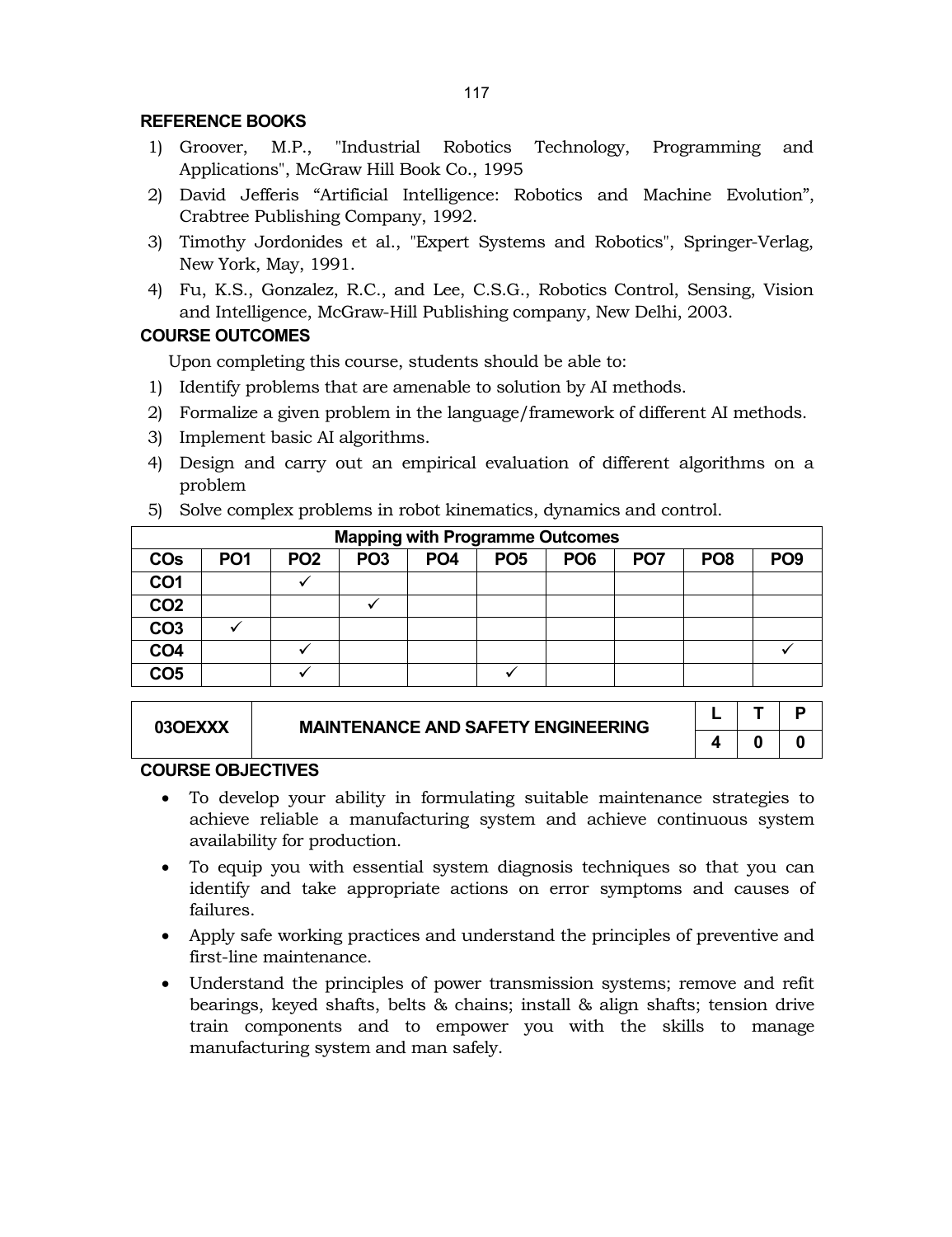## **Unit–I**

Need for Maintenance - Types of maintenance - Maintenance organisation charts for large, medium and small size plants - Basic functions of maintenances. Preventive maintenance - Need for preventive maintenance - Starting of preventive maintenance programme - Equipment record - Check list - Inspection - What to inspect - Frequency of inspection aids to good preventive maintenance.

#### **Unit–II**

Maintenance of Ball, Roller and Tapered Bearing - Maintenance of Belt, Chain, Gears, Pulleys, Shafting and Fasteners.

## **Unit–III**

Maintenance of cranes - Hooks and slings - Industrial trucks - Maintenance of Power Plant Equipments - Centrifugal pumps, fans & blowers.

#### **Unit–IV**

Devices for safeguarding machines - points to be considered in designing the guards - Enclosures, covers and barricades - Safeguarding of fast and loose pulleys, chain and rope drives, revolving machines, pressure plates and self acting machines - Remote tripping and starting devices.

#### **Unit–V**

Safety Engineering - Accident Prevention - Various steps to accomplish accident prevention - Safety measures and safety precaution in workshops - Protection of eyes - Protection against dangerous fumes - Protection against fire - Wage incentive to satisfy workman compensation.

## **TEXT BOOKS**

- 1) Morrow, Industrial Maintenance
- 2) Charles D Reese, Occupational Health & Safety Management, CRC Press.

## **REFERENCE BOOKS**

- 1) Rolland P. Blake Industrial Safety, Prentice Hall of India Pvt. Ltd.
- 2) Mayard, Industrial Engineering.
- 3) Agarwal, Machine Building Technology.
- 4) Keith Mobley, Maintenance Engineering Handbook, McGraw-Hill Companies Inc.
- 5) Keith Mobley, Maintenance Fundamentals, Elsevier Butterworth-Heinemann.

## **COURSE OUTCOMES**

- 1) Understand the relationship of key concepts in reliability engineering and application to maintenance strategies in a manufacturing environment.
- 2) Establish maintenance strategies according to system characteristics and design transition programs to implement these strategies.
- 3) Manage the manufacturing organization with highest possible availability with safety.

| <b>Mapping with Programme Outcomes</b> |                 |                 |                 |                 |                 |                 |                 |                 |                 |
|----------------------------------------|-----------------|-----------------|-----------------|-----------------|-----------------|-----------------|-----------------|-----------------|-----------------|
| <b>COs</b>                             | PO <sub>1</sub> | PO <sub>2</sub> | PO <sub>3</sub> | PO <sub>4</sub> | PO <sub>5</sub> | PO <sub>6</sub> | PO <sub>7</sub> | PO <sub>8</sub> | PO <sub>9</sub> |
| CO <sub>1</sub>                        |                 |                 |                 |                 |                 |                 |                 |                 |                 |
| CO <sub>2</sub>                        |                 |                 |                 |                 |                 |                 |                 |                 |                 |
| CO <sub>3</sub>                        |                 |                 |                 |                 |                 |                 |                 |                 |                 |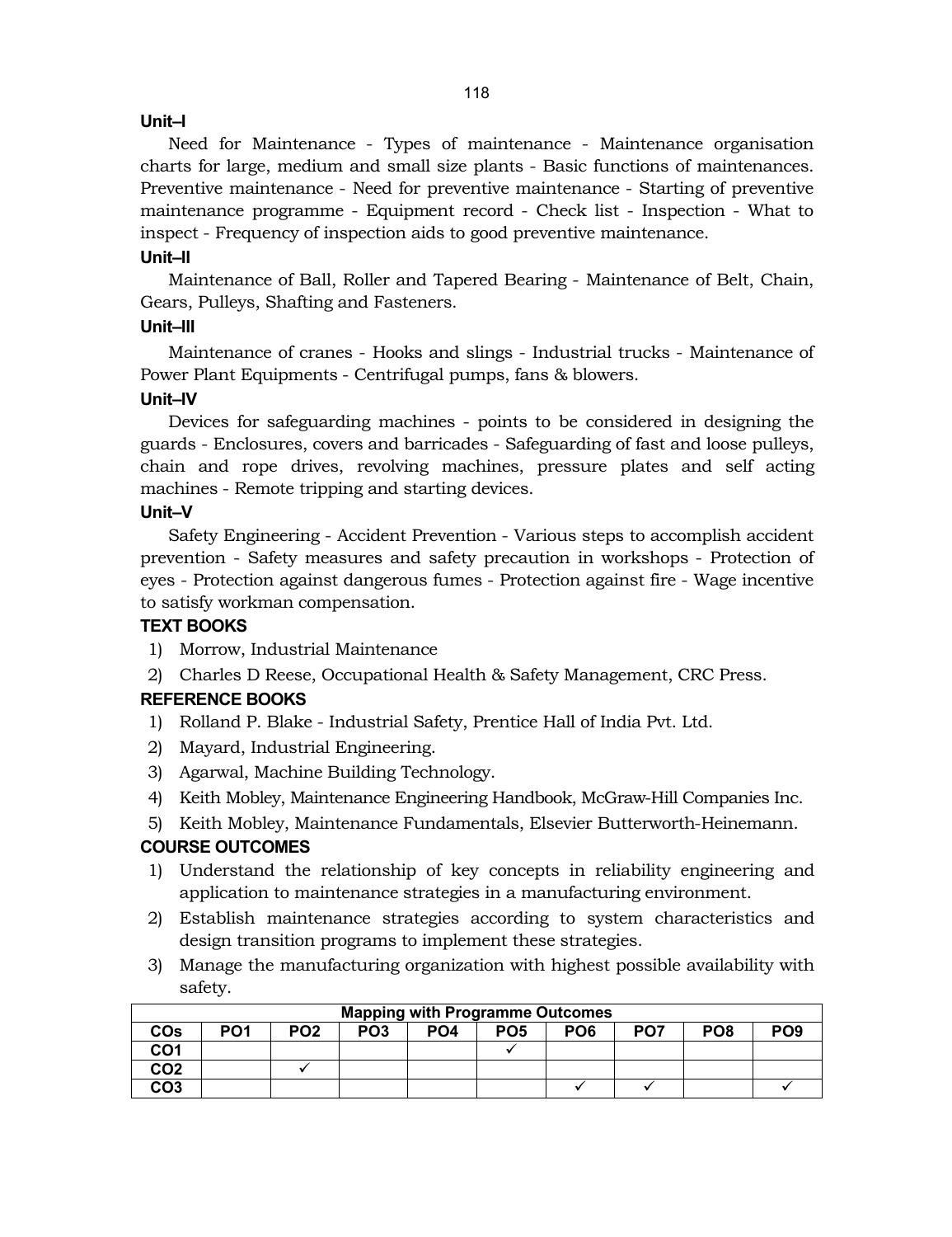#### **03OEXXX PRODUCTION AND OPERATIONS MANAGEMENT**

|   |   | Р |
|---|---|---|
| 4 | Ü | O |

#### **COURSE OBJECTIVES**

 To provide an understanding of the modern approaches to manage the operations and to present a broad conceptual framework for the management of the operations function in an organization

#### **Unit–I**

Production and operation management – Evolution and Objectives - Concept of Production system - Types of Production systems – Continuous, Intermittent - Elements of Production planning and control, concept of Productivity - Production versus Services. Aggregate planning: Costs, Strategies – Application of chase and level strategies and Transportation model - Simple problems.

#### **Unit–II**

Capacity planning: Defining and measuring capacity – determinants of effective capacity –Developing capacity alternatives.

Forecasting - components of demand - Quantitative methods - Single moving average method - Single exponential smoothing method - Simple linear regression model –- Measures of accuracy - Illustrative examples - Qualitative Methods.

#### **Unit–III**

Inventory planning and control: Need, inventory costs, Determination of EOQ, EPQ/ELS (without shortages) - Effect of quantity discounts. Determination of ROL, Safety Stocks - Methods of calculating safety stock using Normal - single period inventory model, Inventory control systems - P, Q, and S- s System.

## **Unit–IV**

Materials Requirements Planning (MRP) - Master production schedule, Bill of materials, MRP concept, Lot sizing: Lot-for-lot technique, EOQ approach, Periodic order quantity approach – Illustrative Examples.

## **Unit–V**

Operations scheduling and sequencing: Notations and definitions - Job shop scheduling: sequencing of n jobs through one machine - Priority decision rules – Measures of Performance - n jobs through 2 machines - Jackson's rule. Flow shop scheduling: sequencing of n jobs through 2, 3 machines, Johnson's rule. n jobs through m machines - CDS algorithm.

#### **TEXT BOOKS**

- 1) Production and Operations Management, R. Pannerselvam, PHI Learning Pvt. Ltd., 2008.
- 2) Theory and Problems in Production and Operations Management, Charry S.N, Tata McGraw Hill, 2005.